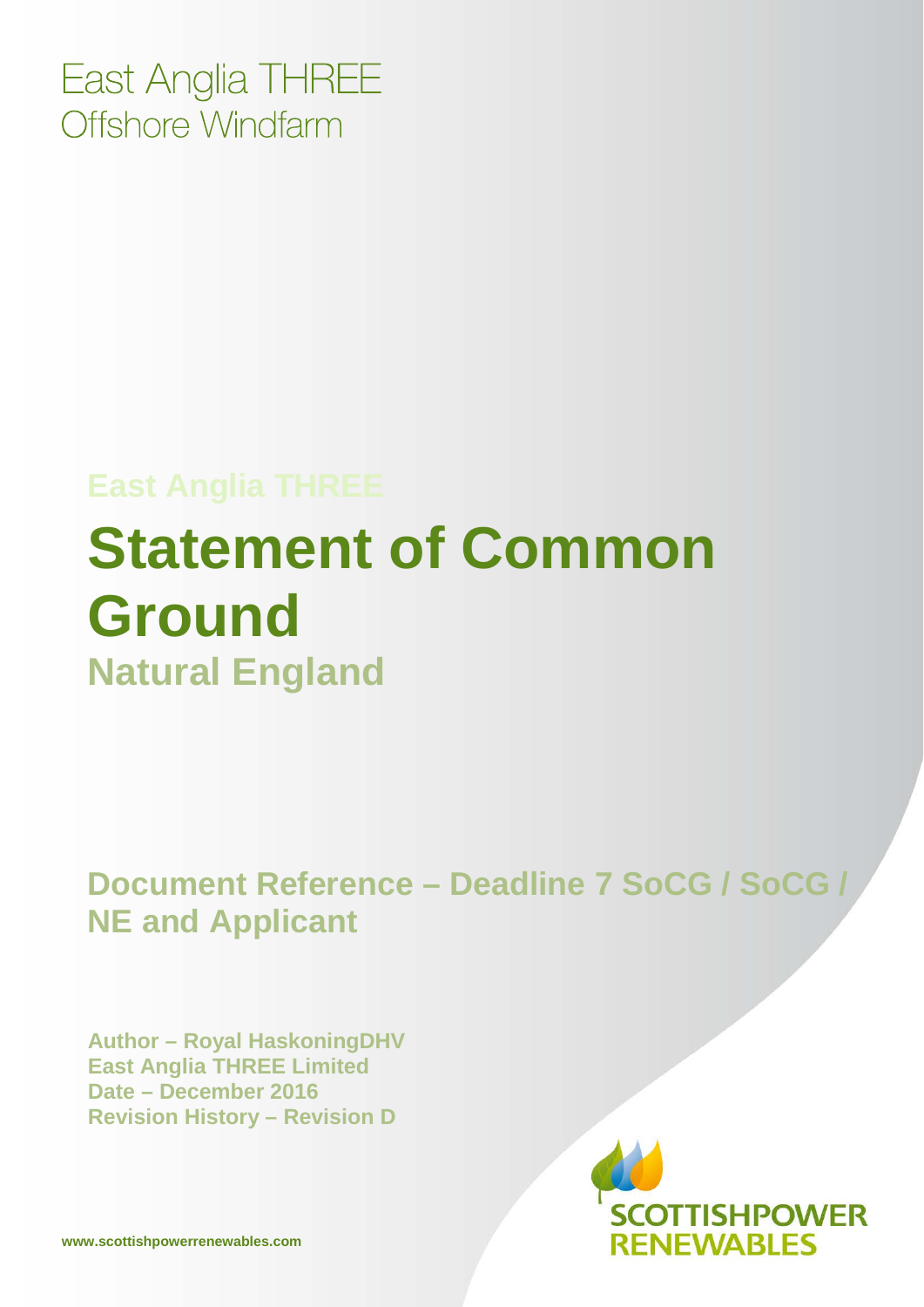## **Table of contents**

| 1                          | <b>Introduction</b>                                            | $\overline{2}$   |  |
|----------------------------|----------------------------------------------------------------|------------------|--|
| 1.1                        | Introduction                                                   | $\boldsymbol{2}$ |  |
| 1.2                        | The Development                                                | $\sqrt{2}$       |  |
| 1.3                        | Consultation with Natural England                              | 3                |  |
| 1.3.1                      | Pre-Application                                                | 3                |  |
| 1.3.2                      | Post-Application                                               | $\overline{4}$   |  |
| $\overline{2}$             | <b>Agreement Log</b>                                           | 4                |  |
| 2.1                        | Marine Geology, Oceanography and Physical Processes            | $\overline{4}$   |  |
| $2.2\phantom{0}$           | <b>Benthic Ecology</b>                                         | 8                |  |
| 2.3                        | Fish and Shellfish Ecology                                     | 12               |  |
| 2.4                        | <b>Marine Mammals</b>                                          | 15               |  |
| 2.5                        | Offshore Ornithology                                           | 20               |  |
| 2.6                        | <b>Terrestrial Ecology</b>                                     | 31               |  |
| 2.7                        | <b>Onshore Ornithology</b>                                     |                  |  |
| <b>Appendix 1 Glossary</b> |                                                                | 40               |  |
|                            | <b>Appendix 2 Relevant Representation and EATL Response</b>    |                  |  |
|                            | <b>Appendix 3 March 2016 Meeting Minutes</b>                   |                  |  |
|                            | Appendix 4 June 2016 Meeting Minutes and Auk Displacement Note | 112              |  |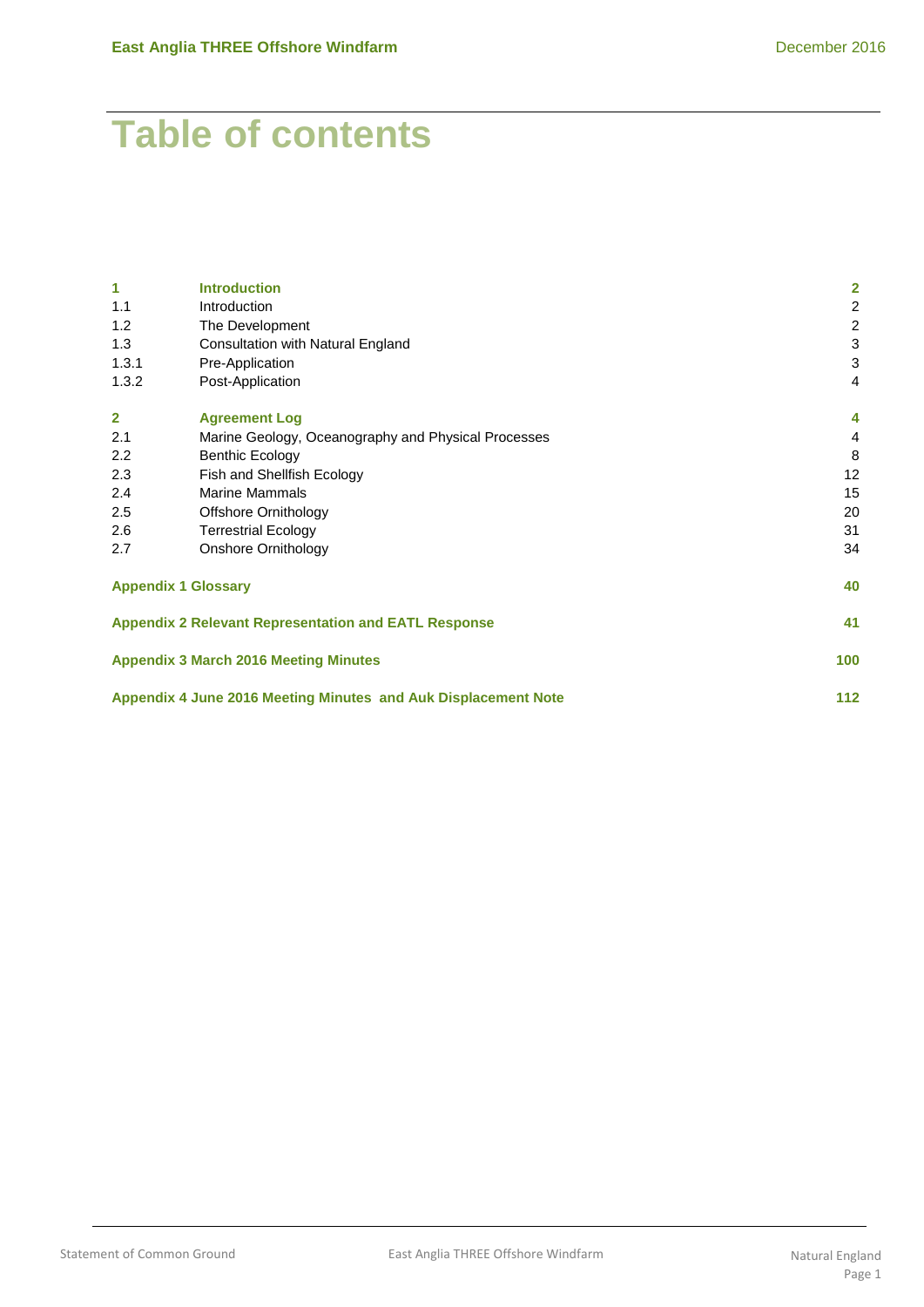### <span id="page-2-0"></span>**1 Introduction**

### <span id="page-2-1"></span>**1.1 Introduction**

- 1. This Statement of Common Ground (SoCG) has been prepared with Natural England to show where agreement has been reached with East Anglia THREE Limited (EATL) during the pre and post Development Consent Order (DCO) application consultation and in the course of the DCO Examination
- 2. This SoCG comprises an agreement log which has been structured to reflect topics of interest to Natural England on the East Anglia THREE DCO application (the **Application**). Topic specific matters agreed, not agreed and actions to resolve between Natural England and East Anglia THREE are included.
- 3. The position with respect to each topic of interest is presented in a tabular form.
- 4. Throughout this document points of agreement and disagreement between EATL and Natural England are clearly indicated. Points that are not agreed will be the subject of ongoing discussion wherever possible to resolve, or refine, the extent of disagreement between the parties.
- 5. A Glossary is attached at Appendix 1.

#### <span id="page-2-2"></span>**1.2 The Development**

- 6. The Application is for development consent to construct and operate up to 172 wind turbine generators and associated infrastructure, with an installed capacity of up to 1,200 MW (the **Project**).
- 7. The DCO, if made, would be known as the East Anglia THREE Offshore Wind Farm Order. It will comprise the following elements:
	- Up to 172 offshore wind turbines and associated foundations, with an installed capacity of up to 1,200 MW;
	- Up to two meteorological masts and foundations;
	- Up to twelve buoys;
	- Up to six offshore electrical stations;
	- Up to one offshore platform housing accommodation facilities;
	- Subsea inter-array cables between the wind turbines and offshore electrical stations;
	- Up to four subsea export cables to transmit electricity from the offshore electrical stations to shore;
	- Up to four interconnector cables between the East Anglia ONE and East Anglia THREE Projects;
	- Scour protection around foundations and on inter-array and export cables as required;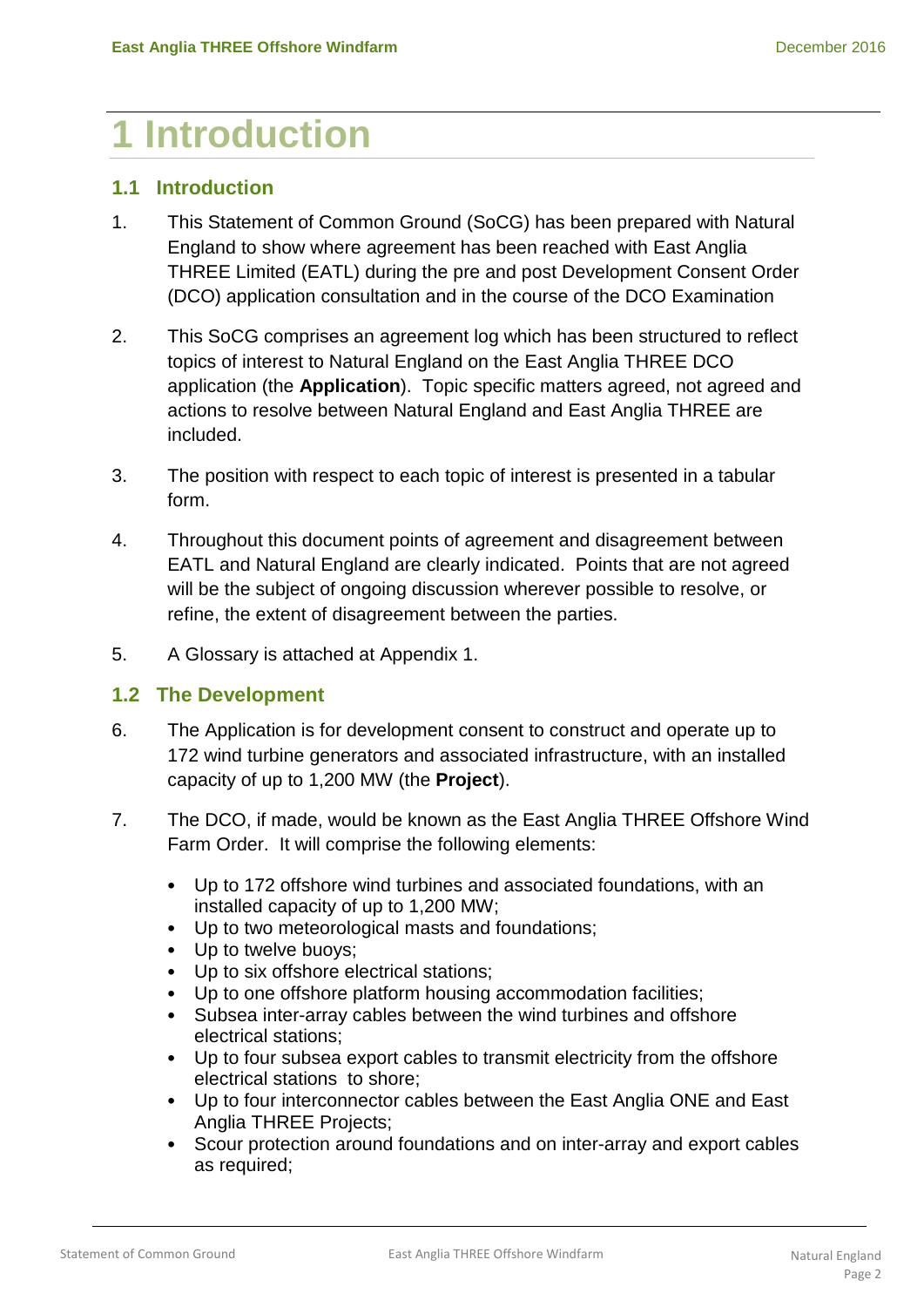- Landfall at Bawdsey with onshore transition bays to join the offshore and onshore cables;
- Up to four onshore underground circuits (each containing up to three cables) pulled through existing ducting to be laid by East Anglia ONE or directly laid, running for approximately 37km from landfall to the connection point at Bramford, Suffolk, with jointing pits, to transmit electricity to up to two new onshore substations;
- Up to two onshore substations at Bramford, Suffolk, to connect the offshore windfarm to the National Grid;
- The permanent and / or temporary compulsory acquisition (if required) of land and / or rights for the proposed Project;
- Overriding of easements and other rights over or affecting land for the proposed Project;
- The application and / or disapplication of legislation relevant to the proposed Project including inter alia legislation relating to compulsory purchase; and
- Such ancillary, incidental and consequential provisions, permits or consents as are necessary and / or convenient.
- 8. The Application was submitted to the Planning Inspectorate on 18<sup>th</sup> November 2015 and accepted for examination on 15<sup>th</sup> December 2015.

### <span id="page-3-0"></span>**1.3 Consultation with Natural England**

9. This section briefly summarises the consultation that EATL has had with Natural England, for further information on the consultation process and the outcome of consultations please see the Consultation Report (document 5.2 of the East Anglia THREE DCO Application).

### <span id="page-3-1"></span>**1.3.1 Pre-Application**

- 10. EATL engaged with Natural England on the Project during the pre-Application process, both in terms of informal non-statutory engagement and formal consultation carried out pursuant to Section 42 of the Planning Act 2008.
- 11. During formal (Section 42) consultation, Natural England provided comments on the Preliminary Environmental Information Report (**PEIR**) by way of a letter dated 8<sup>th</sup> July 2014 and on a separate consultation (also conducted under Section 42) regarding changes in project design by email on the  $23<sup>rd</sup>$  of July 2015 (the **Consultation Responses**).
- 12. Further to the statutory Section 42 consultation, several meetings were held with Natural England through the Evidence Plan process. Further detail on the Evidence Plan can be found in the relevant Appendices of the Environmental Statement chapter for each of the topics within this SoCG (namely Appendix 7.1 (document 6.3.7 (1)), Appendix 10.1 (document 6.3.10 (1)), Appendix 11.1 (document 6.3.11 (1)), Appendix 12.1 (document 6.3.12 (1)), Appendix 13.1 (document 6.3.13 (1)),and Appendix 23.3 (document 6.3.23 (3)),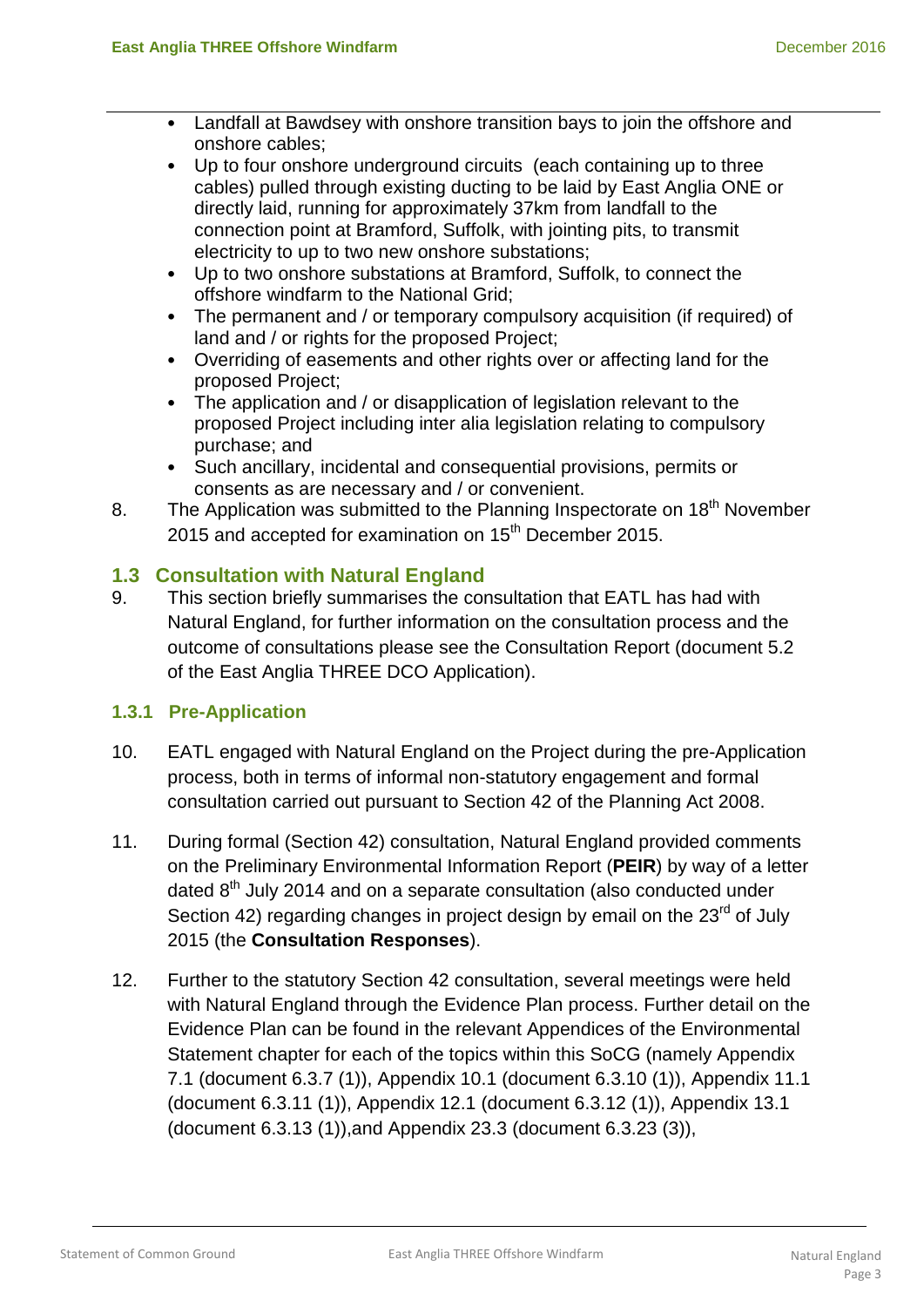#### <span id="page-4-0"></span>**1.3.2 Post-Application**

- 13. Natural England made a relevant representation to the Planning Inspectorate on 23rd March 2016 (the **Relevant Representation**). Following a meeting on 24<sup>th</sup> March and 8<sup>th</sup> June 2016 and subsequent communication with Natural England (attached at Appendix 2), agreement was reached on certain matters previously raised by Natural England
- 14. In the Rule 17 request for further information of the  $28<sup>th</sup>$  October 2016, the Examining Authority requested that this SoCG be updated to reflect the submission of additional information with regard to the Southern North Sea possible Special Area of Conservation and further discussions on offshore ornithology. Amendments have been made in Tables 4 and 5, below.

### <span id="page-4-1"></span>**2 Agreement Log**

15. Within the sections and table below the different topics for areas of agreement between Natural England and EATL are set out. []

### <span id="page-4-2"></span>**2.1 Marine Geology, Oceanography and Physical Processes**

- 16. The Project has the potential to impact upon Marine geology, oceanography and physical processes. Chapter 7 of the East Anglia THREE Environmental Statement (ES), Application document 6.1.7, provides an assessment of the significance of these impacts. Table 1 below provides areas of common ground that have been reached regarding the findings reported within that chapter.
- 17. Marine geology, oceanography and physical processes were discussed at an Evidence Plan meeting hosted by EATL on the 13<sup>th</sup> September 2013. Representatives of Natural England and the MMO were both present. A method statement detailing EATL's proposed approach to the assessment was produced prior to the meeting. This was subsequently revised based on discussions had during the meeting and was then circulated and agreed by all parties involved.
- 18. A second meeting was held to discuss the PEIR on 3<sup>rd</sup> July 2014. Natural England, the MMO and Cefas (as statutory advisor to the MMO) were present. The discussion formed the basis of the Section 42 PEIR consultation response provide by Natural England which were in turn was used to update the impacts assessment for the ES (as recorded in *Table 7.1*,document reference 6.1.7 of the East Anglia THREE DCO Application, of Chapter 7 of the ES).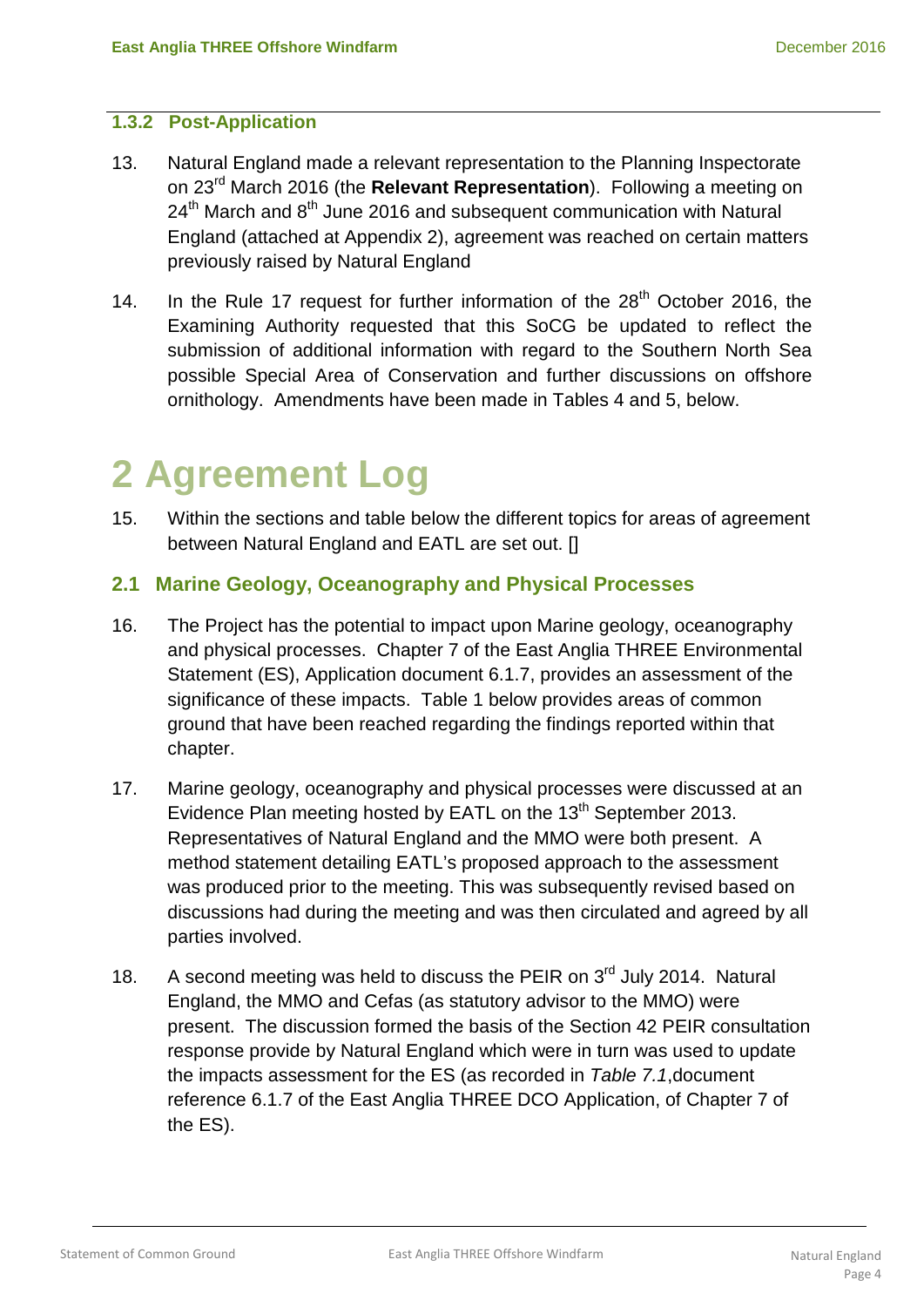| Table 1. SoCG - Marine Geology, Oceanography and Physical Processes |                                                                                                                                                                                                                                                                                                                                                                                                                                                                                                                                                                                                                                            |                                                                      |                                                                                                                                                                                                                                                         |  |
|---------------------------------------------------------------------|--------------------------------------------------------------------------------------------------------------------------------------------------------------------------------------------------------------------------------------------------------------------------------------------------------------------------------------------------------------------------------------------------------------------------------------------------------------------------------------------------------------------------------------------------------------------------------------------------------------------------------------------|----------------------------------------------------------------------|---------------------------------------------------------------------------------------------------------------------------------------------------------------------------------------------------------------------------------------------------------|--|
| <b>Issue on which EATL</b>                                          | <b>EATLs Position</b>                                                                                                                                                                                                                                                                                                                                                                                                                                                                                                                                                                                                                      | <b>Natural England's Position</b>                                    | <b>Final Position</b>                                                                                                                                                                                                                                   |  |
| seek agreement                                                      |                                                                                                                                                                                                                                                                                                                                                                                                                                                                                                                                                                                                                                            |                                                                      |                                                                                                                                                                                                                                                         |  |
| <b>Environmental Impact Assessment</b>                              |                                                                                                                                                                                                                                                                                                                                                                                                                                                                                                                                                                                                                                            |                                                                      |                                                                                                                                                                                                                                                         |  |
| <b>Existing Environment</b>                                         | Sufficient survey data (extent/duration) has<br>been collected to undertake the assessment                                                                                                                                                                                                                                                                                                                                                                                                                                                                                                                                                 | Agreed through the Evidence Plan                                     | It is agreed by both parties that<br>sufficient survey data have been<br>collected to undertake the assessment.                                                                                                                                         |  |
| <b>Assessment</b><br>Methodology                                    | The list of potential physical process effects<br>assessed, as proposed in the Evidence Plan<br>method statement provided October 2013 is<br>appropriate.<br>The impact assessment methodologies used<br>(as proposed in the Evidence Plan method<br>statement provided October 2013) for the EIA<br>provide an appropriate approach to assessing<br>potential impacts of the project. This includes:<br>1. An assessment based on expert<br>judgement using knowledge of sites<br>and available contextual information<br>(in particular Zone and East Anglia<br>ONE studies and modelling); therefore<br>no new modelling (e.g. sediment | Agreed through the Evidence Plan<br>Agreed through the Evidence Plan | It is agreed by both parties that the list<br>of potential impacts assessed in<br>Chapter 7 of the ES is appropriate to<br>the project.<br>It is agreed by both parties that the<br>impact assessment methodologies<br>used in the EIA are appropriate. |  |
|                                                                     | plumes or deposition) was undertaken.<br>The definitions used of sensitivity and<br>2.<br>magnitude in the impact assessment<br>are appropriate.<br>The approach to screening in plans<br>3.<br>and projects for consideration the<br>cumulative impact assessment, and<br>the resulting lists of plans and projects<br>for each receptor.<br>The worst case scenario presented in the ES,<br>is appropriate for the project.                                                                                                                                                                                                              | Agreed                                                               | It is agreed by both parties that the<br>worst case scenario presented in the<br>ES is appropriate for this project.                                                                                                                                    |  |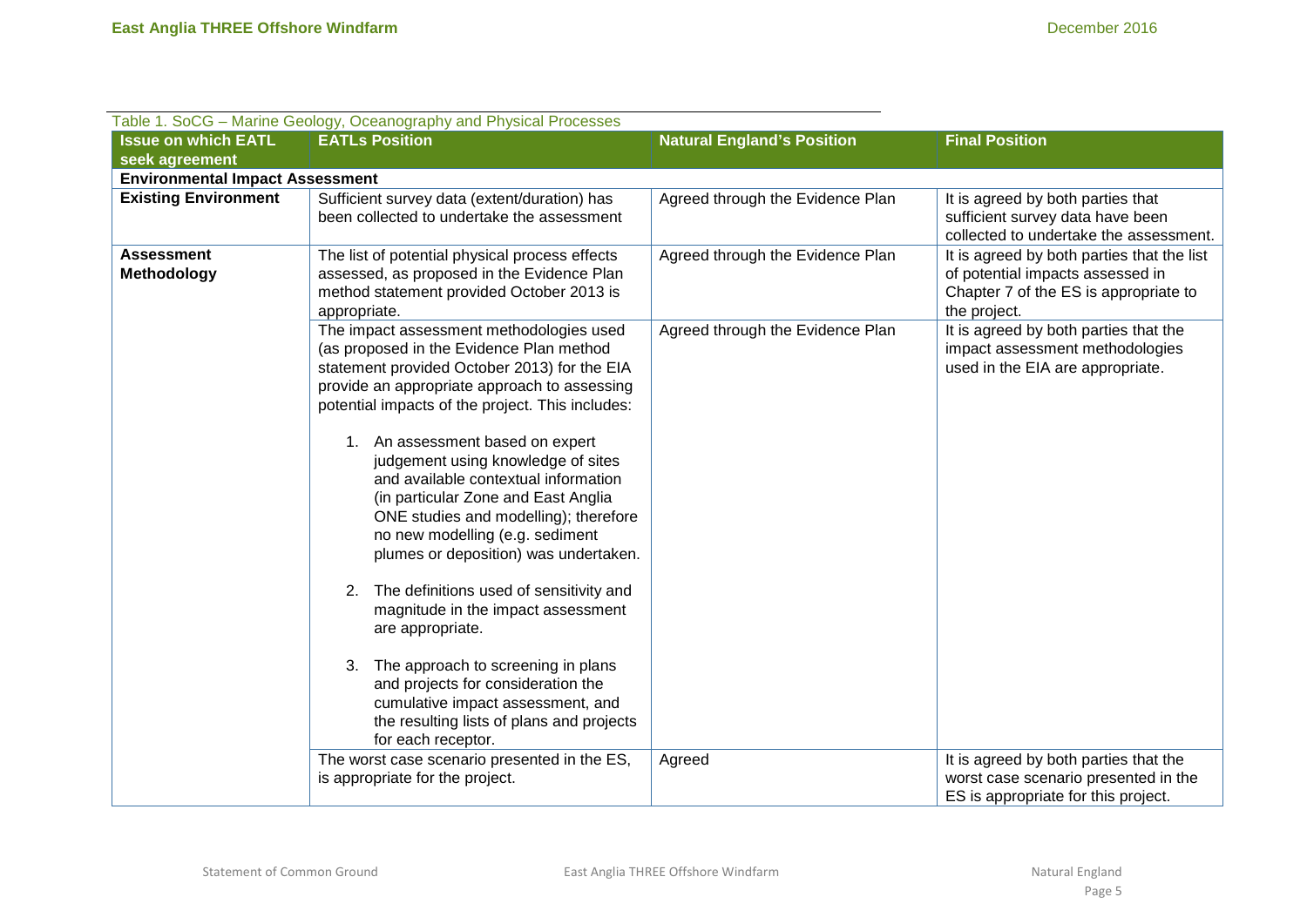| <b>Issue on which EATL</b><br>seek agreement | <b>EATLs Position</b>                                                                                                                                                                                                                                                                              | <b>Natural England's Position</b> | <b>Final Position</b>                                                                                                                                                                                                                          |
|----------------------------------------------|----------------------------------------------------------------------------------------------------------------------------------------------------------------------------------------------------------------------------------------------------------------------------------------------------|-----------------------------------|------------------------------------------------------------------------------------------------------------------------------------------------------------------------------------------------------------------------------------------------|
| <b>Assessment</b><br>conclusions             | The ES adequately characterises the baseline<br>environment in terms of Marine Geology,<br>Oceanography and Physical Processes (The<br>baseline which was presented in the PEIR is<br>unchanged in the ES).                                                                                        | Agreed                            | It is agreed by both parties that the ES<br>adequately characterises the baseline<br>environment.                                                                                                                                              |
|                                              | The assessment of effects for construction,<br>operation and decommissioning presented is<br>appropriate and, assuming the inclusion of the<br>embedded mitigation described, impacts on<br>Marine Geology, Oceanography and Physical<br>Process are likely to be non-significant in EIA<br>terms. | Agreed                            | It is agreed by both parties that the<br>impacts presented for construction,<br>operation and decommissioning are<br>appropriate and are likely to be non-<br>significant in EIA terms.                                                        |
|                                              | The changes to physical processes in relation<br>to impacts of the proposed project on the<br>eroding and sensitive East Anglia coastline<br>have been considered and are non-significant<br>in EIA terms.                                                                                         | Agreed                            | It is agreed by both parties that<br>changes to physical processes in<br>relation to impacts of the proposed<br>project on the eroding and sensitive<br>East Anglia coastline have been<br>considered and are non-significant in<br>EIA terms. |
|                                              | The assessment of cumulative effects is<br>appropriate and, assuming the inclusion of the<br>embedded mitigation described, cumulative<br>impacts on Marine Geology, Oceanography<br>and Physical Process are likely to be non-<br>significant in EIA terms.                                       | Agreed                            | It is agreed by both parties that the<br>cumulative impacts presented are<br>appropriate and are likely to be non-<br>significant in EIA terms.                                                                                                |
| <b>Habitats Regulations Assessment</b>       |                                                                                                                                                                                                                                                                                                    |                                   |                                                                                                                                                                                                                                                |
| <b>Assessment</b>                            | The assessment of effects upon designated<br>sites is appropriate and there are no effects<br>which require consideration in HRA.                                                                                                                                                                  | Agreed                            | It is agreed by both parties that the<br>assessment of effects upon designated<br>sites is appropriate and that there are<br>no effects which require consideration<br>in HRA.                                                                 |
| <b>Mitigation</b>                            |                                                                                                                                                                                                                                                                                                    |                                   |                                                                                                                                                                                                                                                |
|                                              | Given the impacts of the project, the conditions<br>provided within the draft DML (and supporting                                                                                                                                                                                                  | Agreed                            | It is agreed by both parties that the<br>conditions provided within the draft                                                                                                                                                                  |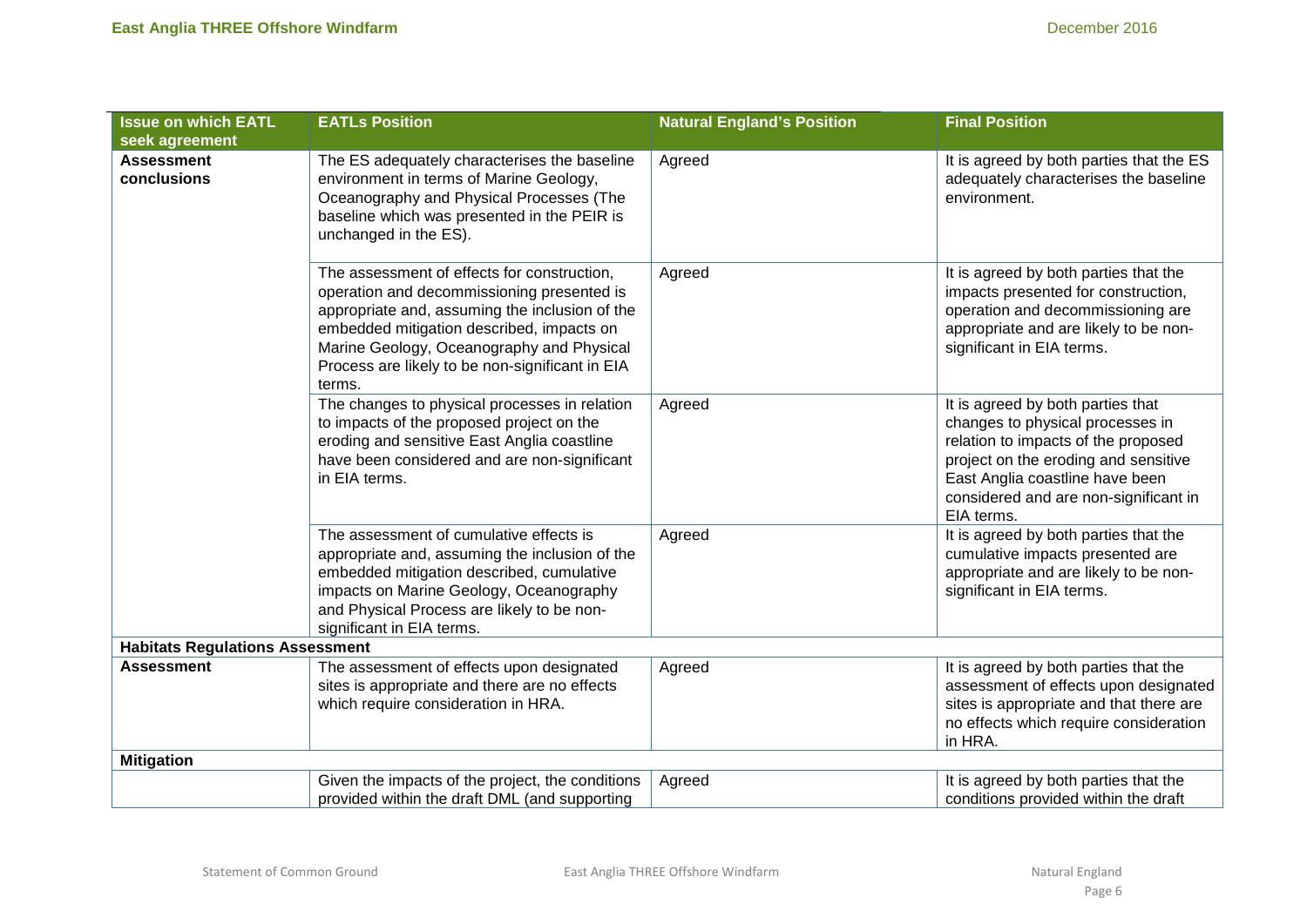| <b>Issue on which EATL</b><br>seek agreement | <b>EATLs Position</b>                                                                                                                           | <b>Natural England's Position</b> | <b>Final Position</b>                                                                                                                                                  |
|----------------------------------------------|-------------------------------------------------------------------------------------------------------------------------------------------------|-----------------------------------|------------------------------------------------------------------------------------------------------------------------------------------------------------------------|
|                                              | certified documents) for the management and<br>monitoring of sediment dynamics, waste and<br>debris are considered appropriate and<br>adequate. |                                   | DML (and supporting certified<br>documents) for the management and<br>monitoring of sediment dynamics,<br>waste and debris are considered<br>appropriate and adequate. |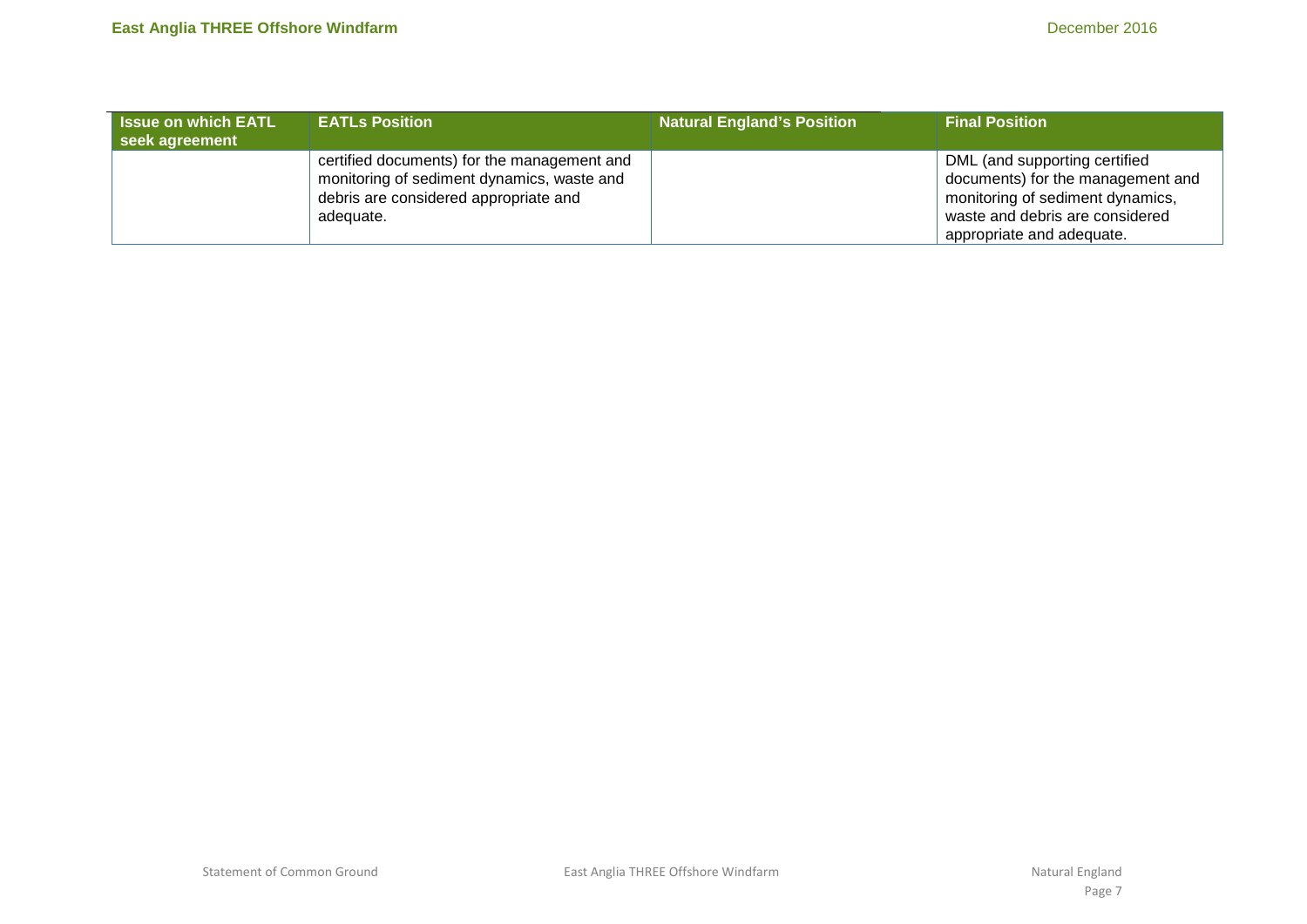### <span id="page-8-0"></span>**2.2 Benthic Ecology**

- 19. The Project has the potential to impact upon benthic ecology. Chapter 10 of the ES (Application document 6.1.10) provides an assessment of the significance of these impacts. Table 2 below provides areas of common ground that have been reached regarding the findings reported within that chapter.
- 20. Benthic Ecology was discussed at an Evidence Plan meeting on the  $10<sup>th</sup>$  September 2013. A method statement for the assessment was produced which was revised based on that discussion, circulated and agreed. Natural England and Cefas were present at the 10<sup>th</sup> September meeting.
- 21. A second meeting was held to discuss the PEIR on 3<sup>rd</sup> July 2014. Natural England, the MMO and Cefas were present. The discussion formed the basis of the Section 42 PEIR consultation responses which were in turn used to update the assessment for the ES (as recorded in *Table 10.1* of the Chapter 10 of the ES).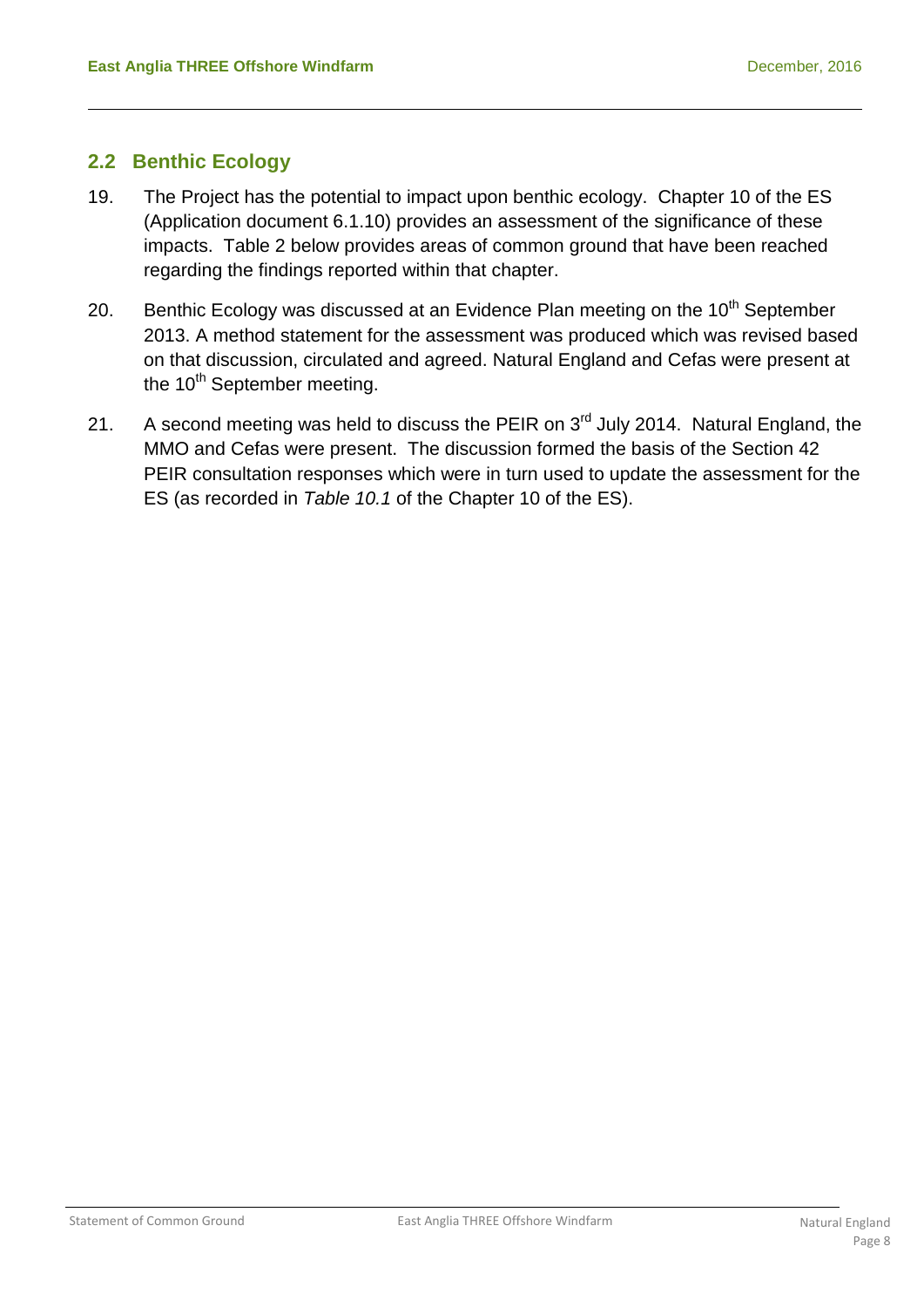| Fable 2. SoCG – Benthic Ecology        |                                                                                                                                                                                                                                                         |                                     |                                                                                                                                          |
|----------------------------------------|---------------------------------------------------------------------------------------------------------------------------------------------------------------------------------------------------------------------------------------------------------|-------------------------------------|------------------------------------------------------------------------------------------------------------------------------------------|
| <b>Issue on which EATL seek</b>        | <b>EATLs Position</b>                                                                                                                                                                                                                                   | <b>Natural England's Position</b>   | <b>Final Position</b>                                                                                                                    |
| agreement                              |                                                                                                                                                                                                                                                         |                                     |                                                                                                                                          |
| <b>Environmental Impact Assessment</b> |                                                                                                                                                                                                                                                         |                                     |                                                                                                                                          |
| <b>Existing Environment</b>            | Sufficient survey data (extent/duration) has been<br>collected to undertake the assessment.                                                                                                                                                             | Agreed through the Evidence<br>Plan | It is agreed by both parties that<br>sufficient survey data have been<br>collected to undertake the<br>assessment.                       |
|                                        | The ES adequately characterises the baseline<br>environment in terms of the Benthic Ecology                                                                                                                                                             | Agreed                              | It is agreed by both parties that the<br>ES adequately characterises the<br>baseline environment in terms of<br>the Benthic Ecology.     |
| <b>Assessment Methodology</b>          | The list of potential impacts to be assessed, as<br>proposed in the Evidence Plan method statement is<br>appropriate.                                                                                                                                   | Agreed through the Evidence<br>Plan | It is agreed by both parties that the<br>list of potential impacts assessed in<br>Chapter 7 of the ES are appropriate<br>to the project. |
|                                        | The impact methodologies used provide an<br>appropriate approach to assessing potential<br>impacts of the proposed project on the Benthic<br>Environment.                                                                                               | Agreed through the Evidence<br>Plan | It is agreed by both parties that the<br>impact assessment methodologies<br>used in the EIA are appropriate.                             |
|                                        | This includes:                                                                                                                                                                                                                                          |                                     |                                                                                                                                          |
|                                        | Assessments which utilise the Marine Geology,<br>Oceanography and Physical Process assessment<br>which is based on expert judgement                                                                                                                     |                                     |                                                                                                                                          |
|                                        | The definitions of sensitivity and magnitude used in<br>the impact assessment.                                                                                                                                                                          |                                     |                                                                                                                                          |
|                                        | The approach to cumulative impact assessment for<br>each receptor is appropriate and, assuming the<br>inclusion of the embedded mitigation described,<br>cumulative impacts on the Benthic Environment are<br>likely to be non-significant in EIA terms | Agreed through the Evidence<br>Plan | It is agreed by both parties that the<br>cumulative impact assessment<br>methodologies used in the EIA are<br>appropriate.               |
|                                        | Detailed assessment of biogenic reef (Sabellaria or<br>Mytilus) is a matter for pre-construction survey and                                                                                                                                             | Agreed through the Evidence<br>Plan | It is agreed by both parties that<br>detailed assessment of biogenic                                                                     |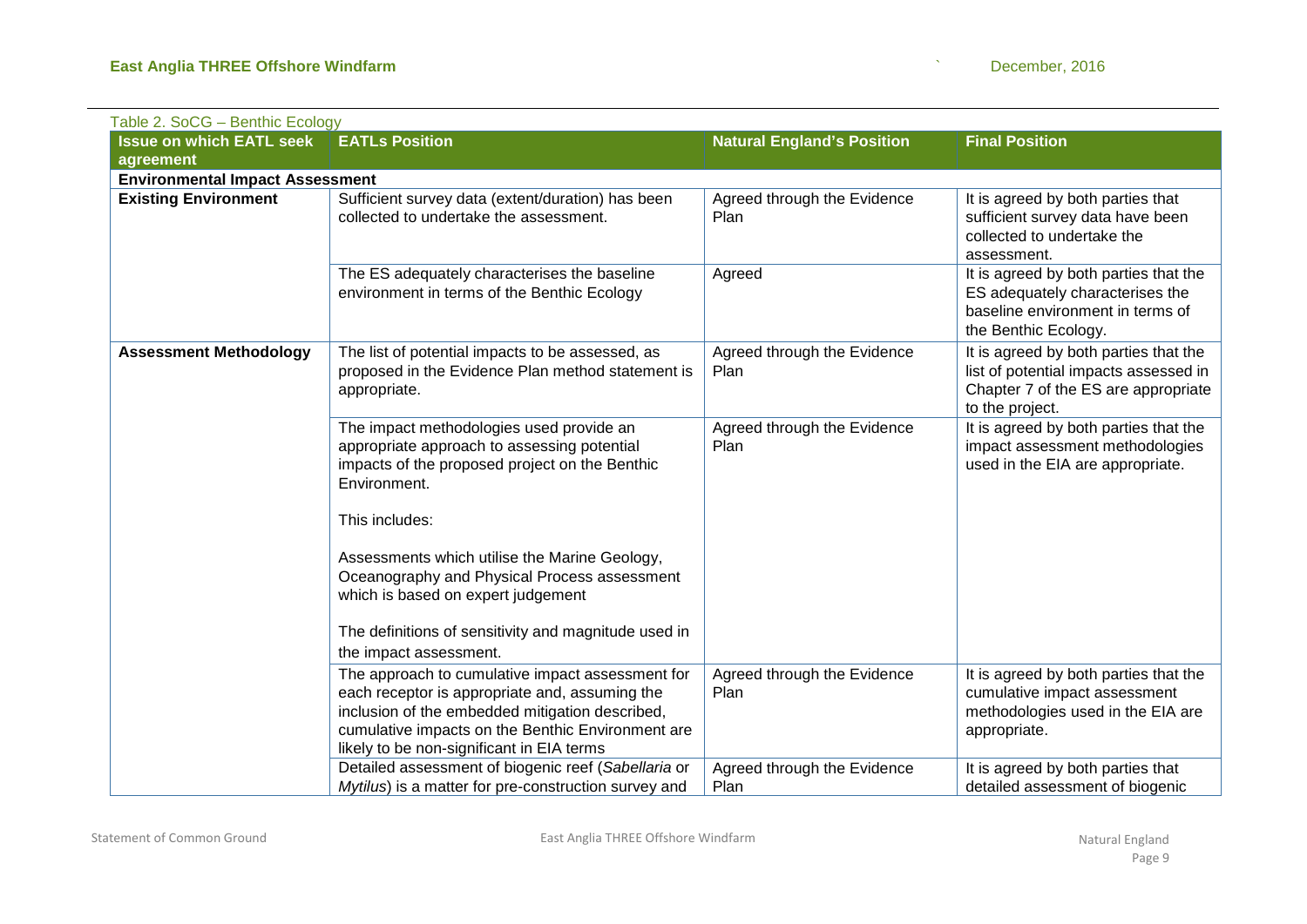| <b>Issue on which EATL seek</b>        | <b>EATLs Position</b>                                                                                                                                                                                                                                                 | <b>Natural England's Position</b> | <b>Final Position</b>                                                                                                                                                                                                                                                                                            |
|----------------------------------------|-----------------------------------------------------------------------------------------------------------------------------------------------------------------------------------------------------------------------------------------------------------------------|-----------------------------------|------------------------------------------------------------------------------------------------------------------------------------------------------------------------------------------------------------------------------------------------------------------------------------------------------------------|
| agreement                              |                                                                                                                                                                                                                                                                       |                                   |                                                                                                                                                                                                                                                                                                                  |
|                                        | final routeing.                                                                                                                                                                                                                                                       |                                   | reef (Sabellaria or Mytilus) is a<br>matter for pre-construction survey<br>and final routeing.                                                                                                                                                                                                                   |
|                                        | The worst case scenario presented in the ES is<br>appropriate for this project.                                                                                                                                                                                       | Agreed                            | It is agreed by both parties that the<br>worst case scenario presented in<br>the ES is appropriate for this<br>project.                                                                                                                                                                                          |
| <b>Assessment conclusions</b>          | The assessment of impacts for construction,<br>operation and decommissioning presented is<br>appropriate and, assuming the inclusion of the<br>embedded mitigation described, impacts on the<br>Benthic Environment are likely to be non-significant<br>in EIA terms. | Agreed                            | It is agreed by both parties that the<br>assessment of impacts for<br>construction, operation and<br>decommissioning presented is<br>appropriate and, assuming the<br>inclusion of the embedded<br>mitigation described, impacts on<br>the Benthic Environment are likely<br>to be non-significant in EIA terms. |
|                                        | Assuming the inclusion of the embedded mitigation<br>described in the ES, cumulative impacts on the<br>Benthic Environment are likely to be non-significant<br>in EIA terms.                                                                                          | Agreed                            | It is agreed by both parties that<br>assuming the inclusion of the<br>embedded mitigation described in<br>the ES, cumulative impacts on the<br>Benthic Environment are likely to<br>be non-significant in EIA terms.                                                                                             |
| <b>Habitats Regulations Assessment</b> |                                                                                                                                                                                                                                                                       |                                   |                                                                                                                                                                                                                                                                                                                  |
|                                        | It is agreed that the draft assessment of effects<br>upon designated sites is appropriate and there are<br>no effects which require consideration in HRA.<br>All Special Areas of Conservation are screened out<br>of the assessment with regard to Benthic Ecology.  | Agreed.                           | It is agreed by both parties that the<br>draft assessment of effects upon<br>designated sites is appropriate and<br>there are no effects which require<br>consideration in HRA.<br>All Special Areas of Conservation<br>are screened out of the assessment                                                       |
|                                        |                                                                                                                                                                                                                                                                       |                                   | with regard to Benthic Ecology.                                                                                                                                                                                                                                                                                  |
| <b>Mitigation</b>                      |                                                                                                                                                                                                                                                                       |                                   |                                                                                                                                                                                                                                                                                                                  |
|                                        | It is agreed that given the impacts of the project, the<br>conditions provided within the draft DML (and                                                                                                                                                              | Agreed.                           | It is agreed by both parties that<br>given the impacts of the project, the                                                                                                                                                                                                                                       |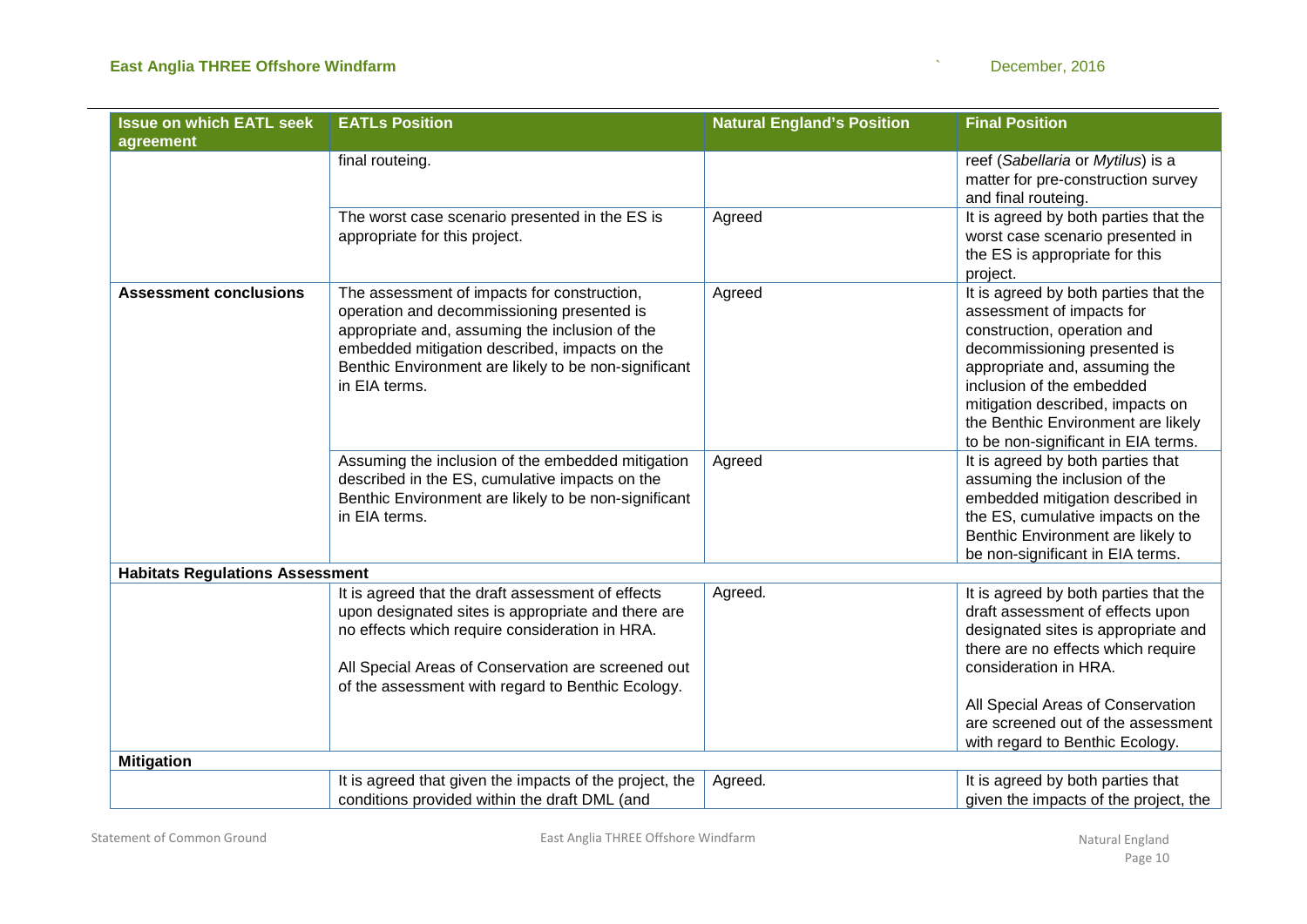| Issue on which EATL seek<br>agreement | <b>EATLs Position</b>                                                                                                                                     | <b>Natural England's Position</b> | <b>Final Position</b>                                                                                                                                                                                                   |
|---------------------------------------|-----------------------------------------------------------------------------------------------------------------------------------------------------------|-----------------------------------|-------------------------------------------------------------------------------------------------------------------------------------------------------------------------------------------------------------------------|
|                                       | supporting certified documents) for the<br>management and monitoring of impacts on the<br>Benthic Environment are considered appropriate<br>and adequate. |                                   | conditions provided within the draft<br>DML (and supporting certified<br>documents) for the management<br>and monitoring of impacts on the<br><b>Benthic Environment are</b><br>considered appropriate and<br>adequate. |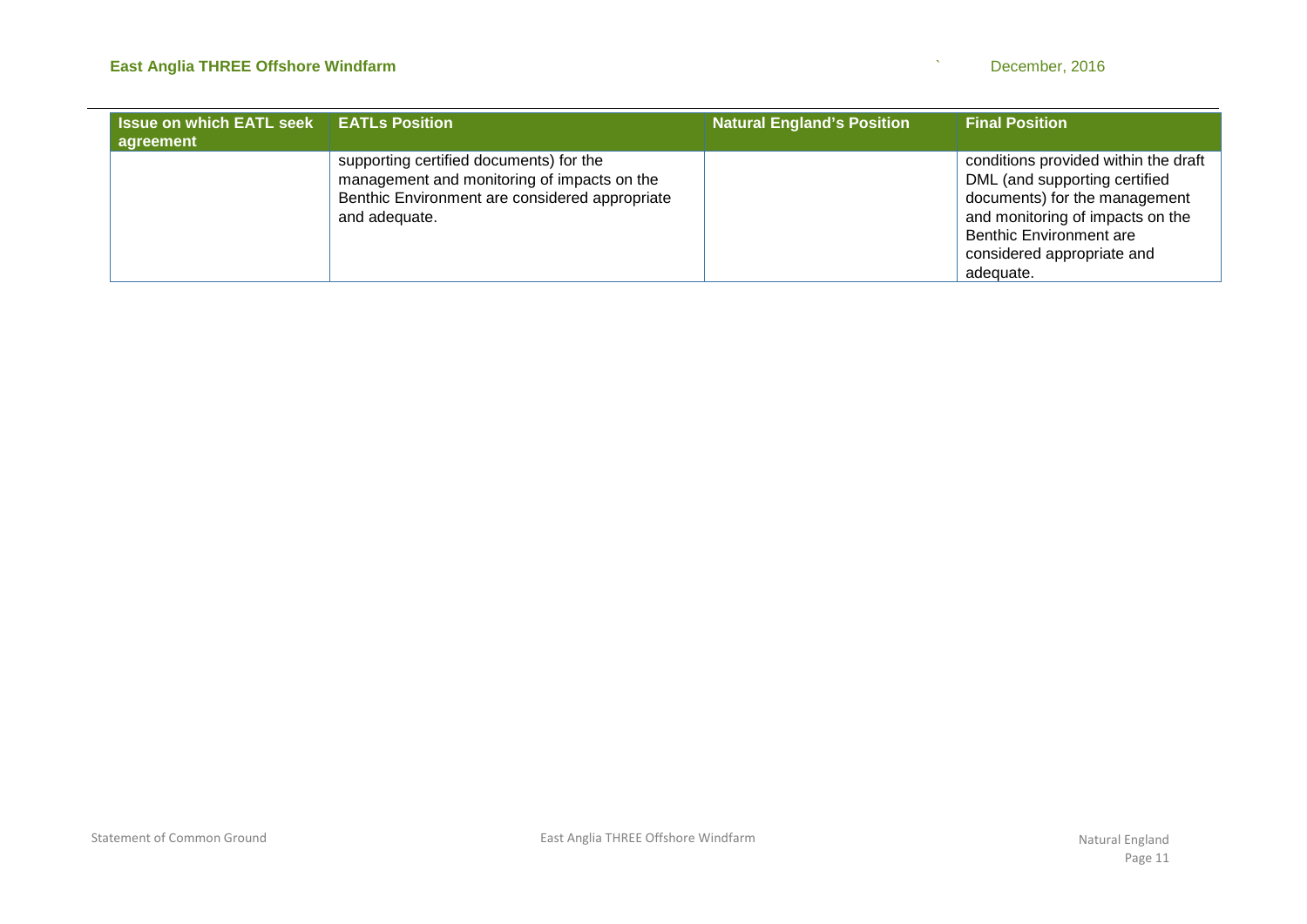### <span id="page-12-0"></span>**2.3 Fish and Shellfish Ecology**

- 22. The Project has the potential to impact upon fish and shellfish ecology. Chapter 11 of the ES, Application document 6.1.11, provides an assessment of the significance of these impacts. Table 3 below provides areas of common ground that have been reached regarding the findings reported within that chapter.
- 23. Fish and shellfish ecology was discussed at an Evidence Plan meeting on the  $10^{th}$ September 2013. A method statement for assessment was produced which was revised based on the discussion, circulated and agreed. Natural England and Cefas were present.
- 24. A second meeting was held to discuss the PEIR on 3<sup>rd</sup> July 2014. Natural England, the MMO and Cefas were present. The discussion formed the basis of the Section 42 PEIR consultation responses which were in turn used to update the assessment for the ES (as recorded in *Table 11.1* of the Chapter 11 of the ES).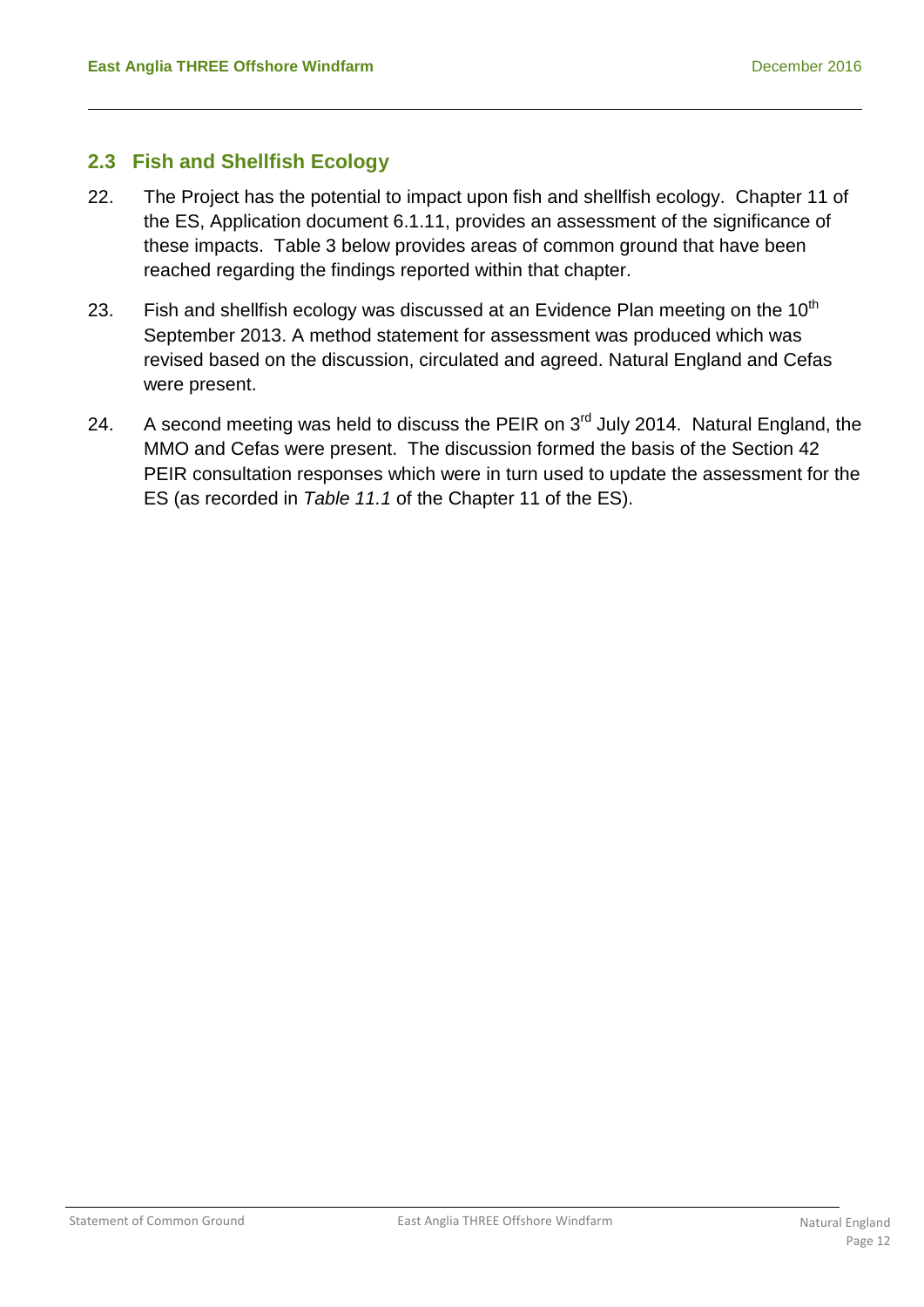| Table 3. SoCG – Fish and Shellfish Ecology |                                                                                                                                                                                                                                                                                                                                                     |                                     |                                                                                                                                                                                                      |
|--------------------------------------------|-----------------------------------------------------------------------------------------------------------------------------------------------------------------------------------------------------------------------------------------------------------------------------------------------------------------------------------------------------|-------------------------------------|------------------------------------------------------------------------------------------------------------------------------------------------------------------------------------------------------|
| <b>Issue on which EATL seek</b>            | <b>EATLs Position</b>                                                                                                                                                                                                                                                                                                                               | <b>Natural England's Position</b>   | <b>Final Position</b>                                                                                                                                                                                |
| agreement                                  |                                                                                                                                                                                                                                                                                                                                                     |                                     |                                                                                                                                                                                                      |
| <b>Environmental Impact Assessment</b>     |                                                                                                                                                                                                                                                                                                                                                     |                                     |                                                                                                                                                                                                      |
| <b>Existing Environment</b>                | Sufficient survey data (extent/duration) has been<br>collected to undertake the Assessment.                                                                                                                                                                                                                                                         | Agreed through the Evidence<br>Plan | It is agreed by both parties that<br>sufficient survey data have been<br>collected to undertake the<br>assessment.                                                                                   |
|                                            | The ES adequately characterises the baseline<br>environment in terms of Fish and Shellfish Ecology.                                                                                                                                                                                                                                                 | Agreed                              | It is agreed by both parties that the<br>ES adequately characterises the<br>baseline environment in terms of<br>Fish and Shellfish Ecology.                                                          |
| <b>Assessment methodology</b>              | It is agreed that the list of potential impacts to be<br>assessed, as proposed in the Evidence Plan method<br>statement, is appropriate.                                                                                                                                                                                                            | Agreed through the Evidence<br>Plan | It is agreed by both parties on list of<br>potential impacts to be assessed.                                                                                                                         |
|                                            | It is agreed that the impact methodologies used<br>provide an appropriate approach to assessing<br>potential impacts of the proposed project on Fish and<br>Shellfish Ecology.<br>The definitions used of sensitivity and magnitude in<br>the impact assessment are appropriate.<br>The key species taken forward for assessment is<br>appropriate. | Agreed through the Evidence<br>Plan | It is agreed by both parties that the<br>impact methodologies used provide<br>an appropriate approach to<br>assessing potential impacts of the<br>proposed project on Fish and<br>Shellfish Ecology. |
|                                            | The worst case scenario presented in the ES is<br>appropriate for this project.                                                                                                                                                                                                                                                                     | Agreed                              | It is agreed by both parties that the<br>worst case scenario presented in<br>the ES is appropriate for this<br>project.                                                                              |
|                                            | The approach to screening in plans, projects and<br>impacts for consideration in the cumulative impact<br>assessment is appropriate.                                                                                                                                                                                                                | Agreed through the Evidence<br>Plan | It is agreed by both parties that the<br>approach to screening in plans,<br>projects and impacts for<br>consideration in the cumulative<br>impact assessment is appropriate.                         |
|                                            | The approach to cumulative impact assessment for<br>each receptor is appropriate.                                                                                                                                                                                                                                                                   | Agreed through the Evidence<br>Plan | It is agreed by both parties that the<br>approach to cumulative impact<br>assessment for each receptor is                                                                                            |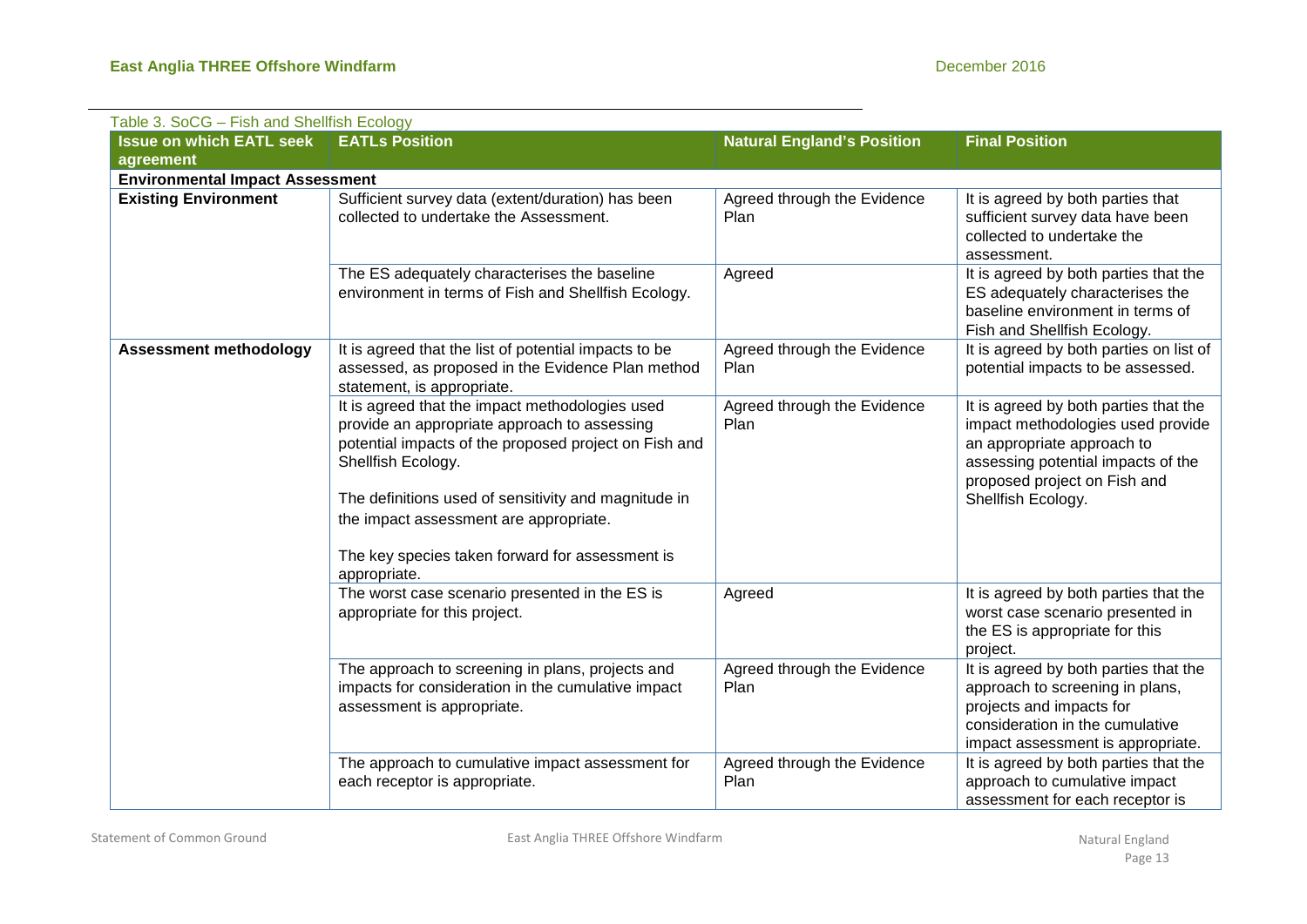| <b>Issue on which EATL seek</b>        | <b>EATLs Position</b>                                   | <b>Natural England's Position</b> | <b>Final Position</b>                  |
|----------------------------------------|---------------------------------------------------------|-----------------------------------|----------------------------------------|
| agreement                              |                                                         |                                   |                                        |
|                                        |                                                         |                                   | appropriate                            |
|                                        | Given the inclusion of the embedded mitigation          | Agreed                            | It is agreed by both parties that with |
|                                        | described in the ES, cumulative impacts on Fish and     |                                   | the inclusion of the embedded          |
|                                        | Shellfish Ecology are likely to be non-significant in   |                                   | mitigation described in the ES,        |
|                                        | EIA terms.                                              |                                   | cumulative impacts on Fish and         |
|                                        |                                                         |                                   | Shellfish Ecology are likely to be     |
|                                        |                                                         |                                   | non-significant in EIA terms.          |
| <b>Assessment conclusions</b>          | The assessment of impacts for construction,             | Agreed                            | It is agreed by both parties that the  |
|                                        | operation and decommissioning presented is              |                                   | assessment of impacts for              |
|                                        | appropriate and, assuming the inclusion of the          |                                   | construction, operation and            |
|                                        | embedded mitigation described, impacts on Fish and      |                                   | decommissioning presented is           |
|                                        | Shellfish Ecology are likely to be non-significant in   |                                   | appropriate and, assuming the          |
|                                        | EIA terms.                                              |                                   | inclusion of the embedded              |
|                                        |                                                         |                                   | mitigation described, impacts on       |
|                                        |                                                         |                                   | Fish and Shellfish Ecology are         |
|                                        |                                                         |                                   | likely to be non-significant in EIA    |
|                                        |                                                         |                                   | terms.                                 |
| <b>Habitats Regulations Assessment</b> |                                                         |                                   |                                        |
|                                        | There are no HRA considerations for Fish and            | Agreed through the Evidence       | It is agreed by both parties that      |
|                                        | Shellfish Ecology (distance from designated sites and   | Plan                              | there is no HRA considerations for     |
|                                        | diffuse distribution of Annex 1 species)                |                                   | Fish and Shellfish Ecology due to      |
|                                        |                                                         |                                   | the distance from designated sites     |
|                                        | All Special Areas of Conservation are screened out      |                                   | and diffuse distribution of Annex 1    |
|                                        | of the assessment with regard to Fish and Shellfish     |                                   | species.                               |
|                                        | Ecology                                                 |                                   |                                        |
| <b>Management measures</b>             |                                                         |                                   |                                        |
|                                        | It is agreed that the given the impacts of the project, | Agreed                            | It is agreed by both parties that      |
|                                        | the conditions provided within the draft DML (and       |                                   | given the impacts of the project, the  |
|                                        | supporting certified documents) for the management      |                                   | conditions provided within the draft   |
|                                        | and monitoring of impacts on Fish and Shellfish         |                                   | DML (and supporting certified          |
|                                        | Ecology are considered appropriate and adequate.        |                                   | documents) for the management          |
|                                        |                                                         |                                   | and monitoring of impacts on Fish      |
|                                        |                                                         |                                   | and Shellfish Ecology are              |
|                                        |                                                         |                                   | considered appropriate and             |
|                                        |                                                         |                                   | adequate                               |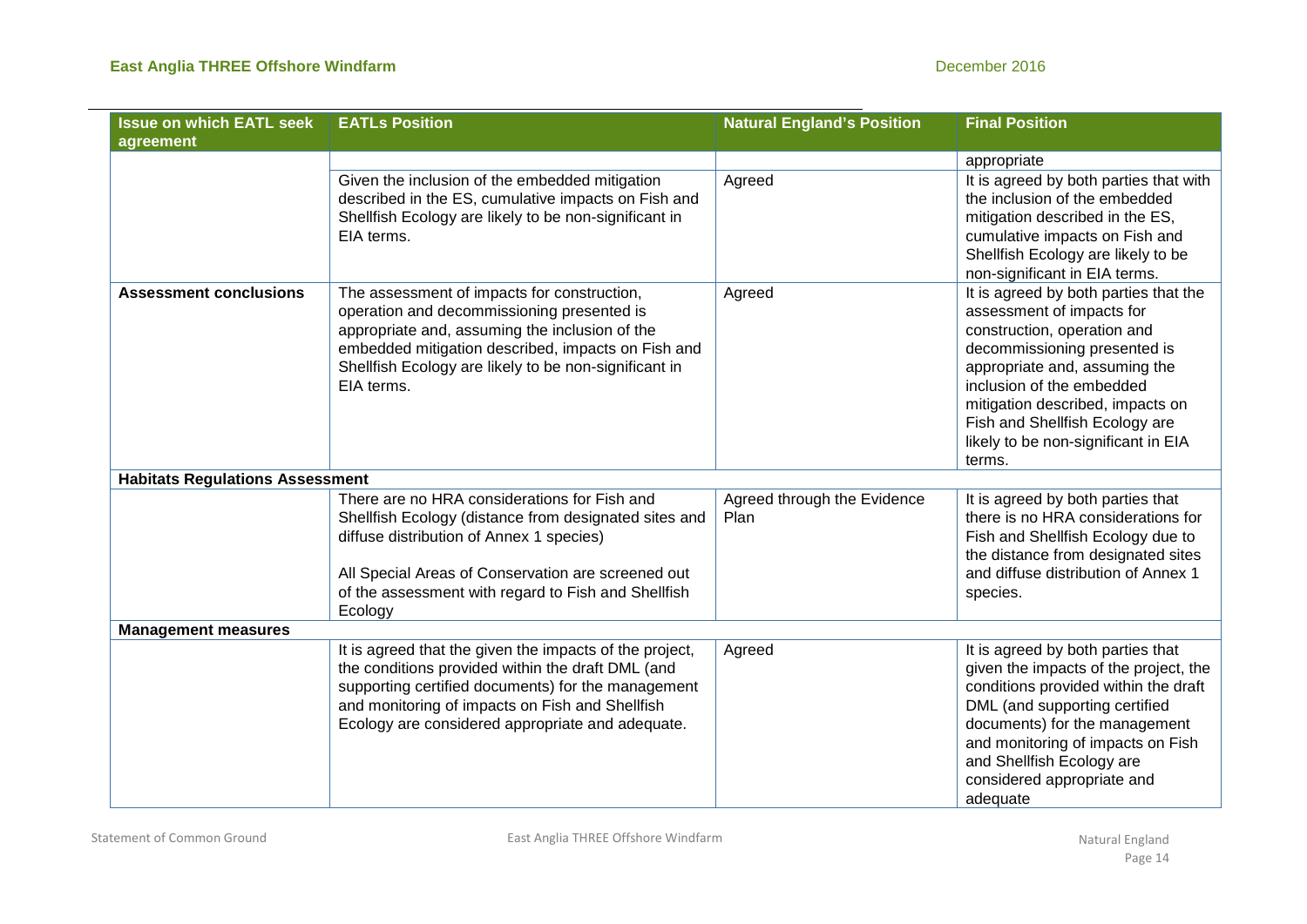### <span id="page-15-0"></span>**2.4 Marine Mammals**

- 25. The Project has the potential to impact upon Marine Mammals. Chapter 12 of the ES and the Report to Inform Habitats Regulations Assessment (document 5.4 of the DCO Application) provide an assessment of the significance of these impacts. Table 4 below provides areas of common ground that have been reached regarding the findings reported within that chapter and identifies areas where agreement is still to be reached.
- 26. Impacts on Marine Mammals were discussed at Evidence Plan meetings on 13<sup>th</sup> September and  $15^{th}$  November 2013 and the  $2^{nd}$  April 2014. A method statement for the assessment was produced which was revised based on the discussion at the first meeting, circulated and agreed by Natural England. These meetings allowed for the preparation of the PEIR.
- 27. A meeting was held to discuss the PEIR on  $3<sup>rd</sup>$  July 2014. Natural England, the MMO and Cefas were present. The discussion formed the basis of the Section 42 PEIR consultation responses which were in turn used to update the assessment for the ES (as recorded in *Table 12.1* of the Chapter 12 of the ES).
- 28. A further meeting was held on  $6<sup>th</sup>$  July 2015 to go over the previously agreed statements and to discuss the shadow Habitats Regulations Assessment report. A method statement was produced for this meeting specifically for the HRA. Further meetings were held on  $24^{th}$  March and  $8^{th}$  June 2016 post-submission of the application.
- 29. Following discussions undertaken during the Examination, the Examining Authority asked for the SoCG to be revised to reflect the conclusion of all outstanding marine mammal HRA issues.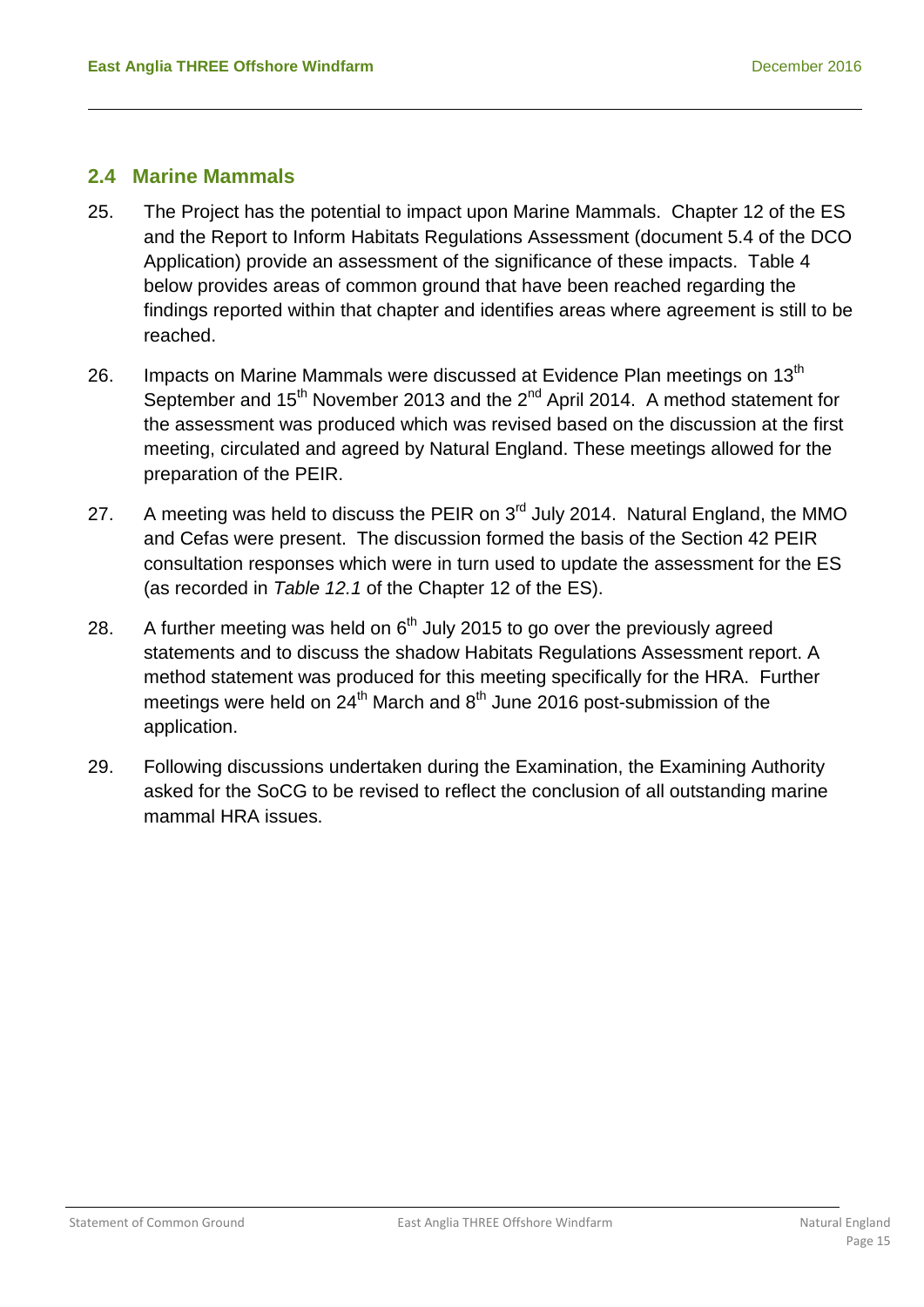| Table 4. SoCG - Marine Mammals         |                                                                                                                                                                        |                                     |                                                                                                                                                                                                             |  |
|----------------------------------------|------------------------------------------------------------------------------------------------------------------------------------------------------------------------|-------------------------------------|-------------------------------------------------------------------------------------------------------------------------------------------------------------------------------------------------------------|--|
| <b>Issue on which EATL</b>             | <b>EATLs Position</b>                                                                                                                                                  | <b>Natural England's Position</b>   | <b>Final Position</b>                                                                                                                                                                                       |  |
| seek agreement                         |                                                                                                                                                                        |                                     |                                                                                                                                                                                                             |  |
| <b>Environmental Impact Assessment</b> |                                                                                                                                                                        |                                     |                                                                                                                                                                                                             |  |
| <b>Existing</b><br><b>Environment</b>  | The site specific survey methods, duration and<br>data analysis are sufficient to characterise the<br>existing environment.                                            | Agreed through the Evidence<br>Plan | It is agreed by both parties that the site specific<br>survey data collection and analysis are<br>sufficient to characterise the existing<br>environment.                                                   |  |
|                                        | The ES adequately characterises the baseline<br>(which is unchanged from the PEIR)<br>environment in terms of Marine Mammals.                                          | Agreed through the Evidence<br>Plan | It is agreed by both parties that the baseline<br>environment for marine mammals has been<br>adequately characterised.                                                                                      |  |
|                                        | The use of harbour porpoise and unidentified<br>individuals represents a precautionary approach<br>to calculating harbour porpoise density across<br>the Project area. | Agreed through the Evidence<br>Plan | It is agreed by both parties that the use of<br>harbour porpoise and unidentified individuals<br>represents a precautionary approach to<br>calculating harbour porpoise density across<br>the Project area. |  |
|                                        | Suitable correction factors have been used to<br>account for marine mammals below the surface<br>during aerial surveys.                                                | Agreed through the Evidence<br>Plan | It is agreed by both parties that suitable<br>correction factors have been used to account<br>for marine mammals below the surface during<br>aerial surveys.                                                |  |
| <b>Assessment</b><br>methodology       | Harbour porpoise, grey seal and harbour seal<br>are the only species of marine mammal to be<br>considered in the impact assessment                                     | Agreed through the Evidence<br>Plan | It is agreed by both parties that harbour<br>porpoise, grey seal and harbour seal are the<br>only species of marine mammal to be<br>considered in the impact assessment                                     |  |
|                                        | The reference populations as defined in the ES<br>(which are unchanged from the PEIR) are<br>appropriate.                                                              | Agreed through the Evidence<br>Plan | It is agreed by both parties that the reference<br>populations as defined in the ES are<br>appropriate.                                                                                                     |  |
|                                        | The definitions used in the ES (which are<br>unchanged from the PEIR) of sensitivity and<br>magnitude in the impact assessment are<br>appropriate.                     | Agreed through the Evidence<br>Plan | It is agreed by both parties that the definitions<br>for sensitivity and magnitude used in the<br>impact assessment are appropriate.                                                                        |  |
|                                        | The potential impacts considered in the<br>assessment are appropriate.                                                                                                 | Agreed through the Evidence<br>Plan | It is agreed by both parties that the potential<br>impacts considered in the assessment are<br>appropriate                                                                                                  |  |
|                                        | The approach to assessment of impacts from<br>pile driving noise for marine mammals follows<br>current best practice and is therefore                                  | Agreed through the Evidence<br>Plan | It is agreed by both parties that the approach<br>to assessment of impacts from pile driving<br>noise is appropriate for this assessment.                                                                   |  |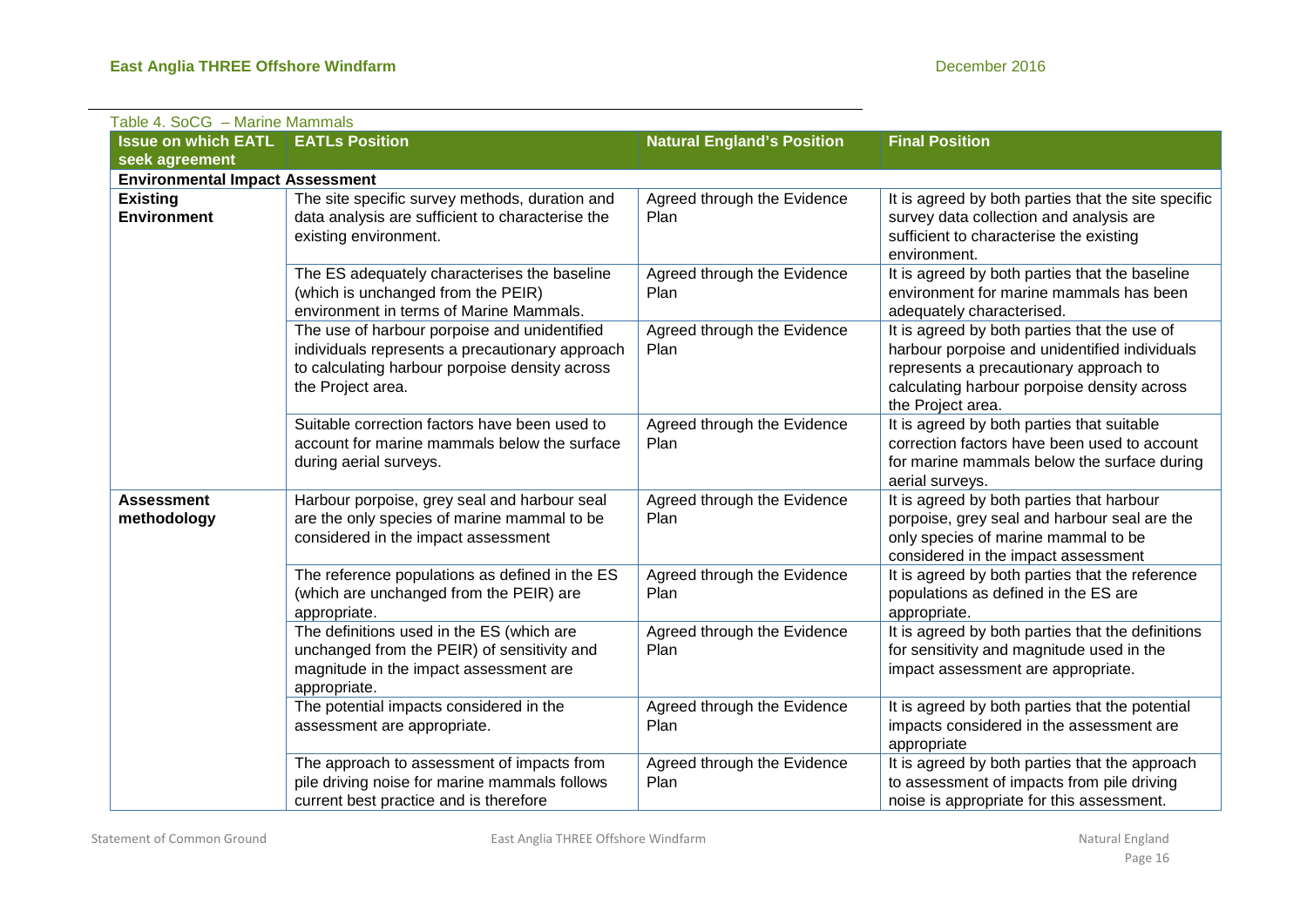| <b>Issue on which EATL</b>              | <b>EATLs Position</b>                                                                                                                                                                                                                                                        | <b>Natural England's Position</b>   | <b>Final Position</b>                                                                                                                                                                                                                                                                                              |
|-----------------------------------------|------------------------------------------------------------------------------------------------------------------------------------------------------------------------------------------------------------------------------------------------------------------------------|-------------------------------------|--------------------------------------------------------------------------------------------------------------------------------------------------------------------------------------------------------------------------------------------------------------------------------------------------------------------|
| seek agreement                          |                                                                                                                                                                                                                                                                              |                                     |                                                                                                                                                                                                                                                                                                                    |
|                                         | appropriate for this assessment.                                                                                                                                                                                                                                             |                                     |                                                                                                                                                                                                                                                                                                                    |
|                                         | Underwater noise impacts from pile driving are<br>the only impact where a quantified assessment<br>can be made.                                                                                                                                                              | Agreed through the Evidence<br>Plan | It is agreed by both parties that underwater<br>noise impacts from pile driving are the only<br>impact where a quantified assessment can be<br>made.                                                                                                                                                               |
|                                         | The approach to screening in plans and projects<br>for consideration in the cumulative impact<br>assessment, and the resulting lists of plans and<br>projects for each receptor is appropriate.                                                                              | Agreed through the Evidence<br>Plan | It is agreed by both parties that the approach<br>to screening in plans and projects for<br>consideration in the cumulative impact<br>assessment, and the resulting lists of plans<br>and projects for each receptor is appropriate.                                                                               |
|                                         | The approach to cumulative impact assessment<br>for each receptor is appropriate.                                                                                                                                                                                            | Agreed                              | It is agreed by both parties that the approach<br>to cumulative impact assessment for each<br>receptor is appropriate.                                                                                                                                                                                             |
|                                         | The worst case scenario presented in the ES is<br>appropriate for this project.                                                                                                                                                                                              | Agreed                              | It is agreed by both parties that the worst case<br>scenario presented in the ES is appropriate for<br>this project.                                                                                                                                                                                               |
|                                         | This includes the worst case scenarios for both<br>temporal and spatial underwater noise effects                                                                                                                                                                             |                                     |                                                                                                                                                                                                                                                                                                                    |
| <b>Assessment</b><br><b>Conclusions</b> | The assessment of impacts for construction,<br>operation and decommissioning presented is<br>appropriate and, assuming the inclusion of the<br>embedded mitigation described, impacts on<br>Marine Mammals are likely to be non-significant<br>in EIA terms for the project. | Agreed                              | It is agreed by both parties that the<br>assessment of impacts for construction,<br>operation and decommissioning presented is<br>appropriate and, assuming the inclusion of the<br>embedded mitigation described, impacts on<br>Marine Mammals are likely to be non-<br>significant in EIA terms for the project. |
|                                         | The assessment of cumulative impacts for<br>construction, operation and decommissioning<br>presented is appropriate                                                                                                                                                          | Agreed                              | It is agreed by both parties that the<br>assessment of cumulative impacts for<br>construction, operation and decommissioning<br>presented is appropriate                                                                                                                                                           |
| <b>Habitats Regulations Assessment</b>  |                                                                                                                                                                                                                                                                              |                                     |                                                                                                                                                                                                                                                                                                                    |
|                                         | There are no HRA considerations for species<br>other than harbour porpoise, harbour seal and<br>grey seal.                                                                                                                                                                   | Agreed through the Evidence<br>Plan | It is agreed by both parties that there are no<br>HRA considerations for species other than<br>harbour porpoise, harbour seal and grey seal.                                                                                                                                                                       |
|                                         | The list of sites screened in for assessment for<br>each of the species harbour porpoise, harbour                                                                                                                                                                            | Agreed through the Evidence<br>Plan | It is agreed by both parties that the list of sites<br>screened in for assessment for each of the                                                                                                                                                                                                                  |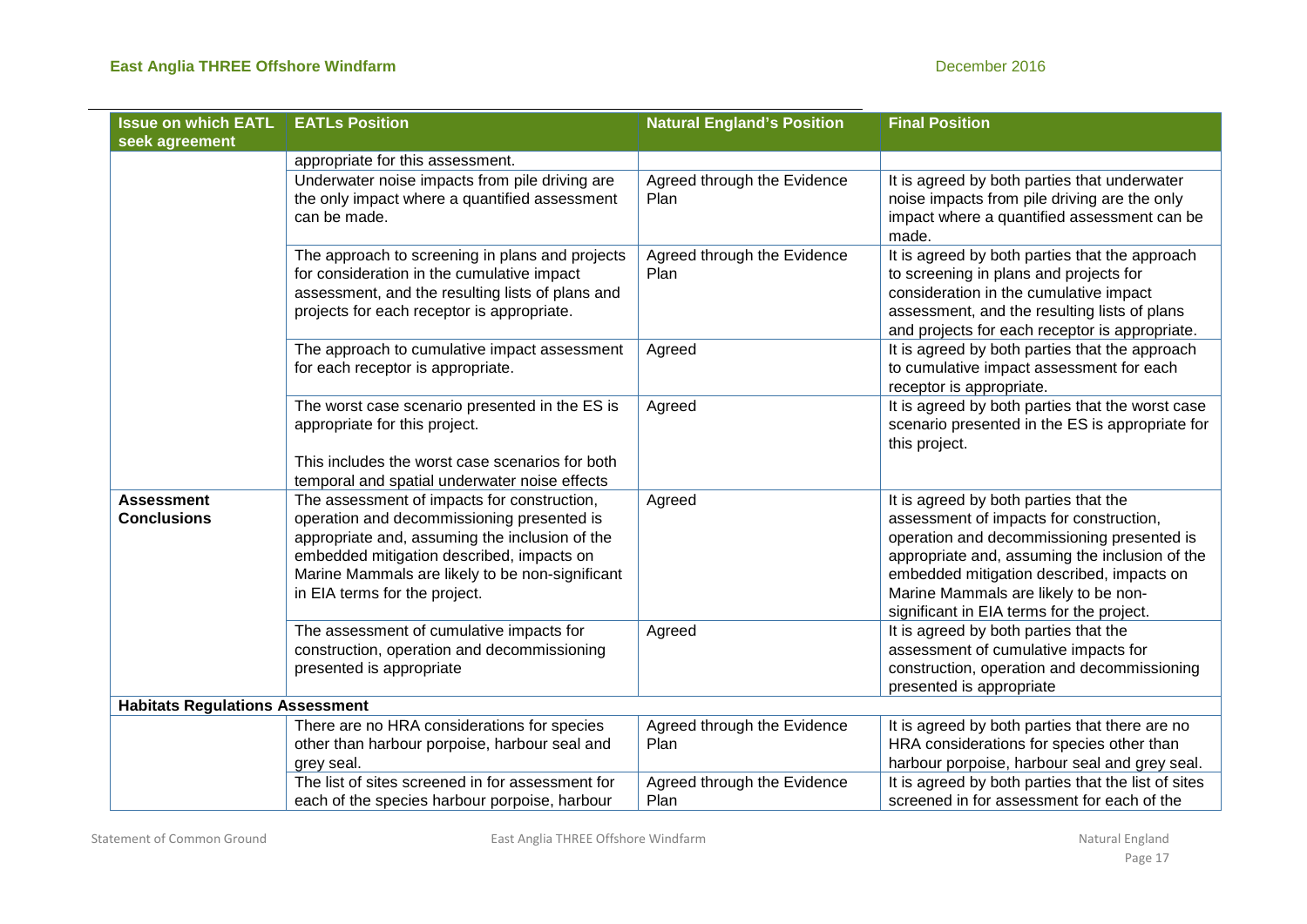| <b>Issue on which EATL</b><br>seek agreement | <b>EATLs Position</b>                                                                                                                                                                                                                                                                                                                       | <b>Natural England's Position</b>   | <b>Final Position</b>                                                                                                                                                                                              |
|----------------------------------------------|---------------------------------------------------------------------------------------------------------------------------------------------------------------------------------------------------------------------------------------------------------------------------------------------------------------------------------------------|-------------------------------------|--------------------------------------------------------------------------------------------------------------------------------------------------------------------------------------------------------------------|
|                                              | seal and grey seal is appropriate.                                                                                                                                                                                                                                                                                                          |                                     | species harbour porpoise, harbour seal and<br>grey seal is appropriate.                                                                                                                                            |
|                                              | The potential impacts considered in the draft<br>assessment (which are unchanged for the DCO<br>submission) are appropriate.                                                                                                                                                                                                                | Agreed through the Evidence<br>Plan | It is agreed by both parties that the potential<br>impacts considered are appropriate.                                                                                                                             |
|                                              | Based upon the full screening exercise there is<br>no potential for likely significant effect LSE on<br>any site designated for harbour seal                                                                                                                                                                                                | Agreed through the Evidence<br>Plan | It is agreed by both parties that there is no<br>potential for LSE on any site designated for<br>harbour seal.                                                                                                     |
|                                              | Based upon the full screening exercise there is<br>no potential for LSE on any site designated for<br>grey seal                                                                                                                                                                                                                             | Agreed through the Evidence<br>Plan | It is agreed by both parties that there is no<br>potential for LSE on any site designated for<br>grey seal.                                                                                                        |
|                                              | Based upon the full screening exercise there is<br>no potential for LSE on any site currently<br>designated for harbour porpoise                                                                                                                                                                                                            | Agreed through the Evidence<br>Plan | It is agreed by both parties that there is no<br>potential for LSE on any site currently<br>designated for harbour porpoise.                                                                                       |
|                                              | No LSE could be concluded for all cSACs and<br>SACs and therefore no Appropriate Assessment<br>is required at the time of submission of the<br>Application.                                                                                                                                                                                 | Agreed through the Evidence<br>Plan | It is agreed by both parties that, at the time of<br>submission, no LSE could be concluded for all<br>cSAC and SAC and therefore no Appropriate<br>Assessment is required.                                         |
|                                              | Due to the overlap with the Southern North Sea<br>pSAC this site is screened in for further<br>assessment (to allow robust assessment in a<br>scenario where this site is taken forward).                                                                                                                                                   | Agreed through the Evidence<br>Plan | It is agreed by both parties that the Southern<br>North Sea pSAC should be screened in for<br>further assessment.                                                                                                  |
|                                              | At the time of the submission of the Application<br>there was insufficient information available to<br>undertake a meaningful assessment of the<br>pSAC.                                                                                                                                                                                    | Agreed through the Evidence<br>Plan | It is agreed by both parties that at the time of<br>the submission of the Application there was<br>insufficient information available to undertake a<br>meaningful assessment of the proposed<br>pSACs.            |
|                                              | EATL has undertaken an assessment (provided<br>as the Information for the Habitats Regulations<br>Assessment: Marine Mammal Assessment<br>Southern North Sea pSAC) based upon the draft<br>conservation objectives available for the pSAC<br>and worked with Natural England to refine this<br>assessment in line with their latest advice. |                                     | It is agreed by both parties that the Information<br>for the Habitats Regulations Assessment:<br>Marine Mammal Assessment Southern North<br>Sea pSAC is adequate and robust and that the<br>conclusions are valid. |
|                                              |                                                                                                                                                                                                                                                                                                                                             |                                     | It is agreed by both parties that condition 13(2)<br>in the DMLs (schedules 10 to 13) secures                                                                                                                      |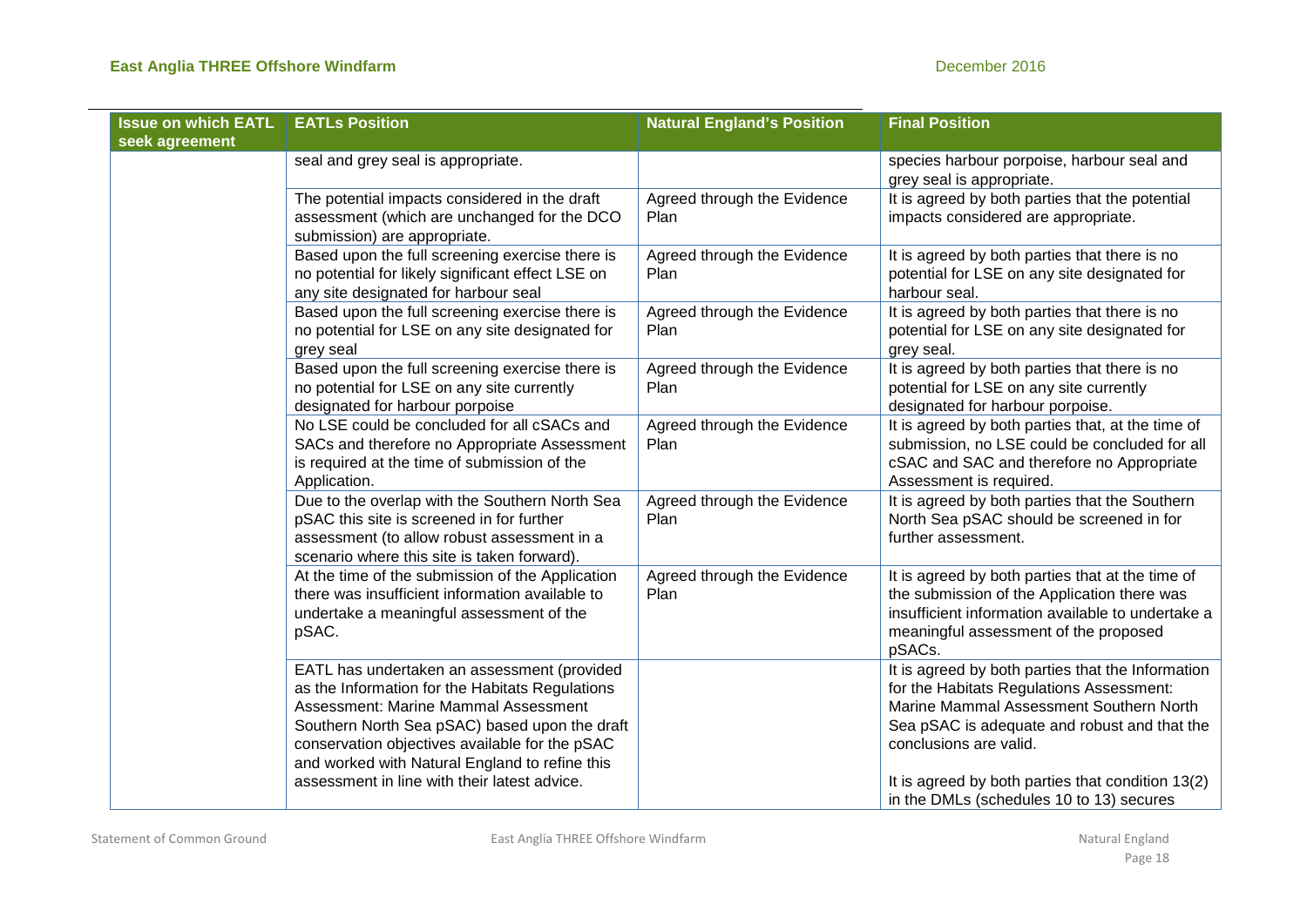| <b>Issue on which EATL</b><br>seek agreement | <b>EATLs Position</b>                                                                                                                                                                                                                                                                                                                                                                                                                                                                   | <b>Natural England's Position</b>                                                                                                                                                                                         | <b>Final Position</b>                                                                                                                                                                                  |
|----------------------------------------------|-----------------------------------------------------------------------------------------------------------------------------------------------------------------------------------------------------------------------------------------------------------------------------------------------------------------------------------------------------------------------------------------------------------------------------------------------------------------------------------------|---------------------------------------------------------------------------------------------------------------------------------------------------------------------------------------------------------------------------|--------------------------------------------------------------------------------------------------------------------------------------------------------------------------------------------------------|
|                                              | EATL conclude that there is unlikely to be<br>potential for Adverse Effect on Integrity (AEOI)<br>of the pSAC for the project alone, and that for<br>the in-combination effects some scenarios may<br>have potential for AEOI<br>EATL have produced an In-principle Site<br>Integrity Plan (SIP) which, together with new<br>condition 13(2) in the DMLs for the generation<br>and transmission assets (schedules 10 to 13 of<br>the draft DCO), secures mitigation to prevent<br>AEOI. |                                                                                                                                                                                                                           | mitigation to avoid AEOI and that the SIP also<br>provides a framework to secure the<br>development and implementation of specific<br>mitigation measures (if required) to avoid<br>AEOI               |
| <b>Management measures</b>                   |                                                                                                                                                                                                                                                                                                                                                                                                                                                                                         |                                                                                                                                                                                                                           |                                                                                                                                                                                                        |
|                                              | The assessment predicts impacts are expected<br>to be low for both species of seal and harbour<br>porpoise and that additional mitigation (beyond<br>embedded mitigation) is not necessary.<br>No additional mitigation is necessary for<br>shipping noise<br>No additional mitigation is necessary for other<br>noise induced impacts                                                                                                                                                  | Agreed through the Evidence<br>Plan                                                                                                                                                                                       | It is agreed by both parties that no additional<br>mitigation is necessary for shipping noise and<br>no additional mitigation is necessary for other<br>noise inducing impacts.                        |
|                                              | An application for the European Protected<br>Species (EPS) licence will be submitted after the<br>DCO is made, prior to the onset of construction,<br>once more detailed design work has been<br>carried out and is available to inform the licence<br>application, and in consultation with the relevant<br><b>Statutory Nature Conservation Agencies.</b>                                                                                                                             | Agreed through the Evidence<br>Plan<br>Natural England is not currently<br>aware of any impediments to the<br>granting of an EPS licence.                                                                                 | It is agreed by both parties that the appropriate<br>time to submit an application for the EPS<br>licence will be following the making of the East<br>Anglia THREE Order.                              |
|                                              | It is agreed that the draft MMMP will be<br>developed post consent in consultation with the<br>Natural England.                                                                                                                                                                                                                                                                                                                                                                         | Natural England welcomes the<br>commitment from the Applicant<br>to produce a MMMP and looks<br>forward to working with the<br>Applicant to further develop the<br>draft MMMP that was submitted<br>with the application. | It is agreed by both parties that the draft<br>MMMP will be developed post consent in<br>consultation with Natural England to reflect the<br>most update advice on appropriate mitigation<br>measures. |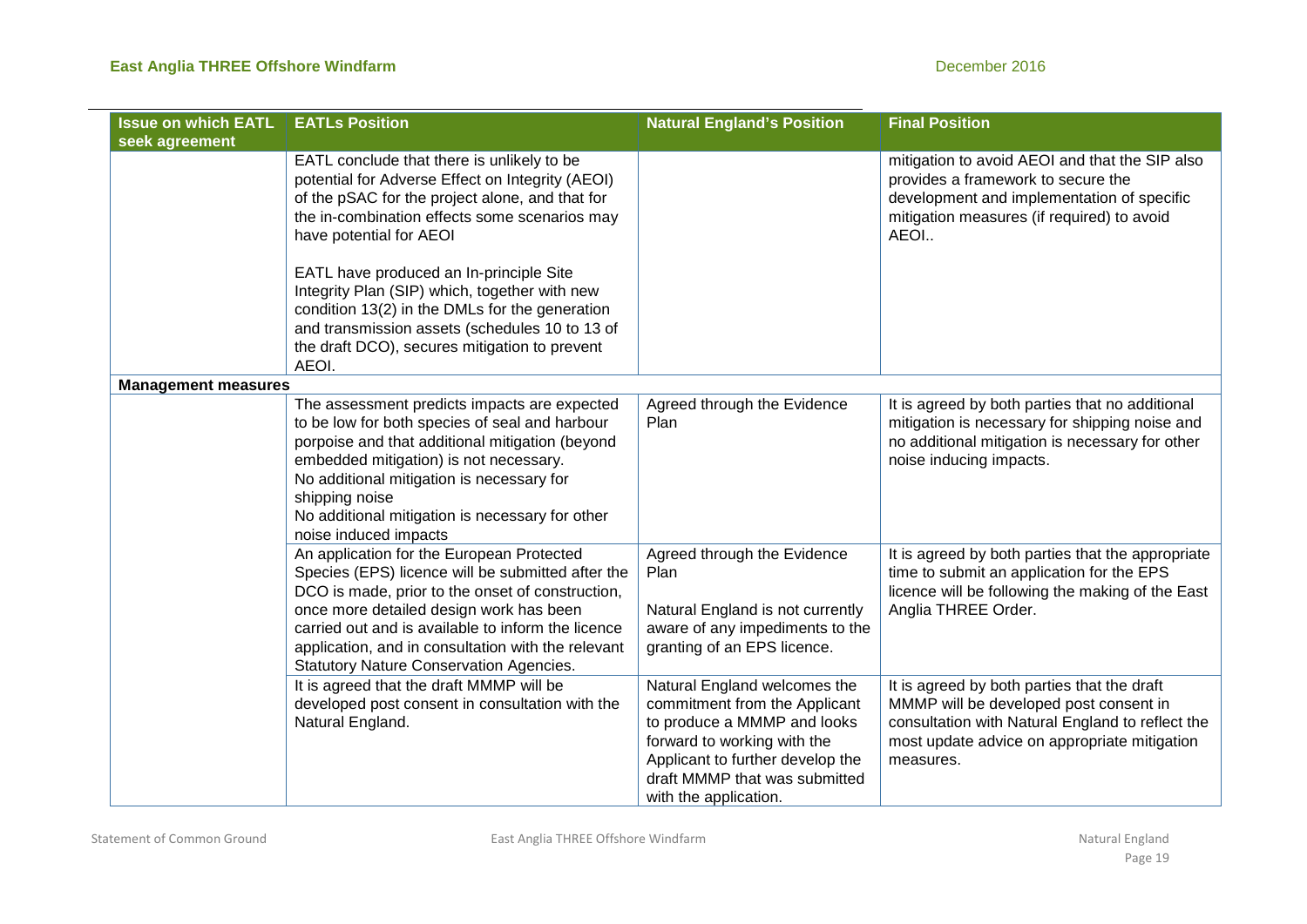### <span id="page-20-0"></span>**2.5 Offshore Ornithology**

- 30. The Project has the potential to impact upon Offshore Ornithology. Chapter 13 of the ES, Application document 6.1.13, provides an assessment of the significance of these impacts. Table 5 below provides areas of common ground that have been reached regarding the findings reported within that chapter and identifies areas where agreement is still to be reached.
- 31. This topic was discussed at Evidence Plan meetings on  $30<sup>th</sup>$  September and 11<sup>th</sup> November 2013, 28<sup>th</sup> March and 2<sup>nd</sup> July 2014 and  $3<sup>rd</sup>$  June and 6<sup>th</sup> July 2015 and at a Project Steering Group meeting on the 4<sup>th</sup> August 2015. Further meetings were held on 24<sup>th</sup> March and 8<sup>th</sup> June 2016.
- 32. Following discussions undertaken during the Examination, the Examining Authority asked for the SoCG to be revised to reflect the conclusion of all outstanding ornithological issues.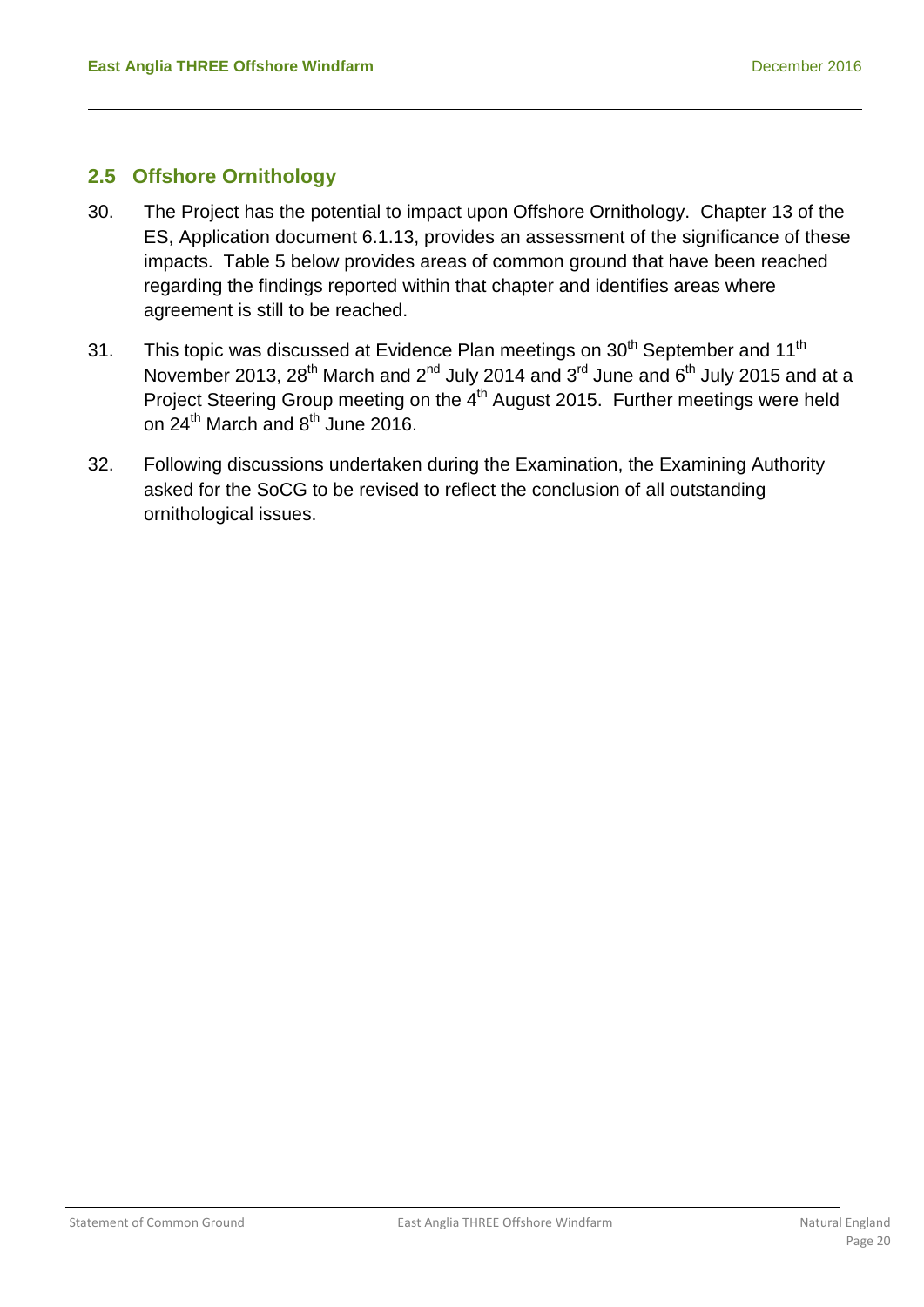|       | -able 5. SoCG - Offshore Ornithology                                                                                       |                                                                                                                                                                                                                                                                                                                                |                                           |                                                                                                                           |
|-------|----------------------------------------------------------------------------------------------------------------------------|--------------------------------------------------------------------------------------------------------------------------------------------------------------------------------------------------------------------------------------------------------------------------------------------------------------------------------|-------------------------------------------|---------------------------------------------------------------------------------------------------------------------------|
| ID    | <b>Issue on which EATL seek</b>                                                                                            | <b>EATLs Position</b>                                                                                                                                                                                                                                                                                                          | <b>Natural England's Position</b>         | <b>Final Position</b>                                                                                                     |
|       | agreement                                                                                                                  |                                                                                                                                                                                                                                                                                                                                |                                           |                                                                                                                           |
|       | Data Collection and Description of Baseline Environment                                                                    |                                                                                                                                                                                                                                                                                                                                |                                           |                                                                                                                           |
| 1ai   | The ES (which is unchanged from<br>the PEIR) adequately<br>characterises the baseline<br>relevant to offshore ornithology. | 24 months of offshore digital aerial survey<br>data collected for the 'Site' and a 4km<br>buffer. Used to characterise bird<br>distributions and estimate populations.<br>This is sufficient for the assessment.                                                                                                               | Agreed through the Evidence<br>Plan       | It is agreed by both parties that the<br>ES adequately characterises the<br>baseline relevant to offshore<br>ornithology. |
| 1aii  |                                                                                                                            | No additional surveys have been<br>conducted of the offshore cable route. It<br>is sufficient to rely on the information<br>provided for the EA ONE application (now<br>consented) and NE's latest population<br>data on Red-throated Diver in the Outer<br>Thames Estuary SPA.                                                | Agreed through the Evidence<br>Plan       |                                                                                                                           |
| 1bi   | The methods and techniques<br>used to analyse offshore<br>ornithological data are appropriate                              | Using design based methods to estimate<br>population sizes for the Site and relevant<br>buffers is appropriate.                                                                                                                                                                                                                | Agreed through the Evidence<br>Plan       | It is agreed by both parties that the<br>methods and techniques used to<br>analyse offshore ornithological data           |
| 1bii  | for characterising bird<br>distributions and estimating<br>populations.                                                    | The method used to correct for non-<br>detection of diving auks (the 'correction<br>factor' or 'availability bias') following that<br>recommended by JNCC (referred to as<br>Method C, based on estimates that 24%<br>of guillemot and 17% razorbill may be<br>underwater when an aerial image is<br>captured) is appropriate. | Agreed on receipt of final<br>application | are appropriate for characterising<br>bird distributions and estimating<br>populations.                                   |
| 1biii |                                                                                                                            | The method used to determine flight<br>heights is appropriate.                                                                                                                                                                                                                                                                 | Agreed through the Evidence<br>Plan       |                                                                                                                           |
| 1biv  |                                                                                                                            | The method used to proportion<br>unidentified birds is appropriate.                                                                                                                                                                                                                                                            | Agreed through the Evidence<br>Plan       |                                                                                                                           |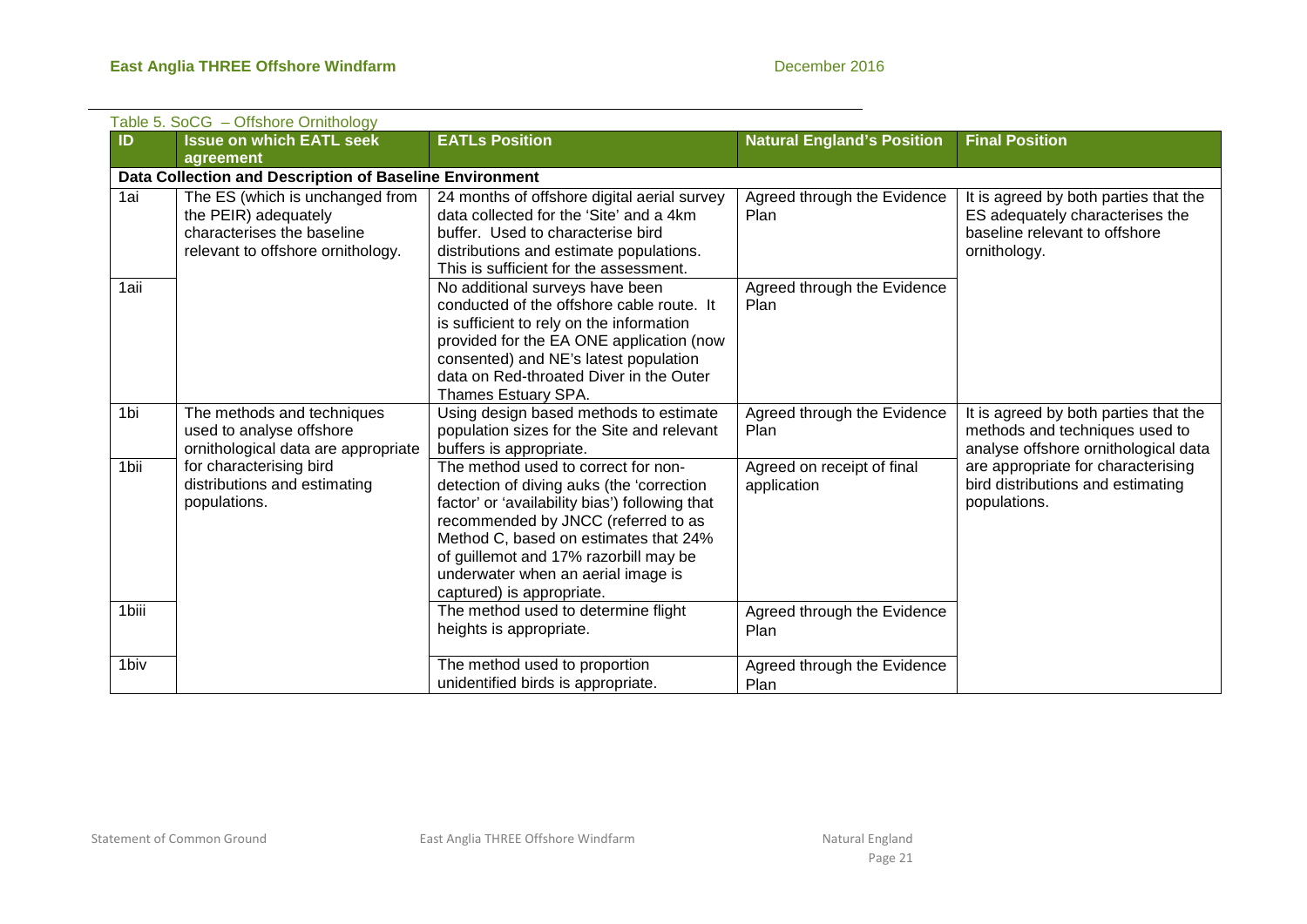| ID             | <b>Issue on which EATL seek</b><br>agreement                                                                                                                                            | <b>EATLs Position</b>                                                                                                                                                                                                                                                                 | <b>Natural England's Position</b>                                                                                | <b>Final Position</b>              |
|----------------|-----------------------------------------------------------------------------------------------------------------------------------------------------------------------------------------|---------------------------------------------------------------------------------------------------------------------------------------------------------------------------------------------------------------------------------------------------------------------------------------|------------------------------------------------------------------------------------------------------------------|------------------------------------|
|                | <b>Impact Assessment Methodology</b>                                                                                                                                                    |                                                                                                                                                                                                                                                                                       |                                                                                                                  |                                    |
| 2a             | The impact assessment<br>methodology - specifically the<br>definitions of sensitivity and<br>magnitude and the use of the<br>impact matrix approach - is<br>adequate and appropriate.   | The impact assessment method<br>described in Section 13.4.3 of the ES is<br>appropriate.                                                                                                                                                                                              | Agreed through the Evidence<br>Plan                                                                              | Agreed by both parties.            |
| 2 <sub>b</sub> | The potential impacts assessed<br>during construction, operation and<br>decommissioning are appropriate.                                                                                | The potential impacts set out in Section<br>13.6 of the ES are the appropriate ones to<br>be assessed.                                                                                                                                                                                | Agreed through the Evidence<br>Plan                                                                              | Agreed by both parties.            |
| 2c             | Cumulative assessments will<br>include sites operational and built,<br>under construction, consented<br>and submitted for application in<br>tiers 1 to 4.                               | Approach provided in Section 13.4.5 of<br>the ES is appropriate.                                                                                                                                                                                                                      | Agreed. NE would advise<br>that future plans or projects<br>should be included where<br>information is available | Final list agreed by both parties. |
| 2d             | The use of Furness (2015)<br>BDMPS seasons utilised for the<br>assessment is appropriate.                                                                                               | The biological periods used in the EIA are<br>appropriate.                                                                                                                                                                                                                            | Agreed through the Evidence<br>Plan                                                                              | Agreed by both parties.            |
| 2e             | Collision risk modelling results will<br>be presented for each species<br>using Band Model Options for<br>which species specific avoidance<br>rates have been accepted by the<br>SNCBs. | Band model Option 1 and 2 - all species,<br>Band Model Option 3 - herring gull, lesser<br>black-backed gull and great black-backed<br>gull only, using SNCB guidance on<br>avoidance rates used and presentation of<br>ranges due to avoidance rate and flight<br>height uncertainty. | Agreed through the Evidence<br>Plan                                                                              | Agreed by both parties.            |
| 2f             | The offshore ornithology<br>assessment is unaffected by<br>potential phasing of construction<br>(1 or 2).                                                                               | Differences between Single and Two<br>phased approaches to construction are<br>trivial in terms of ornithology impacts.                                                                                                                                                               | Agreed through the Evidence<br>Plan                                                                              | Agreed by both parties.            |
| 2g             | Seabirds present in very low<br>numbers whilst on migration will<br>be assessed using the approach<br>used in the Marine Scotland<br>assessment (WWT and<br>MacArthur Green 2014).      | This approach is considered the most<br>appropriate for migratory seabirds.                                                                                                                                                                                                           | Agreed through the Evidence<br>Plan                                                                              | Agreed by both parties.            |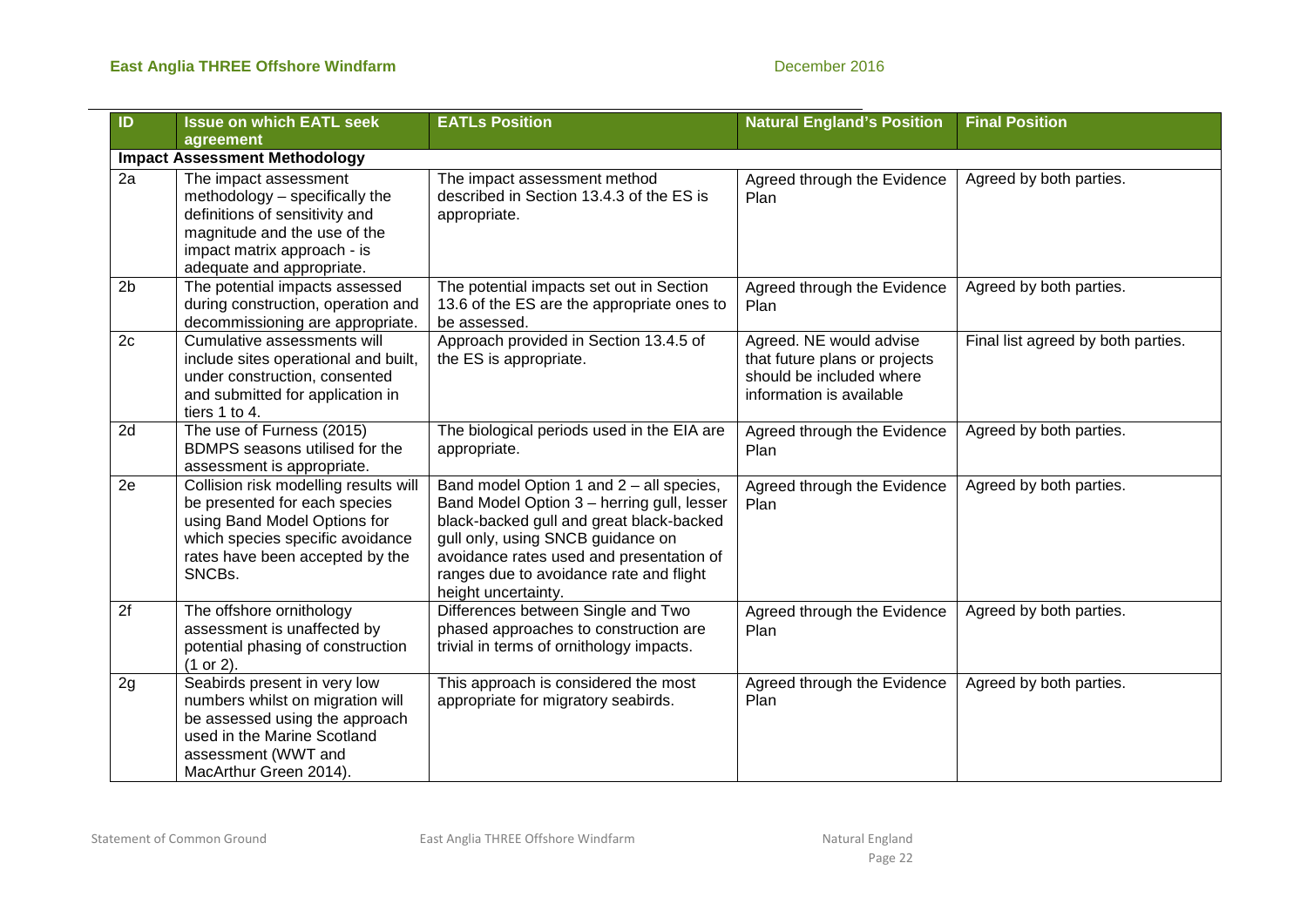| ID             | <b>Issue on which EATL seek</b><br>agreement                                                                                                                                                                                                                                                                                    | <b>EATLs Position</b>                                                                                                                   | <b>Natural England's Position</b>                                                                                                                          | <b>Final Position</b>                                                                                                                                                                                                                                                                      |
|----------------|---------------------------------------------------------------------------------------------------------------------------------------------------------------------------------------------------------------------------------------------------------------------------------------------------------------------------------|-----------------------------------------------------------------------------------------------------------------------------------------|------------------------------------------------------------------------------------------------------------------------------------------------------------|--------------------------------------------------------------------------------------------------------------------------------------------------------------------------------------------------------------------------------------------------------------------------------------------|
| 2 <sub>h</sub> | Terrestrial migrant collision risk to<br>be assessed using Migropath<br>methods.                                                                                                                                                                                                                                                | The results presented in Appendix 13.1,<br>which predict very small risks for all<br>species are accurate and appropriate.              | Agreed on receipt of final<br>application                                                                                                                  | Agreed by both parties.                                                                                                                                                                                                                                                                    |
| 2i             | Red-throated diver displacement<br>method based on monitoring data<br>at existing offshore windfarms.                                                                                                                                                                                                                           | Evidence based method used in<br>preference to generic displacement<br>matrix. Presented in ES                                          | Assessment of displacement<br>impacts should be<br>considered using generic<br>displacement matrix as there<br>is no East Anglia zone<br>specific evidence | Both methods shown in<br>assessment                                                                                                                                                                                                                                                        |
| 2j             | Displacement methods (except for<br>red-throated diver, see 2i) are<br>based on standard displacement<br>matrix. Assessments are<br>presented for relevant biological<br>seasons and against agreed<br>BDMPS.<br>Seasonal estimates to be<br>summed using suitable method<br>and assessed against<br>biogeographic populations. | These methods are appropriate.                                                                                                          | NE considers the<br>assessment should be<br>summed across the whole<br>annual cycle and include<br>breeding season impacts<br>from other projects          | NE is satisfied that using its<br>preferred method (including<br>summing seasonal displacement<br>totals) for assessing guillemot,<br>razorbill and puffin displacement,<br>no significant impacts were found<br>for both the project alone and<br>cumulatively.<br>Agreed by both parties |
| <b>EIA</b>     |                                                                                                                                                                                                                                                                                                                                 |                                                                                                                                         |                                                                                                                                                            |                                                                                                                                                                                                                                                                                            |
| 3a             | The screening matrix adequately<br>identifies those species at risk of<br>disturbance and displacement<br>during construction - red-throated<br>diver (for offshore cable corridor<br>only), guillemot, razorbill and<br>puffin.                                                                                                | Information provided in Section 13.7.1.1<br>of the ES correctly identifies those<br>species at risk of disturbance and<br>displacement. | Agreed through the Evidence<br>Plan                                                                                                                        | Agreed by both parties.                                                                                                                                                                                                                                                                    |
| 3 <sub>b</sub> | During construction, displacement<br>impacts due to the project alone<br>on the species identified are not<br>significant under the EIA<br>regulations (i.e. minor adverse or<br>lower).                                                                                                                                        | Section 13.7.1.1 of the ES correctly<br>identifies the significance of the impacts of<br>displacement during construction.              | Agreed following discussion<br>on $8^{th}$ June 2016                                                                                                       | Agreed by both parties.                                                                                                                                                                                                                                                                    |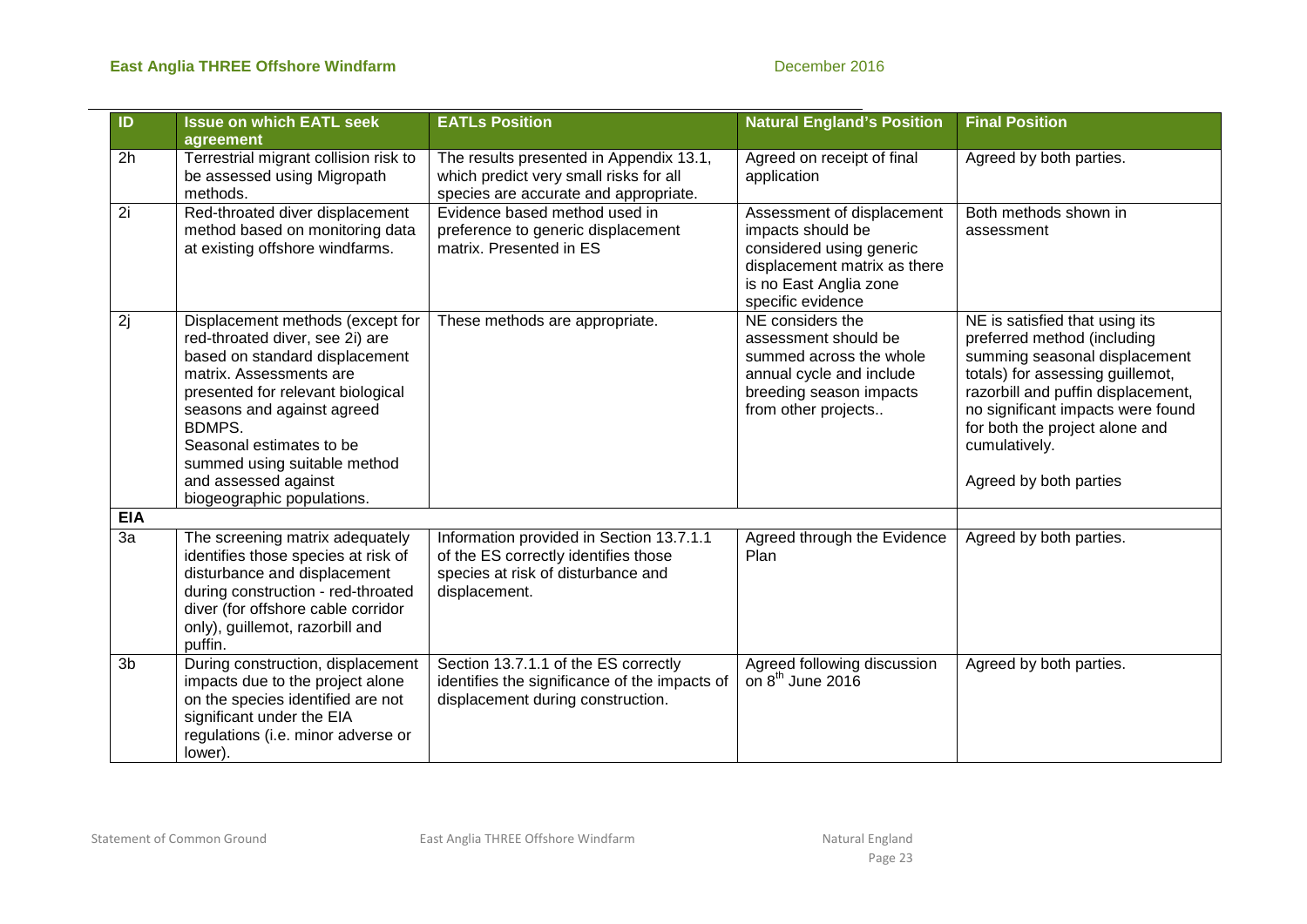| ID | <b>Issue on which EATL seek</b><br>agreement                                                                                                                                                                                                                                                                 | <b>EATLs Position</b>                                                                                                                                                                         | <b>Natural England's Position</b>                                                                                                                                                                                                  | <b>Final Position</b>   |
|----|--------------------------------------------------------------------------------------------------------------------------------------------------------------------------------------------------------------------------------------------------------------------------------------------------------------|-----------------------------------------------------------------------------------------------------------------------------------------------------------------------------------------------|------------------------------------------------------------------------------------------------------------------------------------------------------------------------------------------------------------------------------------|-------------------------|
| 3c | The screening matrix adequately<br>identifies those species at risk of<br>disturbance and displacement<br>during operation - gannet,<br>guillemot, razorbill and puffin.<br>Recognising that there may be<br>future requirements to monitor<br>vessel requirements once port<br>has been identified          | Information provided in Section 13.7.2.1<br>of the ES adequately identifies those<br>species at risk of disturbance and<br>displacement during operation                                      | Agreed on receipt of final<br>application                                                                                                                                                                                          | Agreed by both parties. |
| 3d | During operation, displacement<br>impacts due to the project alone<br>on the species identified are not<br>significant under the EIA<br>regulations (i.e. minor adverse or<br>lower).                                                                                                                        | Information provided in Section 13.7.2.1<br>of the ES correctly identifies the<br>significance of the impacts of<br>displacement during operation.                                            | NE disagree with method<br>used for summing seasonal<br>displacement impacts,<br>however using either<br>approach (that preferred by<br>NE or that used by EATL) the<br>project alone impacts are not<br>significant in EIA terms. | Agreed by both parties. |
| 3e | During construction and<br>operation, indirect impacts on<br>habitats and prey due to the<br>project alone are not significant<br>under the EIA regulations (i.e.<br>minor adverse or lower).                                                                                                                | Information provided in Section 13.7.1.2<br>and 13.7.2.2 of the ES correctly identifies<br>that the indirect impacts on habitats and<br>prey due to the project alone are not<br>significant. | Agreed on receipt of final<br>application                                                                                                                                                                                          | Agreed by both parties. |
| 3f | Collision risk impacts have been<br>assessed for fulmar, gannet,<br>kittiwake, lesser black backed<br>gull, herring gull and great black<br>backed gull. When considering<br>the project alone, collision risk<br>impacts are not significant under<br>the EIA regulations (i.e. minor<br>adverse or lower). | Information provided in Section 13.7.2.3<br>of the ES correctly identifies that collision<br>risk impacts are not significant under the<br>EIA regulations.                                   | Agreed on receipt of final<br>application                                                                                                                                                                                          | Agreed by both parties. |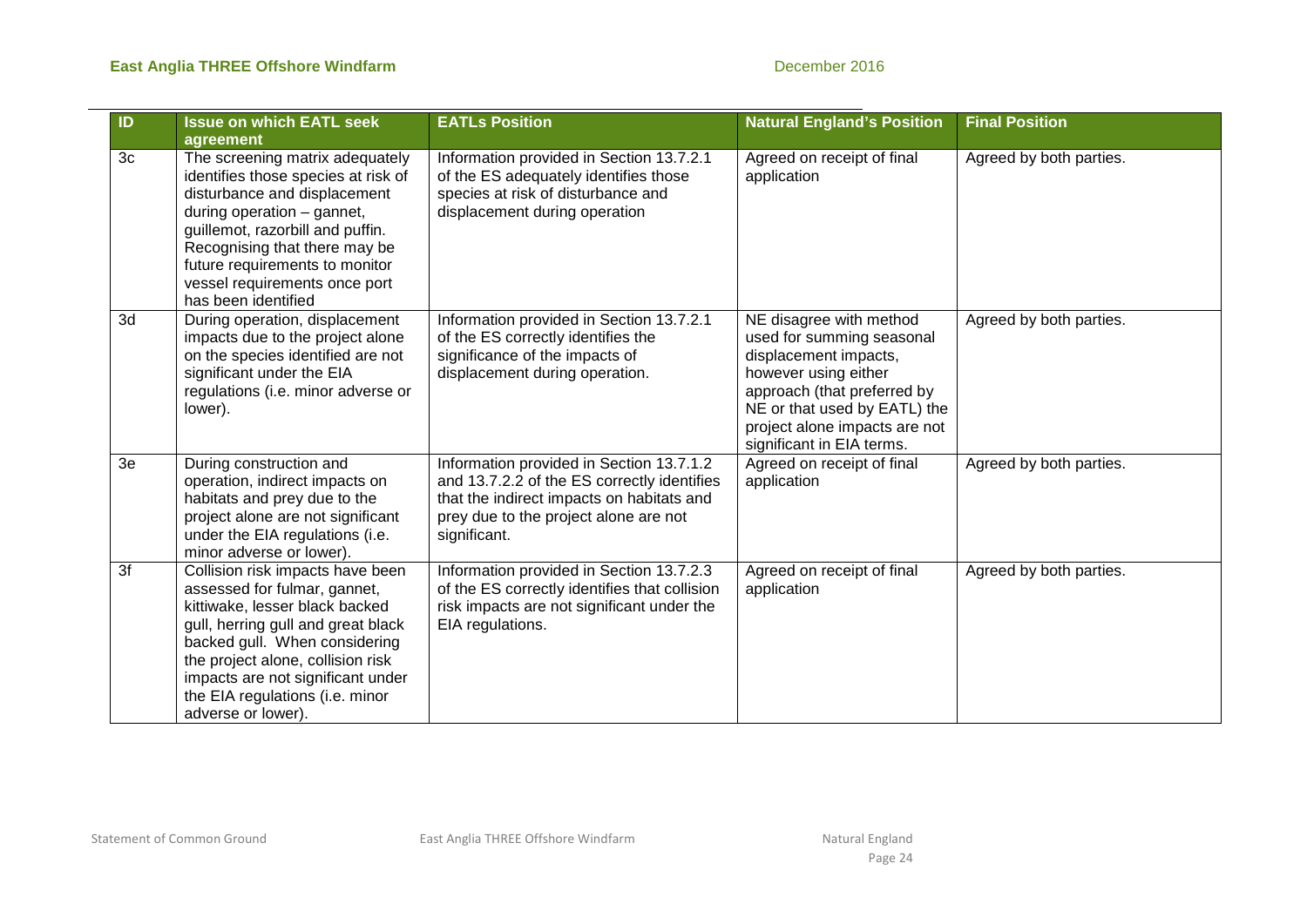| ID             | <b>Issue on which EATL seek</b><br>agreement                                                                                                                                                                                                                                                                                    | <b>EATLs Position</b>                                                                                                                                                                               | <b>Natural England's Position</b>                   | <b>Final Position</b>   |
|----------------|---------------------------------------------------------------------------------------------------------------------------------------------------------------------------------------------------------------------------------------------------------------------------------------------------------------------------------|-----------------------------------------------------------------------------------------------------------------------------------------------------------------------------------------------------|-----------------------------------------------------|-------------------------|
| 3g             | The impact significance of the<br>barrier effect due to the project<br>alone for all species assessed is<br>negligible.                                                                                                                                                                                                         | Information provided in Section 13.7.2.4<br>of the ES correctly identifies that impact<br>significance of the barrier effect due to the<br>project alone for all species assessed is<br>negligible. | Agreed on receipt of final<br>application           | Agreed by both parties. |
| 3h             | No impacts predicted for<br>migrating great skua, Arctic skua,<br>common tern and Arctic tern due<br>to the project alone. No further<br>consideration required for this<br>project.                                                                                                                                            | Information provided in Section 13.7.2.3<br>should state negligible impacts for these<br>species.                                                                                                   | NE agrees that predicted<br>impacts are negligible. | Agreed by both parties  |
| 3i             | The impacts on migrating waders<br>and wildfowl, and marsh harrier<br>due to the project alone, are not<br>significant under the EIA<br>regulations (i.e. minor adverse or<br>lower).                                                                                                                                           | Information provided in Section 13.7.2.3<br>of the ES demonstrates that these<br>impacts will be non-significant.                                                                                   | Agreed on receipt of final<br>application           | Agreed by both parties. |
| 3j             | No significant impacts are<br>predicted for decommissioning<br>due to the project alone.                                                                                                                                                                                                                                        | Information provided in Section 13.7.3 of<br>the ES demonstrates that no significant<br>impacts should be expected during<br>decommissioning due to the project alone.                              | Agreed on receipt of final<br>application           | Agreed by both parties. |
|                | <b>Cumulative Assessment</b>                                                                                                                                                                                                                                                                                                    |                                                                                                                                                                                                     |                                                     |                         |
| 4a             | The screening matrix adequately<br>identifies potential cumulative<br>impacts of the proposed project<br>(disturbance and displacement:<br>red-throated diver, gannet,<br>guillemot, razorbill and puffin) and<br>collision risk (gannet, kittiwake,<br>herring gull, lesser black-backed<br>gull and great black-backed gull). | Information provided in Sections 13.8.1 of<br>the ES adequately identifies potential<br>cumulative impacts of the proposed<br>project.                                                              | Agreed on receipt of final<br>application           | Agreed by both parties. |
| 4 <sub>b</sub> | The list of windfarms included in<br>the assessment is complete and<br>the correct tiers have been<br>assigned.                                                                                                                                                                                                                 | Information provided in Sections 13.8.1.1<br>of the ES is correct and adequate for the<br>project.                                                                                                  | Agreed on receipt of final<br>application           | Agreed by both parties. |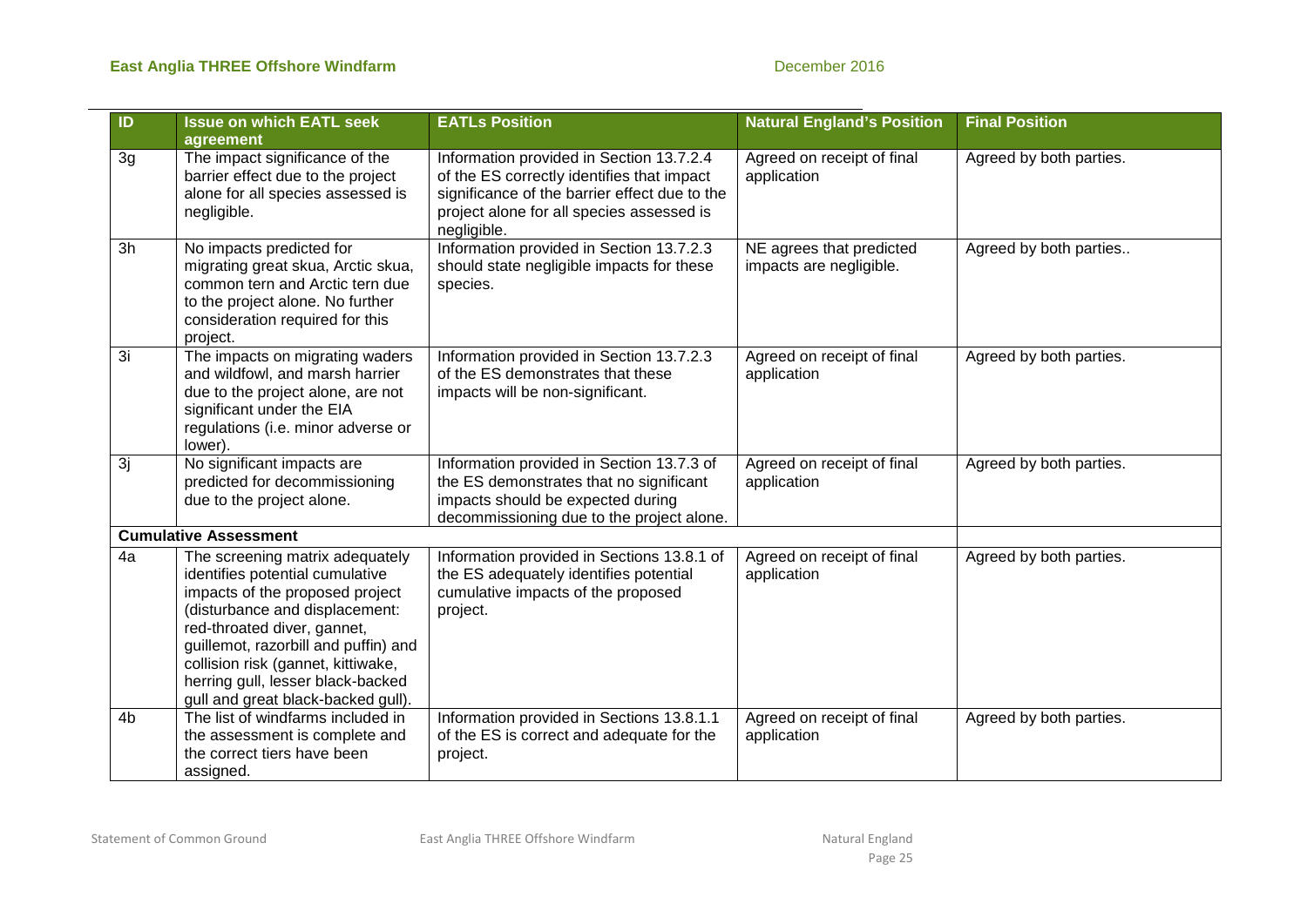| ID | <b>Issue on which EATL seek</b><br>agreement                                     | <b>EATLs Position</b>                                                                                                                | <b>Natural England's Position</b>                                                                                                                                                   | <b>Final Position</b>                                                                                                                                                                                                                                                                                                                                                                                                                                                                                                                                                                                                                                                    |
|----|----------------------------------------------------------------------------------|--------------------------------------------------------------------------------------------------------------------------------------|-------------------------------------------------------------------------------------------------------------------------------------------------------------------------------------|--------------------------------------------------------------------------------------------------------------------------------------------------------------------------------------------------------------------------------------------------------------------------------------------------------------------------------------------------------------------------------------------------------------------------------------------------------------------------------------------------------------------------------------------------------------------------------------------------------------------------------------------------------------------------|
| 4c | Cumulative displacement impacts<br>are of minor significance at most.            | Information provided in Sections 13.8.1.4<br>of the ES correctly assesses the<br>significance of cumulative displacement<br>impacts. | Not agreed for guillemot,<br>razorbill and puffin. EATL<br>need to provide revised<br>matrices that include all the<br>relevant information (see<br><b>Written Representations)</b> | Revised matrices provided by<br>EATL.<br>NE is satisfied that using its<br>preferred method (including<br>summing seasonal displacement<br>totals) for assessing guillemot,<br>razorbill and puffin displacement,<br>no significant impacts were found<br>for both the project alone and<br>cumulatively.<br>Agreed by both parties                                                                                                                                                                                                                                                                                                                                      |
| 4d | Cumulative collision impacts for<br>gannet are of minor significance<br>at most. | Information provided in Sections 13.8.1.5<br>of the ES correctly assesses the<br>significance of cumulative collision<br>impacts.    | NE's position is whilst the<br>impacts may not be<br>significant an up to date PVA<br>modelling is required.                                                                        | NE advises that there is no Adverse<br>Effect on Integrity (AEoI) and no<br>significant effect (EIA) for the<br>project alone. However, it is not<br>possible to rule out significant<br>effects to gannet when considered<br>cumulatively, but NE agrees that<br>due to the revised East Anglia<br>THREE design (i.e. increase in<br>draught height) and the reduction of<br>the contribution to the cumulative<br>total from East Anglia ONE (due to<br>the adoption of the smaller HVAC<br>wind farm), the total cumulative<br>impact is now smaller than the<br>consented position as of the<br>Hornsea 2 consent.<br>Given the above NE has no further<br>concerns. |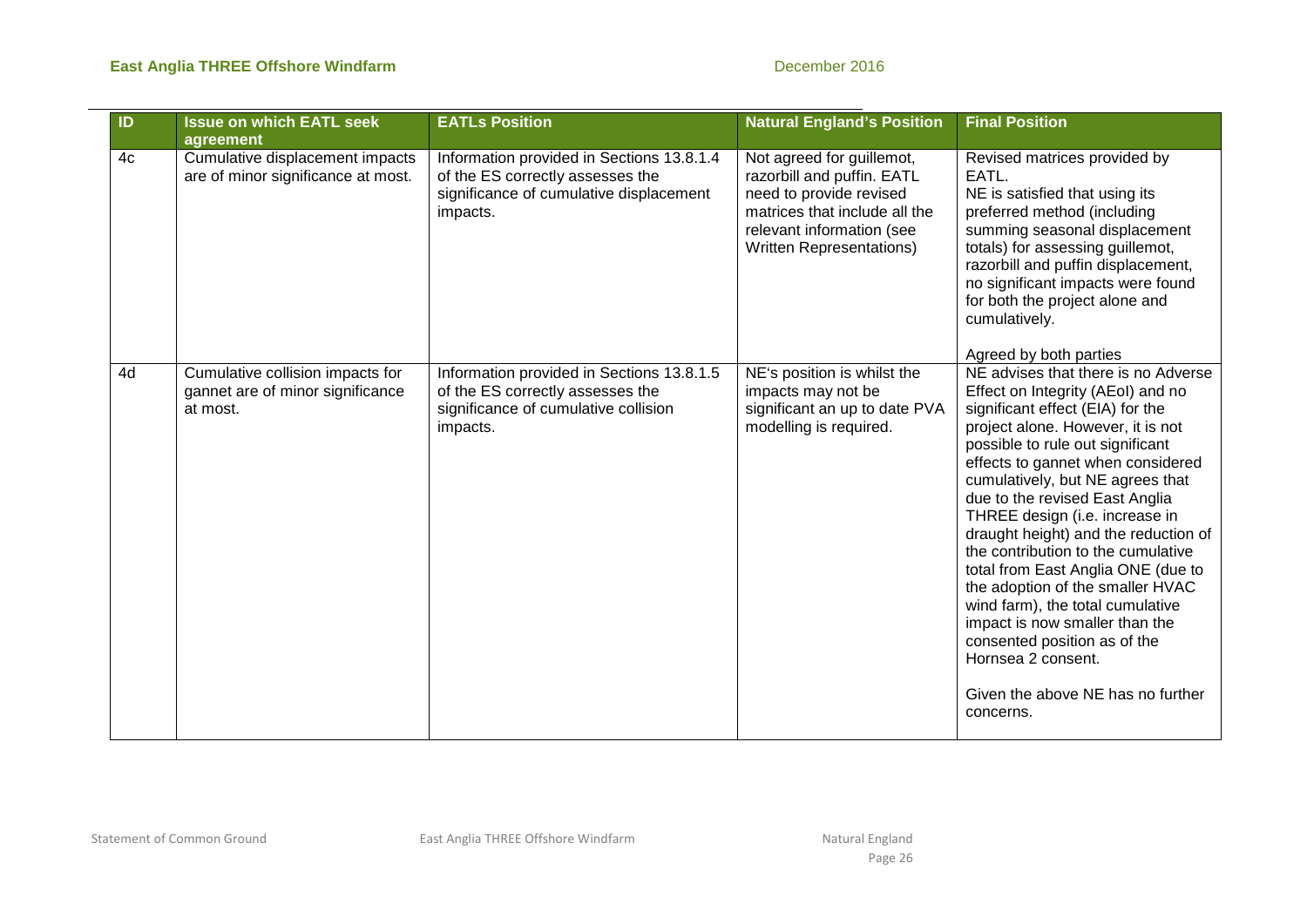| ID | <b>Issue on which EATL seek</b><br>agreement                                                      | <b>EATLs Position</b>                                                                                                             | <b>Natural England's Position</b>                                                                                                                                                                                                                                            | <b>Final Position</b>                                                                                                                                                                                                                                                                                                                                         |
|----|---------------------------------------------------------------------------------------------------|-----------------------------------------------------------------------------------------------------------------------------------|------------------------------------------------------------------------------------------------------------------------------------------------------------------------------------------------------------------------------------------------------------------------------|---------------------------------------------------------------------------------------------------------------------------------------------------------------------------------------------------------------------------------------------------------------------------------------------------------------------------------------------------------------|
| 4e | Cumulative collision impacts for<br>kittiwake are of minor significance<br>at most                | Information provided in Sections 13.8.1.5<br>of the ES correctly assesses the<br>significance of cumulative collision<br>impacts. | NE consider there to be a<br>significant cumulative impact.<br>However, while the<br>contribution of East Anglia<br>THREE to the total is not de<br>minimis, it is so small as to<br>not materially alter the<br>significance of the overall<br>cumulative mortality figure. | The updated cumulative totals<br>including East Anglia THREE are<br>not materially different from the<br>most recently consented totals for<br>Hornsea Project 2, therefore NE<br>has no further concerns<br>Agreed by both parties                                                                                                                           |
| 4f | Cumulative collision impacts for<br>great black-backed gull are of<br>minor significance at most  | Information provided in Sections 13.8.1.5<br>of the ES correctly assesses the<br>significance of cumulative collision<br>impacts. | NE considers that there is<br>potentially a significant<br>cumulative impact, and<br>further (PVA) modelling is<br>required to assess                                                                                                                                        | NE welcomes the Applicant<br>providing PVA modelling to address<br>outstanding matter on greater<br>black-backed gulls<br>The updated cumulative totals<br>including East Anglia THREE are<br>not materially different from the<br>most recently consented totals for<br>Hornsea Project 2, therefore NE<br>has no further concerns<br>Agreed by both parties |
| 4g | Cumulative collision impacts for<br>herring gull are of minor<br>significance at most             | Information provided in Sections 13.8.1.5<br>of the ES correctly assesses the<br>significance of cumulative collision<br>impacts. | Agreed on receipt of final<br>application                                                                                                                                                                                                                                    | Agreed by both parties.                                                                                                                                                                                                                                                                                                                                       |
| 4h | Cumulative collision impacts for<br>lesser black-backed gull are of<br>minor significance at most | Information provided in Sections 13.8.1.5<br>of the ES correctly assesses the<br>significance of cumulative collision<br>impacts. | Agreed on receipt of final<br>application                                                                                                                                                                                                                                    | Agreed by both parties.                                                                                                                                                                                                                                                                                                                                       |
|    | <b>HRA Screening</b>                                                                              |                                                                                                                                   |                                                                                                                                                                                                                                                                              |                                                                                                                                                                                                                                                                                                                                                               |
| 5a | The screening report includes all<br>potentially relevant European<br>sites.                      |                                                                                                                                   | Agreed through the Evidence<br>Plan                                                                                                                                                                                                                                          | Agreed by both parties.                                                                                                                                                                                                                                                                                                                                       |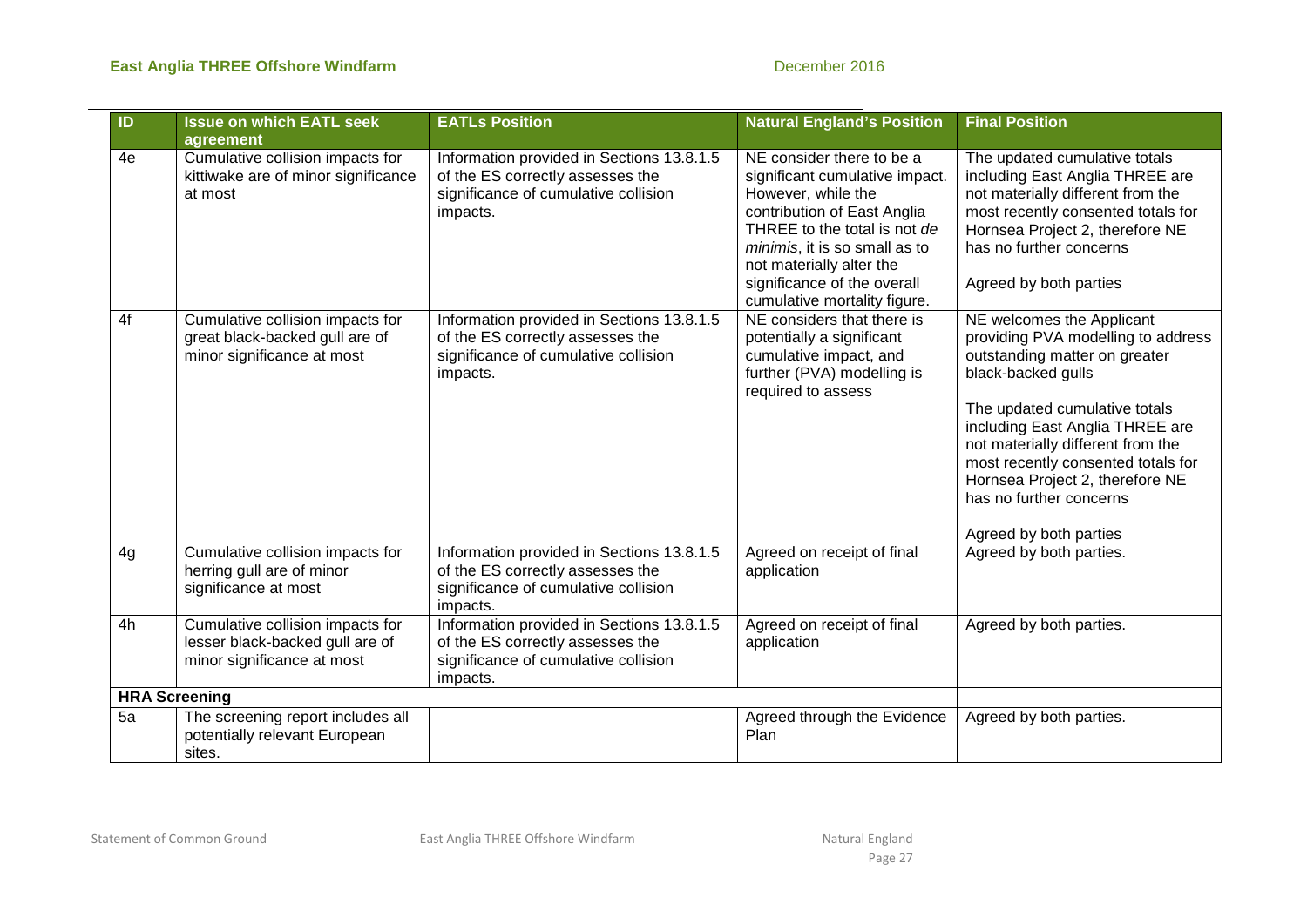| ID             | <b>Issue on which EATL seek</b><br>agreement                                                                                                                                                                                                                                                                                                            | <b>EATLs Position</b>                                                                                 | <b>Natural England's Position</b>                                                                                                                                                                | <b>Final Position</b>   |
|----------------|---------------------------------------------------------------------------------------------------------------------------------------------------------------------------------------------------------------------------------------------------------------------------------------------------------------------------------------------------------|-------------------------------------------------------------------------------------------------------|--------------------------------------------------------------------------------------------------------------------------------------------------------------------------------------------------|-------------------------|
| 5b             | SPA features identified in the<br>updated screening report are the<br>only ones for which HRA will be<br>required:<br>• Deben Estuary SPA (dark-<br>bellied brent goose);<br>• Outer Thames Estuary SPA<br>(red-throated diver);<br>• Alde-Ore Estuary SPA (lesser<br>black-backed gull);<br>• Flamborough and Filey Coast<br>pSPA (gannet, kittiwake). |                                                                                                       | Agreed through the Evidence<br>Plan                                                                                                                                                              | Agreed by both parties. |
|                | <b>HRA Assessment.</b>                                                                                                                                                                                                                                                                                                                                  |                                                                                                       |                                                                                                                                                                                                  |                         |
| 6a             | The project alone and in-<br>combination has no adverse<br>effects on the integrity of the<br>Deben Estuary SPA.                                                                                                                                                                                                                                        | The results presented in the HRA are<br>appropriate for the Deben Estuary SPA.                        | Agreed on receipt of final<br>application, on the basis that<br>winter working restrictions<br>will be secured through the<br><b>DCO</b>                                                         | Agreed by both parties. |
| 6 <sub>b</sub> | The project alone and in-<br>combination has no adverse<br>effects on the integrity of the Alde-<br>Ore Estuary SPA and Ramsar.                                                                                                                                                                                                                         | The results presented in the HRA are<br>appropriate for the Alde-Ore Estuary SPA<br>and Ramsar.       | Agreed on receipt of final<br>application                                                                                                                                                        | Agreed by both parties  |
| 6c             | The project alone and in<br>combination has no adverse<br>effects on the integrity of the<br>Outer Thames Estuary SPA.                                                                                                                                                                                                                                  | The results presented in the HRA are<br>appropriate for the Outer Thames Estuary<br>SPA.              | Agreed on receipt of final<br>application although NE<br>notes that this is based on<br>the adoption of best practice<br>vessel operations to<br>minimise disturbance to red-<br>throated diver. | Agreed by both parties, |
| 6d             | For all species the project alone<br>has no adverse effects on the<br>integrity of the Flamborough Head<br>and Filey Coast pSPA.                                                                                                                                                                                                                        | The results presented in the HRA are<br>appropriate for the Flamborough Head<br>and Filey Coast pSPA. | Agreed following discussions<br>on $8^{th}$ June 2016                                                                                                                                            | Agreed by both parties  |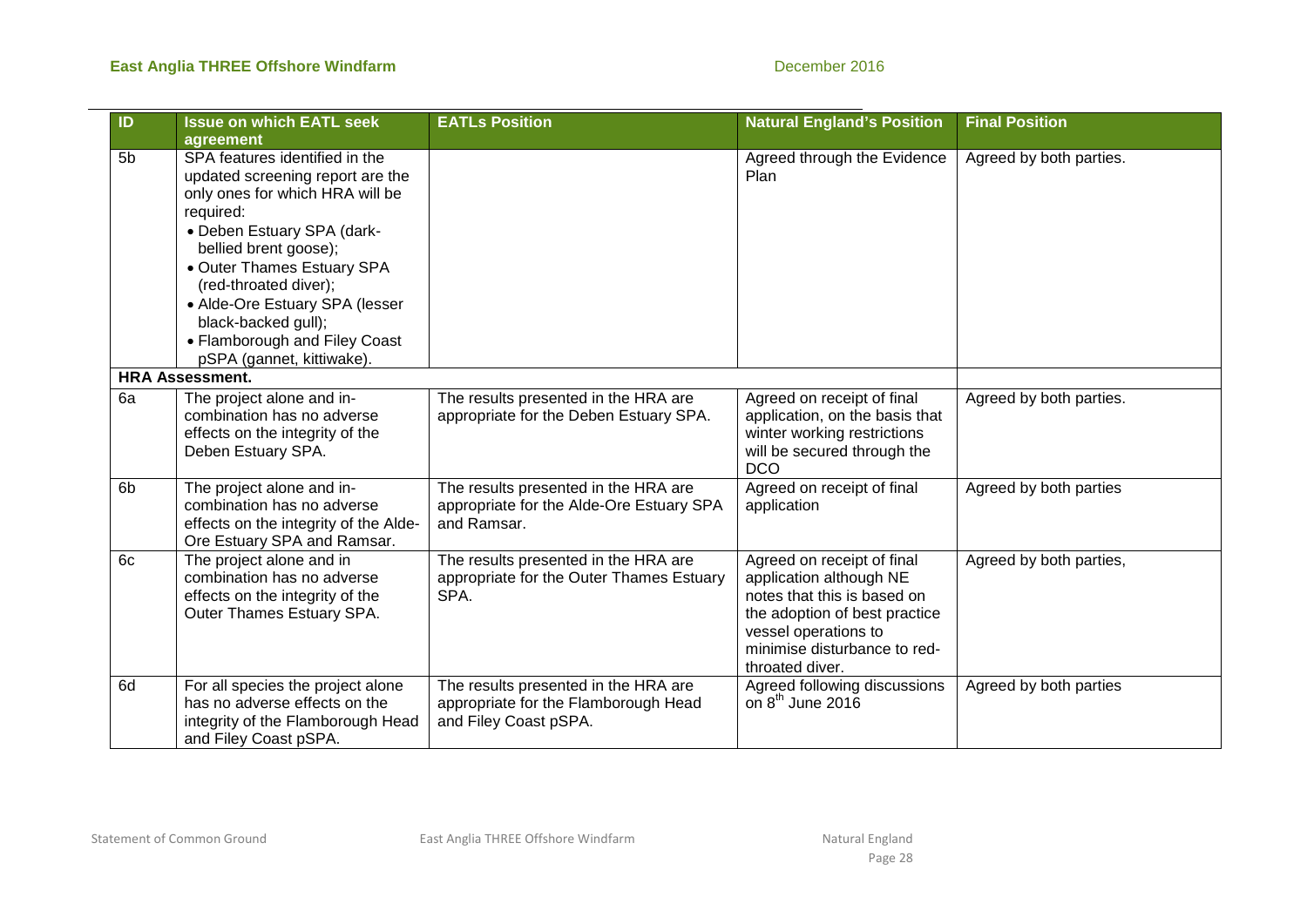| ID | <b>Issue on which EATL seek</b><br>agreement                                                                                                          | <b>EATLs Position</b>                                                                                 | <b>Natural England's Position</b>                                                                                                                                                                                                                                                                           | <b>Final Position</b>                                                                                                                                                                                                                                                                                                                                                                                                                                                                                                                                                                                                                                                    |
|----|-------------------------------------------------------------------------------------------------------------------------------------------------------|-------------------------------------------------------------------------------------------------------|-------------------------------------------------------------------------------------------------------------------------------------------------------------------------------------------------------------------------------------------------------------------------------------------------------------|--------------------------------------------------------------------------------------------------------------------------------------------------------------------------------------------------------------------------------------------------------------------------------------------------------------------------------------------------------------------------------------------------------------------------------------------------------------------------------------------------------------------------------------------------------------------------------------------------------------------------------------------------------------------------|
| 6e | The project in combination has no<br>adverse effects on the integrity of<br>the Flamborough Head and Filey<br>Coast pSPA with respect to<br>gannet    | The results presented in the HRA are<br>appropriate for the Flamborough Head<br>and Filey Coast pSPA. | Adverse Effect On Integrity<br>(AEOI) for gannet due to in-<br>combination collision<br>mortality uncertain as SOSS<br>PVA model is out of date and<br>ideally an up to date PVA for<br>gannet should be produced                                                                                           | NE advises that there is no Adverse<br>Effect on Integrity (AEoI) and no<br>significant effect (EIA) for the<br>project alone. However, it is not<br>possible to rule out significant<br>effects to gannet when considered<br>cumulatively, but NE agrees that<br>due to the revised East Anglia<br>THREE design (i.e. increase in<br>draught height) and the reduction of<br>the contribution to the cumulative<br>total from East Anglia ONE (due to<br>the adoption of the smaller HVAC<br>wind farm), the total cumulative<br>impact is now smaller than the<br>consented position as of the<br>Hornsea 2 consent.<br>Given the above NE has no further<br>concerns. |
| 6f | The project in combination has no<br>adverse effects on the integrity of<br>the Flamborough Head and Filey<br>Coast pSPA with respect to<br>kittiwake | The results presented in the HRA are<br>appropriate for the Flamborough Head<br>and Filey Coast pSPA. | An adverse effect on<br>kittiwake due to in-<br>combination collision<br>mortality cannot be ruled out.<br>However, the EA3<br>contribution while not de<br>minimis is so small as to not<br>materially alter the<br>significance or the likelihood<br>of an adverse effect on the<br>integrity of the SPA. | It is agreed by both parties that, the<br>EA3 contribution while not de<br>minimis is so small as to not<br>materially alter the significance or<br>the likelihood of an adverse effect<br>on the integrity of the SPA.                                                                                                                                                                                                                                                                                                                                                                                                                                                  |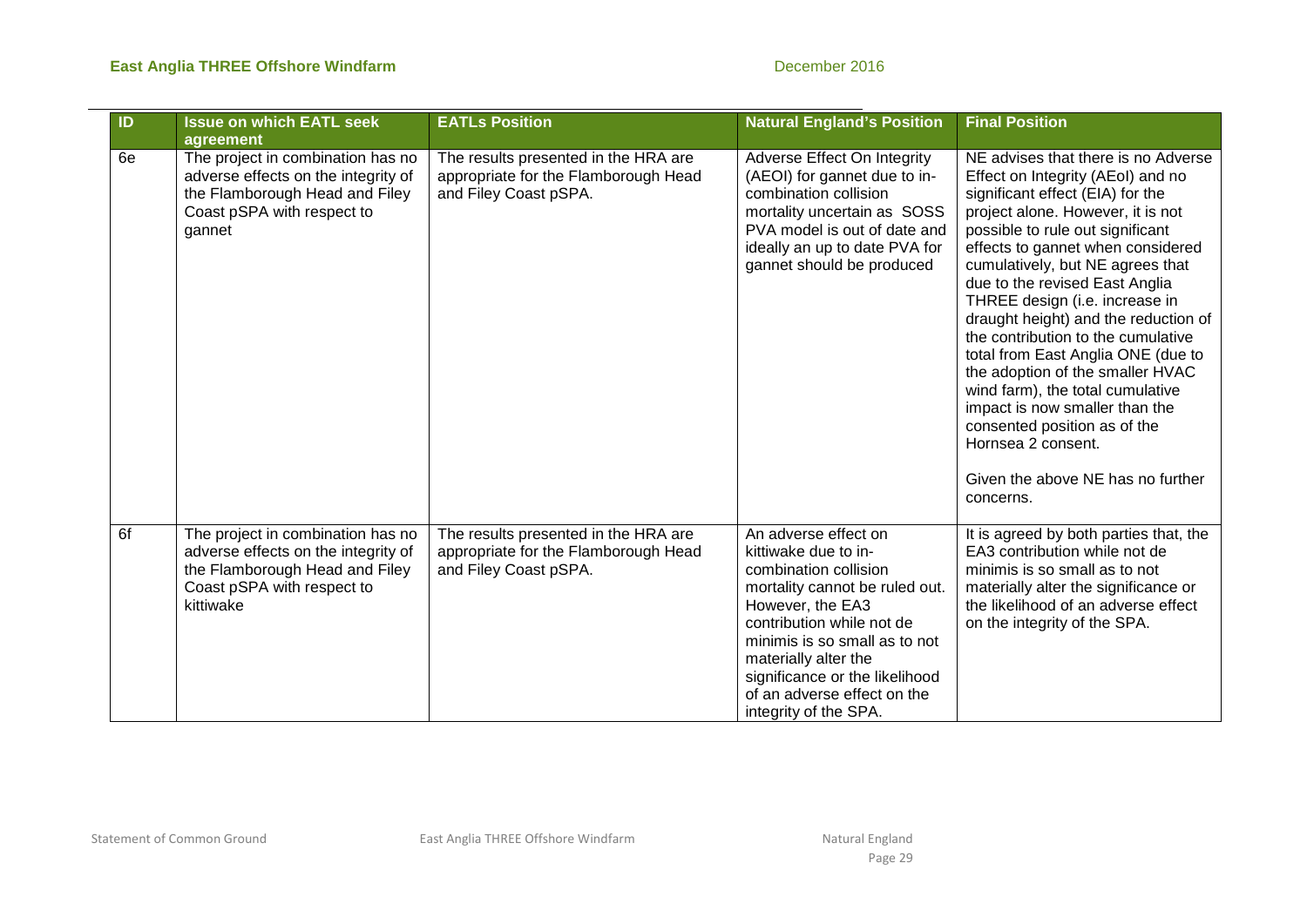| ID             | <b>Issue on which EATL seek</b>                                                                                                                                                     | <b>EATLs Position</b>                                                                                                                                                                                                                                                                                | <b>Natural England's Position</b>                                                                                                                                                                                                                    | <b>Final Position</b>                                                                                                                                                                   |
|----------------|-------------------------------------------------------------------------------------------------------------------------------------------------------------------------------------|------------------------------------------------------------------------------------------------------------------------------------------------------------------------------------------------------------------------------------------------------------------------------------------------------|------------------------------------------------------------------------------------------------------------------------------------------------------------------------------------------------------------------------------------------------------|-----------------------------------------------------------------------------------------------------------------------------------------------------------------------------------------|
|                | agreement                                                                                                                                                                           |                                                                                                                                                                                                                                                                                                      |                                                                                                                                                                                                                                                      |                                                                                                                                                                                         |
|                | <b>Management measures</b>                                                                                                                                                          |                                                                                                                                                                                                                                                                                                      |                                                                                                                                                                                                                                                      |                                                                                                                                                                                         |
| 7a             | Given the impacts of the project in<br>terms of offshore ornithology, the<br>conditions provided within the<br>deemed marine licence are<br>considered appropriate and<br>adequate. | The conditions provided within the draft<br>deemed marine licence are considered<br>appropriate and adequate.                                                                                                                                                                                        | Not agreed                                                                                                                                                                                                                                           | Agreed                                                                                                                                                                                  |
| 7 <sub>b</sub> | Turbine draught height                                                                                                                                                              | EATL has committed to increasing the<br>draught height of 70% of the East Anglia<br>THREE turbines to 24m from MHWS. This<br>will be secured by a new parameter in the<br>Requirements of the DCO as well as in<br>the DMLs for the generation (schedules<br>10 and 11 of the DCO) as set out below: | Natural England welcomes<br>the proposal to increase the<br>draught height to 24m across<br>70% of the East Anglia<br>THREE turbines. We accept<br>the principle that raising the<br>draught height will result in a<br>reduction in collision risk. | It is agreed by both parties that the<br>proposed parameter secures the<br>increase in the draught height to<br>24m across 70% of the total<br>number of East Anglia THREE<br>turbines. |
|                |                                                                                                                                                                                     | The number of turbines with a draught<br>height of less than 24m from MHWS<br>comprised in the authorised scheme and<br>the authorised scheme in licence 2<br>(generation) taken together must not<br>exceed 52 turbines                                                                             |                                                                                                                                                                                                                                                      |                                                                                                                                                                                         |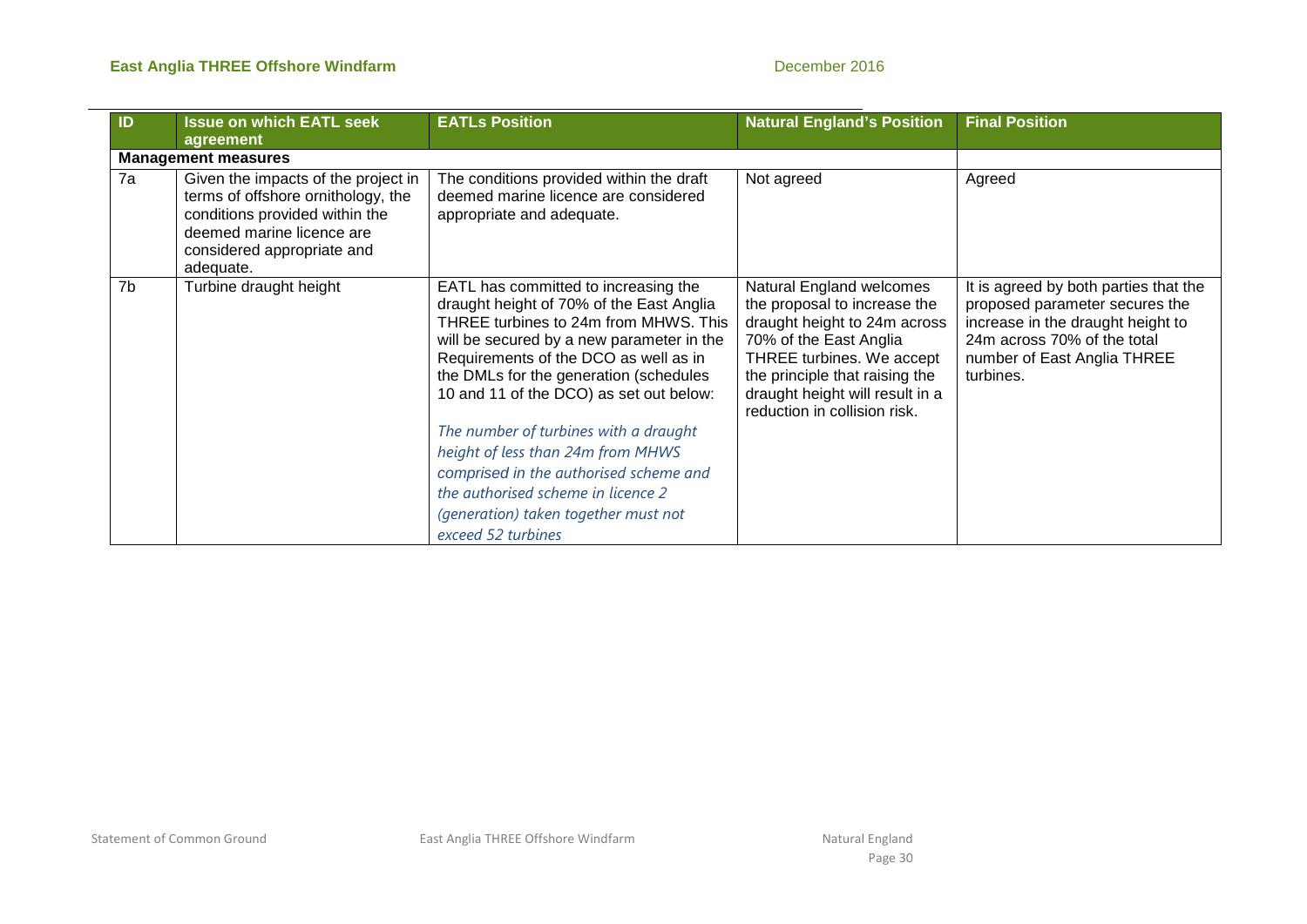### <span id="page-31-0"></span>**2.6 Terrestrial Ecology**

- 33. The Project has the potential to impact upon Terrestrial Ecology. Chapter 23 of the Provides an assessment of the significance of these impacts. Table 6 below provides areas of common ground that have been reached regarding the findings reported within that chapter and identifies areas where agreement is still to be reached.
- 34. This topic was discussed at an Evidence Plan meeting on the 5<sup>th</sup> December 2013. A method statement for the assessment was produced which was revised based on the discussion, circulated and agreed. Natural England and Suffolk County Council (SCC) were present.
- 35. No further topic specific meetings were held.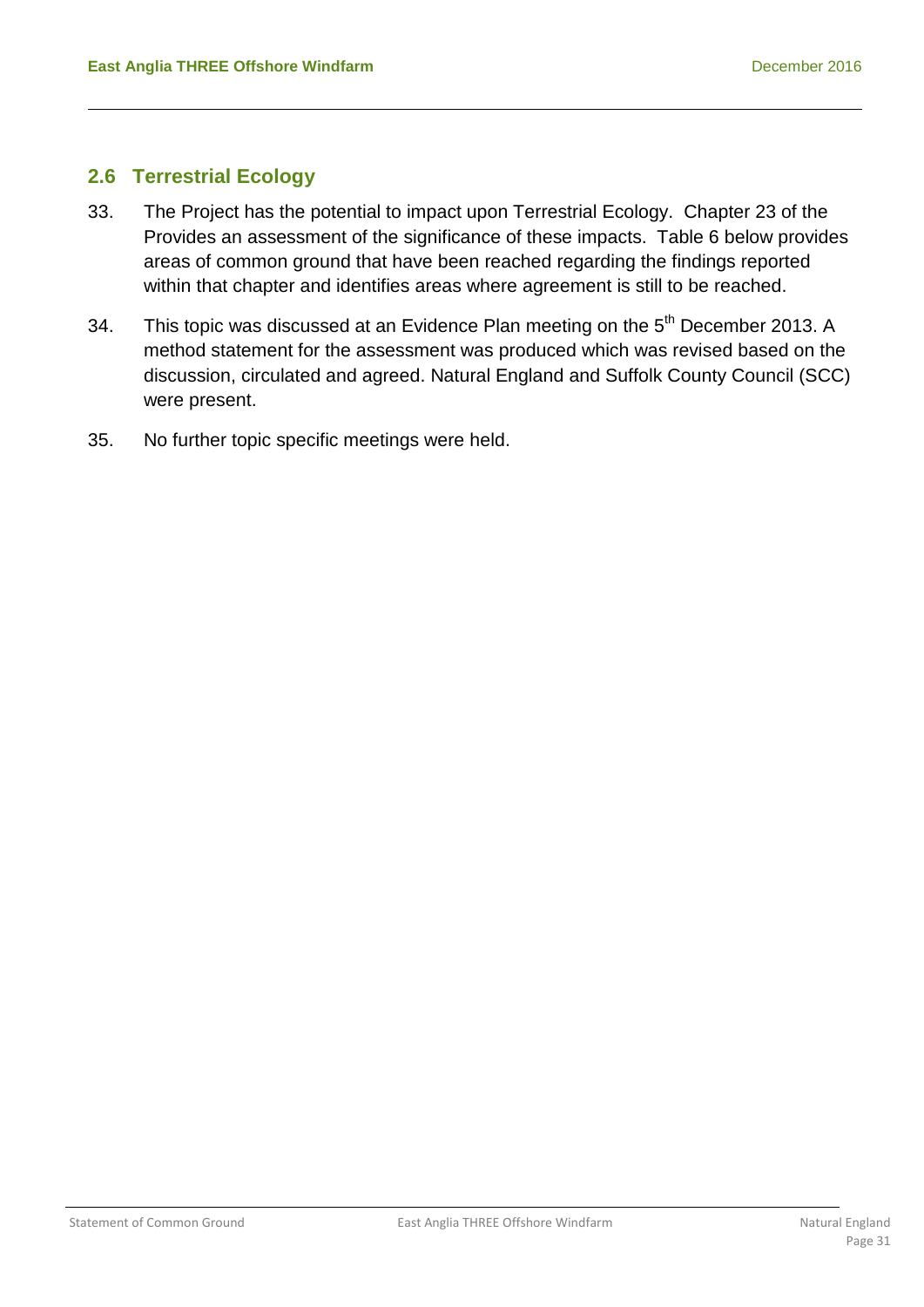| Table 6. SoCG - Terrestrial Ecology    |                                                                                                                                                                                                                                   |                                   |                                                                                                                                                                                                                                                                           |  |  |  |
|----------------------------------------|-----------------------------------------------------------------------------------------------------------------------------------------------------------------------------------------------------------------------------------|-----------------------------------|---------------------------------------------------------------------------------------------------------------------------------------------------------------------------------------------------------------------------------------------------------------------------|--|--|--|
| <b>Issue on which EATL</b>             | <b>EATLs Position</b>                                                                                                                                                                                                             | <b>Natural England's Position</b> | <b>Final Position</b>                                                                                                                                                                                                                                                     |  |  |  |
| seek agreement                         |                                                                                                                                                                                                                                   |                                   |                                                                                                                                                                                                                                                                           |  |  |  |
| <b>Environmental Impact Assessment</b> |                                                                                                                                                                                                                                   |                                   |                                                                                                                                                                                                                                                                           |  |  |  |
| <b>Existing</b><br><b>Environment</b>  | Survey data collected by [East Anglia<br>Offshore Wind (EAOW) for<br>characterisation of the onshore ecology for<br>East Anglia ONE are suitable for the East<br>Anglia THREE assessment (see ETG<br>background paper Appendix 2) | Agreed through the Evidence Plan  | It is agreed by both parties that survey<br>data collected by EAOW for<br>characterisation of the onshore ecology<br>are suitable for the assessment                                                                                                                      |  |  |  |
|                                        | Further information to supplement data<br>particularly for the new access locations<br>was obtained in 2014. These data are<br>suitable for the East Anglia THREE<br>assessment                                                   | Agreed                            | It is agreed by both parties that further<br>information to supplement data particularly<br>for the new access locations was obtained<br>in 2014. It is agreed by both parties that<br>these data are suitable for the East Anglia<br><b>THREE</b> assessment             |  |  |  |
|                                        | Data were further updated with the use of<br><b>Biological Records data</b>                                                                                                                                                       | Agreed                            |                                                                                                                                                                                                                                                                           |  |  |  |
|                                        | It is agreed that the ES adequately<br>characterises the baseline environment in<br>terms of Terrestrial Ecology.                                                                                                                 | Agreed                            | It is agreed by both parties that the ES<br>adequately characterises the baseline<br>environment in terms of Terrestrial<br>Ecology.                                                                                                                                      |  |  |  |
| <b>Assessment</b><br>methodology       | The methodology for the EIA is<br>appropriate                                                                                                                                                                                     | Agreed                            | It is agreed by both parties that the<br>methodology for the EIA is appropriate                                                                                                                                                                                           |  |  |  |
|                                        | The Terminology used in the EIA is<br>appropriate                                                                                                                                                                                 | Agreed                            | It is agreed by both parties that the<br>terminology used in the EIA is appropriate                                                                                                                                                                                       |  |  |  |
|                                        | List of potential impacts considered in the<br>EIA is appropriate                                                                                                                                                                 | Agreed                            | It is agreed by both parties that the list of<br>potential impacts considered in the EIA is<br>appropriate                                                                                                                                                                |  |  |  |
|                                        | It is appropriate that the impact<br>assessment considers embedded<br>mitigation as the starting point and East<br>Anglia ONE mitigation is the basis East<br>Anglia THREE<br>The worst case scenario presented in the            | Agreed<br>Agreed                  | It is agreed by both parties that it is<br>appropriate that the impact assessment<br>considers embedded mitigation as the<br>starting point and East Anglia ONE<br>mitigation is the basis for East Anglia<br><b>THREE</b><br>It is agreed by both parties that the worst |  |  |  |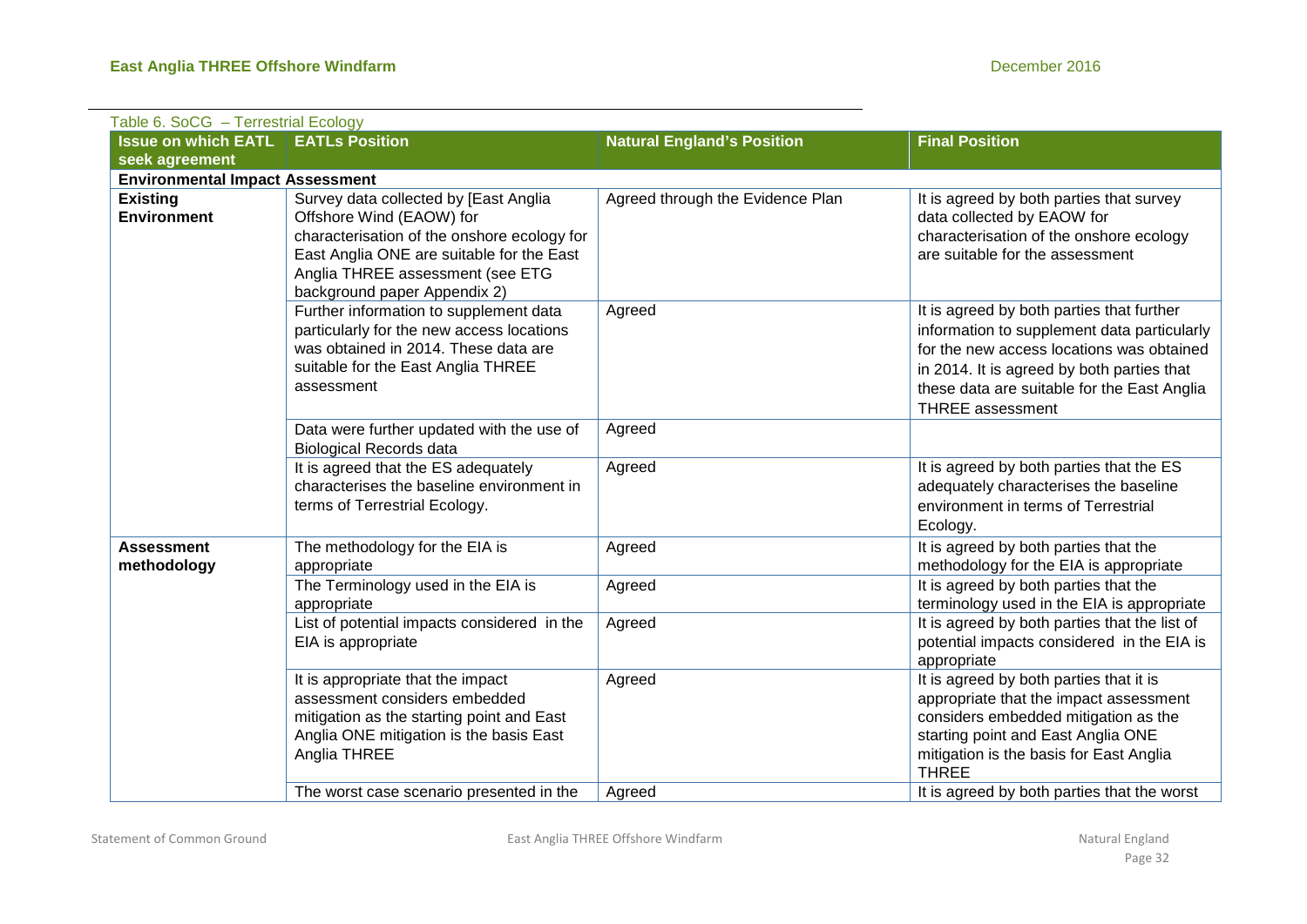$\overline{\phantom{a}}$ 

| <b>Issue on which EATL</b><br>seek agreement | <b>EATLs Position</b>                                                                                                                                                                                                                                                                 | <b>Natural England's Position</b> | <b>Final Position</b>                                                                                                                                                                                                                                                                                                     |  |
|----------------------------------------------|---------------------------------------------------------------------------------------------------------------------------------------------------------------------------------------------------------------------------------------------------------------------------------------|-----------------------------------|---------------------------------------------------------------------------------------------------------------------------------------------------------------------------------------------------------------------------------------------------------------------------------------------------------------------------|--|
|                                              | ES is appropriate for this project.                                                                                                                                                                                                                                                   |                                   | case scenario presented in the ES is<br>appropriate for this project.                                                                                                                                                                                                                                                     |  |
|                                              | The assessment of impacts for<br>construction, operation and<br>decommissioning presented is appropriate<br>and, assuming the inclusion of the<br>embedded mitigation described, impacts<br>on Terrestrial Ecology are likely to be non-<br>significant in EIA terms for the project. | Agreed                            | It is agreed by both parties that the<br>assessment of impacts for construction,<br>operation and decommissioning presented<br>is appropriate and, assuming the inclusion<br>of the embedded mitigation described,<br>impacts on Terrestrial Ecology are likely to<br>be non-significant in EIA terms for the<br>project. |  |
|                                              | The assessment of cumulative impacts for<br>construction, operation and<br>decommissioning presented is<br>appropriate.                                                                                                                                                               | Agreed                            | It is agreed by both parties that the<br>assessment of cumulative impacts for<br>construction, operation and<br>decommissioning presented is<br>appropriate.                                                                                                                                                              |  |
| <b>Habitats Regulations Assessment</b>       |                                                                                                                                                                                                                                                                                       |                                   |                                                                                                                                                                                                                                                                                                                           |  |
|                                              | There are no HRA considerations for<br><b>Terrestrial Ecology.</b><br>All Special Areas of Conservation are<br>screened out of the assessment with<br>regard to on Terrestrial Ecology.                                                                                               | Agreed                            | It is agreed by both parties that there are<br>no HRA considerations for Terrestrial<br>Ecology.                                                                                                                                                                                                                          |  |
| <b>Management measures</b>                   |                                                                                                                                                                                                                                                                                       |                                   |                                                                                                                                                                                                                                                                                                                           |  |
|                                              | All mitigation measures required are<br>outlined within the Outline Construction<br>Code of Practice and the Outline<br>Landscape and Ecological Management<br>Strategy.                                                                                                              | Agreed                            | It is agreed by both parties that all<br>mitigation measures required are outlined<br>within the Outline Construction Code of<br>Practice and the Outline Landscape and<br><b>Ecological Management Strategy</b>                                                                                                          |  |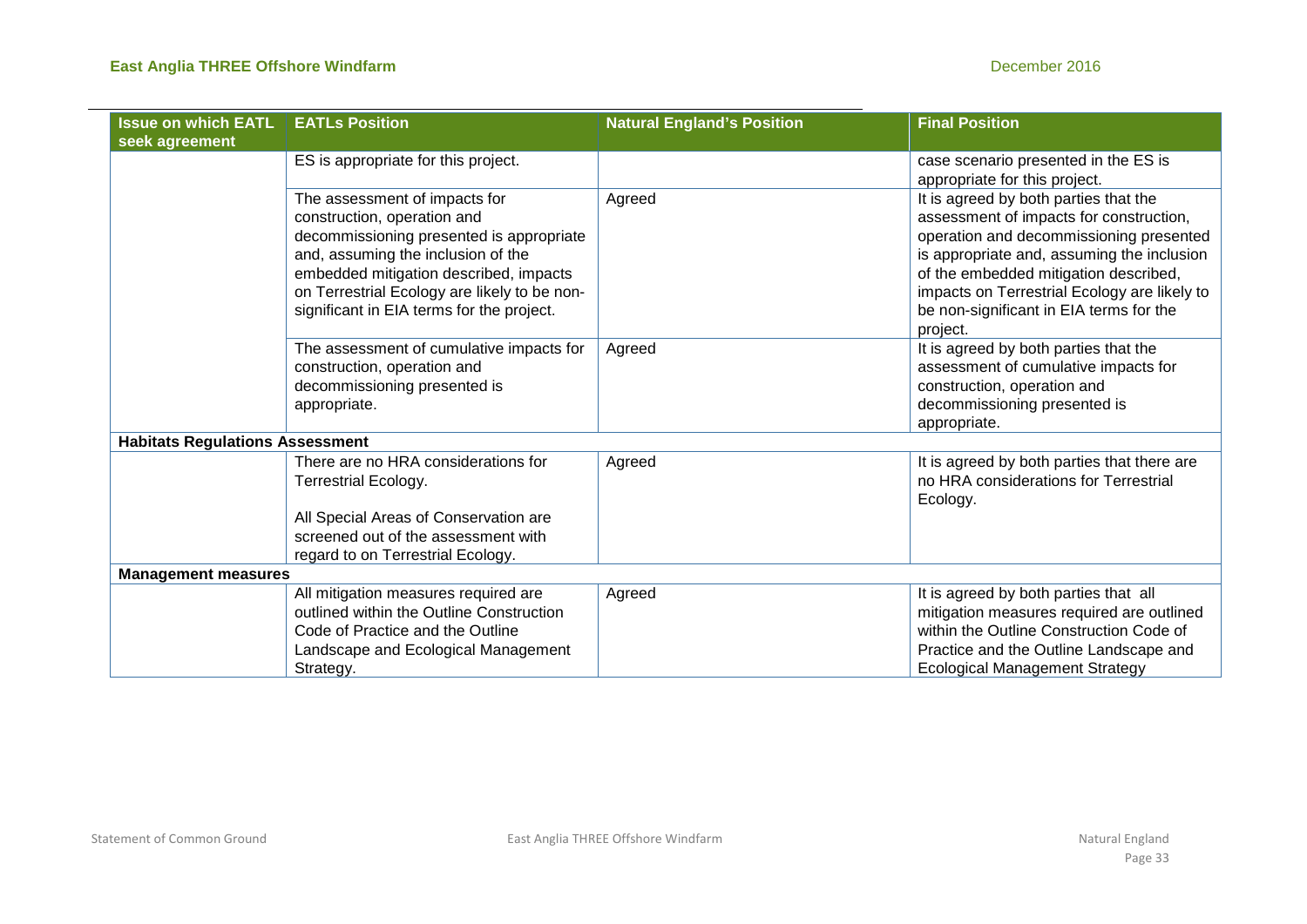### <span id="page-34-0"></span>**2.7 Onshore Ornithology**

- 36. The Project has the potential to impact upon Onshore Ornithology. Chapter 24 of the ES, Application document 6.1.24, provides an assessment of the significance of these impacts. Table 7 below provides areas of common ground that have been reached regarding the findings reported within that chapter.
- 37. This topic was discussed at Evidence Plan meetings on  $30<sup>th</sup>$  September and 11<sup>th</sup> November 2013, 28<sup>th</sup> March and 2<sup>nd</sup> July 2014 and 3<sup>rd</sup> June and 6<sup>th</sup> July 2015, and at a Project Steering Group meeting on the 4<sup>th</sup> August 2015.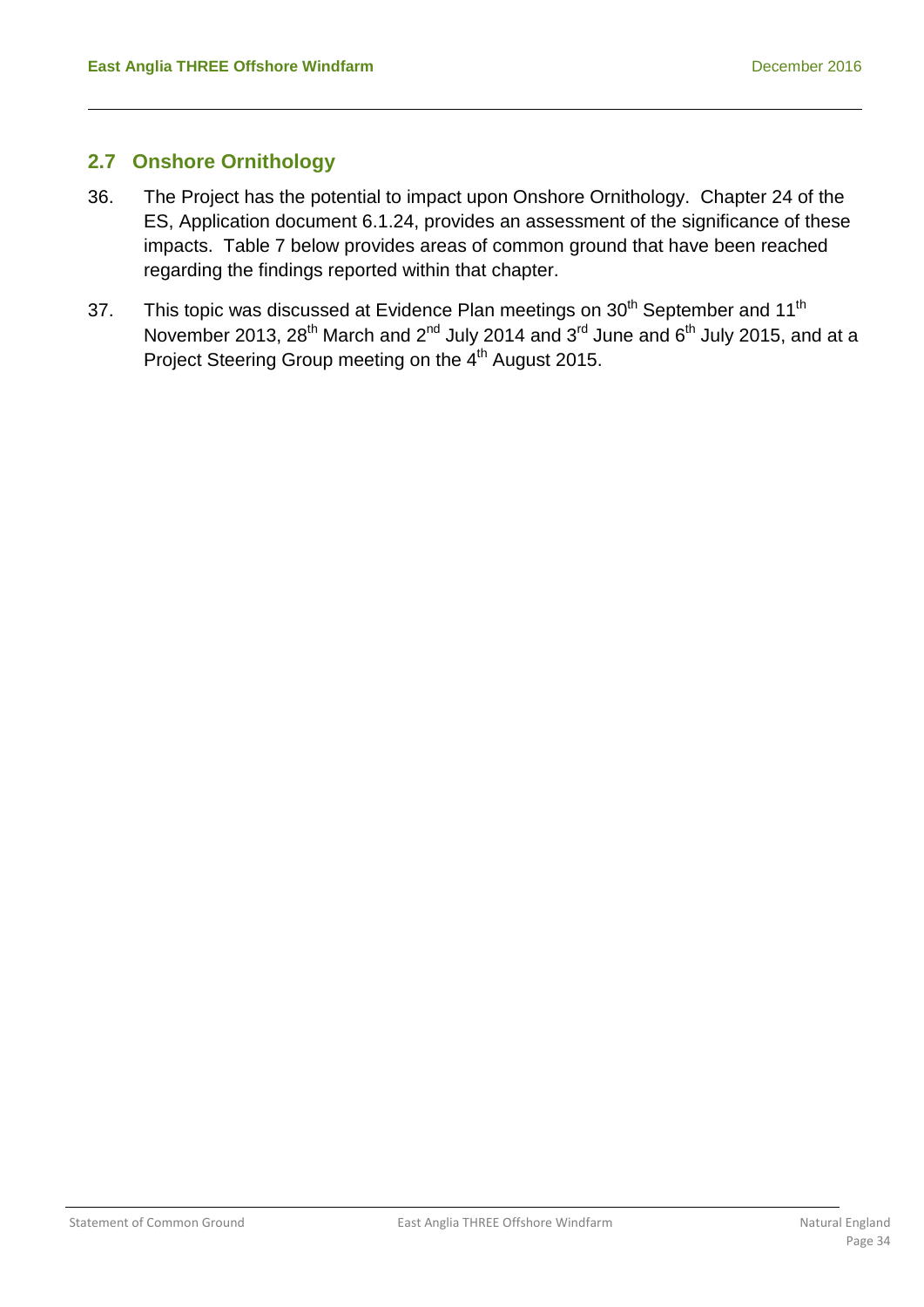| Table 6. SoCG - Onshore Ornithology    |                                                                                                                                                                               |                                   |                                                                                                                                                                                |  |  |
|----------------------------------------|-------------------------------------------------------------------------------------------------------------------------------------------------------------------------------|-----------------------------------|--------------------------------------------------------------------------------------------------------------------------------------------------------------------------------|--|--|
| <b>Issue on which EATL seek</b>        | <b>EATLs Position</b>                                                                                                                                                         | <b>Natural England's Position</b> | <b>Final Position</b>                                                                                                                                                          |  |  |
| agreement                              |                                                                                                                                                                               |                                   |                                                                                                                                                                                |  |  |
| <b>Environmental Impact Assessment</b> |                                                                                                                                                                               |                                   |                                                                                                                                                                                |  |  |
| <b>Existing Environment</b>            | Survey data collected by EAOW for<br>characterisation of the onshore ecology for<br>East Anglia ONE are suitable for the East<br>Anglia THREE assessment.                     | Agreed through the Evidence Plan  | It is agreed by both parties that the<br>site specific survey data collection<br>and analysis are sufficient to<br>characterise the existing<br>environment.                   |  |  |
|                                        | Further information to supplement data<br>particularly for the new access locations was<br>obtained in 2014. These data are suitable for<br>the East Anglia THREE assessment. | Agreed                            | It is agreed by both parties that the<br>site specific survey data collection<br>and analysis are sufficient to<br>characterise the existing<br>environment.                   |  |  |
|                                        | The ES adequately characterises the<br>baseline environment in terms of Onshore<br>Ornithology (terrestrial and intertidal).                                                  | Agreed                            | It is agreed by both parties that the<br>assessment provided in the ES is<br>sufficient to characterise the<br>existing environment.                                           |  |  |
| <b>Assessment methodology</b>          | The list of potential impacts assessed, in the<br>chapter is appropriate.                                                                                                     | Agreed through the Evidence Plan  | It is agreed by both parties that the<br>list of impacts assessed is<br>appropriate.                                                                                           |  |  |
|                                        | The impact assessment methodologies used<br>provide an appropriate approach to<br>assessing potential impacts of the proposed<br>project.<br>This includes:                   | Agreed                            | It is agreed by both parties that the<br>impact assessment methodologies<br>used provide an appropriate<br>approach to assessing potential<br>impacts of the proposed project. |  |  |
|                                        | The definitions used of sensitivity and<br>magnitude in the impact assessment are<br>appropriate.<br>The approach to screening in plans and                                   |                                   |                                                                                                                                                                                |  |  |
|                                        | projects for consideration in the cumulative<br>impact assessment, and the resulting lists of<br>plans and projects for each receptor.                                        |                                   |                                                                                                                                                                                |  |  |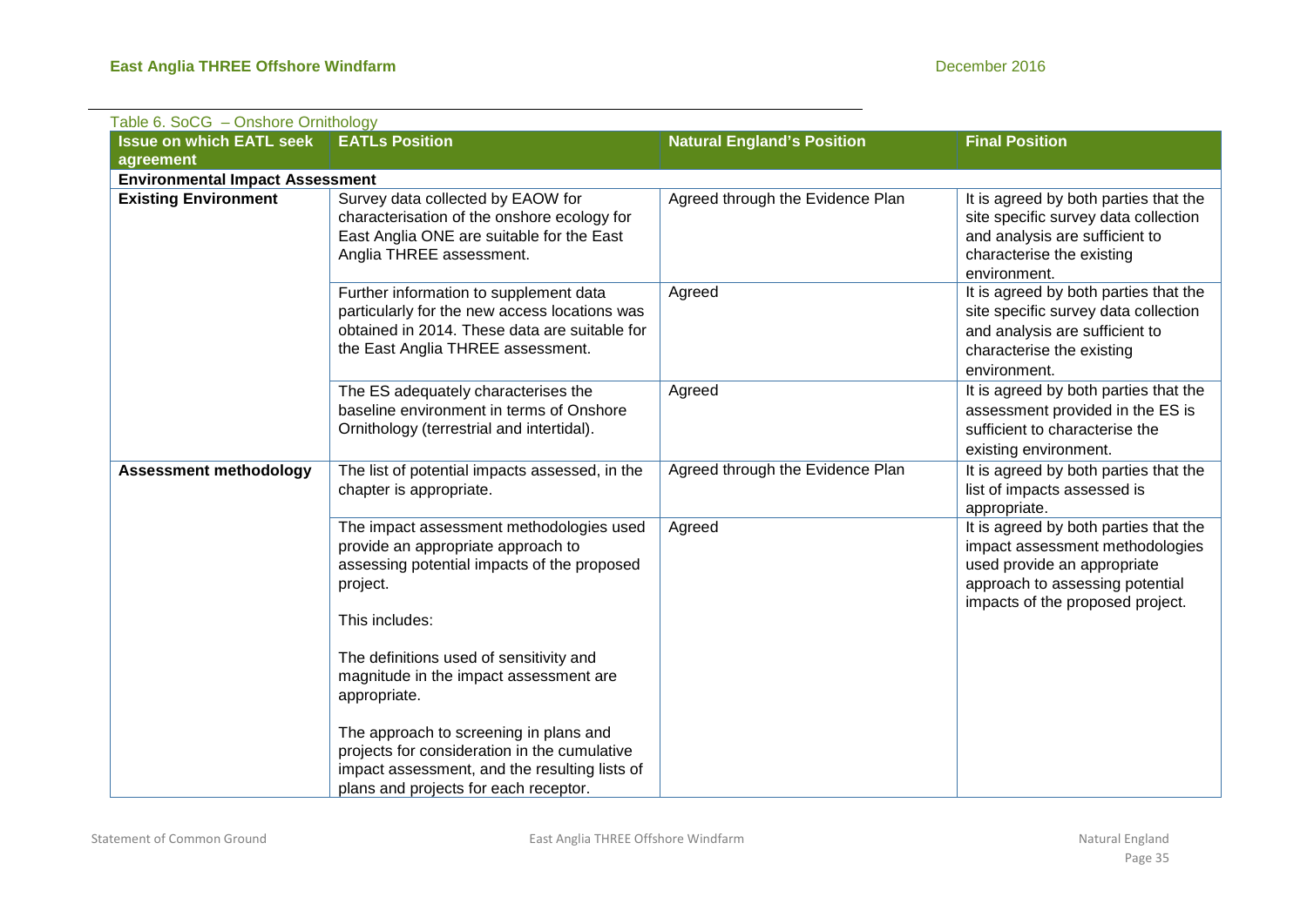| <b>Issue on which EATL seek</b>        | <b>EATLs Position</b>                                                                                                                                                                                                                                              | <b>Natural England's Position</b> | <b>Final Position</b>                                                                                                                                                                                                                                                    |
|----------------------------------------|--------------------------------------------------------------------------------------------------------------------------------------------------------------------------------------------------------------------------------------------------------------------|-----------------------------------|--------------------------------------------------------------------------------------------------------------------------------------------------------------------------------------------------------------------------------------------------------------------------|
| agreement                              |                                                                                                                                                                                                                                                                    |                                   |                                                                                                                                                                                                                                                                          |
|                                        | The worst case scenario presented in the<br>assessment is appropriate for this project.                                                                                                                                                                            | Agreed                            | It is agreed by both parties that the<br>worst case scenario presented in                                                                                                                                                                                                |
|                                        |                                                                                                                                                                                                                                                                    |                                   | the assessment is appropriate for                                                                                                                                                                                                                                        |
|                                        |                                                                                                                                                                                                                                                                    |                                   | this project.                                                                                                                                                                                                                                                            |
|                                        | The assessment of effects for construction,<br>operation and decommissioning presented is<br>appropriate and, assuming the inclusion of<br>the embedded mitigation described, impacts<br>on Onshore Ornithology are likely to be non-<br>significant in EIA terms. | Agreed                            | It is agreed by both parties that the<br>assessment of effects for<br>construction, operation and<br>decommissioning presented is<br>appropriate and, assuming the<br>inclusion of the embedded<br>mitigation described, impacts on<br>Onshore Ornithology are likely to |
|                                        |                                                                                                                                                                                                                                                                    |                                   | be non-significant in EIA terms.                                                                                                                                                                                                                                         |
|                                        | The assessment of cumulative effects is<br>appropriate and, assuming the inclusion of<br>the embedded mitigation described,<br>cumulative impacts on Onshore Ornithology<br>are likely to be non-significant in EIA terms.                                         | Agreed                            | It is agreed by both parties that the<br>assessment of cumulative effects is<br>appropriate and, assuming the<br>inclusion of the embedded<br>mitigation described, cumulative<br>impacts on Onshore Ornithology<br>are likely to be non-significant in<br>EIA terms.    |
| <b>Habitats Regulations Assessment</b> |                                                                                                                                                                                                                                                                    |                                   |                                                                                                                                                                                                                                                                          |
|                                        | The screening method for identifying<br>potential impacts on interest features of<br>European designated sites is adequate and<br>appropriate.                                                                                                                     | Agreed                            | It is agreed by both parties that the<br>screening method for identifying<br>potential impacts on interest<br>features of European designated<br>sites is adequate and appropriate.                                                                                      |
|                                        | The assessment of effects presented in the<br>Report to Inform the Habitats Regulations<br>Assessment on the interest features of<br>designated sites identified through the<br>screening process is appropriate.                                                  | Agreed                            | It is agreed by both parties that the<br>assessment of effects presented in<br>the Report to Inform the Habitats<br>Regulations Assessment on the<br>interest features of designated sites<br>identified through the screening<br>process is appropriate.                |
|                                        | The conclusion of the HRA is correct: there                                                                                                                                                                                                                        | Agreed                            | It is agreed by both parties that the                                                                                                                                                                                                                                    |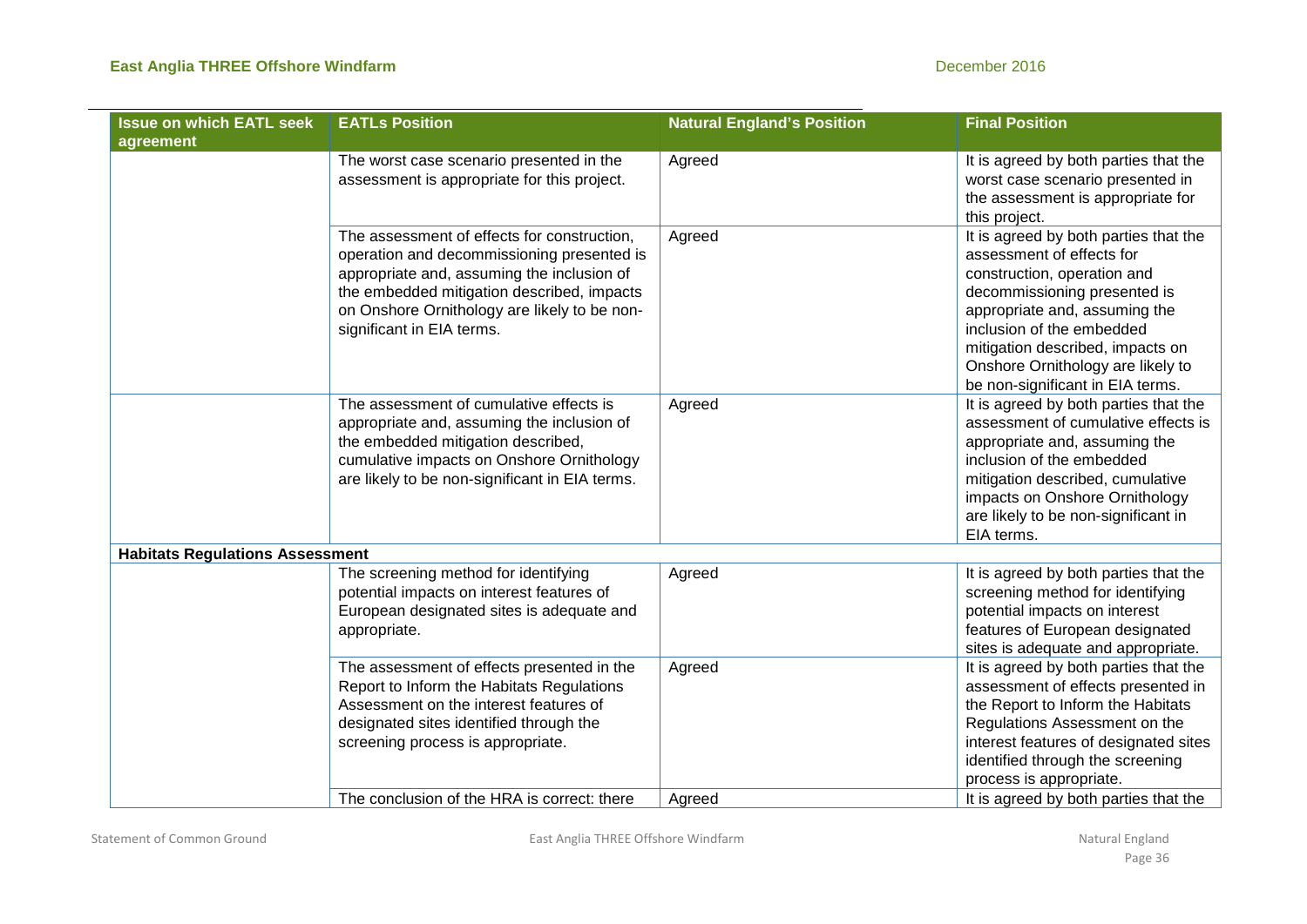| <b>Issue on which EATL seek</b> | <b>EATLs Position</b>                                                                                                                                                                                                                                                                                                                                                                                                                                                                                                                         | <b>Natural England's Position</b>               | <b>Final Position</b>                                                                                                                                                                                               |
|---------------------------------|-----------------------------------------------------------------------------------------------------------------------------------------------------------------------------------------------------------------------------------------------------------------------------------------------------------------------------------------------------------------------------------------------------------------------------------------------------------------------------------------------------------------------------------------------|-------------------------------------------------|---------------------------------------------------------------------------------------------------------------------------------------------------------------------------------------------------------------------|
| agreement                       |                                                                                                                                                                                                                                                                                                                                                                                                                                                                                                                                               |                                                 |                                                                                                                                                                                                                     |
|                                 | will be no adverse effects on the integrity of<br>European designated sites due to the project<br>alone and in-combination with other plans<br>and projects.                                                                                                                                                                                                                                                                                                                                                                                  |                                                 | conclusion of the HRA is correct:<br>there will be no adverse effects on<br>the integrity of European<br>designated sites due to the project<br>alone and in-combination with other<br>plans and projects.          |
| <b>Management Measures</b>      |                                                                                                                                                                                                                                                                                                                                                                                                                                                                                                                                               |                                                 |                                                                                                                                                                                                                     |
|                                 | Adequate mitigation can be secured for<br>Schedule 1 breeding birds and waterbirds<br>(including brent goose) of the Deben Estuary<br>SSSI, Ramsar and SPA through the<br>implementation of the proposals in the<br>Outline Landscape and Ecological<br>Management Strategy (OLEMS). This will be<br>secured via the DCO.<br>Requirement 21 of the draft DCO will be<br>amended to include a signpost to this<br>particular element of the OLEMS                                                                                              | Restriction agreed through the Evidence<br>Plan | It is agreed by both parties that the<br>OLEMS provide adequate<br>mitigation for Schedule 1 breeding<br>birds and waterbirds of the Deben<br>Estuary. The draft DCO will be<br>amended to secure this restriction. |
|                                 | With regard to brent geese the following<br>restriction is proposed:<br>During periods of construction works, from<br>the $1^{s\bar{t}}$ November to 28/29 <sup>th</sup> February the only<br>activities to be undertaken at the east side of<br>the Deben Estuary (i.e. between Ferry Road<br>and the Deben Estuary) would be:<br>• Walk-over site investigation or survey<br>works; or<br>• Any inspections required to assess the<br>integrity, safety and security of [EATL]<br>assets; or<br>• Any response required for the purposes of | Agreed through the Evidence Plan                | It is agreed by both parties that the<br>proposed mitigation measures for<br>limiting impacts to wintering birds<br>are suitable for the project.                                                                   |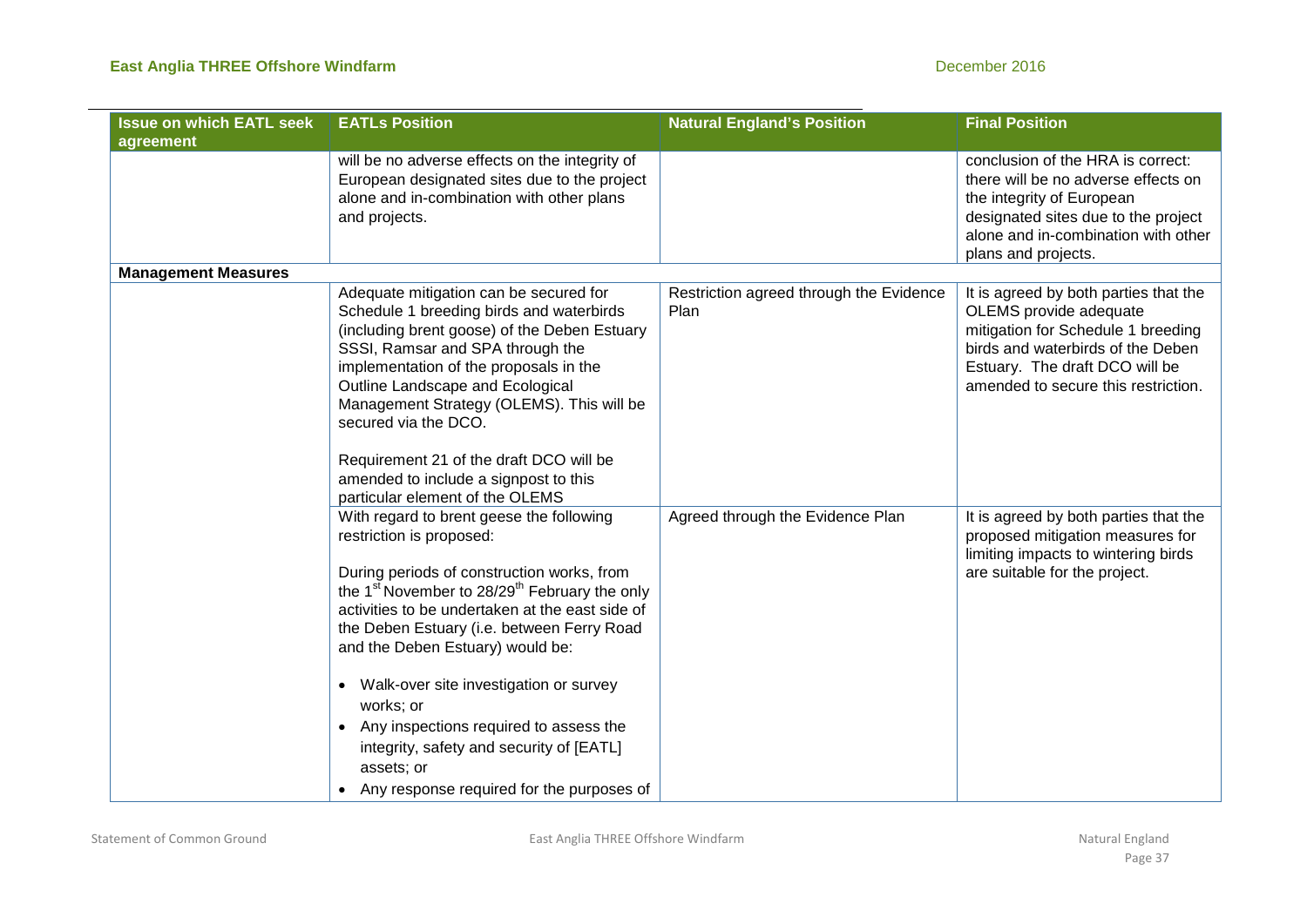| <b>Issue on which EATL seek</b><br>agreement | <b>EATLs Position</b>                                                                                                                                                                                                                                                                                                                                                                                                                                                                                                                                                                                                                                                                                                                                                                                                                                                                                                                                                                                                                                                                                                                                                                                                                                                                                                                                                                                                       | <b>Natural England's Position</b> | <b>Final Position</b> |
|----------------------------------------------|-----------------------------------------------------------------------------------------------------------------------------------------------------------------------------------------------------------------------------------------------------------------------------------------------------------------------------------------------------------------------------------------------------------------------------------------------------------------------------------------------------------------------------------------------------------------------------------------------------------------------------------------------------------------------------------------------------------------------------------------------------------------------------------------------------------------------------------------------------------------------------------------------------------------------------------------------------------------------------------------------------------------------------------------------------------------------------------------------------------------------------------------------------------------------------------------------------------------------------------------------------------------------------------------------------------------------------------------------------------------------------------------------------------------------------|-----------------------------------|-----------------------|
|                                              | ensuring the health, safety and security of<br>employees, contractors and the general<br>public, unless otherwise agreed with<br>Natural England.<br>Access by vehicle would be from either<br>Access B or Access C (but not from both<br>simultaneously to ensure that any<br>disturbance is localised).<br>For the same period, during times of severe<br>weather (prolonged cold conditions), access<br>will only be taken for the purposes of health,<br>safety and security unless otherwise agreed<br>with Natural England. The definition of<br>'severe weather' will be the same as that<br>used to implement the Statutory Suspension<br>of Wildfowl Shooting in Severe Winter<br>Weather measure under the Wildlife and<br>Countryside Act. The severe weather<br>condition will come into force at 00h01<br>following the day when the relevant Secretary<br>of State signs the necessary Statutory<br>Instrument to bring the requirement into<br>force. The suspension will end after a<br>maximum period of 14 days unless otherwise<br>extended by the Secretary of State through<br>the signing of a further Statutory Instrument.<br>After the end of the shooting season and up<br>until the end of February, the same weather<br>criteria shall apply, albeit without a signed<br>order from the Secretary of State: EATL shall<br>be responsible for monitoring local<br>temperatures for this purpose. |                                   |                       |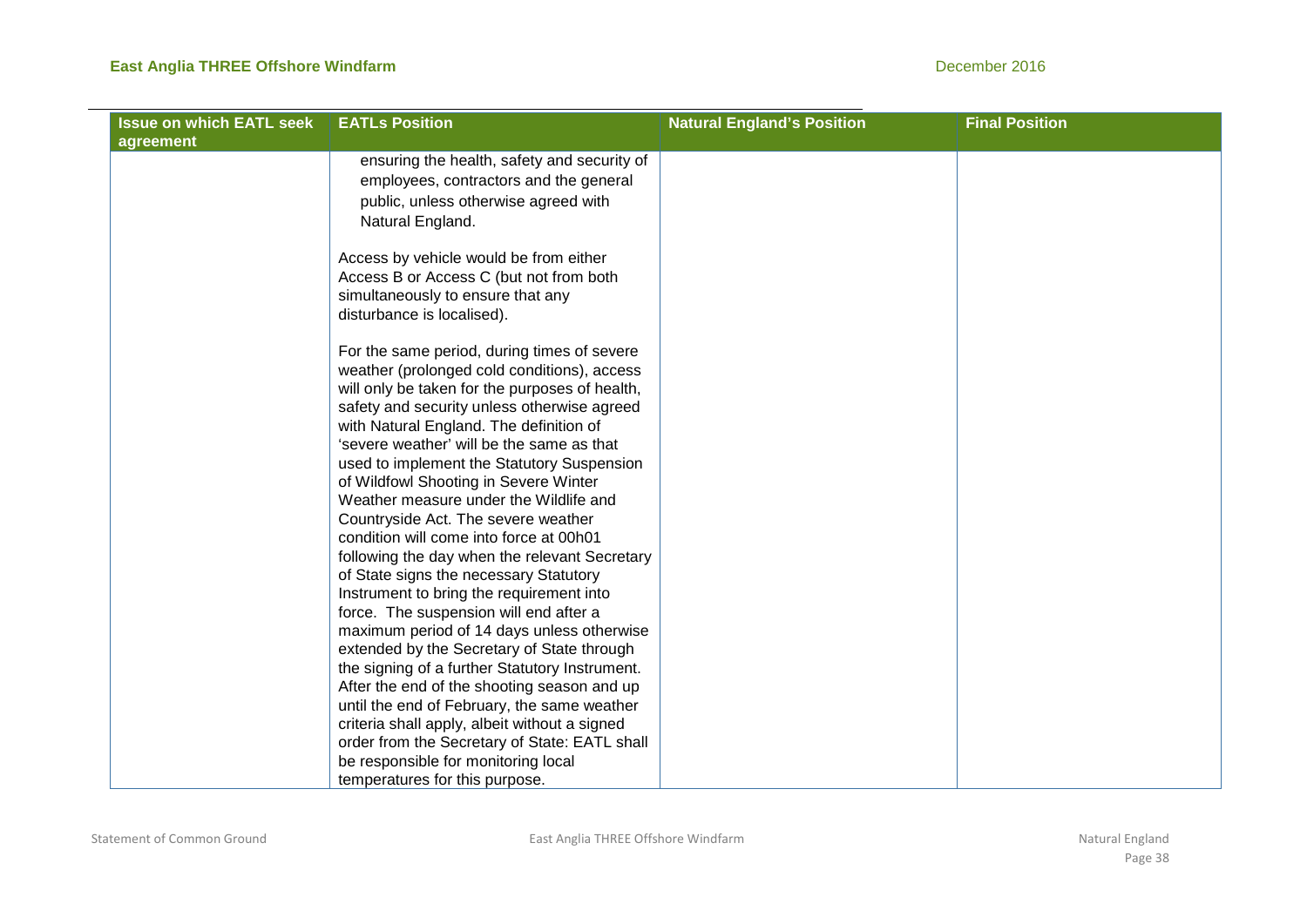## Signing box: The undersigned agreed to the provisions within this SoCG – Natural England

| Signed              |                                       |
|---------------------|---------------------------------------|
| <b>Printed Name</b> | K. Louise Burton                      |
| Position            | Marine Senior Adviser and Team Leader |
| On behalf of        | Natural England                       |
| <b>Date</b>         | $6th$ December 2016                   |

## Signing box: The undersigned agreed to the provisions within this SoCG – EATL

| Signed              |                                          |
|---------------------|------------------------------------------|
| <b>Printed Name</b> | Keith Morrison                           |
| Position            | East Anglia THREE Senior Project Manager |
| On behalf of        | East Anglia THREE Limited (EATL)         |
| Date                | 6 <sup>th</sup> December 2016            |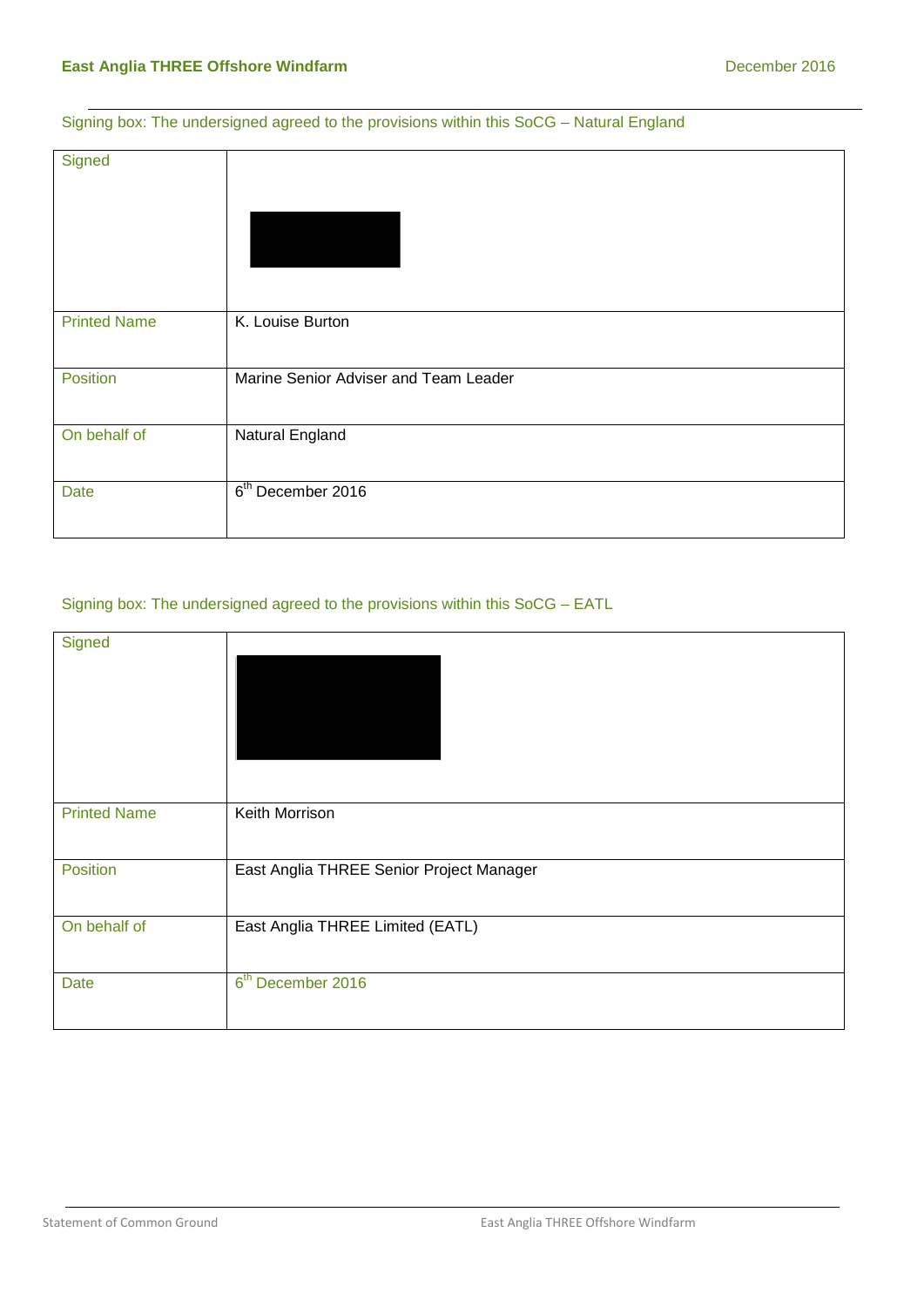# **Appendix 1 Glossary**

| AEOI         | Adverse Effect On Integrity                      |
|--------------|--------------------------------------------------|
| cSAC         | Candidate Special Area of Conservation           |
| <b>DCO</b>   | Development Consent Order                        |
| EA3          | East Anglia THREE                                |
| <b>EAOW</b>  | East Anglia Offshore Wind                        |
| EATL         | East Anglia THREE Limited                        |
| <b>EIA</b>   | <b>Environmental Impact Assessment</b>           |
| <b>EPS</b>   | <b>European Protected Species</b>                |
| ES           | <b>Environmental Statement</b>                   |
| HRA          | <b>Habitats Regulations Assessment</b>           |
| <b>MMMP</b>  | Marine Mammal Mitigation Plan                    |
| NE           | Natural England                                  |
| <b>OLEMS</b> | Ecological Management Strategy                   |
| pSAC         | Potential Special Area Conservation              |
| <b>PVA</b>   | Population Viability Analysis                    |
| REIS         | Report on the Implications for European Sites    |
| SAC          | Special Area of Conservation                     |
| SCC          | <b>Suffolk County Council</b>                    |
| SoCG         | <b>Statement of Common Ground</b>                |
| SOSS         | <b>Strategic Ornithological Support Services</b> |
| SPA          | Special Protection Area                          |
| SSSI         | Site of Special Scientific Interest              |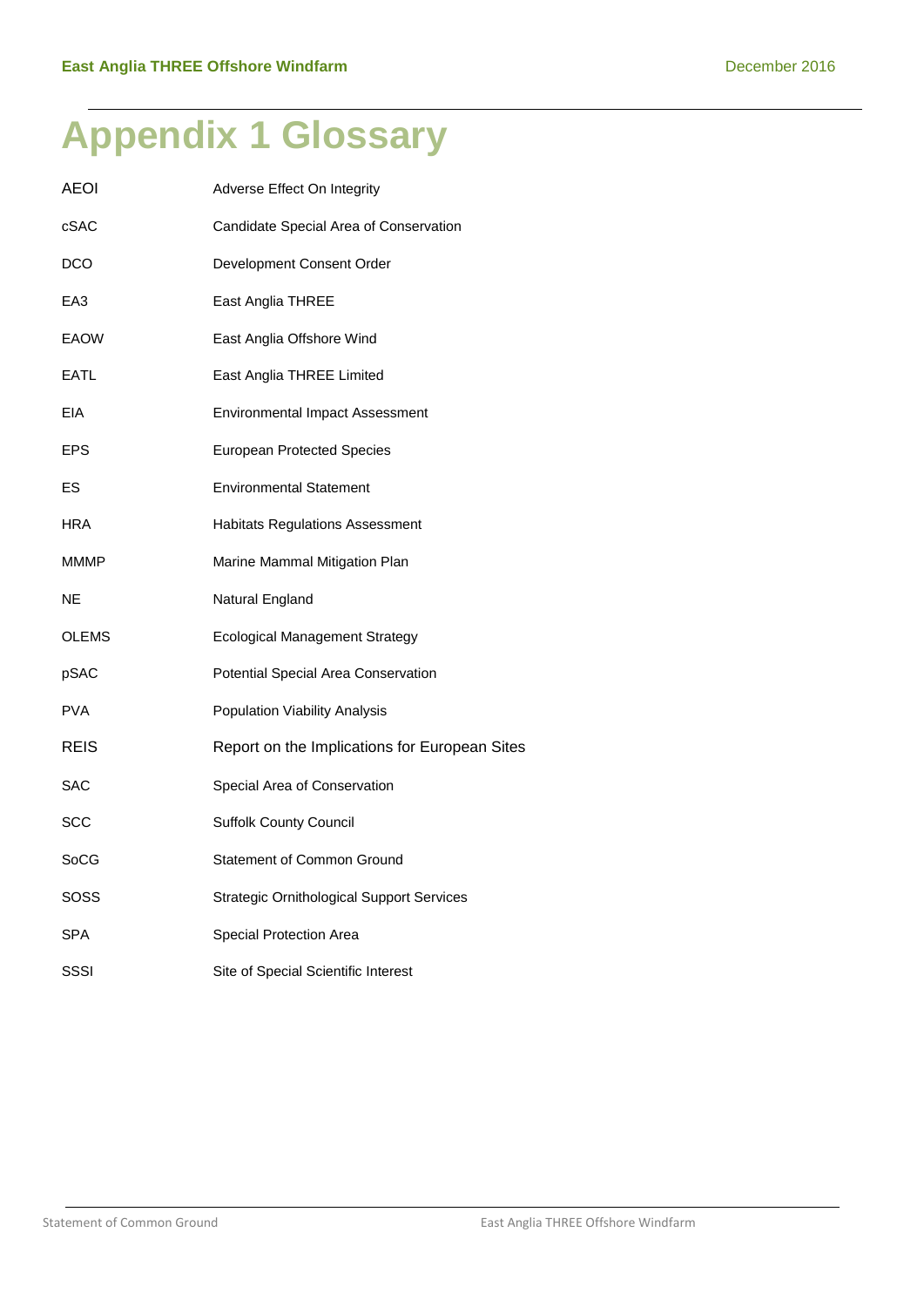# **Appendix 2 Relevant Representation and EATL Response**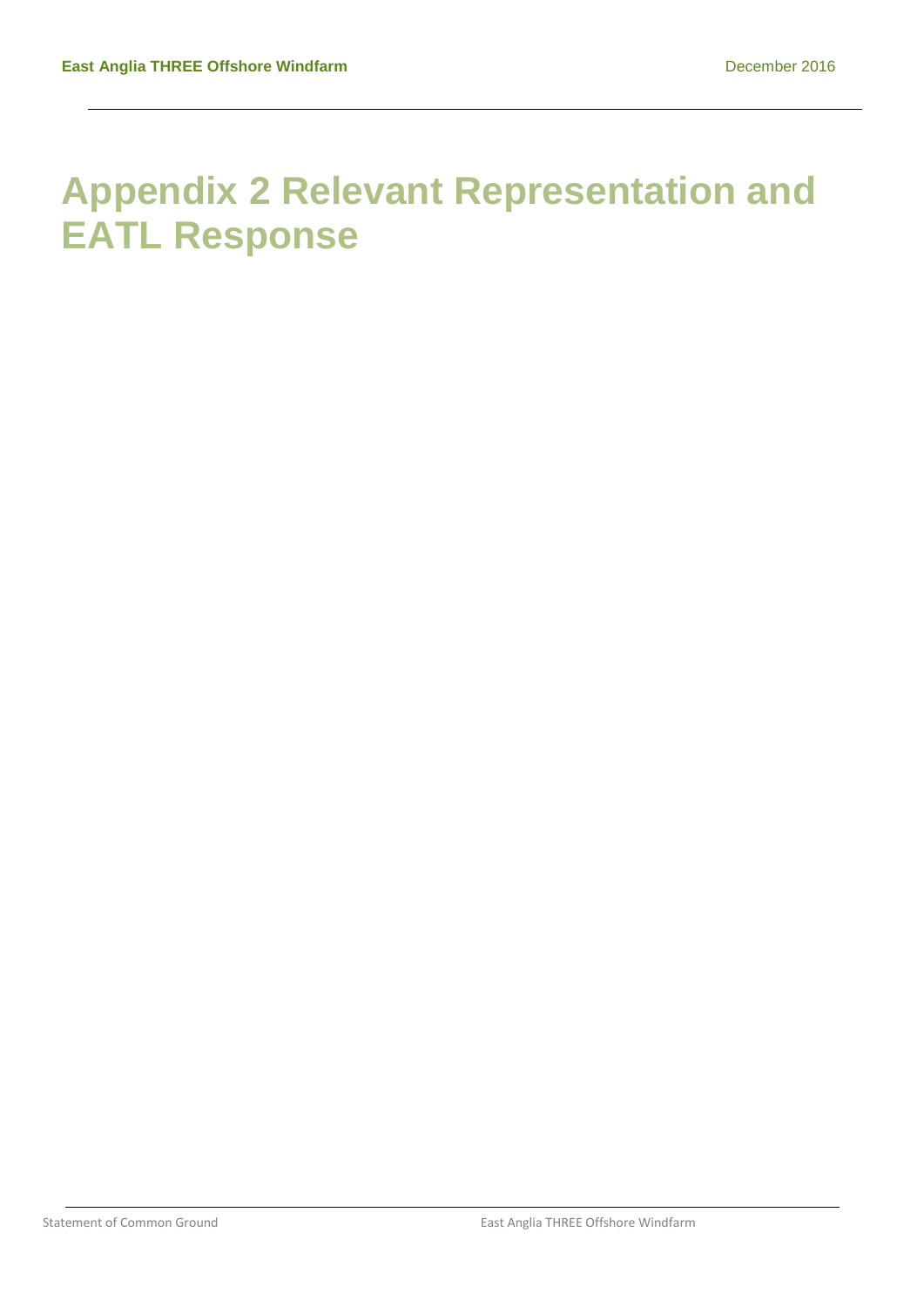

Alex Thompson Natural England 2<sup>nd</sup> Floor Cromwell House 15 Andover Road **Winchester** SO23 7BT

FREEPOST RSTC-EJEY-RKRX 1 Atlantic Quay, 45 Robertson Street, 4th Floor, Glasgow, G2 8JB

2016-05-31

Dear Alex,

**Planning Act 2008 East Anglia THREE Limited The Proposed East Anglia THREE Offshore Wind Farm Order Relevant Representation reply letter (Appendix 1 of the SoCG)**

East Anglia THREE Limited (EATL) would like to thank you for taking the time to provide a relevant representation to the development consent order application made by EATL for the East Anglia THREE offshore wind farm.

In this letter we provide a reply to all the comments you have made in your relevant representation. In order to do this in a clear and transparent manor this is in the form of a tabulated reply.

This letter will form Appendix 1 of the final Statement of Common Ground (SoCG). In addition to the comments below, where more detailed responses are required these have been attached in Annex 1.

| <b>Relevant Representation Comment</b>                                                                                                                                                                                                                                                                                                                                                                                                                                                                                                                                                                                                                                                                                                     | <b>EATLs response</b>                                                                                                                                                                                                                                                                                                                                                                                                            |
|--------------------------------------------------------------------------------------------------------------------------------------------------------------------------------------------------------------------------------------------------------------------------------------------------------------------------------------------------------------------------------------------------------------------------------------------------------------------------------------------------------------------------------------------------------------------------------------------------------------------------------------------------------------------------------------------------------------------------------------------|----------------------------------------------------------------------------------------------------------------------------------------------------------------------------------------------------------------------------------------------------------------------------------------------------------------------------------------------------------------------------------------------------------------------------------|
| Natural England does not advocate the use of PBR<br>modelling when PVA modelling is available. Natural<br>England has previously considered PBR outputs for<br>assessing population impacts in cases where up to date<br>PVA models have not been available at an appropriate<br>population scale. However, the use of PBR on its own, as<br>the means of assessing population impacts on seabird<br>populations presents a number of issues. Therefore,<br>Natural England advises that wherever possible, the<br>population-level impacts of predicted mortality from<br>developments should be assessed using PVA models as<br>these allow the effects of factors such as population<br>trends and varying demographic parameters to be | We accept and broadly agree with Natural England's<br>position with regards the relative merits of PBR and PVA,<br>however we consider that PBR remains a useful<br>preliminary tool to act as a filter for identifying the<br>population impacts for which more detailed modelling<br>(e.g. PVA) will be informative and those for which the<br>relative scale of impact to population size is such that<br>PVA is unwarranted. |
| explicitly investigated in terms of their effect on the                                                                                                                                                                                                                                                                                                                                                                                                                                                                                                                                                                                                                                                                                    |                                                                                                                                                                                                                                                                                                                                                                                                                                  |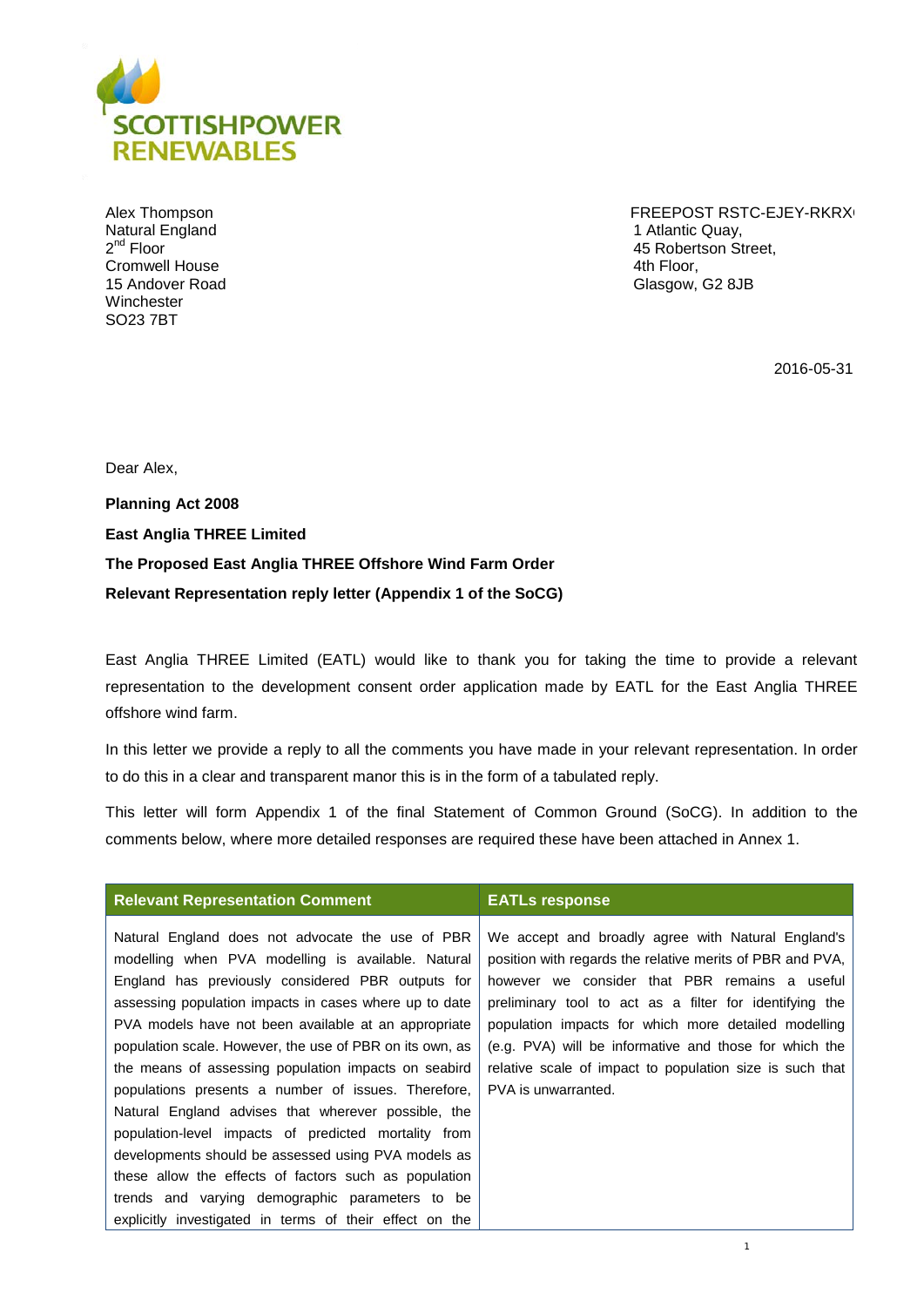

| <b>Relevant Representation Comment</b>                                                                                                                                                                                                                                                                                                                                                  | <b>EATLs response</b>                                                                                                                                                                                                                                                                                                                                                                                                                                                                                                                                                                                                                                                                                                            |
|-----------------------------------------------------------------------------------------------------------------------------------------------------------------------------------------------------------------------------------------------------------------------------------------------------------------------------------------------------------------------------------------|----------------------------------------------------------------------------------------------------------------------------------------------------------------------------------------------------------------------------------------------------------------------------------------------------------------------------------------------------------------------------------------------------------------------------------------------------------------------------------------------------------------------------------------------------------------------------------------------------------------------------------------------------------------------------------------------------------------------------------|
| population trajectory. PVA models also allow relative<br>comparisons of population level effects with and without<br>the additional mortality to be considered in a way that is<br>not possible with PBR.                                                                                                                                                                               |                                                                                                                                                                                                                                                                                                                                                                                                                                                                                                                                                                                                                                                                                                                                  |
| Natural England does not agree with the Applicant's<br>method of assessing displacement impacts. We advise<br>that the Applicant assess the cumulative impact across<br>the whole annual cycle, where seasonal impacts are<br>summed. The cumulative total should then be assessed<br>against the appropriate population scale                                                          | EATL consider that Natural England's approach of<br>summing seasonal displacement generates overly<br>precautionary predictions on top of the high level of<br>precaution already inherent in the worst case scenarios of<br>70%<br>displacement & 10%<br>mortality<br>advocated.<br>Notwithstanding this, we present additional assessment<br>(see Annex 1) using the methods adopted by NE in their<br>written submission for deadline 6 of the Hornsea Project<br>2 examination on the basis that this approach will be<br>accepted by NE.                                                                                                                                                                                    |
| Natural England welcomes the Applicant's approach to<br>use Population Viability Analysis (PVA) modelling to<br>assess EIA impacts on kittiwake. However, we advise<br>further consideration of a number of issues. These<br>include whether it is appropriate to rely on density<br>dependent outputs, and identifying the appropriate<br>population scale at which to assess impacts. | EATL welcomes Natural England's broad acceptance of<br>the kittiwake population model, however we disagree with<br>regards to Natural England's views on density<br>dependence and the appropriate scale at which to model<br>impacts. All populations are subject to limits on their<br>growth due to competition for resources. Furthermore,<br>contrary to Natural England's assertion that there is a<br>lack of evidence in support of density dependence for this<br>species there is strong evidence of compensatory density<br>dependence which we summarise in <b>Annex 1</b> . There is<br>also good evidence in support of modelling the North Sea<br>population as a whole as has been presented in our<br>response. |
| There appears to be little clear evidence to suggest<br>compensatory density dependence is operating on the<br>kittiwake population at a North Sea scale, therefore<br>Natural England advise that the assessment should focus<br>on outputs from the density independent models.                                                                                                       | See above.                                                                                                                                                                                                                                                                                                                                                                                                                                                                                                                                                                                                                                                                                                                       |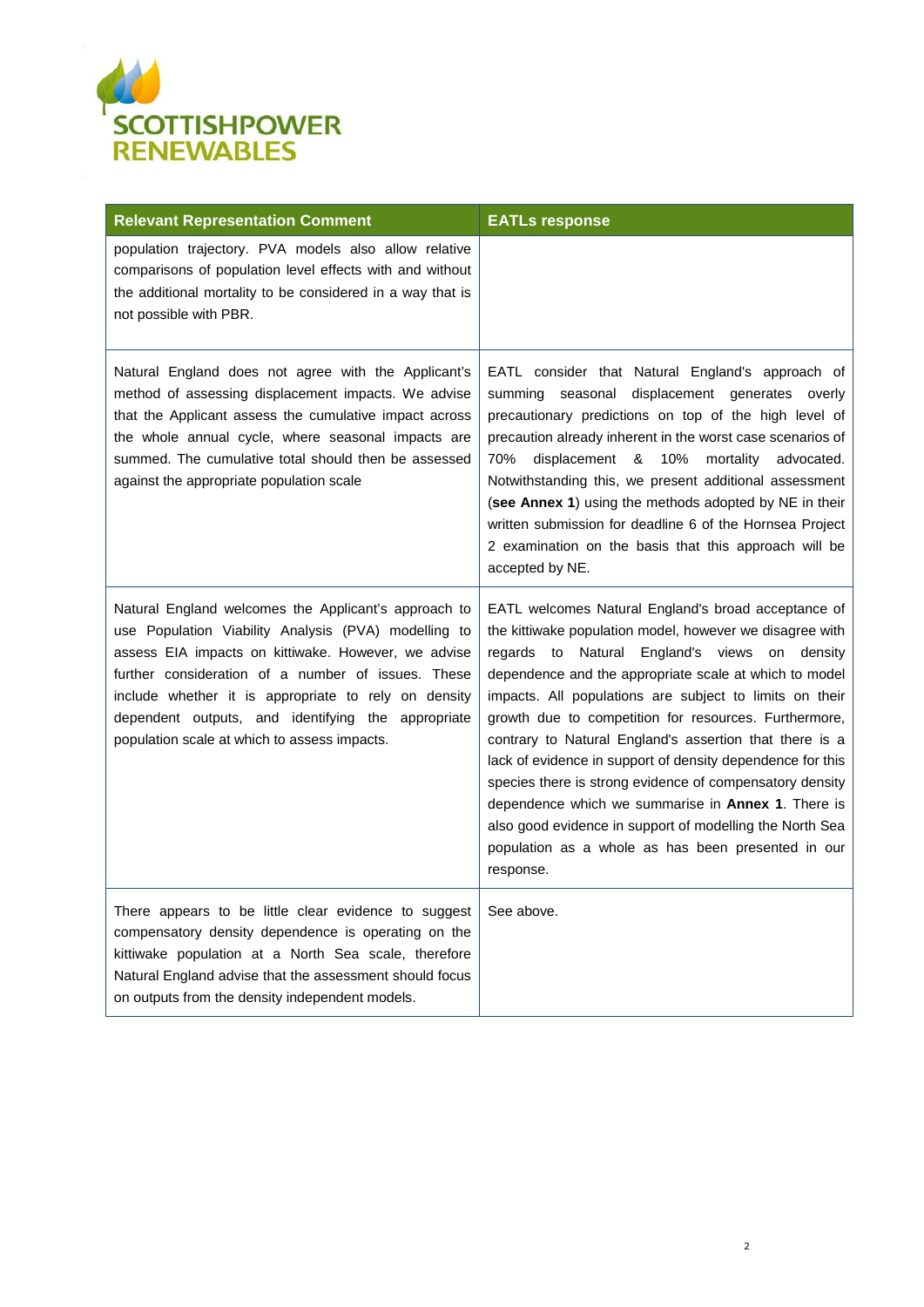

| <b>Relevant Representation Comment</b>                                                                                                                                                                                                                                                                                                                                                                                                                                                                                                                                                                                                                                                                                                                                              | <b>EATLs response</b>                                                                                                                                                                                                                                                                                                                                                                                                                                                                                                                  |
|-------------------------------------------------------------------------------------------------------------------------------------------------------------------------------------------------------------------------------------------------------------------------------------------------------------------------------------------------------------------------------------------------------------------------------------------------------------------------------------------------------------------------------------------------------------------------------------------------------------------------------------------------------------------------------------------------------------------------------------------------------------------------------------|----------------------------------------------------------------------------------------------------------------------------------------------------------------------------------------------------------------------------------------------------------------------------------------------------------------------------------------------------------------------------------------------------------------------------------------------------------------------------------------------------------------------------------------|
| Natural England advise that the Applicant further consider<br>whether the kittiwake PVA model has been constructed at<br>the appropriate population scale for assessing EIA<br>impacts. We appreciate that the Applicant has carried out<br>at a North Sea BDMPS scale assessment which is the<br>scale that we initially accepted impacts should be<br>measured against. However, further consideration is<br>required as to whether it is biologically meaningful and<br>therefore appropriate to construct a PVA model at this<br>scale. Using the North Sea BDMPS is appropriate for<br>HRA because impacts are apportioned back to individual<br>SPA colonies, but for EIA if the North Sea BDMPS scale<br>is used it does not consider a biologically discrete<br>population. | See above.                                                                                                                                                                                                                                                                                                                                                                                                                                                                                                                             |
| The total cumulative effects on great black-backed gulls<br>from collision mortality equates to 16.4% of baseline<br>mortality for the largest BDMPS (non-breeding in Furness<br>(2015)) and 6.38% of baseline mortality for the<br>biogeographic population. Therefore, Natural England<br>further<br>consideration<br>advises<br>through<br>population<br>modelling. We note that the outputs of PBR modelling<br>from Rampion are presented. However, Natural England<br>advise the use of PVA modelling (see above).                                                                                                                                                                                                                                                            | EATL acknowledge this point regarding impacts on<br>GBBG, however we question the requirement to<br>undertake<br>population<br>modelling<br>in<br>this<br>case.<br>In Natural England's written submission for deadline 6 of<br>the Hornsea Project 2 examination a method for<br>assessing EIA level collision risk impacts which included<br>GBBG was presented which concluded no significant<br>cumulative effects. EATL have applied the same<br>approach for the current assessment; with the inclusion of<br>EA3 (see Annex 1). |
| Therefore, Natural England advises that the Applicant<br>undertakes PVA modelling to assess EIA impacts on<br>great black-backed gulls. We suggest using either a UK<br>North Sea colony scale or UK colony scale population<br>model and apportion the predicted project impacts back<br>to the respective scale.                                                                                                                                                                                                                                                                                                                                                                                                                                                                  | See above.                                                                                                                                                                                                                                                                                                                                                                                                                                                                                                                             |
| Natural England considers that the impacts from the<br>project alone will not have an adverse effect on the<br>integrity of Flamborough and Filey Coast pSPA.<br>Natural England considers that the level of in-combination<br>mortality, when considered with other plans and projects<br>is such that an adverse effect on integrity of the<br>Flamborough and Filey Coast pSPA cannot be ruled out.<br>However, the effect of the additional predicted mortality<br>from the project alone while not de minimis, is so small as<br>to not materially alter the significance of the overall in-<br>combination mortality figure or the likelihood of an<br>adverse effect on the integrity of the pSPA arising from                                                               | We welcome Natural England's conclusion on this issue<br>which is in agreement with that in the ES.                                                                                                                                                                                                                                                                                                                                                                                                                                    |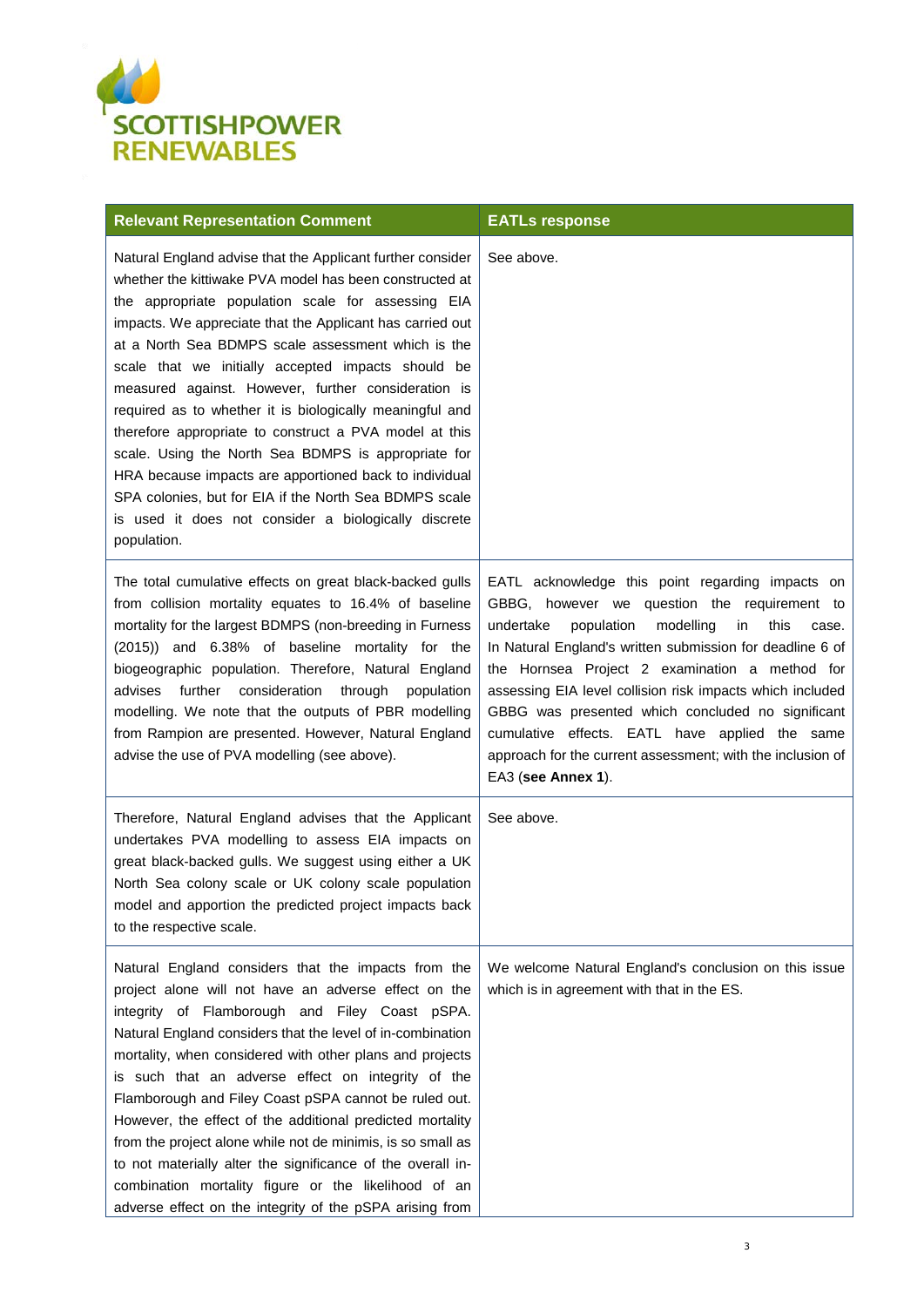

| <b>Relevant Representation Comment</b>                                                                                                                                                                                                                                                                                                                                                                                                                                                                                              | <b>EATLs response</b>                                                                                                                                                                                                                                                                                                                                                                                                                     |  |
|-------------------------------------------------------------------------------------------------------------------------------------------------------------------------------------------------------------------------------------------------------------------------------------------------------------------------------------------------------------------------------------------------------------------------------------------------------------------------------------------------------------------------------------|-------------------------------------------------------------------------------------------------------------------------------------------------------------------------------------------------------------------------------------------------------------------------------------------------------------------------------------------------------------------------------------------------------------------------------------------|--|
| such an in-combination level of mortality.                                                                                                                                                                                                                                                                                                                                                                                                                                                                                          |                                                                                                                                                                                                                                                                                                                                                                                                                                           |  |
| The Applicant provided a table of designated sites (Table<br>13.10 of the Environmental Statement Report) and their<br>ornithological features: we assume this table only lists<br>ornithological features of the sites that may have<br>connectivity with the East Anglia Three Offshore Wind<br>Farm (EA3) site, as the breeding tern qualifying features<br>of several of the Special Protection Areas (SPAs) (e.g.<br>Hamford Water, Chichester & Langstone Harbours and<br>Solent & Southampton Water SPAs) are not mentioned. | This is correct - we have only included those features<br>which could be affected by the proposed development.                                                                                                                                                                                                                                                                                                                            |  |
| The Applicant has provided a summary of the nature<br>conservation value of bird species which were recorded<br>during surveys and which are considered to be at<br>potential risk either due to their abundance, potential<br>sensitivity to windfarm impacts or due to biological<br>characteristics. Please note that kittiwake and puffin are<br>now red listed and red-throated diver is now green listed<br>on Birds of Conservation Concern 4 (2015).                                                                        | EATL thanks NE for confirming the updated status of<br>these species and notes that this does not materially<br>affect the assessment as presented.                                                                                                                                                                                                                                                                                       |  |
| Table 13:15: We advise that there is an error in Table<br>13.15 of the Environmental Statement Report which<br>should refer only to a non-breeding season for guillemot<br>in Furness (2015) and not separate migration periods.<br>This table should also include migration periods and a<br>winter period for razorbill in Furness (2015) rather than a<br>single non-breeding period.                                                                                                                                            | EATL acknowledges this comment however, this refers<br>only to the screening table. The full assessment includes<br>the appropriate seasons as defined by Furness (2015).                                                                                                                                                                                                                                                                 |  |
| Red Throated Diver Displacement: When assessing the<br>displacement and disturbance of red-throated diver,<br>Natural England notes that Furness & Wade (2012) is for<br>species occurring in Scottish Waters only. Therefore we<br>advise that Bradbury et al. (2014) is used instead as this<br>expanded coverage to species occurring in English<br>Waters, although we recognise that Bradbury et al.<br>(2014) use the same scoring system as Furness & Wade<br>(2012).                                                        | EATL thanks NE for pointing out this referencing point<br>and notes that this does not materially affect the<br>assessment as presented.                                                                                                                                                                                                                                                                                                  |  |
| The Applicant assumes that red-throated diver displaced<br>by the cable laying vessel will return to their previous<br>position following passage of the vessel. Natural England<br>finds it unclear what the justification is for the assumption<br>that birds return to their previous position straight away<br>as soon as the vessel leaves the area. We advise that a<br>more precautionary approach is adopted.                                                                                                               | EATL consider this approach to be justified on the basis<br>that the cable laying vessel will be moving much more<br>slowly than the tidal flow. Therefore, since from the bird's<br>perspective the vessel will essentially be stationary it is<br>appropriate to assume that the exclusion zone around the<br>vessel will be the same as that around a static structure<br>(2km).<br>Consequently<br>the<br>current<br>assessment<br>IS |  |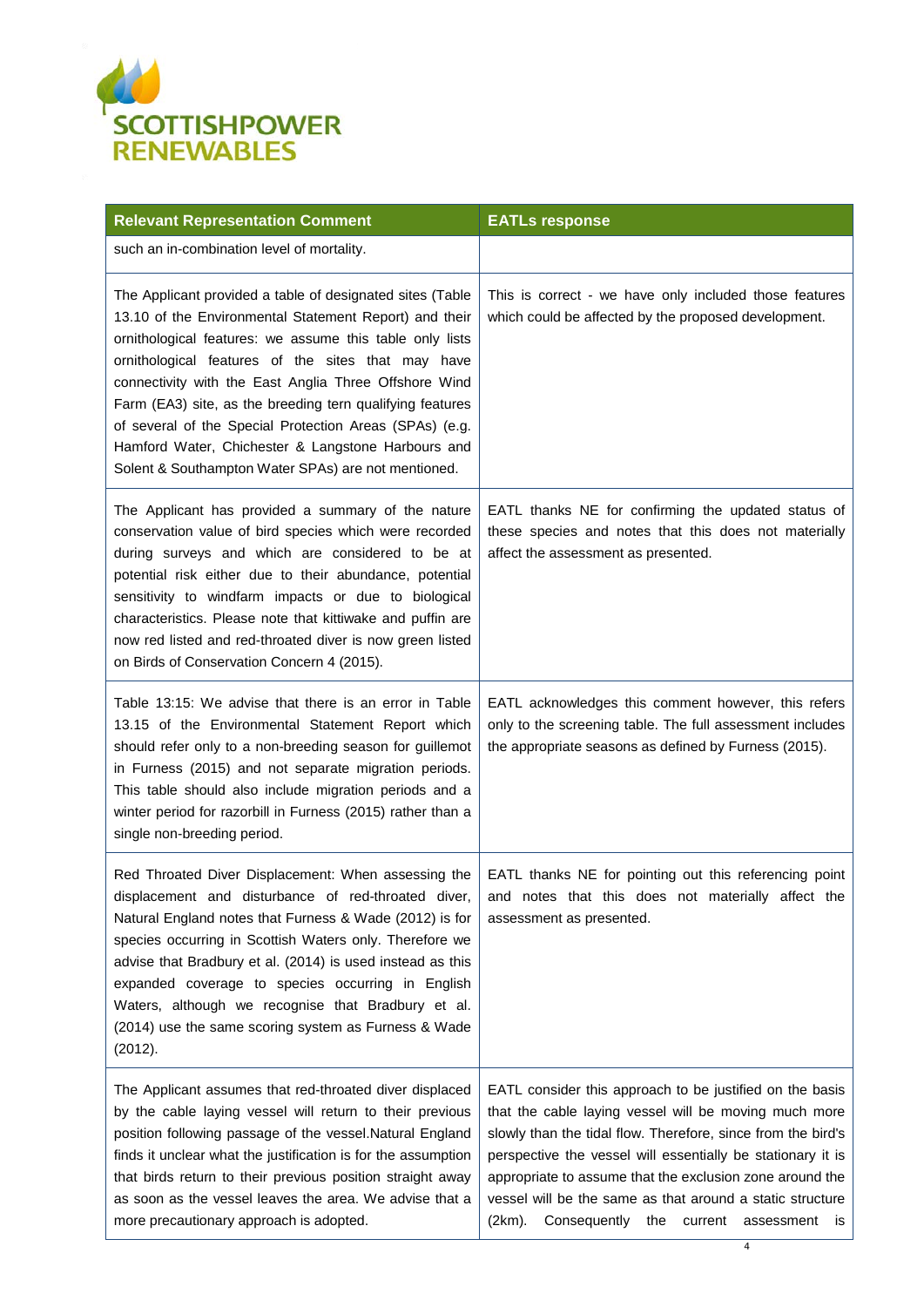

| <b>Relevant Representation Comment</b>                                                                                                                                                                                                                                                                                                                                                                                                                                                                                                                                                                                                                                                                                                                                                                                                                                                                                                                                                                     | <b>EATLs response</b>                                                                                                                                                                                                                                                                                                                                                                                                                                                                                                                                                                                                                                                                                                                                                                                                                                                                                                                                                                                                                                                                                                                                                                                                                                                                                                        |
|------------------------------------------------------------------------------------------------------------------------------------------------------------------------------------------------------------------------------------------------------------------------------------------------------------------------------------------------------------------------------------------------------------------------------------------------------------------------------------------------------------------------------------------------------------------------------------------------------------------------------------------------------------------------------------------------------------------------------------------------------------------------------------------------------------------------------------------------------------------------------------------------------------------------------------------------------------------------------------------------------------|------------------------------------------------------------------------------------------------------------------------------------------------------------------------------------------------------------------------------------------------------------------------------------------------------------------------------------------------------------------------------------------------------------------------------------------------------------------------------------------------------------------------------------------------------------------------------------------------------------------------------------------------------------------------------------------------------------------------------------------------------------------------------------------------------------------------------------------------------------------------------------------------------------------------------------------------------------------------------------------------------------------------------------------------------------------------------------------------------------------------------------------------------------------------------------------------------------------------------------------------------------------------------------------------------------------------------|
|                                                                                                                                                                                                                                                                                                                                                                                                                                                                                                                                                                                                                                                                                                                                                                                                                                                                                                                                                                                                            | considered precautionary and robust.                                                                                                                                                                                                                                                                                                                                                                                                                                                                                                                                                                                                                                                                                                                                                                                                                                                                                                                                                                                                                                                                                                                                                                                                                                                                                         |
| Construction Worst Case Scenario (WCS): Paragraph 77<br>of the Environmental Statement Report states: 'However,<br>construction will not occur across the whole of the<br>proposed wind turbine array area simultaneously or every<br>day, but will be phased, with no more than one<br>foundation expected to be installed at any time.' This is<br>not consistent with the worst case scenario - Table 13.2<br>says construction spatial worst case scenario for Impact 2<br>for monopiles is two concurrent piling events. Also<br>paragraphs 85 on razorbill and 97 on puffin both state a<br>maximum of two foundations are expected to be installed<br>simultaneously.                                                                                                                                                                                                                                                                                                                               | EATL acknowledges that the description in paragraph 77<br>incorrectly stated that there would be a maximum of one<br>piling event at a time while the WCS describes up to two<br>simultaneous piling events. However, paragraph 78<br>clearly states that birds could be excluded for up to 2<br>vessels, therefore construction impacts were estimated<br>correctly and the assessment remains unchanged.                                                                                                                                                                                                                                                                                                                                                                                                                                                                                                                                                                                                                                                                                                                                                                                                                                                                                                                   |
| Defined<br>Minimum<br><b>Biologically</b><br>Population<br>Scales<br>(BDMPS): The Applicant uses non-breeding<br>season<br>Biologically Defined<br>Minimum<br>Population<br>Scales<br>(BDMPS) proportion of immature birds to calculate<br>breeding season populations for guillemot, razorbill and<br>puffin. It is not clear why the Applicant has used this<br>technique when Furness (2015) gives a population total<br>for immatures in each BDMPS. We do not think this<br>approach is valid (notwithstanding the validity of the<br>calculations) as it cannot be assumed that the distribution<br>and origin of immature birds is the same in the breeding<br>season compared to the non-breeding season. We do not<br>advise that the non-breeding season populations in<br>Furness (2015) are in any way applicable to the breeding<br>season - either for adults or immatures. We advise that<br>the Applicant determines their own breeding season<br>population scales and sizes for species. | EA3 is beyond the foraging range of any auk breeding<br>colonies, therefore auks observed during the breeding<br>season will not be actively breeding adults. Hence it was<br>assumed that auks present in the breeding season will<br>comprise immature birds and nonbreeding adults. As the<br>size of the population from which such birds could be<br>drawn is not well understood, however it seems very<br>likely that both of these categories of bird are drawn from<br>the BDMPS populations. Indeed, given what is known<br>about the movements of immature birds (that they<br>disperse to similar areas as adults and gradually make<br>their way back towards their natal colonies as they<br>approach maturity) this seems a much more plausible<br>assumption than assuming there is no connection<br>between the wintering populations and the summer<br>distribution of immatures as NE suggest. Therefore we<br>are content that this approach provides a robust means to<br>reference<br>estimate<br>populations<br>in<br>the<br>summer.<br>The above notwithstanding, we present additional<br>assessment (see Annex 1) using the methods adopted<br>by NE in their written submission for deadline 6 of the<br>Hornsea Project 2 examination on the basis that this<br>approach will be accepted by NE. |
| Construction displacement for all auk species: Natural<br>England's position is that the individual seasons should<br>be summed to give an annual mortality figure. However,<br>we recognise that even the summed numbers would be<br>so small against the BDMPS (or biogeographical)<br>populations that it would not significantly alter overall<br>conclusions.                                                                                                                                                                                                                                                                                                                                                                                                                                                                                                                                                                                                                                         | EATL consider that Natural England's approach of<br>summing seasonal displacement generates overly<br>precautionary predictions on top of the high level of<br>precaution already inherent in the worst case scenarios of<br>70%<br>displacement<br>&<br>10%<br>mortality<br>advocated.<br>Notwithstanding this, we present additional assessment<br>(see Annex 1) using the methods adopted by NE in their                                                                                                                                                                                                                                                                                                                                                                                                                                                                                                                                                                                                                                                                                                                                                                                                                                                                                                                  |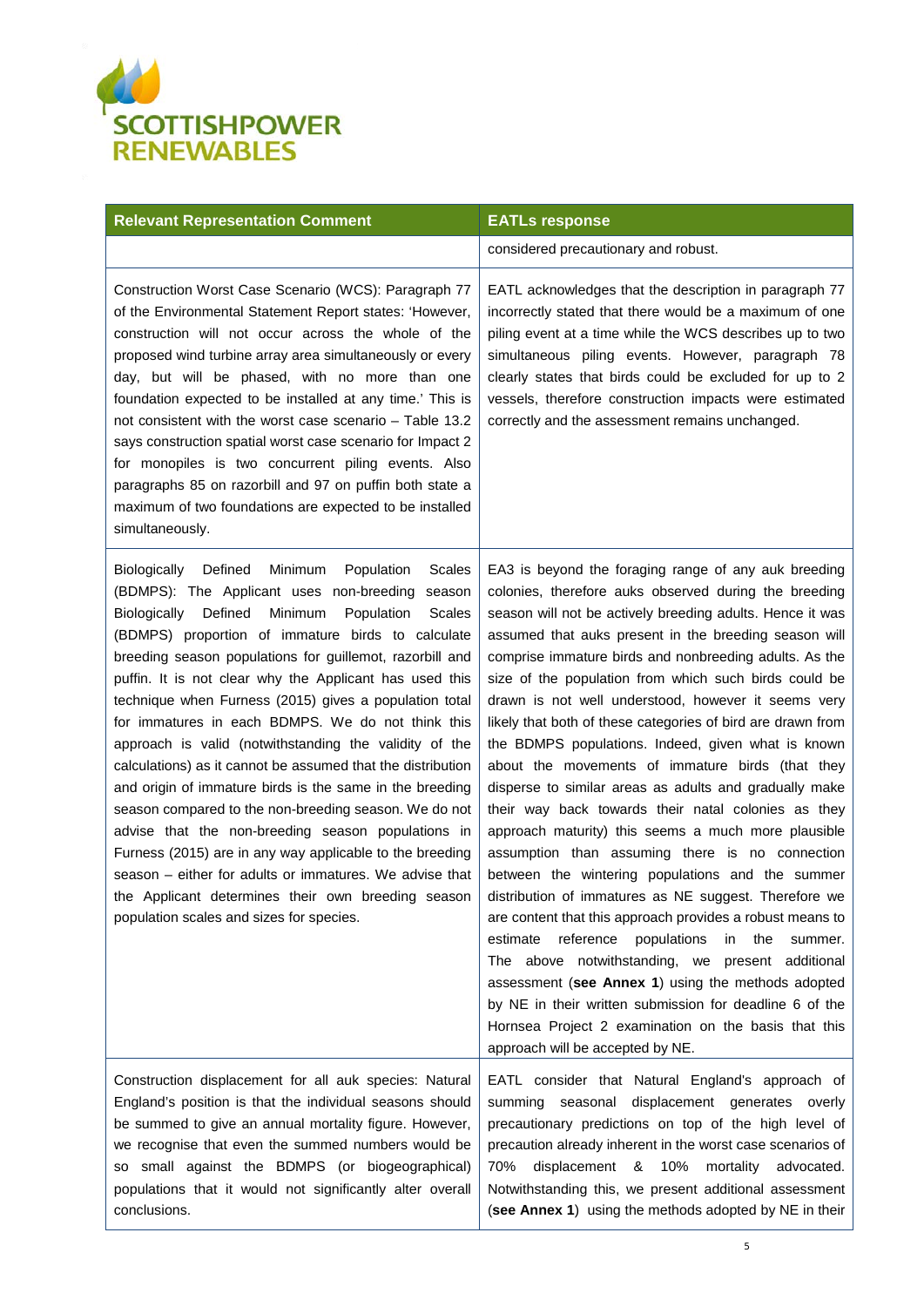

| <b>Relevant Representation Comment</b>                                                                                                                                                                                                                                                                                                                                                                                                                                                                                                                                                                                                                                                                                                                                                                                                                                                                                                                                                       | <b>EATLs response</b>                                                                                                                                                                                                                                                                                                                                                                                                                                                                                                                                                                                                                                                                                                                      |  |
|----------------------------------------------------------------------------------------------------------------------------------------------------------------------------------------------------------------------------------------------------------------------------------------------------------------------------------------------------------------------------------------------------------------------------------------------------------------------------------------------------------------------------------------------------------------------------------------------------------------------------------------------------------------------------------------------------------------------------------------------------------------------------------------------------------------------------------------------------------------------------------------------------------------------------------------------------------------------------------------------|--------------------------------------------------------------------------------------------------------------------------------------------------------------------------------------------------------------------------------------------------------------------------------------------------------------------------------------------------------------------------------------------------------------------------------------------------------------------------------------------------------------------------------------------------------------------------------------------------------------------------------------------------------------------------------------------------------------------------------------------|--|
|                                                                                                                                                                                                                                                                                                                                                                                                                                                                                                                                                                                                                                                                                                                                                                                                                                                                                                                                                                                              | written submission for deadline 6 of the Hornsea Project<br>2 examination on the basis that this approach will be<br>accepted by NE.                                                                                                                                                                                                                                                                                                                                                                                                                                                                                                                                                                                                       |  |
| Throated Diver displacement: There are<br>Red<br>no<br>displacement matrix tables provided for the red-throated<br>diver operational displacement assessments. Natural<br>England advises that these should be included (as done<br>for gannet and auks) for at least the EA3 site and 4km<br>buffer with no gradient.                                                                                                                                                                                                                                                                                                                                                                                                                                                                                                                                                                                                                                                                       | In order to clarify the displacement assessment for this<br>species, rather than present a matrix with a range of<br>displacement values, we have used values derived from<br>a study conducted over several years for a wind farm site<br>near to the proposed development. Consequently the<br>displacement percentages for Red Throated Diver (RTD)<br>used in the assessment are grounded in evidence and<br>are therefore considered to be robust and reliable. This<br>contrasts with the situation for the auks and gannet, for<br>which displacement percentages are less well estimated.<br>Therefore, using a wide range is appropriate for<br>auks/gannet but for RTD we have used a more realistic<br>evidence based approach. |  |
| Displacement mortalities: Natural England advises that<br>the displacement mortalities for each season be summed<br>to give an annual total. We acknowledge that this is<br>precautionary as it is in theory, possible that the same<br>bird may be assessed more than once using this<br>However,<br>against<br>different<br>approach.<br>assessing<br>populations for each season will reduce this possibility<br>since a large proportion of the birds present in the non-<br>breeding seasons are predicted to be different individuals<br>from those present in the breeding season. For red-<br>throated diver for the EA3 site plus 4km buffer with no<br>gradient, the annual total predicted mortality is 29 birds,<br>which using the largest BDMPS (13,277 for<br>spring/autumn migration in Furness (2015)) and the 0.228<br>mortality rate provided, equates to 0.96% of baseline<br>mortality. Given this is close to 1%, we would consider<br>the impact to be minor adverse. | EATL consider that Natural England's approach of<br>summing seasonal displacement generates overly<br>precautionary predictions on top of the high level of<br>precaution already inherent in the worst case scenarios of<br>70%<br>displacement & 10%<br>mortality<br>advocated.<br>Notwithstanding this, we present additional assessment<br>(see Annex 1) using the methods adopted by NE in their<br>written submission for deadline 6 of the Hornsea Project<br>2 examination on the basis that this approach will be<br>accepted by NE.<br>In addition, EATL notes that Natural England's conclusion<br>is the same as the estimate of significance presented in<br>the ES.                                                          |  |
| Average Peak Density: It would be useful if the Applicant<br>could provide a table of monthly estimates of average<br>peak density of gannets within the EA3 site plus a 2km<br>buffer. This would assist us in assessing if we agree with<br>the seasonal mean peak data used in the displacement<br>matrices.                                                                                                                                                                                                                                                                                                                                                                                                                                                                                                                                                                                                                                                                              | EATL acknowledge Natural England's request for<br>additional assessment, however to obtain<br>density<br>estimates for the site plus 2km buffer would require re-<br>analysis of the raw data. Given the very low level of<br>impact predicted for gannet displacement and the already<br>precautionary basis adopted (using the higher density<br>estimate from the site plus 4km buffer) we question the<br>justification for undertaking additional assessment since it<br>will have no material effect on the conclusions reached.                                                                                                                                                                                                     |  |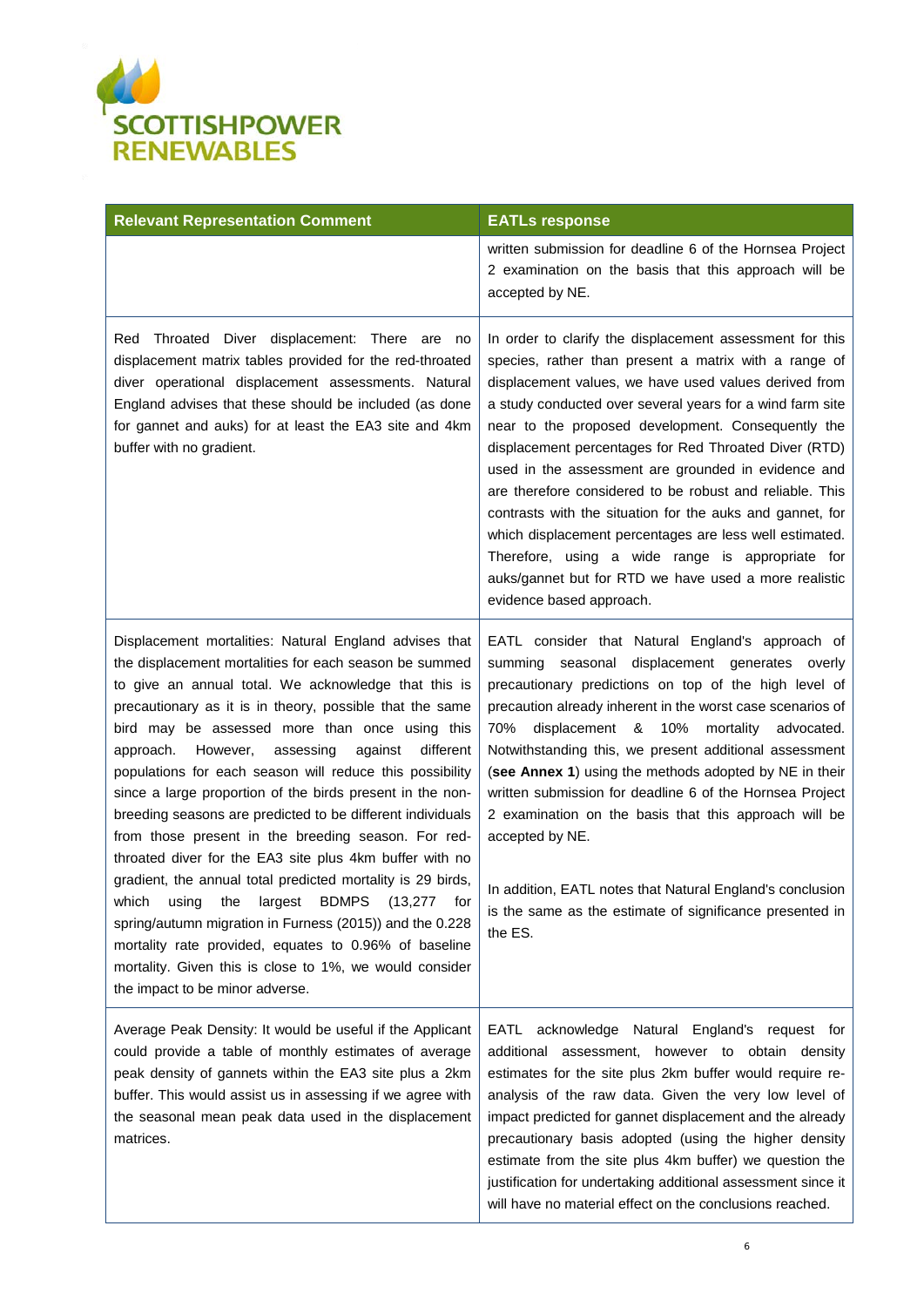

| <b>Relevant Representation Comment</b>                                                                                                                                                                                                                                                                                                                                                                                                                                 | <b>EATLs response</b>                                                                                                                                                                                                                                                                                                                                                                                                                                                                                                                                                                                                                                                                                                 |
|------------------------------------------------------------------------------------------------------------------------------------------------------------------------------------------------------------------------------------------------------------------------------------------------------------------------------------------------------------------------------------------------------------------------------------------------------------------------|-----------------------------------------------------------------------------------------------------------------------------------------------------------------------------------------------------------------------------------------------------------------------------------------------------------------------------------------------------------------------------------------------------------------------------------------------------------------------------------------------------------------------------------------------------------------------------------------------------------------------------------------------------------------------------------------------------------------------|
| Mortality Rates: In regards to gannet mortality rate in the<br>winter season, the Applicant assumes a 1% mortality<br>rate. We recommend that given the uncertainty of<br>predicting a mortality rate for gannet, a range of mortality<br>rates are used.                                                                                                                                                                                                              | We draw Natural England's attention to the fact that the<br>assessment already includes a range of mortality rates<br>which can be reviewed for context. However, as noted in<br>the assessment, gannets are regarded as highly flexible<br>in their foraging habits (a major contributory factor in their<br>ongoing population increases) so assuming more than a<br>very low level of displacement mortality is unduly<br>precautionary. Moreover, gannets are predominantly<br>passing through the region on migration when recorded in<br>EA3, with the consequence that displacement from the<br>site will be expected to have a minimal effect, with even a<br>1% mortality likely to be highly precautionary. |
| Impacts on Gannets: Paragraph 131 of the Environmental<br>Statement Report gives the combined autumn and spring<br>migration mortalities as 5 individuals. However, if you<br>combine the spring migration number of 3 with the<br>autumn migration number of 7, the total is 10 not 5.<br>However, this error does not alter the overall conclusion<br>that effects on gannets will be negligible.                                                                    | We agree with NE that if seasonal impacts are summed<br>this equates to 10 individuals, however the assessment<br>applied a mean impact across seasons, giving a value of<br>5. Therefore 5 was consistent with the approach for<br>assessing displacement used in the ES. NE have applied<br>their method (summing individual displacement values) to<br>obtain the figure of 10. Nonetheless, the key factor is that<br>irrespective of the method used the conclusion remains<br>the same and there is therefore no material difference to<br>the conclusion in the ES.                                                                                                                                            |
| Seasonal Displacement of Auks: Natural England does<br>not agree with the proposed alternative method of<br>summing seasonal displacement impacts on auks to give<br>an annual total. We recommend simply summing the<br>seasonal totals. We understand the<br>rationale<br>for<br>effects<br>that<br>the<br>annual<br>against<br>the<br>assessing<br>biogeographic populations, but there needs to be clarity<br>over how the impacts are apportioned to UK colonies. | EATL consider that Natural England's approach of<br>summing seasonal displacement generates overly<br>precautionary predictions on top of the high level of<br>precaution already inherent in the worst case scenarios of<br>70%<br>displacement & 10%<br>mortality<br>advocated.<br>Notwithstanding this, we present additional assessment<br>(see Annex 1) using the methods adopted by NE in their<br>written submission for deadline 6 of the Hornsea Project<br>2 examination on the basis that this approach will be<br>accepted by NE.                                                                                                                                                                         |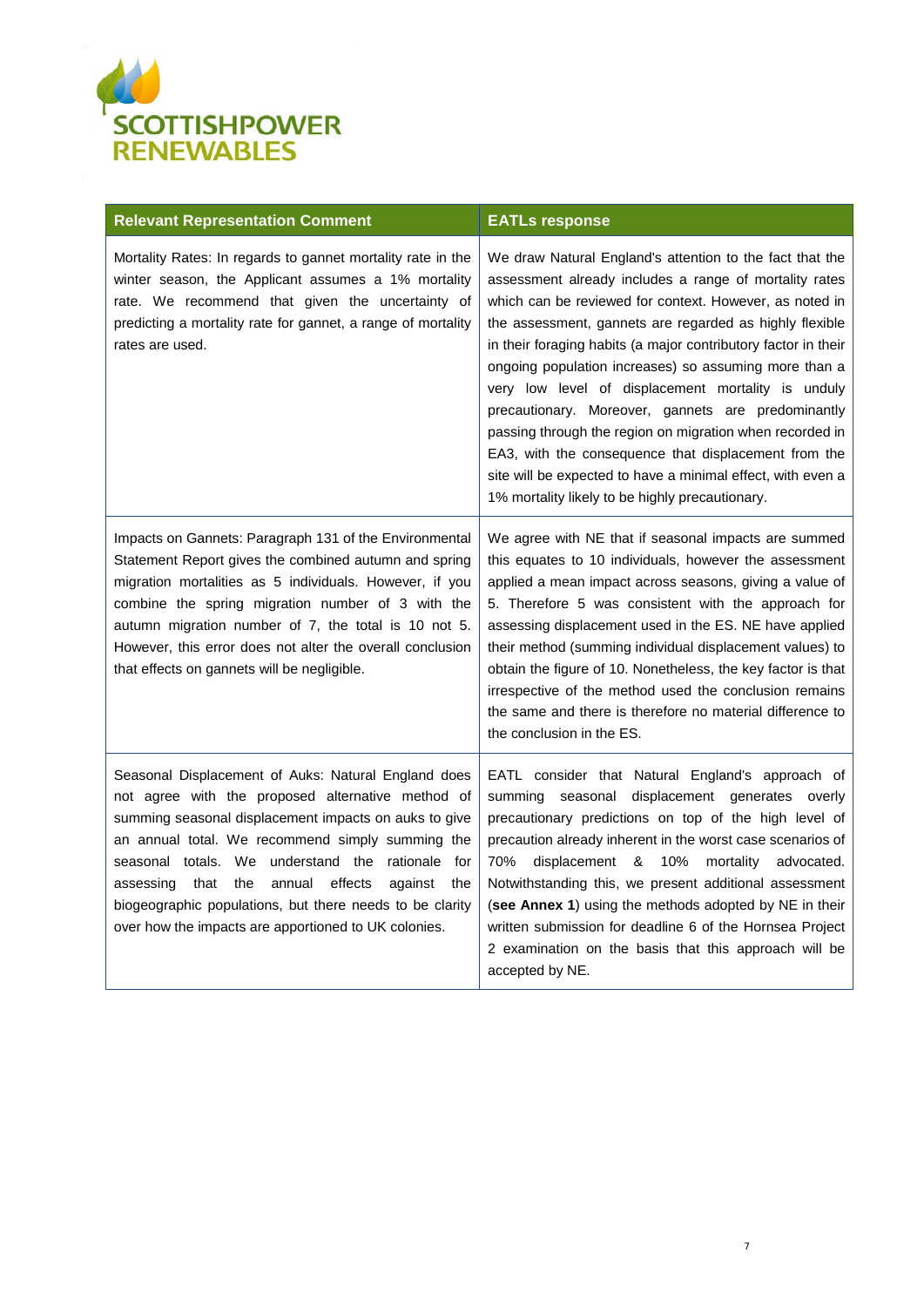

| <b>Relevant Representation Comment</b>                                                                                                                                                                                                                                                                      | <b>EATLs response</b>                                                                                                                                                                                                                                                                                                                                                                                                                                                                                                                                                                                                                                                                                                                                                                                                                                                                                                                                                                                                                                                                                                                                                                                                                                                                                                    |
|-------------------------------------------------------------------------------------------------------------------------------------------------------------------------------------------------------------------------------------------------------------------------------------------------------------|--------------------------------------------------------------------------------------------------------------------------------------------------------------------------------------------------------------------------------------------------------------------------------------------------------------------------------------------------------------------------------------------------------------------------------------------------------------------------------------------------------------------------------------------------------------------------------------------------------------------------------------------------------------------------------------------------------------------------------------------------------------------------------------------------------------------------------------------------------------------------------------------------------------------------------------------------------------------------------------------------------------------------------------------------------------------------------------------------------------------------------------------------------------------------------------------------------------------------------------------------------------------------------------------------------------------------|
| Use of immature auks: The Applicant has used<br>proportions of immature auks (paragraph 140 of the<br>Environmental Statement) in the non-breeding BDMPSs<br>(Furness 2015) to calculate breeding season proportions.<br>As stated above (paragraph 9), we do not agree that this<br>method is appropriate. | East Anglia THREE is beyond the foraging range of any<br>auk breeding colonies, therefore auks observed during<br>the breeding season will not be actively breeding adults.<br>Hence it was assumed that auks present in the breeding<br>season will comprise immature birds and nonbreeding<br>adults. As the size of the population from which such<br>birds could be drawn is not well understood, however it<br>seems very likely that both of these categories of bird are<br>drawn from the BDMPS populations. Indeed, given what<br>is known about the movements of immature birds (that<br>they disperse to similar areas as adults and gradually<br>make their way back towards their natal colonies as they<br>approach maturity) this seems a much more plausible<br>assumption than assuming there is no connection<br>between the wintering populations and the summer<br>distribution of immatures as NE suggest. Therefore we<br>are content that this approach provides a robust means to<br>estimate reference<br>populations<br>in<br>the<br>summer.<br>In addition we present additional assessment (see Annex<br>1) using the methods adopted by NE in their written<br>submission for deadline 6 of the Hornsea Project 2<br>examination on the basis that this approach will be<br>accepted by NE. |
| Guillemot mean peak: We consider the mean peak<br>breeding season estimate for guillemot to be between 5<br>and 122. The addition of a maximum of 122 (rather than<br>117) equates to 0.13% (rather than 0.12%) of baseline<br>mortality, but will still result in a low magnitude of impact.               | We welcome Natural England's conclusion on this issue<br>which is in agreement with that in the ES.                                                                                                                                                                                                                                                                                                                                                                                                                                                                                                                                                                                                                                                                                                                                                                                                                                                                                                                                                                                                                                                                                                                                                                                                                      |
| Due to the error in calculating the guillemot breeding<br>period seasonal mean peak (see above), the summed<br>total using the Applicants method of dividing each<br>seasonal mortality by the number of seasons (in the case<br>of guillemot by 2) before summing should be:                               | We welcome Natural England's conclusion on this issue<br>which is in agreement with that in the ES.                                                                                                                                                                                                                                                                                                                                                                                                                                                                                                                                                                                                                                                                                                                                                                                                                                                                                                                                                                                                                                                                                                                                                                                                                      |
| Non-breeding total of $200/2 = 100$<br>Breeding total of $122/2 = 61$ (rather 58)                                                                                                                                                                                                                           |                                                                                                                                                                                                                                                                                                                                                                                                                                                                                                                                                                                                                                                                                                                                                                                                                                                                                                                                                                                                                                                                                                                                                                                                                                                                                                                          |
| Giving an annual total mortality of $100 + 61 = 161$ (rather<br>than 158) for our advised worst case scenario of 70%<br>displacement and 10% mortality. This equates to 0.028%<br>(rather than 0.027%) of baseline mortality, so would still<br>result in a low magnitude of impact.                        |                                                                                                                                                                                                                                                                                                                                                                                                                                                                                                                                                                                                                                                                                                                                                                                                                                                                                                                                                                                                                                                                                                                                                                                                                                                                                                                          |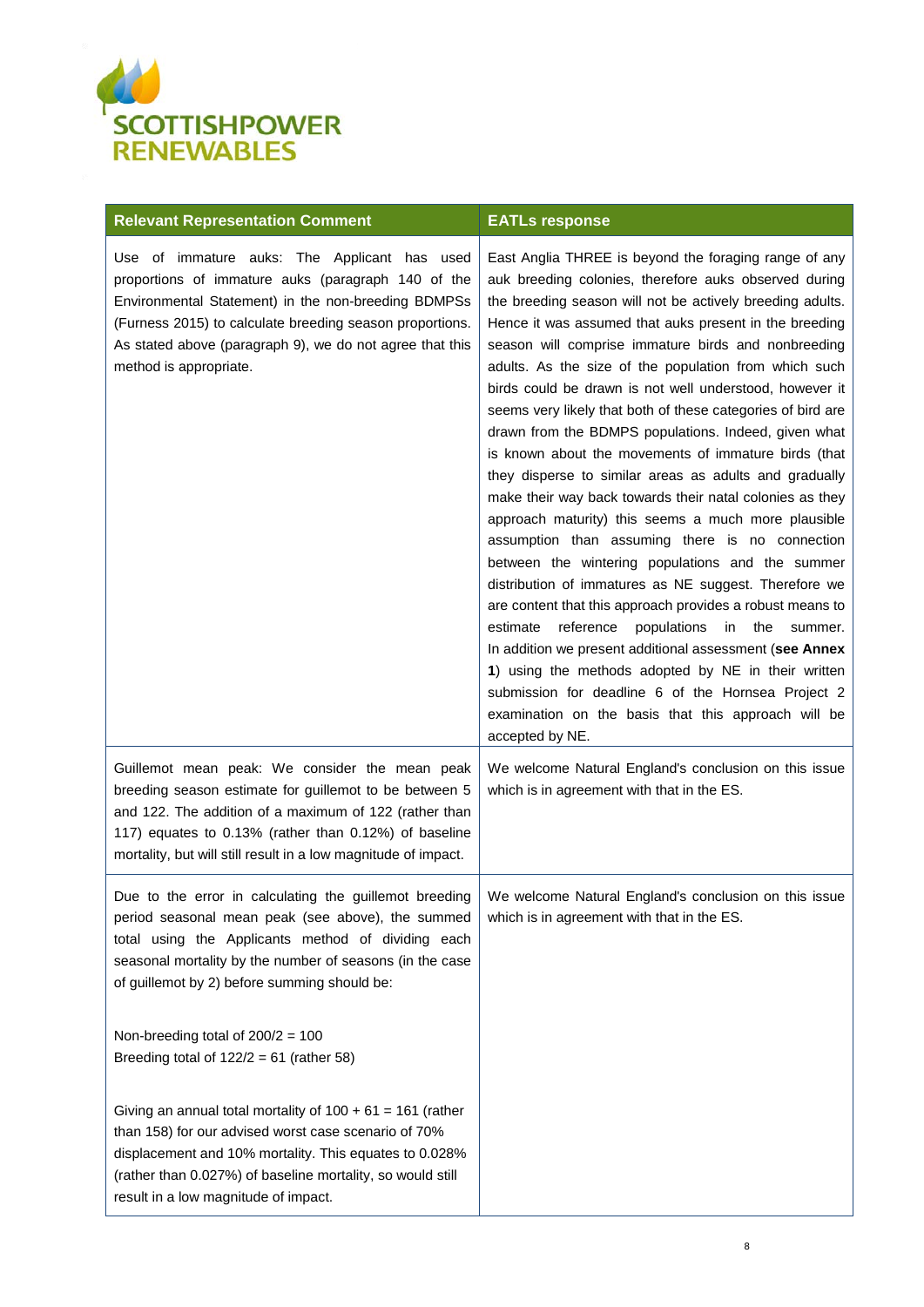

| <b>Relevant Representation Comment</b>                                                                                                                                                                                                                                                                                                                                                                                                                                                                                                                                                                                                                                                                               | <b>EATLs response</b>                                                                               |
|----------------------------------------------------------------------------------------------------------------------------------------------------------------------------------------------------------------------------------------------------------------------------------------------------------------------------------------------------------------------------------------------------------------------------------------------------------------------------------------------------------------------------------------------------------------------------------------------------------------------------------------------------------------------------------------------------------------------|-----------------------------------------------------------------------------------------------------|
| Seasonal displacement guillemot: Natural England's<br>preferred method for summing seasonal displacement<br>mortalities to give an annual total is to simply sum the<br>seasonal mortalities. Using this method the total annual<br>guillemot mortality from operational displacement is<br>calculated as 322 birds at the worst case scenario of 70%<br>displacement and 10% mortality. This equates to 0.14%<br>of baseline mortality of the largest BDMPS (non-breeding<br>season in Furness 2015) and 0.06% of baseline mortality<br>of the biogeographic population. Therefore, this does not<br>alter the overall negligible conclusion provided by the<br>Applicant.                                          | We welcome Natural England's conclusion on this issue<br>which is in agreement with that in the ES. |
| The breeding season mean peak guillemot abundance<br>from Table 13.20 of the Environmental Statement Report<br>should be 1,744 (April) rather than the 1,699 given stated<br>by the Applicant (which is the March figure). However, the<br>result is still only a low magnitude of impact.                                                                                                                                                                                                                                                                                                                                                                                                                           | We welcome Natural England's conclusion on this issue<br>which is in agreement with that in the ES. |
| Seasonal displacement razorbill: As stated above,<br>Natural England's preferred method for summing<br>seasonal displacement mortalities to give an annual total<br>is to simply sum the seasonal mortalities. Using this<br>method the total annual razorbill mortality from<br>operational displacement is calculated as 417 birds at the<br>worst case scenario of 70% displacement and 10%<br>mortality. This equates to 0.40% of baseline mortality of<br>the largest BDMPS (migration periods in Furness (2015))<br>and 0.14% of baseline mortality of the biogeographic<br>population. As this is a low impact on a species with low<br>to medium sensitivity we would advise that this is a minor<br>impact. | We welcome Natural England's conclusion on this issue<br>which is in agreement with that in the ES. |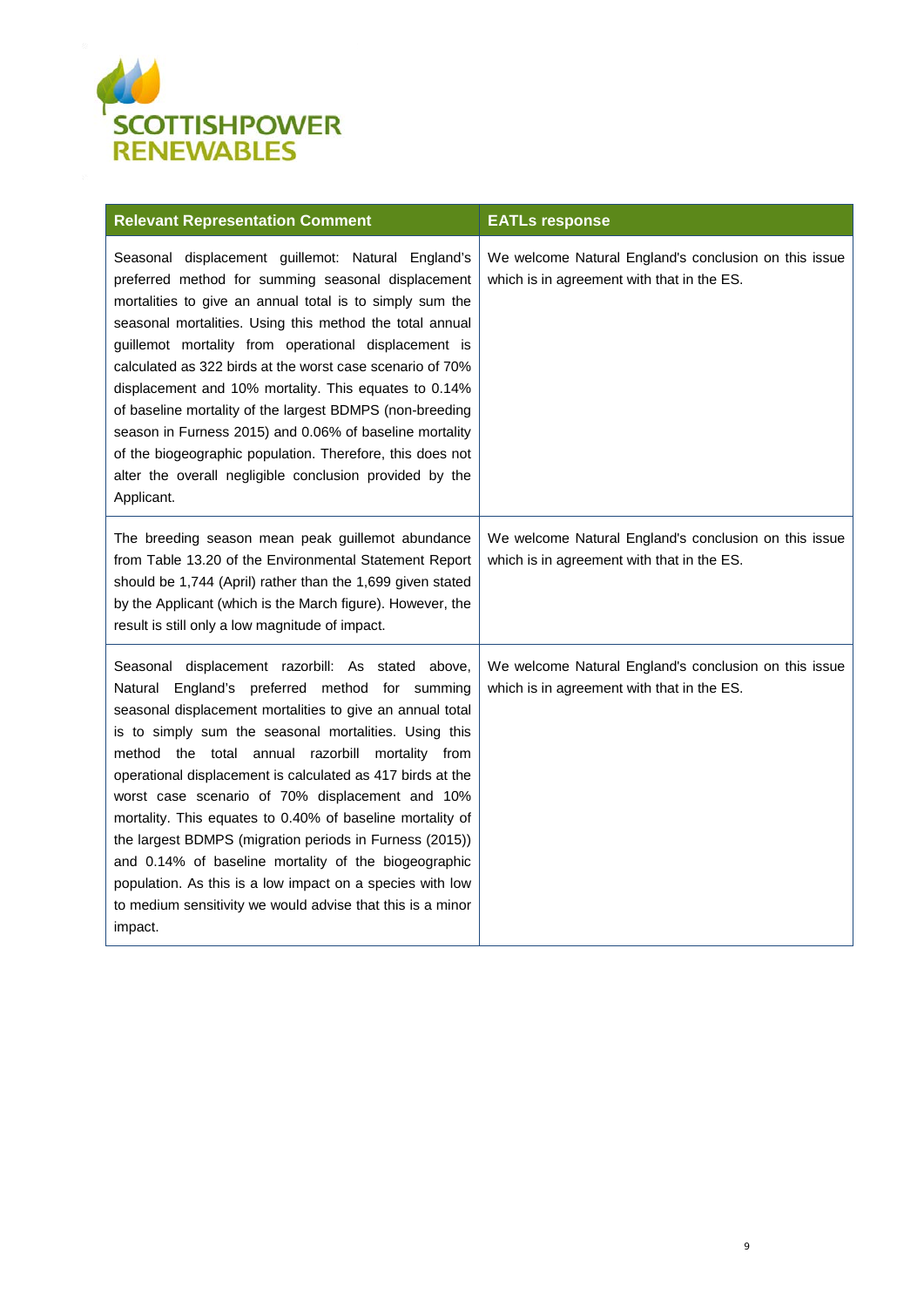

| <b>Relevant Representation Comment</b>                                                                                                                                                                                                                                                                                                                                                                                                                                                                                                                                                                                                                                                                                                                                                                                                                                                                                                                                                                                                                                                                                                                  | <b>EATLs response</b>                                                                                                                                                                                                                                                                                                                                                                                                                                                                                                                                                                                           |
|---------------------------------------------------------------------------------------------------------------------------------------------------------------------------------------------------------------------------------------------------------------------------------------------------------------------------------------------------------------------------------------------------------------------------------------------------------------------------------------------------------------------------------------------------------------------------------------------------------------------------------------------------------------------------------------------------------------------------------------------------------------------------------------------------------------------------------------------------------------------------------------------------------------------------------------------------------------------------------------------------------------------------------------------------------------------------------------------------------------------------------------------------------|-----------------------------------------------------------------------------------------------------------------------------------------------------------------------------------------------------------------------------------------------------------------------------------------------------------------------------------------------------------------------------------------------------------------------------------------------------------------------------------------------------------------------------------------------------------------------------------------------------------------|
| Seasonal displacement puffins: It has not been possible<br>to check the puffin assessment figures used in the<br>assessment as no table of data is provided in Appendix<br>13.2 (Baseline Technical Report) for the EA3 site plus<br>2km buffer. However, data provided in Annex C, Table<br>C3.21 for the EA3 site plus 4km buffer. If these data are<br>used instead (a precautionary approach) then the<br>following is obtained:<br>Breeding season $-$ number of puffins predicted to die is<br>between 1 (30% displacement and 1% mortality) and 18<br>(70% displacement and 30% mortality). This equates to<br>0.10% of baseline mortality of the breeding season<br>BDMPS. So, using the precautionary figure of the EA3<br>site plus 4km does not alter the negligible conclusion of<br>the Applicant                                                                                                                                                                                                                                                                                                                                          | We welcome Natural England's conclusion on this issue<br>which is in agreement with that in the ES.<br>However, there are two points to raise on this comment:<br>(1) In the ES the approach presented was virtually<br>identical to this, using the density estimated across the<br>site plus 4km buffer, however the abundance was<br>calculated for the area of the site plus 2km buffer,<br>ensuring<br>numbers<br>appropriate<br>were<br>used.<br>(2) The NE approach reports an upper mortality derived<br>using 10% mortality, but the description erroneously<br>describes this as being 30% mortality. |
| · Non-breeding season – number of puffins predicted to<br>die is between 1 (30% displacement and 1% mortality)<br>and 23 (70% displacement and 30% mortality). This<br>equates to 0.06% of baseline mortality of the non-<br>breeding season BDMPS. Using the precautionary figure<br>of the EA3 site plus 4km does not alter the negligible<br>conclusion of the Applicant.                                                                                                                                                                                                                                                                                                                                                                                                                                                                                                                                                                                                                                                                                                                                                                            |                                                                                                                                                                                                                                                                                                                                                                                                                                                                                                                                                                                                                 |
| In the case of puffin (as stated for guillemot and razorbill),<br>preferred<br>method<br>for<br>summing<br>seasonal<br>our<br>displacement mortalities to give an annual total is to sum<br>the seasonal mortalities. Using this method the total<br>annual puffin mortality from operational displacement is<br>the figures presented<br>calculated,<br>using<br><b>in</b><br>the<br>Environmental Statement Report for the EA3 site plus<br>2km buffer is 34 birds at the worst case scenario of 70%<br>displacement and 10% mortality. This equates to 0.09%<br>of baseline mortality of the largest BDMPS (non-breeding<br>period in Furness (2015)) and 0.002% of baseline<br>mortality of the biogeographic population. Therefore, this<br>does not alter the overall negligible conclusion stated by<br>the Applicant. The more precautionary figure (the EA3<br>site plus 4km buffer) is 41 birds for the worst case<br>scenario of 70% displacement and 10% mortality. This<br>equates to 0.11% of baseline mortality of the largest<br>BDMPS (non-breeding period in Furness (2015)) and<br>0.002% of baseline mortality of the biogeographic | We welcome Natural England's conclusion on this issue<br>which is in agreement with that in the ES.                                                                                                                                                                                                                                                                                                                                                                                                                                                                                                             |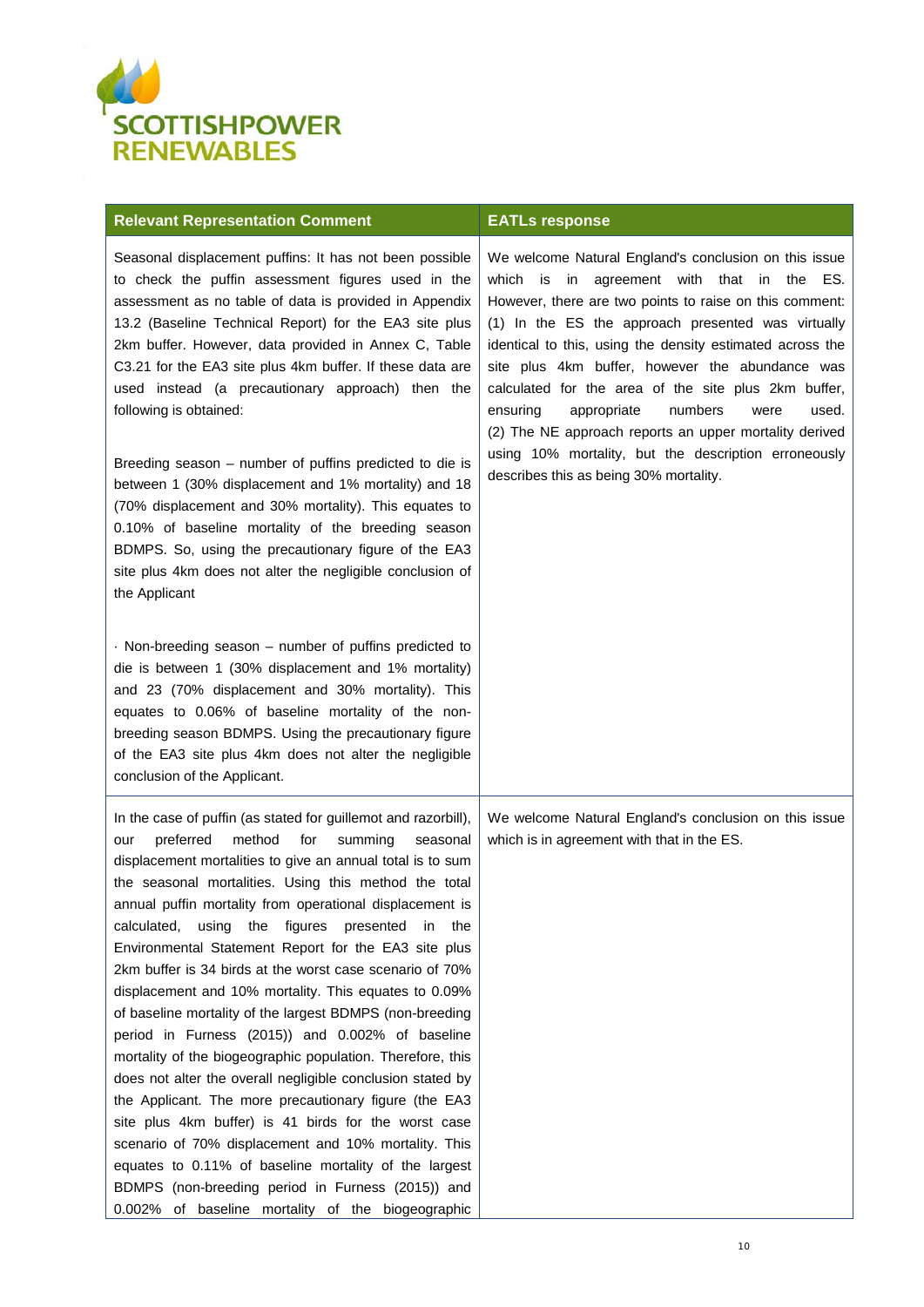

| <b>Relevant Representation Comment</b>                                                                                                                                                                                                                                                                                                                                                                                                                                                                                                                                                                                                                                                                                                                                                | <b>EATLs response</b>                                                                                                                                                                                                                                   |
|---------------------------------------------------------------------------------------------------------------------------------------------------------------------------------------------------------------------------------------------------------------------------------------------------------------------------------------------------------------------------------------------------------------------------------------------------------------------------------------------------------------------------------------------------------------------------------------------------------------------------------------------------------------------------------------------------------------------------------------------------------------------------------------|---------------------------------------------------------------------------------------------------------------------------------------------------------------------------------------------------------------------------------------------------------|
| population. Therefore, this still represents a<br>low<br>magnitude of impact.                                                                                                                                                                                                                                                                                                                                                                                                                                                                                                                                                                                                                                                                                                         |                                                                                                                                                                                                                                                         |
| When<br>considering<br>cumulative<br>nonbreeding<br>the<br>displacement figure for puffin, we advise the Applicant to<br>use a wider range of mortality than just 1%.                                                                                                                                                                                                                                                                                                                                                                                                                                                                                                                                                                                                                 | We note this comment, however the assessment already<br>includes a range of mortality rates and given the very<br>large BDMPS puffin population, this would have no<br>material effect on the outcomes of the assessment.                               |
| We agree that impacts on birds from indirect impacts<br>through effects on habitats and prey are either negligible<br>or minor.                                                                                                                                                                                                                                                                                                                                                                                                                                                                                                                                                                                                                                                       | We welcome Natural England's conclusion on this issue<br>which is in agreement with that in the ES.                                                                                                                                                     |
| Use of generic flight height curves: Natural England<br>considers it inappropriate to use the Johnston et al.<br>(2014) generic flight height curves for boat-based data<br>with site-specific densities from aerial surveys in Collision<br>Risk Modelling (CRM) assessments using the Band<br>model. We therefore advise that the focus, wherever<br>possible should be on the CRM Band Option 1 outputs.                                                                                                                                                                                                                                                                                                                                                                           | EATL acknowledges this comment however, the mortality<br>estimates derived using the other models are included for<br>completeness, with the assessment itself based on the<br>outputs from Band option 1 as previously agreed with<br>Natural England. |
| Gannet Avoidance Rate: Natural England acknowledges<br>the findings in APEM (2014) that use of the 98.9%<br>avoidance rate for the basic Band model may<br>overestimate collision predictions. At present our advice<br>regarding gannet avoidance is as per the joint Statutory<br>Nature Conservation Bodies response to the Marine<br>Scotland review of avoidance rates report by Cook et al.<br>(2014), i.e. 98.9% avoidance rate for gannet with the<br>basic Band model. As this study is based on just 8<br>gannets entering the offshore wind farm, there is not<br>enough evidence to robustly determine the avoidance<br>rate. However, we welcome future monitoring along the<br>lines of the APEM (2014) study to determine an<br>appropriate avoidance rate for gannet. | We welcome Natural England's conclusion on this issue<br>which is in agreement with that in the ES.                                                                                                                                                     |
| Non seabird migrants: The Applicant uses the Migropath<br>model to assess collision risk for non-seabird migrants.<br>However, paragraph 55 of the Environmental Statement<br>Report suggests that the SOSS-05 model (SOSS-MAT)<br>was used. Whilst we recognise that these two models are<br>similar and we do not have a preference for which is<br>used; it would be good to be clear about which has been<br>used.                                                                                                                                                                                                                                                                                                                                                                | The non-seabird migrant assessment was conducted<br>using Migropath.                                                                                                                                                                                    |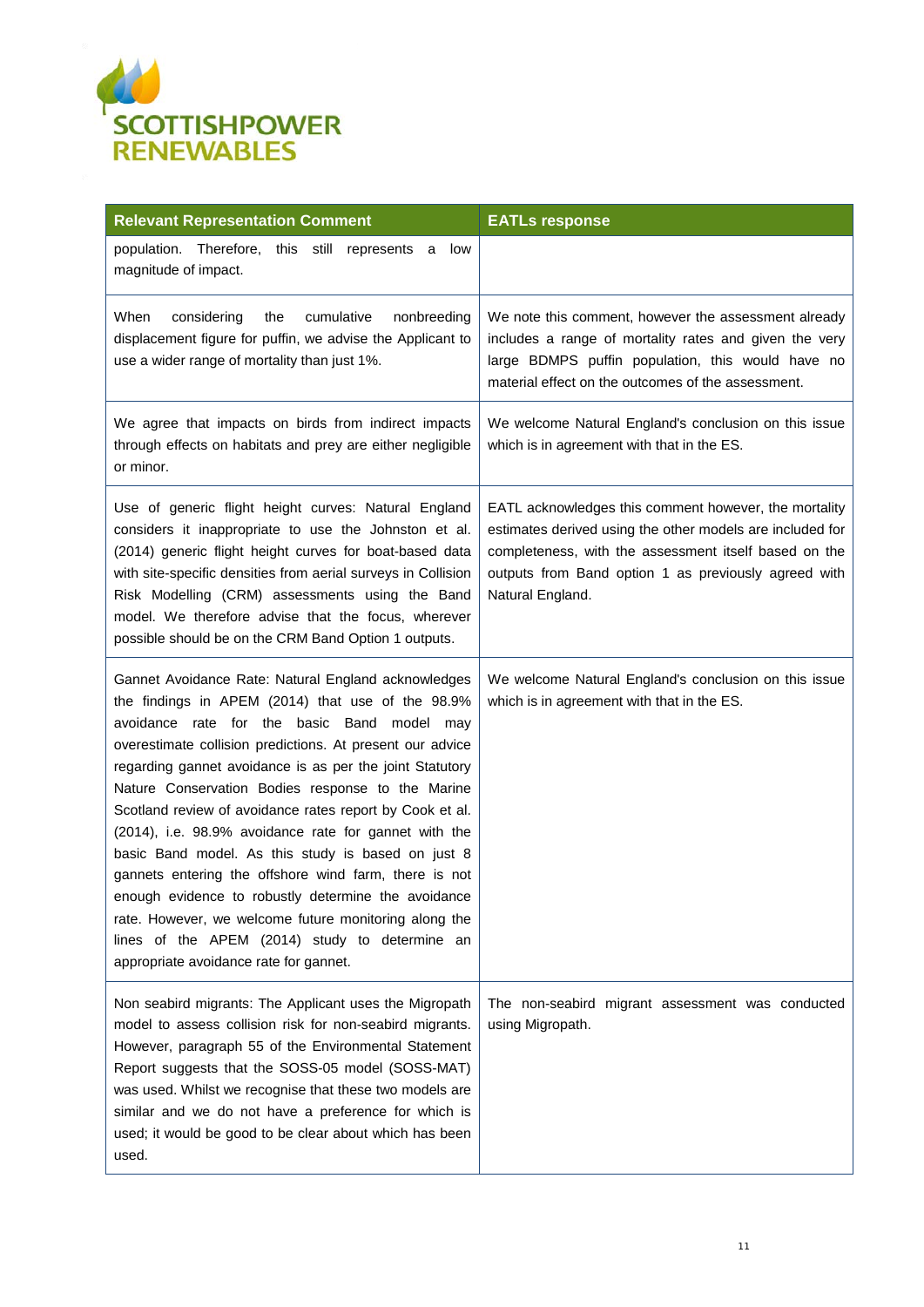

| <b>Relevant Representation Comment</b>                                                                                                                                                                                                                                                                                                                                                                                                                                                                                                                                                                                                                                                                                                                                                                                                                                                                                         | <b>EATLs response</b>                                                                                                                                                                                                                                                        |
|--------------------------------------------------------------------------------------------------------------------------------------------------------------------------------------------------------------------------------------------------------------------------------------------------------------------------------------------------------------------------------------------------------------------------------------------------------------------------------------------------------------------------------------------------------------------------------------------------------------------------------------------------------------------------------------------------------------------------------------------------------------------------------------------------------------------------------------------------------------------------------------------------------------------------------|------------------------------------------------------------------------------------------------------------------------------------------------------------------------------------------------------------------------------------------------------------------------------|
| When assessing collision impacts for individual seasons<br>for all bird species, it is important that the Applicant<br>include breeding season impacts, even if they are small.                                                                                                                                                                                                                                                                                                                                                                                                                                                                                                                                                                                                                                                                                                                                                | The breeding season collisions were reported and<br>included in the annual assessment.                                                                                                                                                                                       |
| Flight Heights: We agree that site specific estimates of<br>flight height are appropriate if the sample size is large.<br>However we consider it appropriate to present a range of<br>flight heights.                                                                                                                                                                                                                                                                                                                                                                                                                                                                                                                                                                                                                                                                                                                          | We acknowledge Natural England's agreement that the<br>appropriate height data have been used in the gannet<br>collision modelling. As requested we have provided a<br>histogram of gannet flight heights in our response (see<br>Annex 1).                                  |
| Nocturnal Flights: We note that the MacArthur Green<br>(contained within<br>Appendix 13.1 of the<br>review<br>Environmental Statement Report) presents a reasonable<br>amount of evidence of nocturnal flight activity of gannet<br>and kittiwake. But much less is presented for lesser<br>black-backed gulls and none for herring gulls or great<br>black-backed gulls. Therefore, Natural England does not<br>consider there to be sufficient evidence to accept<br>changing the nocturnal factor used for large gulls.<br>However, there may be sufficient evidence for stating that<br>the nocturnal activity assumed for gannet and kittiwake in<br>the CRM can be considered a precautionary approach.                                                                                                                                                                                                                  | We welcome Natural England's support for the nocturnal<br>activity review presented in the assessment and the<br>conclusions reached. We will continue to review the<br>available data with a view to further refinement to the<br>estimated nocturnal activity if possible. |
| Increases in mortality: Table 13.34 of the Environmental<br>Statement Report would be much clearer in terms of<br>understanding how the increases in mortality have been<br>calculated if the seasonal CRM figures were also<br>presented here, rather than having to go back to Table<br>13.31 where these figures are available.                                                                                                                                                                                                                                                                                                                                                                                                                                                                                                                                                                                             | EATL acknowledges this comment. We have provided an<br>updated table in Annex 1.                                                                                                                                                                                             |
| Additive impacts: Natural England considers the two<br>impacts of collision and displacement as additive and<br>advises that they should be summed. We acknowledge<br>that in summing the predicted mortalities that may arise<br>via these two mechanisms, there is a risk of double<br>counting. Thus it is acknowledged that this simplistic<br>approach will therefore incorporate a degree of<br>precaution. However, the extent of that is hard to gauge<br>given that the predictions of the number of fatalities due<br>to collisions depends critically upon application of an<br>assumed overall avoidance rate (i.e. an assumed<br>percentage of individuals which alter their flight behaviour<br>to avoid collisions) which in some cases can be<br>considered to incorporate some degree of macro-<br>avoidance of entire wind farms and might otherwise be<br>classed as barrier impacts. The SNCBs are seeking | This only applies to gannet. We have provided the<br>combined assessment in <b>Annex 1</b> , although the<br>individual impacts were very small for this species<br>therefore there will be no material change to the<br>assessment.                                         |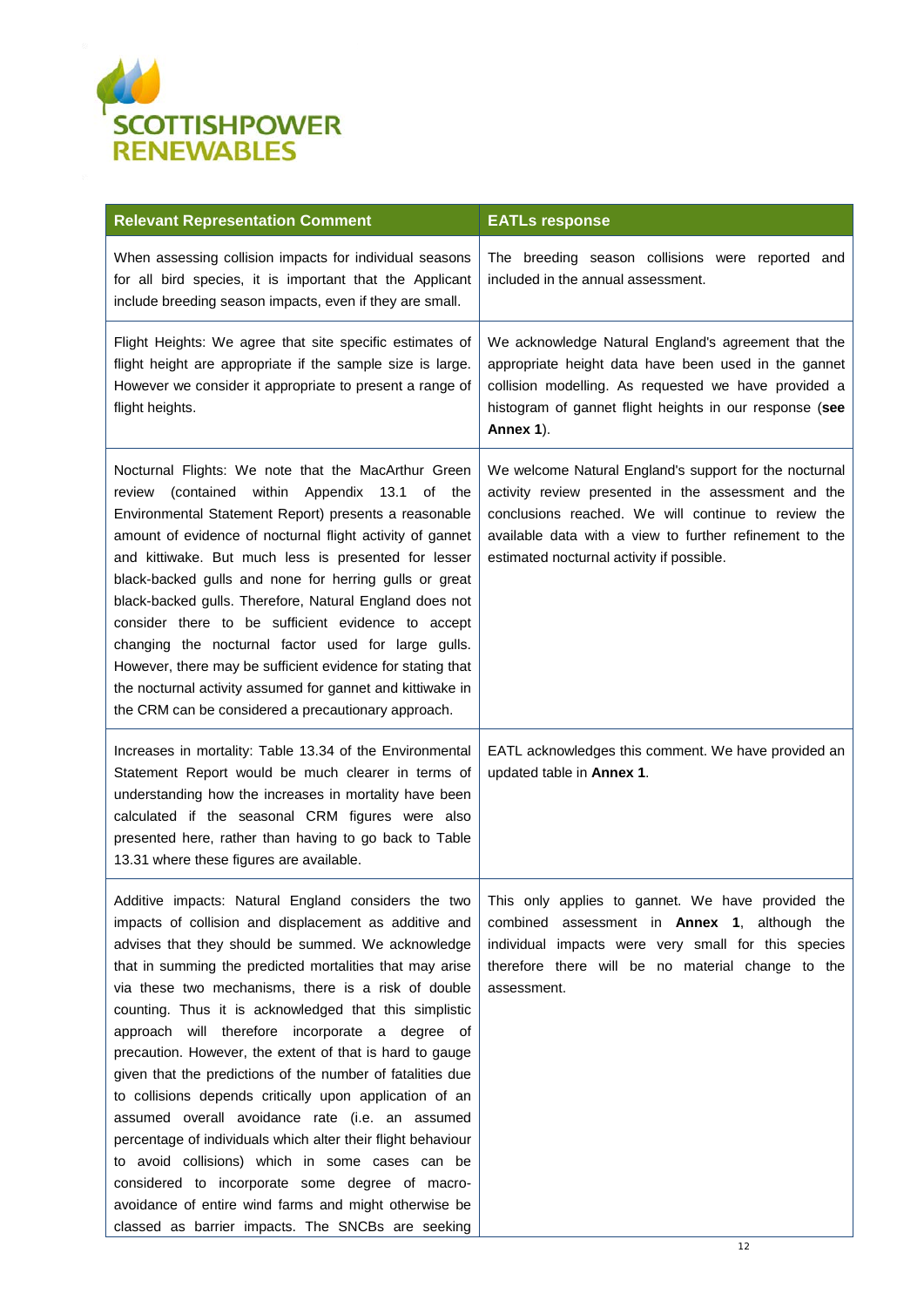

| <b>Relevant Representation Comment</b>                                                                                                                                                                                                                                                                                                                                                                                                                                                                                                                                                                     | <b>EATLs response</b>                                                                                                                                                                                                                                                                                                                                                                                                                                                                                                                                                                                                       |
|------------------------------------------------------------------------------------------------------------------------------------------------------------------------------------------------------------------------------------------------------------------------------------------------------------------------------------------------------------------------------------------------------------------------------------------------------------------------------------------------------------------------------------------------------------------------------------------------------------|-----------------------------------------------------------------------------------------------------------------------------------------------------------------------------------------------------------------------------------------------------------------------------------------------------------------------------------------------------------------------------------------------------------------------------------------------------------------------------------------------------------------------------------------------------------------------------------------------------------------------------|
| further evidence from ongoing and proposed studies into<br>avoidance rates that will help clarify the relationship<br>between collision risk, displacement and so called 'macro'<br>avoidance.                                                                                                                                                                                                                                                                                                                                                                                                             |                                                                                                                                                                                                                                                                                                                                                                                                                                                                                                                                                                                                                             |
| Percentage of migrant seabirds at rotor height: We<br>recommend that Table 13.35 of the Environmental<br>Statement Report be updated with the percentage of<br>migrant seabird species at rotor height data from<br>Johnston et al. (2014) and should be calculated for the<br>EA3 worst case scenario turbine specifications.                                                                                                                                                                                                                                                                             | We acknowledge this comment, however as noted by NE<br>in the following comment, given the distance of EA3 from<br>the coast this update will have no change on the<br>assessed impact.                                                                                                                                                                                                                                                                                                                                                                                                                                     |
| In regard to migrant sea birds, while we cannot say with<br>certainty that there will be no impact, we do agree with<br>the Applicant that given the distance EA3 is offshore, any<br>impacts will be negligible.                                                                                                                                                                                                                                                                                                                                                                                          | We welcome Natural England's conclusion on this issue<br>which is in agreement with that in the ES.                                                                                                                                                                                                                                                                                                                                                                                                                                                                                                                         |
| Guillemot: Whilst Natural England agrees that the<br>mortality is likely to be at the low end of the range, we do<br>not agree that using 1% mortality for the cumulative<br>assessment (with 70% displacement) can be considered<br>the worst case scenario. Our recommendation is a range<br>from 30% displacement and 1% mortality up to 70%<br>displacement and 10% mortality, with 70% displacement<br>and 10% mortality as the worst case. We also<br>recommend that the Applicant use this same worst case<br>scenario (70% displacement and 10% mortality) for<br>assessment of the project alone. | We note Natural England's comments with respect to<br>estimating displacement impacts and draw attention to<br>the fact that we have presented the full range of predicted<br>impacts as suggested by NE. However, we disagree with<br>Natural England's assertion that up to 10% of displaced<br>guillemots could die as a consequence of displacement.<br>We provided a summary of evidence on wintering<br>movements to support this (since guillemots are<br>predominantly present outside the breeding season) and<br>consider this provided robust justification for the mortality<br>figures used in the assessment. |
| Guillemot: Using our recommended worst case scenario<br>of 70% displacement and 10% mortality, the predicted<br>mortality is 4,618 birds for the wintering season (assumed<br>non-breeding season in the BDMPS report). This equates<br>to 2.04% of baseline mortality, which would not be a<br>negligible impact.                                                                                                                                                                                                                                                                                         | See above.                                                                                                                                                                                                                                                                                                                                                                                                                                                                                                                                                                                                                  |
| Guillemot: There does not appear to be any displacement<br>impacts in the breeding season from other North Sea<br>projects added to the overall cumulative assessment of<br>displacement impacts.                                                                                                                                                                                                                                                                                                                                                                                                          | The assessment focussed on the nonbreeding season on<br>the basis that very few guillemot were present during the<br>breeding seasons with the consequence that this was the<br>period when East Anglia THREE would be predicted to<br>contribute to the cumulative impact.                                                                                                                                                                                                                                                                                                                                                 |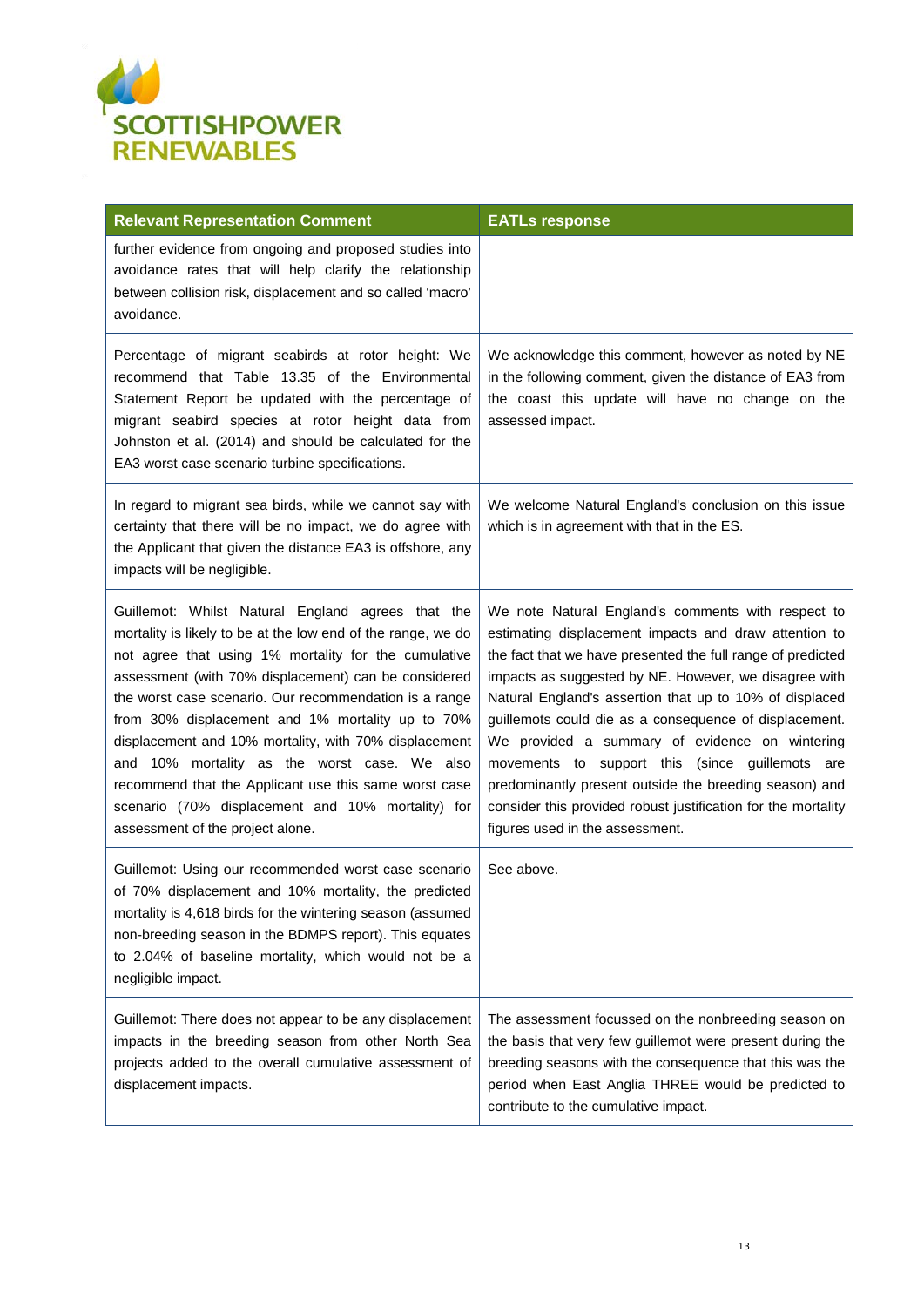

| <b>Relevant Representation Comment</b>                                                                                                                                                                                                                                                                                                                                                  | <b>EATLs response</b>                                                                                                                                                                                                                                                                                                                                                                                                                                                                                                                                                                                                                                                                                                                                                                                                                                                                                                                                                                                                                             |
|-----------------------------------------------------------------------------------------------------------------------------------------------------------------------------------------------------------------------------------------------------------------------------------------------------------------------------------------------------------------------------------------|---------------------------------------------------------------------------------------------------------------------------------------------------------------------------------------------------------------------------------------------------------------------------------------------------------------------------------------------------------------------------------------------------------------------------------------------------------------------------------------------------------------------------------------------------------------------------------------------------------------------------------------------------------------------------------------------------------------------------------------------------------------------------------------------------------------------------------------------------------------------------------------------------------------------------------------------------------------------------------------------------------------------------------------------------|
| Guillemot: Natural England advises that the applicate<br>undertakes a further assessment that incorporates the<br>cumulative impact across the whole annual cycle, where<br>seasonal impacts are summed. The cumulative total<br>should then be assessed against the appropriate scale.                                                                                                 | the assessment the annual cumulative figure<br>In<br>presented for Dogger Bank Teesside A & B was provided<br>(75,144) and was considered alongside that presented for<br>the cumulative nonbreeding season in the Hornsea<br>Project Two assessment (63,111). As discussed above,<br>since very few guillemots were observed during the<br>breeding season the cumulative assessment focussed on<br>the nonbreeding season and therefore the latter was<br>used as the basis for cumulative assessment (with the<br>addition of EA3). We can provide additional assessment<br>based<br>higher annual figure<br>on the<br>$(75, 144)$ .<br>This additional assessment notwithstanding, we note that<br>in Natural England's written submission for deadline 6 of<br>the Hornsea Project 2 examination a method for<br>assessing EIA level displacement impacts was presented<br>which concluded no significant cumulative effects. EATL<br>have applied the same approach for the current<br>assessment, with the inclusion of EA3 (see Annex 1). |
| Razorbill: As with guillemot, Natural England advises that<br>for the cumulative assessment of impacts the Applicant<br>use a range from 30% displacement and 1% mortality up<br>to 70% displacement and 10% mortality the worst case.<br>We also recommend that the Applicant use this same<br>worst case (70% displacement and 10% mortality) for<br>assessment of the project alone. | We acknowledge this comment (see Annex 1)                                                                                                                                                                                                                                                                                                                                                                                                                                                                                                                                                                                                                                                                                                                                                                                                                                                                                                                                                                                                         |
| Razorbill: Using our recommended worst case scenario<br>of 70% displacement and 10% mortality, the predicted<br>mortality for autumn is 1,925 birds. This equates to 1.87%<br>of baseline mortality, which would not be a negligible<br>impact.                                                                                                                                         | We acknowledge this comment and have applied the<br>same update as described for guillemot (see Annex 1)                                                                                                                                                                                                                                                                                                                                                                                                                                                                                                                                                                                                                                                                                                                                                                                                                                                                                                                                          |
| Razorbill:As with guillemot, there does not appear to be<br>any displacement impacts in the breeding season from<br>other North Sea projects added to the overall cumulative<br>assessment of displacement impacts.                                                                                                                                                                     | We acknowledge this comment (see Annex 1)                                                                                                                                                                                                                                                                                                                                                                                                                                                                                                                                                                                                                                                                                                                                                                                                                                                                                                                                                                                                         |
| Razorbill: Natural England advises that the Applicant<br>undertakes a further assessment that incorporates the<br>cumulative impact across the whole annual cycle, where<br>seasonal impacts are summed. The cumulative total<br>should then be assessed against the appropriate scale.                                                                                                 | We acknowledge this comment (see Annex 1)                                                                                                                                                                                                                                                                                                                                                                                                                                                                                                                                                                                                                                                                                                                                                                                                                                                                                                                                                                                                         |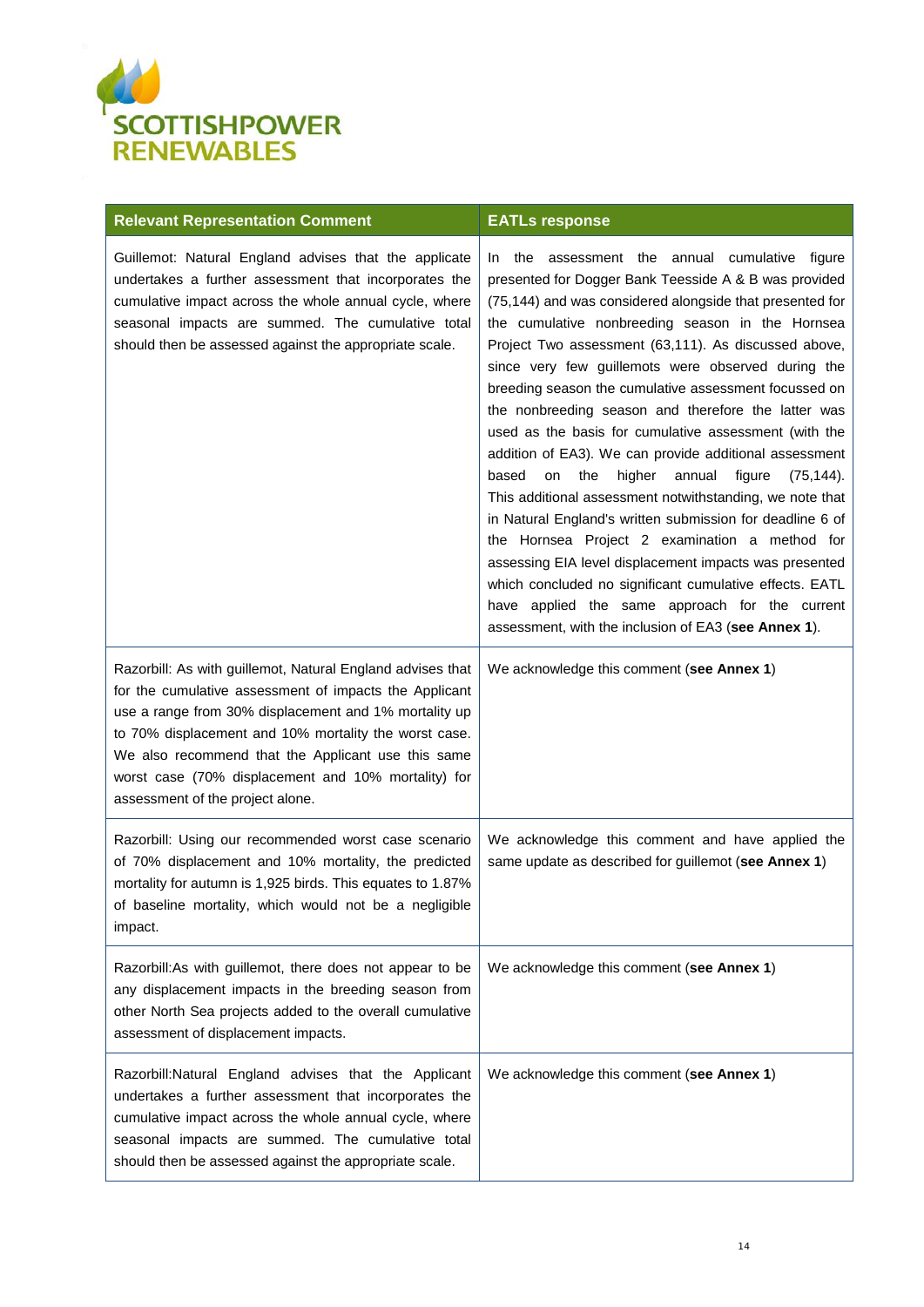

| <b>Relevant Representation Comment</b>                                                                                                                                                                                                                                                                                                                                                                                                                                                                                                                                                                                                                                                                                                                                                                     | <b>EATLs response</b>                                                                                  |
|------------------------------------------------------------------------------------------------------------------------------------------------------------------------------------------------------------------------------------------------------------------------------------------------------------------------------------------------------------------------------------------------------------------------------------------------------------------------------------------------------------------------------------------------------------------------------------------------------------------------------------------------------------------------------------------------------------------------------------------------------------------------------------------------------------|--------------------------------------------------------------------------------------------------------|
| Razorbill: Using our recommended worst case scenario of<br>70% displacement and 10% mortality, the predicted<br>mortality for the winter season is 1,016 birds. This<br>equates to 2.67% of baseline mortality, which would not<br>be a negligible impact.                                                                                                                                                                                                                                                                                                                                                                                                                                                                                                                                                 | We acknowledge this comment (see Annex 1)                                                              |
| Razorbill: Using our worst case scenario of 70%<br>displacement and 10% mortality, the predicted mortality<br>for spring is 1,527 birds. This equates to 1.48% of<br>baseline mortality, which wouldn't be a negligible impact.                                                                                                                                                                                                                                                                                                                                                                                                                                                                                                                                                                            | We acknowledge this comment (see Annex 1)                                                              |
| Razorbill: As set out above, Natural England's preferred<br>method for summing seasonal displacement mortalities to<br>give an annual total is to simply sum the seasonal<br>mortalities. If this approach is taken, the displacement<br>combined across the three non-breeding seasons gives a<br>cumulative total of 63,814 (27,497 + 14,509 + 21,808<br>autumn, mid-winter and spring respectively) razorbill at<br>risk of displacement (compared to 21,270 calculated by<br>the Applicant). Based on this, the estimated number of<br>razorbills subject to potential mortality during the non-<br>breeding season is between 191 and 4,467 individuals<br>(from 30% displaced and 1% mortality to 70% displaced<br>and 10% mortality) compared to 64-1,489 using the<br>Applicant's proposed method. | We acknowledge this comment (see Annex 1)                                                              |
| Razorbill: We note that if the seasonal mortalities are<br>simply summed then the predicted cumulative mortality<br>for razorbill in the non-breeding season for the Applicant's<br>chosen scenario of 70% displacement and 1% mortality<br>would be 447 birds per year. If our advised worst case<br>scenario of 70% displacement and 10% mortality is used<br>and the approach of simply summing the seasonal<br>mortalities is taken, the predicted cumulative mortality for<br>the non-breeding periods is 4,467 birds. This equates to<br>1.5% of baseline mortality of the biogeographic<br>population, which would not be a negligible impact.                                                                                                                                                      | We acknowledge this comment (see Annex 1)                                                              |
| Puffin: As with guillemot and razorbill, Natural England<br>advises that a range from 30% displacement and 1%<br>mortality up to 70% displacement and 10% mortality, with<br>70% displacement and 10% mortality as the worst case is<br>provided. We note that the worst case 70% displacement<br>and 10% mortality has been used for their assessments<br>of the project alone.                                                                                                                                                                                                                                                                                                                                                                                                                           | We acknowledge this comment and will apply the same<br>update as described for guillemot (see Annex 1) |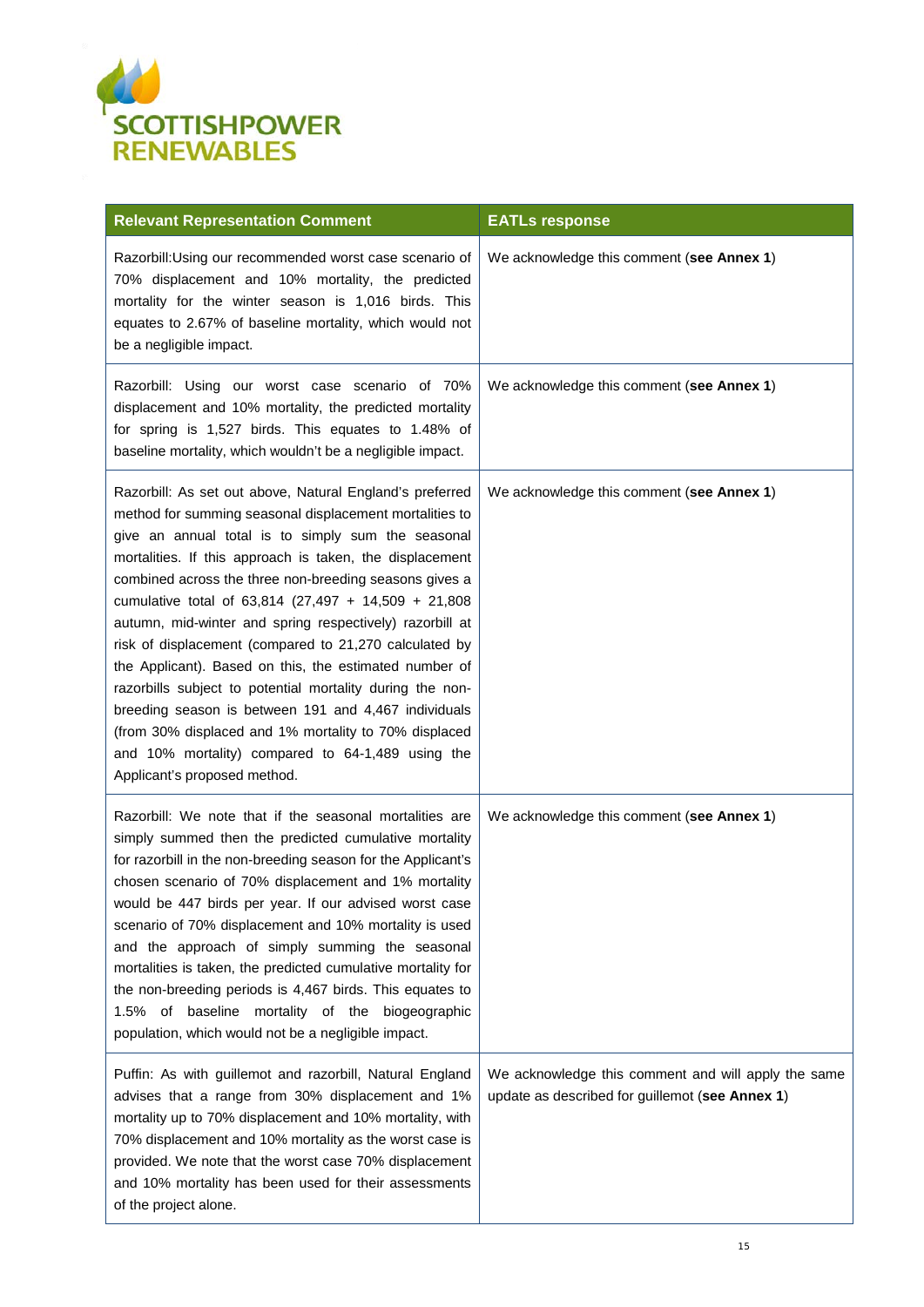

| <b>Relevant Representation Comment</b>                                                                                                                                                                                                                                                                                                                                                                                                                                                                                                                                                                                                                                                                                                                | <b>EATLs response</b>                                                                                                                                                                                                                                                                                                                                                                                                                                                                                                                                                                                                                                                                                                                                                                                                                                                                                                                                                                                                                                                                                                                                                                                                                                                                                                                                                                                                                                                                                                                                                                                                                                                                                                                                                                                                                                                                                                                                                                                          |
|-------------------------------------------------------------------------------------------------------------------------------------------------------------------------------------------------------------------------------------------------------------------------------------------------------------------------------------------------------------------------------------------------------------------------------------------------------------------------------------------------------------------------------------------------------------------------------------------------------------------------------------------------------------------------------------------------------------------------------------------------------|----------------------------------------------------------------------------------------------------------------------------------------------------------------------------------------------------------------------------------------------------------------------------------------------------------------------------------------------------------------------------------------------------------------------------------------------------------------------------------------------------------------------------------------------------------------------------------------------------------------------------------------------------------------------------------------------------------------------------------------------------------------------------------------------------------------------------------------------------------------------------------------------------------------------------------------------------------------------------------------------------------------------------------------------------------------------------------------------------------------------------------------------------------------------------------------------------------------------------------------------------------------------------------------------------------------------------------------------------------------------------------------------------------------------------------------------------------------------------------------------------------------------------------------------------------------------------------------------------------------------------------------------------------------------------------------------------------------------------------------------------------------------------------------------------------------------------------------------------------------------------------------------------------------------------------------------------------------------------------------------------------------|
| Puffin: Using our advised worst case scenario of 70%<br>displacement and 10% mortality, the predicted mortality<br>for the non-breeding period is 940 birds. This equates to<br>2.43% of baseline mortality, which would not be a<br>negligible impact.                                                                                                                                                                                                                                                                                                                                                                                                                                                                                               | We acknowledge this comment (see Annex 1)                                                                                                                                                                                                                                                                                                                                                                                                                                                                                                                                                                                                                                                                                                                                                                                                                                                                                                                                                                                                                                                                                                                                                                                                                                                                                                                                                                                                                                                                                                                                                                                                                                                                                                                                                                                                                                                                                                                                                                      |
| Gannet: The cumulative CRM annual total presented in<br>the application is 3,071 birds, which equates to 3.5% of<br>baseline mortality for the largest BDMPS (autumn<br>migration in Furness (2015)) and 1.36% of baseline<br>mortality for the biogeographic population. Therefore we<br>advise that this requires further consideration through<br>population modelling. We note the use of the SOSS<br>gannet Population Viability Analysis (PVA) model outputs<br>(WWT 2012). We also note that at Dogger Bank the PVA<br>was scaled to a North Sea scale and calculated a<br>threshold of 2852 as potentially significant. Therefore we<br>discussions<br>welcome<br>further<br>would<br>around<br>the<br>implications of the cumulative effect. | We do not consider it appropriate to assess the annual<br>mortality against the autumn BDMPS as this would be<br>inconsistent. Instead we consider that the autumn total<br>mortality should be assessed against the autumn BDMPS<br>population. The autumn cumulative mortality was 764,<br>which increases the baseline mortality of the autumn<br>BDMPS population by 0.88% (i.e. less than 1%) and<br>therefore is below the level at which further assessment<br>would typically be required. With regards the annual<br>mortality, this has been modelled using the existing PVA<br>for the British population, as would be expected for an<br>impact which exceeded this precautionary 1% increase in<br>mortality threshold. In order for this to be robust the<br>cumulative mortality included wind farms other than those<br>in the North Sea (e.g. Irish Sea) and this thereby avoided<br>underestimating collisions and ensured the assessment<br>of mortality was conducted at the appropriate population<br>scale. This assessment demonstrated that the cumulative<br>total for ALL UK wind farms is below the level at which<br>the modelling found even 5% of simulated populations<br>decline, and that this conclusion was based on what is<br>acknowledged to be a worst case total mortality, including<br>the fact (acknowledged by NE) that gannet nocturnal<br>activity has been overestimated to date in collision<br>assessments by at least 7%. Furthermore the gannet<br>population has continued to increase since this model<br>was developed: the model was based on a British and<br>Irish population of 261,000 pairs (2004), which is now<br>estimated to be over 400,000 (i.e. 50% larger), and this<br>will considerably reduce the level of predicted impacts.<br>EATL are therefore content that the gannet cumulative<br>assessment is robust and demonstrates that cumulative<br>impacts are below the level at which population<br>consequences would be of concern. |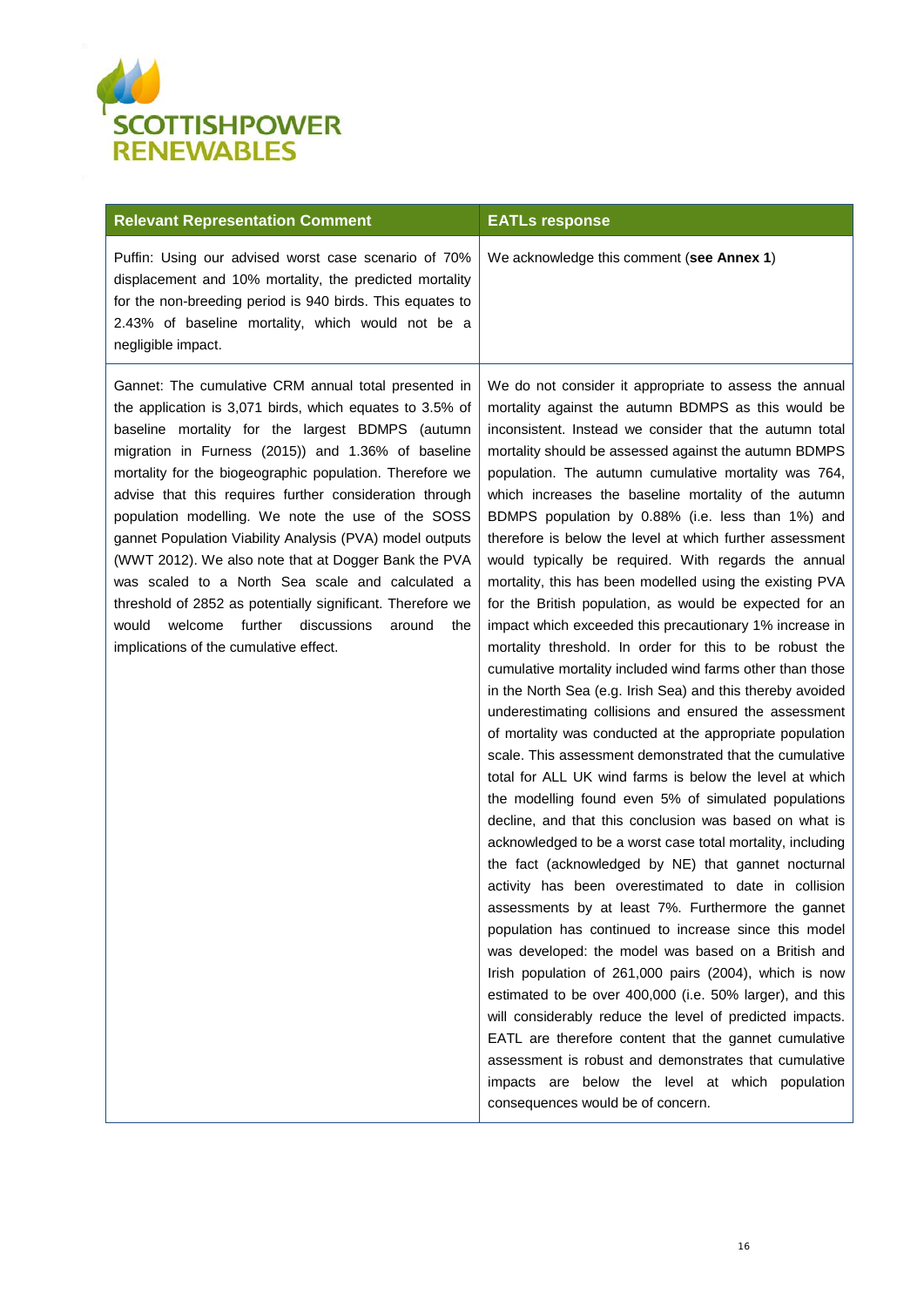

### **Relevant Representation Comment EATLs response**

Kittiwake: The total cumulative kittiwake CRM total presented in the Environmental Statement is 4,003 collisions per annum, which equates to 3.09% of baseline mortality for the largest BDMPS (autumn migration in Furness (2015)) and 0.5% of baseline mortality for the biogeographic population. Therefore we advise that this requires further consideration through population modelling.

We do not consider it appropriate to assess the annual mortality against the autumn BDMPS, but rather the autumn total mortality should be assessed against the autumn BDMPS population. The autumn cumulative mortality was 1533, which increases the baseline mortality of the autumn BDMPS population by 1.18%. The spring assessment similarly generated an increase in baseline mortality above the 1% threshold (1.35%). As these were above the level at which further assessment would typically be required (and at Natural England's request), a population model was developed and presented in the original assessment to further explore the potential impacts. The conclusions of this assessment were that the cumulative impacts were not off concern. NE have questioned some of the assumptions made in the population modelling (in particular regarding density dependence and relevant population scales), and these will be addressed in our response to NE. Furthermore, we note that in Natural England's written submission for deadline 6 of the Hornsea Project 2 examination a method for assessing EIA level collision risk impacts for kittiwake was presented which concluded no significant cumulative effects. EATL have applied the same approach for the current assessment, with the inclusion of EA3 to further support the original conclusion of no significant impacts (**see Annex 1**).

Kittiwake: Natural England does not advocate the use of PBR modelling when PVA modelling is available. Therefore our consideration will focus only on the PVA outputs. Although Natural England has previously considered PBR outputs for assessing population impacts in cases where up to date PVA models have not been available at an appropriate population scale2. However, the use of PBR on its own, as the means of assessing population impacts on seabird populations presents a number of issues. Therefore, Natural England advises that wherever possible the population level impacts of predicted mortality from developments should be assessed using PVA models as these allow the effects of factors such as density dependence, population trends and varying demographic parameters to be explicitly investigated in terms of their effect on the population trajectory. PVA models also allow relative comparisons of population level effects with and without the additional We accept and broadly agree with Natural England's position with regards the relative merits of PBR and PVA, however we consider that PBR remains a useful preliminary tool to act as a filter for identifying the population impacts for which more detailed modelling (e.g. PVA) will be informative and those for which the relative scale of impact to population size is such that PVA is unwarranted.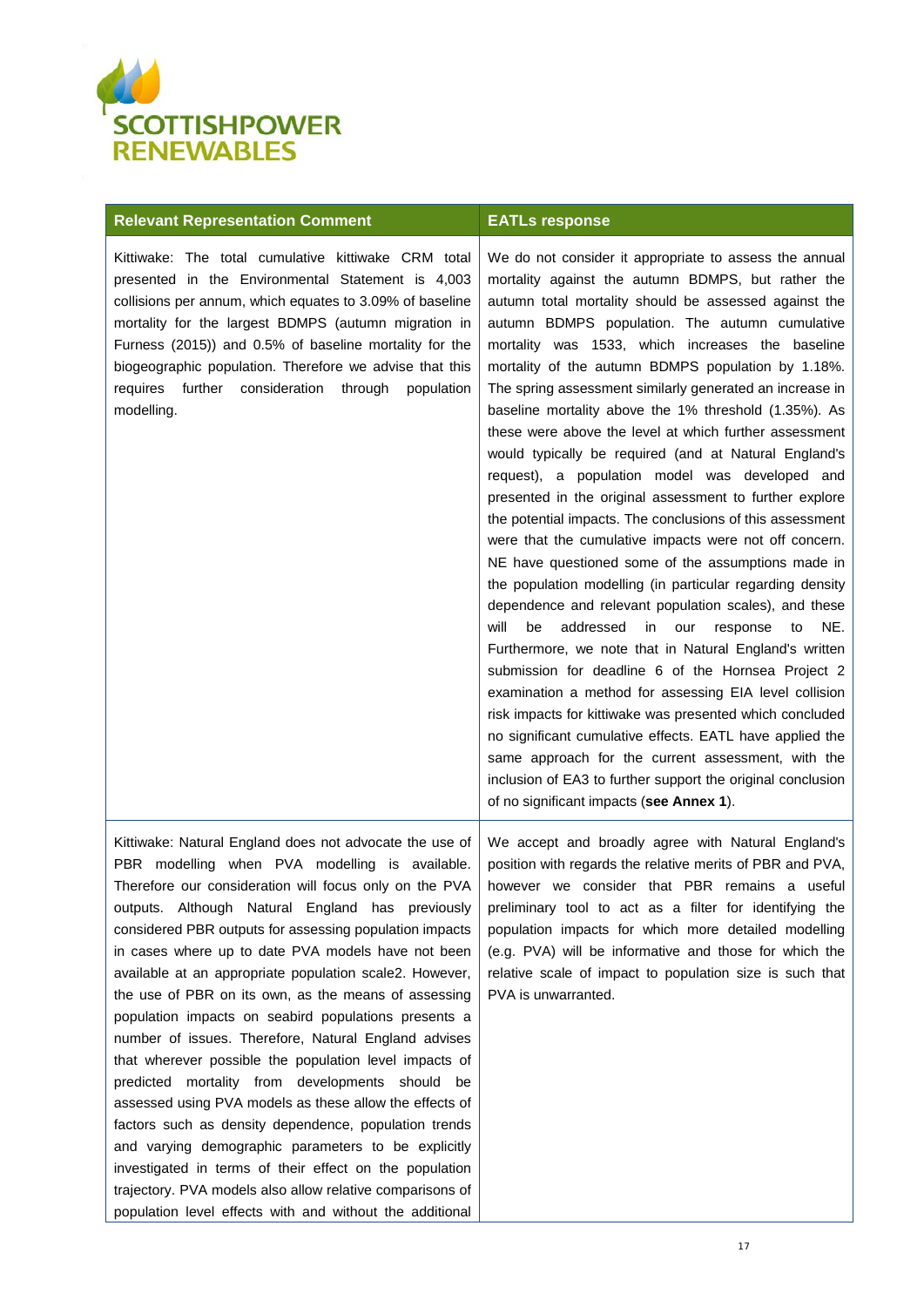

| <b>Relevant Representation Comment</b>                                                                                                                                                                                                                                                                                                                                                                                                                                                                                                                                                                                                                                                                                                                                                                                                                                                                                                                                                                                                                                                                                                                                                                                                                                                                                                            | <b>EATLs response</b>                                                                                                                                                                                                                                                                                                                                                                                                                                                                                                                                                                                            |
|---------------------------------------------------------------------------------------------------------------------------------------------------------------------------------------------------------------------------------------------------------------------------------------------------------------------------------------------------------------------------------------------------------------------------------------------------------------------------------------------------------------------------------------------------------------------------------------------------------------------------------------------------------------------------------------------------------------------------------------------------------------------------------------------------------------------------------------------------------------------------------------------------------------------------------------------------------------------------------------------------------------------------------------------------------------------------------------------------------------------------------------------------------------------------------------------------------------------------------------------------------------------------------------------------------------------------------------------------|------------------------------------------------------------------------------------------------------------------------------------------------------------------------------------------------------------------------------------------------------------------------------------------------------------------------------------------------------------------------------------------------------------------------------------------------------------------------------------------------------------------------------------------------------------------------------------------------------------------|
| mortality to be considered in a way that is not possible<br>with PBR.                                                                                                                                                                                                                                                                                                                                                                                                                                                                                                                                                                                                                                                                                                                                                                                                                                                                                                                                                                                                                                                                                                                                                                                                                                                                             |                                                                                                                                                                                                                                                                                                                                                                                                                                                                                                                                                                                                                  |
| Kittiwake: A significant cumulative<br>impact at<br>an<br>Environmental<br>Impact Assessment<br>(EIA) scale<br>IS<br>predicted, and EA3 contributes nearly 4% to the in-<br>combination total. We are concerned to note that using<br>the density dependent model, a cumulative mortality of<br>4,000 individuals was predicted which resulted in the<br>population (after 25 years) being 3.3% to 4.5% smaller<br>than that predicted to result in a population decline in the<br>absence of additional mortality. Natural England's view is<br>that the density independent model should be used to<br>predict impacts, as there is no evidence that density<br>dependence is operating on this population. Appendix<br>13.4 includes the predictions from density independent<br>models which predicted that the population would be 10%<br>lower than the un-impacted scenario. The outputs of the<br>PVA model will need to be carefully considered before we<br>advise on the cumulative collision total effects on the<br>population. Further consideration is also required to<br>determine the appropriate scale for the PVA model.                                                                                                                                                                                                      | EATL welcomes Natural England's broad acceptance of<br>the kittiwake population model, however we disagree with<br>regards to Natural England's views on density<br>dependence and the appropriate scale at which to model<br>impacts. All populations are subject to limits on their<br>growth due to competition for resources. Furthermore, we<br>believe that there is strong evidence of compensatory<br>density dependence which is summarised in our<br>response (see Annex 1). There is also good evidence in<br>support of modelling the North Sea population as a whole<br>as has also been presented. |
| Kittiwake: Further consideration is required regarding<br>whether the PVA model has been constructed at the<br>appropriate population scale for assessing EIA impacts.<br>We appreciate that the Applicant has conducted a PVA<br>model at a North Sea BDMPS scale (which is the scale<br>that we are advised impacts should be measured at,<br>because this is the scale that we have a reasonable<br>understanding of the cumulative project impacts at, and<br>also a reasonable understanding of the origins and<br>numbers of birds). However, there has not been sufficient<br>consideration given as to whether or not it is biologically<br>meaningful and therefore appropriate to construct a PVA<br>model at this scale. Using the North Sea BDMPS works<br>for HRA because impacts are apportioned back to<br>individual SPA colonies, but for EIA if we use the North<br>Sea BDMPS scale, a biologically discrete population is<br>not being considered. The North Sea BDMPS for<br>kittiwake contains only about 40% of the UK Kittiwake<br>population and only about 50% of the kittiwake from<br>North Sea colonies i.e. 50-60% of UK kittiwake will be<br>distributed elsewhere in the non-breeding season and<br>therefore subject to impacts elsewhere. Around 40-50%<br>of the North Sea BDMPS comprises overseas kittiwakes, | There is good evidence in support of modelling the North<br>Sea population as a whole as has been presented (see<br>Annex 1).                                                                                                                                                                                                                                                                                                                                                                                                                                                                                    |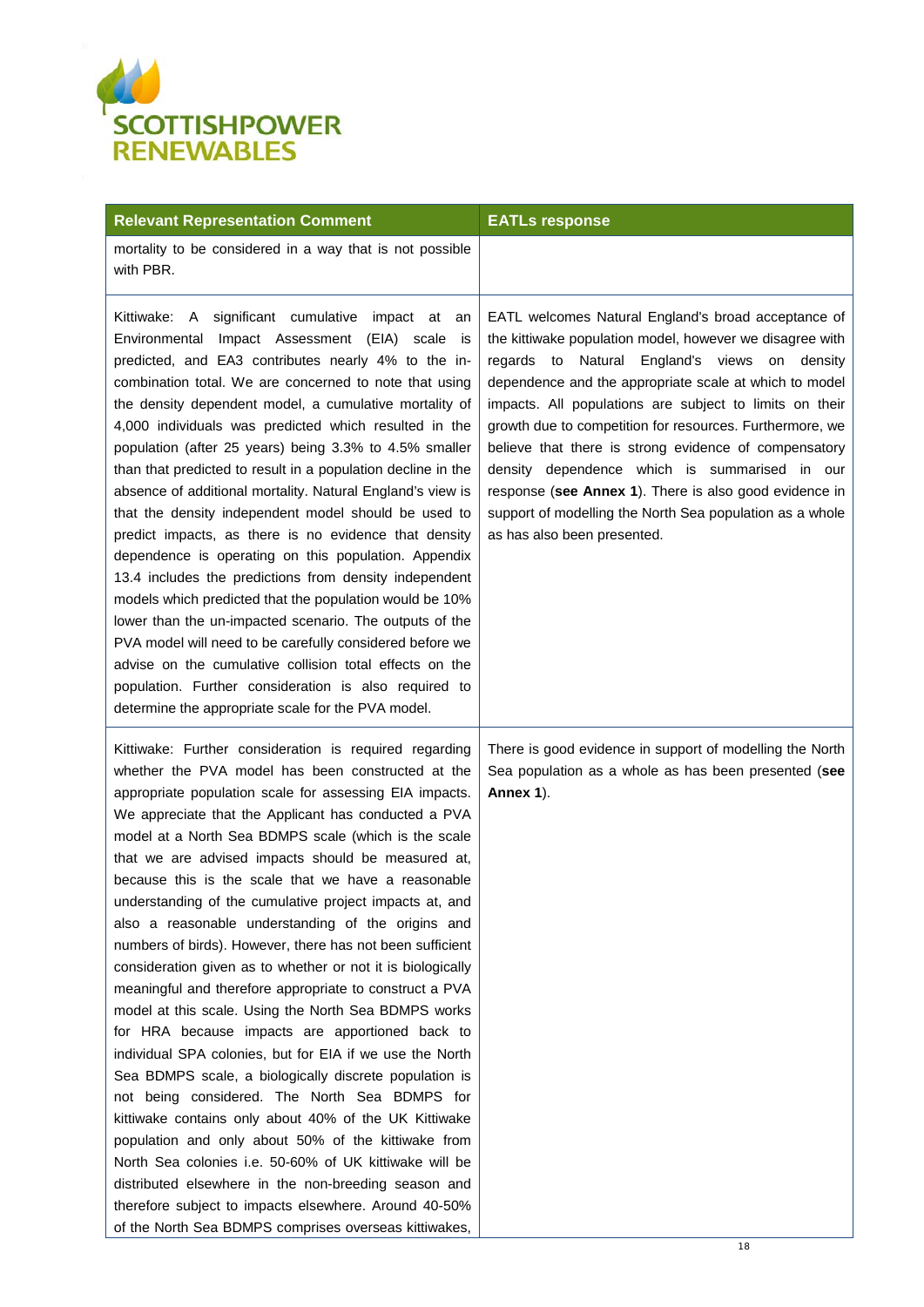

| <b>Relevant Representation Comment</b>                                                                                                                                                                                                                                                                                                                                                                                                                                                                                                                                                                                                                                                                                                                                                                                                                                                                                                                                                                                                                                                                                                                                                                                                                                                                                 | <b>EATLs response</b>                                                                                                                                      |
|------------------------------------------------------------------------------------------------------------------------------------------------------------------------------------------------------------------------------------------------------------------------------------------------------------------------------------------------------------------------------------------------------------------------------------------------------------------------------------------------------------------------------------------------------------------------------------------------------------------------------------------------------------------------------------------------------------------------------------------------------------------------------------------------------------------------------------------------------------------------------------------------------------------------------------------------------------------------------------------------------------------------------------------------------------------------------------------------------------------------------------------------------------------------------------------------------------------------------------------------------------------------------------------------------------------------|------------------------------------------------------------------------------------------------------------------------------------------------------------|
| but these overseas birds only represent less than 10% of<br>the birds from these overseas colonies i.e.90% of the<br>birds from these overseas colonies are predicted to be in<br>other areas in the non-breeding season.                                                                                                                                                                                                                                                                                                                                                                                                                                                                                                                                                                                                                                                                                                                                                                                                                                                                                                                                                                                                                                                                                              |                                                                                                                                                            |
| Kittiwake: As the North Sea BDMPS is not a discrete or<br>closed population unit, the key question is then from an<br>EIA perspective how to assess the impact. It seems<br>practical to only consider cumulative impacts occurring in<br>the North Sea UK waters as it would be difficult to get<br>data on impacts at a wider scale (although it should be<br>attempted to at least get information for the whole of the<br>North Sea - not just UK waters). Therefore, we believe<br>that there are three options for constructing population<br>models:                                                                                                                                                                                                                                                                                                                                                                                                                                                                                                                                                                                                                                                                                                                                                            | We disagree on this point. There is evidence to indicate<br>that the entire North Sea population should be treated as<br>one meta-population (see Annex 1) |
| Kittiwake: Construct a PVA for all UK or alternatively<br>North Sea kittiwake colonies and then apportion the<br>cumulative North Sea impacts to this population scale -<br>i.e. 50-60% of the impacts could be assumed to fall on<br>the UK/North Sea kittiwake colony populations as 50-60%<br>of the North Sea BDMPS birds are predicted to be from<br>UK colonies. Additionally this is saying that the impact<br>from the North Sea OWFs is only acting on some of the<br>UK population as only about 40-50% of UK birds are<br>predicted to be in the North Sea in winter. However, in<br>the breeding season we would assume that 100% birds in<br>the North Sea are UK birds. The disadvantage to this<br>approach is that the 50% of cumulative impacts in the<br>North Sea in the winter which would fall on the overseas<br>colony birds would be ignored. Additionally this approach<br>would ignore impacts on the 50% of UK birds that are not<br>in the North Sea UK waters in the non-breeding season<br>and will be subject to impacts outside UK waters. But we<br>acknowledge that it is unlikely that a cumulative<br>assessment across the whole wintering range is possible,<br>so perhaps it is appropriate to focus on a practical North<br>Sea level where we can quantify impacts from OWFs. | See above.                                                                                                                                                 |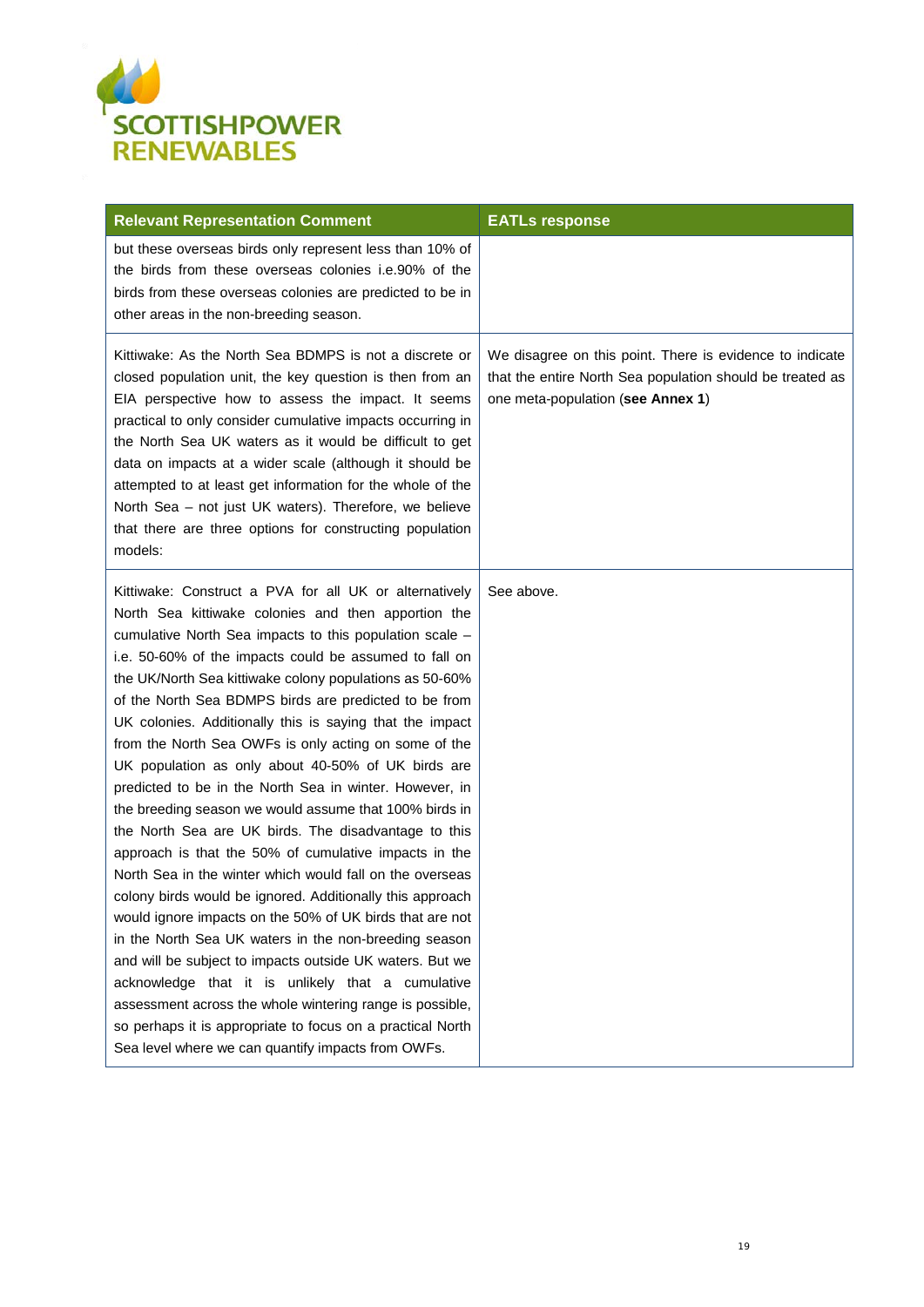

| <b>Relevant Representation Comment</b>                                                                                                                                                                                                                                                                                                                                                                                                                                                                                                                                                                                                                                                                                                                                                                                                                                                                                                                                                                                                                                                                                                                                                                            | <b>EATLs response</b> |
|-------------------------------------------------------------------------------------------------------------------------------------------------------------------------------------------------------------------------------------------------------------------------------------------------------------------------------------------------------------------------------------------------------------------------------------------------------------------------------------------------------------------------------------------------------------------------------------------------------------------------------------------------------------------------------------------------------------------------------------------------------------------------------------------------------------------------------------------------------------------------------------------------------------------------------------------------------------------------------------------------------------------------------------------------------------------------------------------------------------------------------------------------------------------------------------------------------------------|-----------------------|
| Kittiwake: Construct a PVA model for the whole<br>biogeographic population - this would be 5-8 million birds<br>here of which less than 2 million have any colony<br>connectivity with the North Sea and only ~800,000 of<br>these are predicted to be in North Sea waters in the non-<br>breeding season. Therefore, this approach does not<br>appear to be very practical or useful. It will not be<br>possible to calculate cumulative impacts across the whole<br>biogeographic range so this approach will be applying an<br>impact occurring in North Sea UK waters to a very large<br>population some of which never occur in the North Sea.                                                                                                                                                                                                                                                                                                                                                                                                                                                                                                                                                               | See above.            |
| Kittiwake: Construct a PVA model based on a<br>"population" defined as those birds present in UK North<br>Sea waters in the non-breeding season. This is what the<br>Applicant has done, using an initial "population" size as<br>the BDMPS population - but this is not a population and<br>it is certainly not a closed population. Also the<br>demographic parameters in these models relate to UK<br>colonies, so there is an issue about applicability to birds<br>from overseas colonies. It needs to be considered if the<br>model is providing any understanding of the impact of the<br>cumulative North Sea mortality on the 800,000 birds that<br>are predicted to be present in the North Sea in the winter.<br>Natural England would suggest that it does not, because<br>any mortality occurring in the breeding season is likely to<br>impact on UK North Sea colony birds only - there are<br>about 840,000 of these. In the winter about 400,000 of<br>these birds are predicted to be in the North Sea, but<br>about 400,000 are predicted to come from overseas.<br>Therefore, this equates to 1,240,000 birds in the North<br>Sea across both the breeding season and non-breeding<br>season. | See above.            |
| Kittiwake: As there does not appear to be a good<br>argument for Option 3 (the approach taken by the<br>Applicant), Natural England's advises that option 1 (i.e.<br>using a UK North Sea colony or perhaps UK colony scale<br>PVA model) and apportioning impacts to the UK<br>population is more meaningful. We therefore suggest that<br>the PVA model is re-run on this basis and the results<br>presented alongside the PVA presented in Appendix<br>13.4.                                                                                                                                                                                                                                                                                                                                                                                                                                                                                                                                                                                                                                                                                                                                                   | See above.            |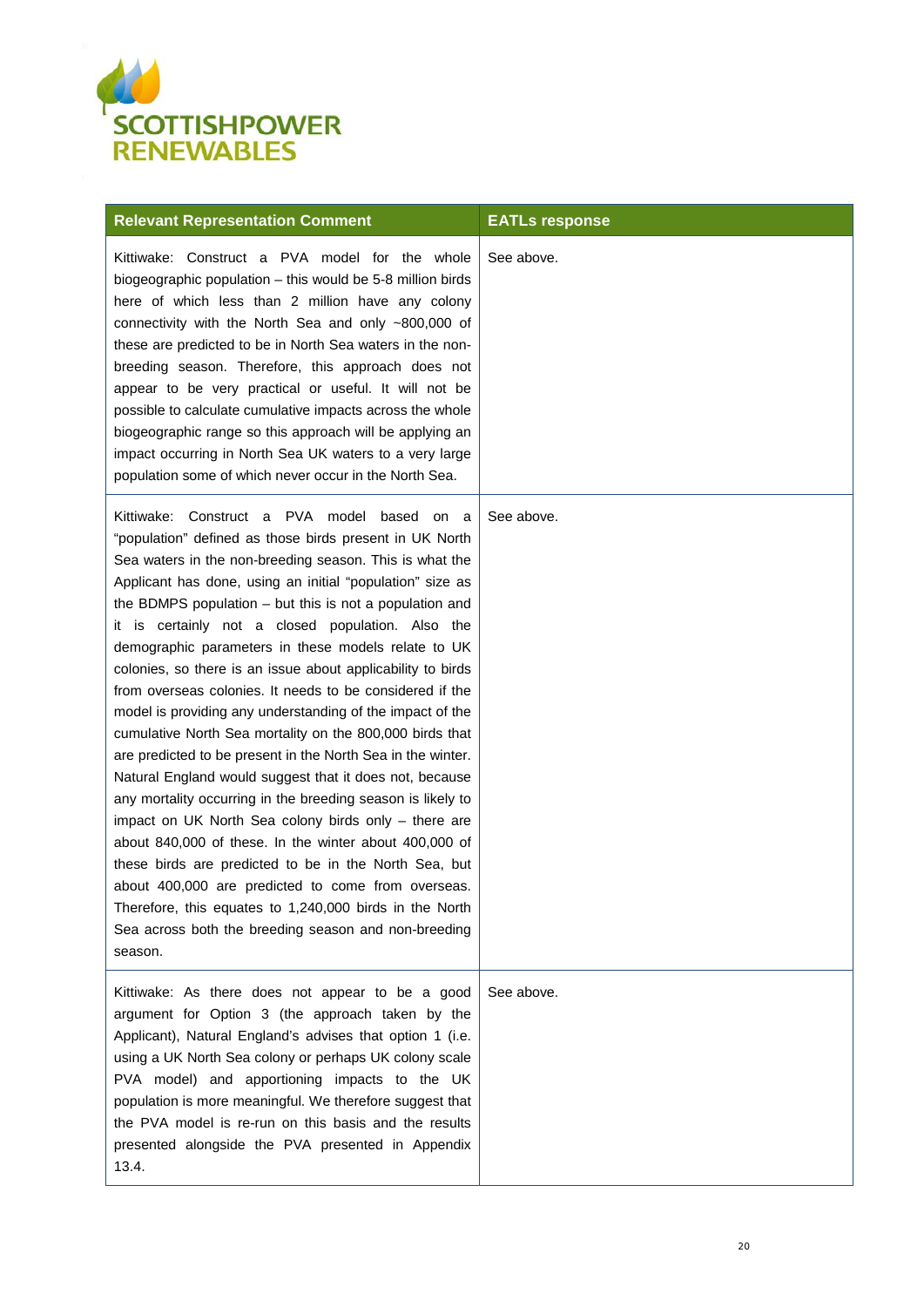

| <b>Relevant Representation Comment</b>                                                                                                                                                                                                                                                                                                                                                                                                                                                                                                                                                                                                                                                                                                                                                                                                       | EATLs response                                                                                                                                                                                                                                                                                                                                                                                                                                                                                                                                                                                                                                                                      |
|----------------------------------------------------------------------------------------------------------------------------------------------------------------------------------------------------------------------------------------------------------------------------------------------------------------------------------------------------------------------------------------------------------------------------------------------------------------------------------------------------------------------------------------------------------------------------------------------------------------------------------------------------------------------------------------------------------------------------------------------------------------------------------------------------------------------------------------------|-------------------------------------------------------------------------------------------------------------------------------------------------------------------------------------------------------------------------------------------------------------------------------------------------------------------------------------------------------------------------------------------------------------------------------------------------------------------------------------------------------------------------------------------------------------------------------------------------------------------------------------------------------------------------------------|
| Kittiwake: Due to the point made above regarding the<br>appropriate scale, the kittiwake PVA model (Appendix<br>13.4 of the Environmental Statement) will need further<br>consideration. Natural England's focus for assessing<br>impacts will be on the outputs of density independent<br>models.<br>The<br>density<br>dependent<br>model<br>makes<br>assumptions that the population is close to carrying<br>capacity, which may be inappropriate and there appears<br>to be little evidence to suggest density dependence was<br>operating. Therefore, we advise that the assessment only<br>focuses on density independent models.                                                                                                                                                                                                       | We present evidence in support of both density<br>dependent modelling and the North Sea population scale<br>in our response (see Annex 1) which supports the PVA<br>work as presented. We also note that in Natural<br>England's written submission for deadline 6 of the<br>Hornsea Project 2 examination a method for assessing<br>EIA level collision risk impacts was presented for<br>kittiwake which concluded no significant cumulative<br>effects. We present an updated assessment (see Annex<br>1) following this approach with the inclusion of EA3 which<br>further demonstrates that the worst case predicted<br>impacts on this species are within acceptable limits. |
| Kittiwake: The Applicant states that: 'The models used a<br>matrix formulation and simulated an annual post-breeding<br>census over a period of 25 annual time steps with one<br>year age classes up to adults, which is a multi-age class<br>for all individuals four years old and older. The initial<br>population size was defined as either the spring or<br>autumn BDMPS, against which relevant cumulative<br>collision risks could be assessed. Annual collisions were<br>assessed against the larger autumn population (as<br>agreed with M. Kershaw, pers. comm.)' Dr Kershaw has<br>not discussed anything with the EA3 project team in<br>relation to assessing impacts from PVA models, and this<br>reference should be removed. We advise that the<br>Applicant provides a rationale for using the autumn<br>BDMPS population. | EATL acknowledge this comment however, Dr Kershaw<br>has provided detailed technical advice in relation to<br>several North Sea offshore wind farms and therefore her<br>advice on this matter was considered to be robust and<br>reliable.                                                                                                                                                                                                                                                                                                                                                                                                                                         |
| Kittiwake: We note that a review of nocturnal activity has<br>indicated that the value of 50% used in CRM is likely to<br>be an over estimate. However, we note that there has<br>collected<br>proposal/evidence<br>validating<br>been<br>no<br>assumptions about nocturnal activity. This could be<br>something that the regulators and industry consider as<br>part of any monitoring conditions within marine licences.                                                                                                                                                                                                                                                                                                                                                                                                                   | We welcome Natural England's agreement on this point<br>and agree that further study would help to refine the<br>estimates of nocturnal activity in seabirds. However, we<br>also believe the existing evidence already makes a<br>sufficiently compelling case in favour of reducing the<br>nocturnal activity factor for kittiwake that this should be<br>adopted and applied retrospectively to existing wind<br>farms included in the cumulative assessment.                                                                                                                                                                                                                    |
| Kittiwake: Natural England considers that the resulting<br>collision impacts have a moderate adverse impact. Whilst<br>the impacts of the EA3 site (alone)on kittiwake makes a<br>relatively small contribution to the in-combination total, we<br>would welcome any proposals of best practice that seeks<br>to reduce the in-combination collision total, for example<br>by raising the height of the lower rotor tip of the turbines.                                                                                                                                                                                                                                                                                                                                                                                                     | We welcome Natural England's acknowledgement that<br>EA3 makes a small contribution to the in-combination<br>total and EATL will continue to explore options to further<br>reduce impacts and will discuss these with NE as plans<br>progress.                                                                                                                                                                                                                                                                                                                                                                                                                                      |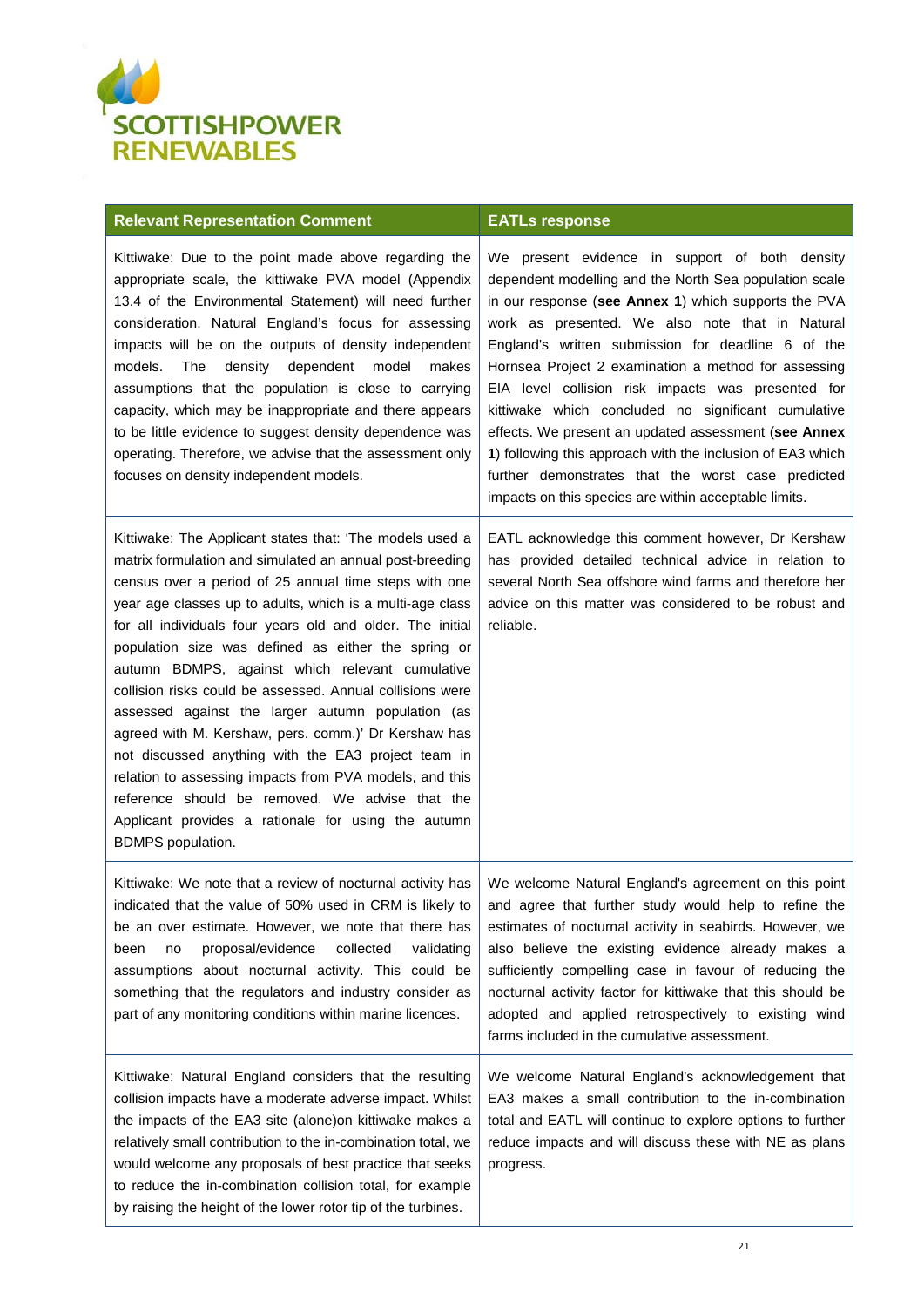

| <b>Relevant Representation Comment</b>                                                                                                                                                                                                                                                                                                                                                                                                                                                                                                                                                                                                                                                            | <b>EATLs response</b>                                                                                                                                                                                                                                                                                                                                                                                                                                                                                                                                                                                                                                                                                                                                                                                                                                                                                                                                                                                                                                                                                                                            |
|---------------------------------------------------------------------------------------------------------------------------------------------------------------------------------------------------------------------------------------------------------------------------------------------------------------------------------------------------------------------------------------------------------------------------------------------------------------------------------------------------------------------------------------------------------------------------------------------------------------------------------------------------------------------------------------------------|--------------------------------------------------------------------------------------------------------------------------------------------------------------------------------------------------------------------------------------------------------------------------------------------------------------------------------------------------------------------------------------------------------------------------------------------------------------------------------------------------------------------------------------------------------------------------------------------------------------------------------------------------------------------------------------------------------------------------------------------------------------------------------------------------------------------------------------------------------------------------------------------------------------------------------------------------------------------------------------------------------------------------------------------------------------------------------------------------------------------------------------------------|
| Lesser black-backed gull: The total cumulative lesser<br>black-backed gull CRM total is 522 collisions per annum,<br>which equates to 1.98% of baseline mortality for the<br>largest BDMPS (autumn migration in Furness (2015)) and<br>0.48% of baseline mortality for the biogeographic<br>population. Natural England advises that further<br>consideration is required as to the appropriate scale for<br>assessing impacts. But as EA3's contribution to the total<br>is small (11 of the 522 birds, which equates to 2.1% of<br>cumulative total), then we agree with the Applicant's<br>conclusion of minor adverse effects.                                                                | We welcome Natural England's conclusion on this issue<br>which is in agreement with that in the ES.                                                                                                                                                                                                                                                                                                                                                                                                                                                                                                                                                                                                                                                                                                                                                                                                                                                                                                                                                                                                                                              |
| Herring gull: The total cumulative herring gull CRM total is<br>726 collisions per annum, which equates to 0.90% of<br>baseline mortality for the largest BDMPS (non-breeding in<br>Furness (2015)) and 0.38% of baseline mortality for the<br>biogeographic population. If the biogeographic population<br>is the most appropriate population to use for annual<br>assessments at an EIA scale then Natural England<br>agrees that there is no need for further population<br>modelling. As EA3's contribution to the total is small (26<br>of the 726 birds, which equates to 3.6% of cumulative<br>total), Natural England agrees with the Applicant's<br>conclusion of minor adverse effects. | We welcome Natural England's conclusion on this issue<br>which is in agreement with that in the ES.                                                                                                                                                                                                                                                                                                                                                                                                                                                                                                                                                                                                                                                                                                                                                                                                                                                                                                                                                                                                                                              |
| Great black-backed gull: The total cumulative great black-<br>backed gull CRM total is 1,049 collisions per annum,<br>which equates to 16.4% of baseline mortality for the<br>largest BDMPS (non-breeding in Furness (2015)) and<br>6.38% of baseline mortality for the biogeographic<br>population. Therefore, Natural England advises that this<br>does require further consideration through population<br>modelling. We note that the outputs of PBR from<br>Rampion are presented. However, as stated previously<br>Natural England no longer accepts the use of PBR, and<br>advises that a PVA model at the appropriate scale should<br>be provided by the Applicant.                       | We consider that the reduction in predicted collisions<br>(due to the increases in avoidance rate) from over 3,000<br>(up to and inc. Triton Knoll) to the current estimate of just<br>over 1,000, coupled with the previous acceptance of the<br>higher total in wind farm consent decisions (e.g.<br>Rampion) indicates that the cumulative impact on this<br>species remains below a threshold of concern. We also<br>note that in Natural England's written submission for<br>deadline 6 of the Hornsea Project 2 examination a<br>method for assessing EIA level collision risk impacts was<br>presented for great black-backed gull which concluded no<br>significant cumulative effects. EATL present an updated<br>assessment following this approach with the inclusion of<br>EA3 (see Annex 1) which further demonstrates that the<br>worst case predicted impacts on this species are within<br>acceptable limits. We therefore question Natural<br>England's advice with respect to the provision of PVA<br>modelling, since the impacts are sufficiently small that<br>they are very unlikely to give rise to a significant impact. |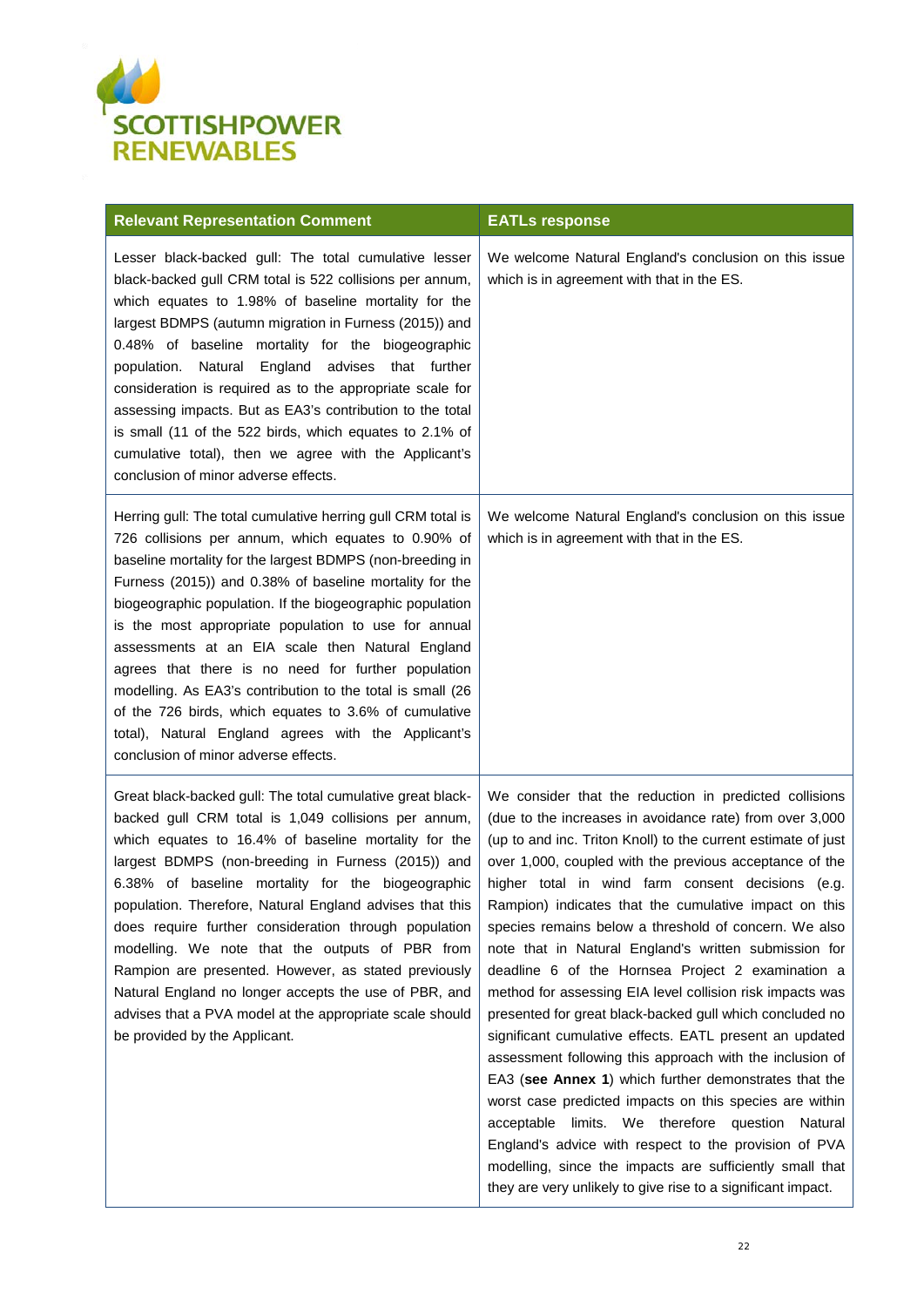

| <b>Relevant Representation Comment</b>                                                                                                                                                                                                                                                                                                                                                                                                                                                                    | <b>EATLs response</b>                                                                                                                                                                                                                                                                                                                                                                                                                                                                                                 |
|-----------------------------------------------------------------------------------------------------------------------------------------------------------------------------------------------------------------------------------------------------------------------------------------------------------------------------------------------------------------------------------------------------------------------------------------------------------------------------------------------------------|-----------------------------------------------------------------------------------------------------------------------------------------------------------------------------------------------------------------------------------------------------------------------------------------------------------------------------------------------------------------------------------------------------------------------------------------------------------------------------------------------------------------------|
| Dark-bellied brent geese: Natural England agrees with<br>the Applicant's conclusion that with mitigation measures<br>in place to avoid winter working there will be no adverse<br>effect on integrity of dark-bellied brent geese on the<br>Deben Estuary SPA.                                                                                                                                                                                                                                            | We welcome Natural England's conclusion on this issue<br>which is in agreement with that in the ES.                                                                                                                                                                                                                                                                                                                                                                                                                   |
| Red-throated diver: Natural England agrees with the<br>Applicant's approach of estimating the magnitude of<br>during construction disturbance to red-throated divers on<br>a 'worst case' basis assuming that there would be 100%<br>displacement of birds in a 2km buffer surrounding the<br>cable laying vessel(s). However, 10% mortality is very<br>precautionary, therefore we conclude that even using<br>these precautionary assumptions the additional mortality<br>is likely to be less than 1%. | We welcome Natural England's conclusion on this issue<br>which is in agreement with that in the ES.                                                                                                                                                                                                                                                                                                                                                                                                                   |
| Red-throated diver: Natural England advises that<br>consideration should be given in the HRA to operational<br>and maintenance activities that may cause disturbance of<br>red-throated diver from transiting to the site from the<br>operational port. However, if best practice vessel<br>operations are adopted then any LSE can be removed.                                                                                                                                                           | We will discuss appropriate measures with NE for<br>inclusion in the SoCG.                                                                                                                                                                                                                                                                                                                                                                                                                                            |
| Red-throated diver: Therefore, if best practice is adopted<br>then Natural England agrees with the Applicant that there<br>are no adverse effects on the integrity of the Outer<br>Thames Estuary SPA and the Greater Wash SPA alone<br>and in combination.                                                                                                                                                                                                                                               | We welcome Natural England's conclusion on this issue<br>which is in agreement with that in the ES.                                                                                                                                                                                                                                                                                                                                                                                                                   |
| Lesser black-backed gull: Natural England agrees that it is<br>reasonable to conclude that there will be no adverse<br>effects on Alde Ore Estuary SPA from collisions at EA3<br>alone. Similarly Natural England also agrees that EA3's<br>contribution to the in-combination total is so small as to<br>not materially alter the overall in-combination effects.                                                                                                                                        | We welcome Natural England's conclusion on this issue<br>which is in agreement with that in the ES.                                                                                                                                                                                                                                                                                                                                                                                                                   |
| Gannet: Natural England recognises that due to changes<br>in avoidance rate the current in-combination mortality is<br>below the levels assessed for the nearby East Anglia<br>ONE offshore wind farm. We agree that there is likely to<br>be no adverse effect on integrity the Flamborough and<br>Filey Coast pSPA due to the EA3 project alone. However,<br>before concluding there is no impacts in-combination we<br>require the Applicant to present outputs from the<br>amended PVA model.         | We welcome Natural England's conclusion that EA3<br>alone will not cause an LSE for the Flamborough and<br>Filey Coast pSPA. However we question the requirement<br>to undertake further population modelling for this<br>population, given that such modelling was presented in<br>relation to the Hornsea Project Two assessment and the<br>additional mortality from EA3 attributable to this<br>population (9 individuals) will not affect the conclusions of<br>that modelling work and therefore does not merit |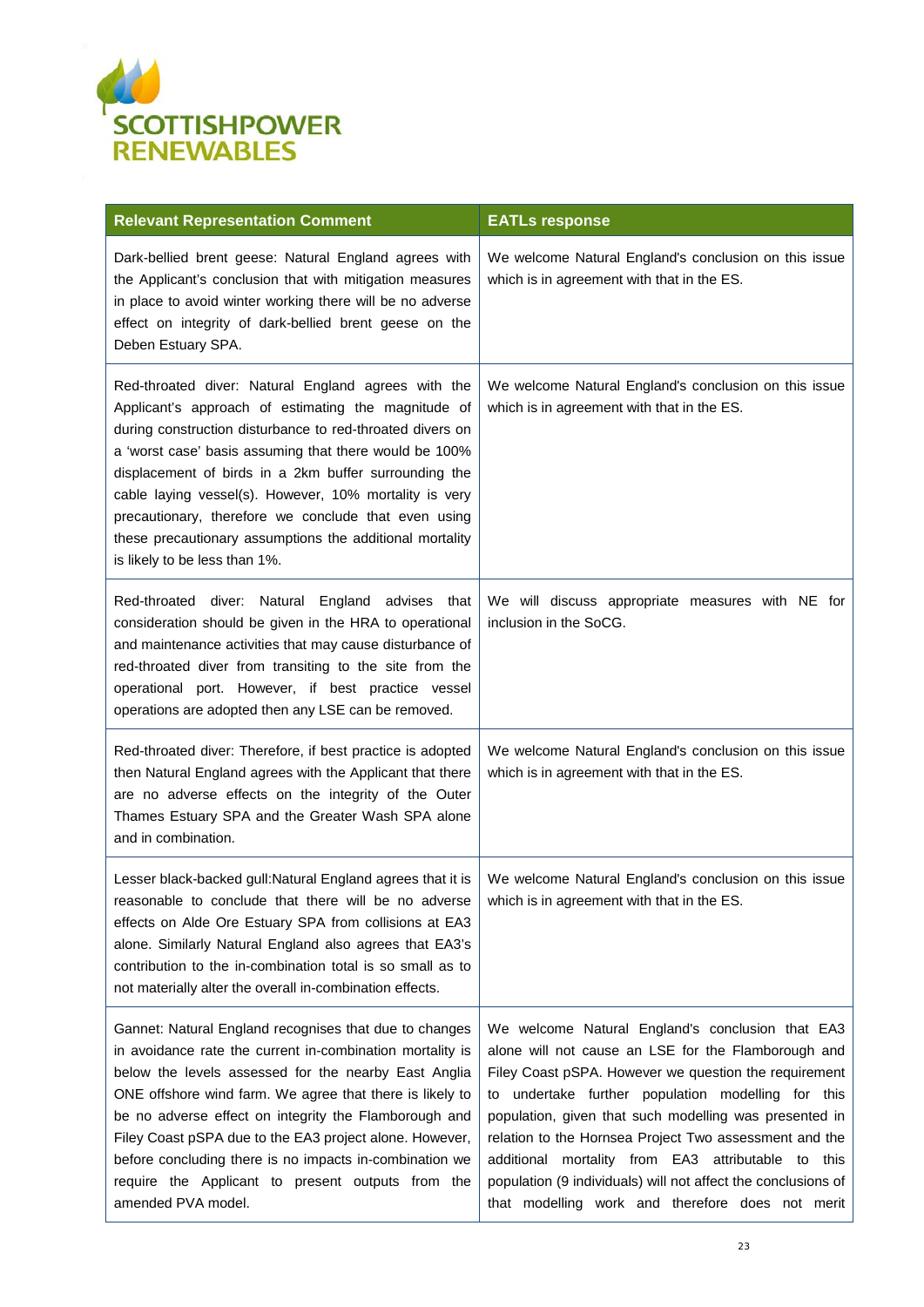

| <b>Relevant Representation Comment</b>                                                                                                                                                                                                                                                                                                                                                                                                                                                                                                                                                                  | <b>EATLs response</b>                                                                                                                                                                                                                                                                                                                                                                                                                                                                                                                               |
|---------------------------------------------------------------------------------------------------------------------------------------------------------------------------------------------------------------------------------------------------------------------------------------------------------------------------------------------------------------------------------------------------------------------------------------------------------------------------------------------------------------------------------------------------------------------------------------------------------|-----------------------------------------------------------------------------------------------------------------------------------------------------------------------------------------------------------------------------------------------------------------------------------------------------------------------------------------------------------------------------------------------------------------------------------------------------------------------------------------------------------------------------------------------------|
|                                                                                                                                                                                                                                                                                                                                                                                                                                                                                                                                                                                                         | additional analysis.                                                                                                                                                                                                                                                                                                                                                                                                                                                                                                                                |
| Kittiwake: Natural England agrees with the Applicant that<br>the EA3 project alone would not have an adverse effect<br>on integrity of the Flamborough and Filey Coast pSPA.                                                                                                                                                                                                                                                                                                                                                                                                                            | We welcome Natural England's conclusion on this issue<br>which is in agreement with that in the ES.                                                                                                                                                                                                                                                                                                                                                                                                                                                 |
| Kittiwake: Natural England considers that the level of in-<br>combination mortality under consideration here is such<br>that an adverse effect on integrity of the Flamborough<br>and Filey Coast pSPA cannot be ruled out. However, the<br>effect of the additional predicted mortality from EA3 alone<br>while not de minimis, is so small as to not materially alter<br>the significance of the overall in-combination mortality<br>figure or the likelihood of an adverse effect on the<br>integrity of the pSPA arising from such an in-combination<br>level of mortality.                         | We welcome Natural England's conclusion on this issue<br>which is in agreement with that in the ES.                                                                                                                                                                                                                                                                                                                                                                                                                                                 |
| Natural England does not agree with the Applicant's<br>method of assessing displacement impacts. We advise<br>that the Applicant assess the predicted impacts of<br>displacement across the whole annual cycle (for both the<br>site alone and cumulatively with other North Sea<br>projects), by summing seasonal impacts. This annual<br>total should then be assessed against the appropriate<br>population scale. Natural England recommends that any<br>displacement in the breeding season from other North<br>Sea projects are included in the overall cumulative<br>assessment of displacement. | EATL consider that Natural England's approach of<br>summing seasonal displacement generates overly<br>precautionary predictions on top of the high level of<br>precaution already inherent in the worst case scenarios of<br>70% displacement & 10% mortality advocated. This<br>disagreement notwithstanding, EATL present additional<br>assessment (see Annex 1) using the methods adopted<br>by NE in their written submission for deadline 6 of the<br>Hornsea Project 2 examination on the basis that this<br>approach will be accepted by NE. |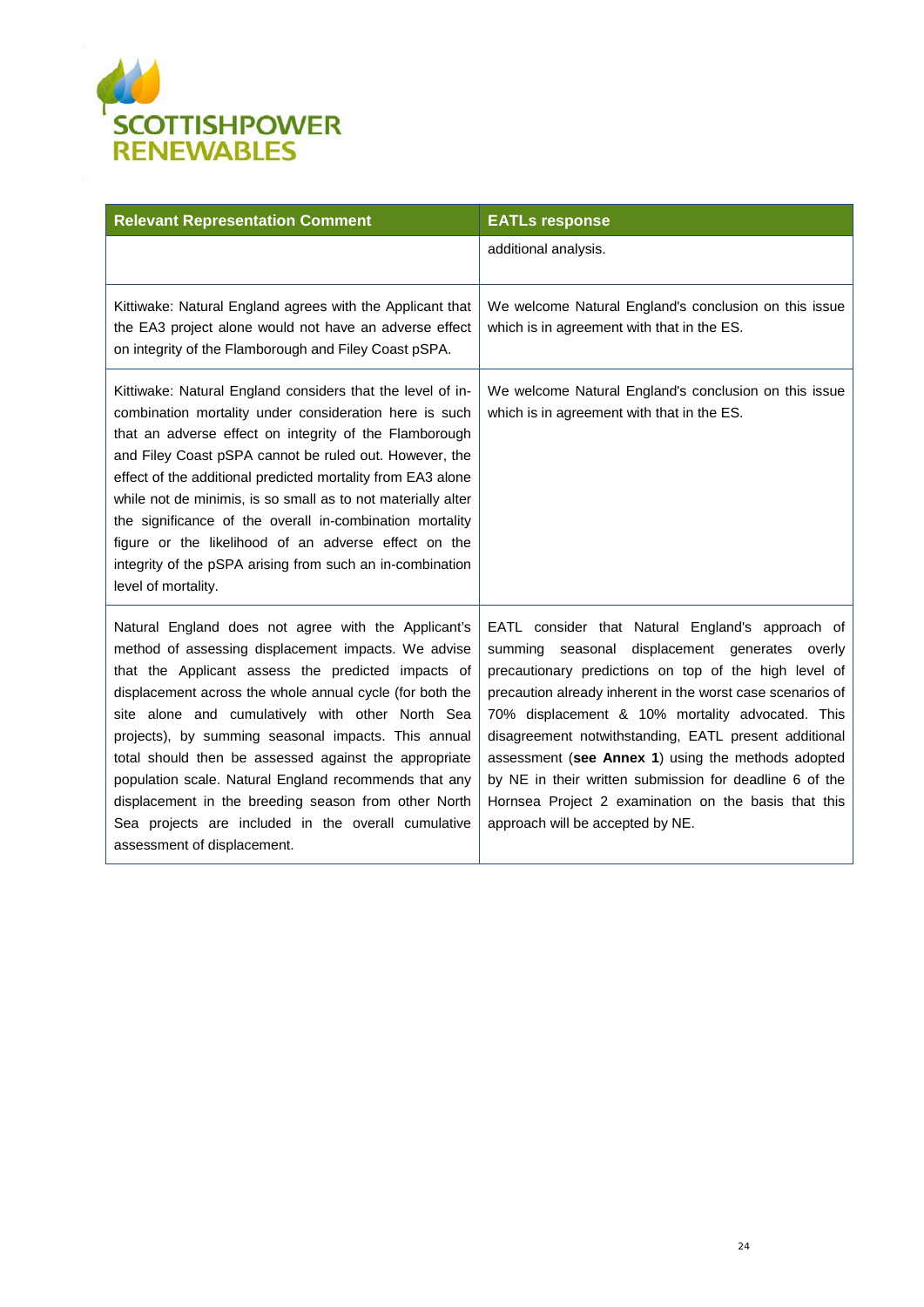

### **Relevant Representation Comment EATLs response**

Natural England advises that the Applicant use a different approach to that used in the Environmental Statement to define an appropriate population scale to use for assessing impacts on birds present in the project area during the breeding season months. The Applicant currently uses estimates of the proportion of immature birds predicted to be in a typical population applied to the number of birds in the non-breeding season Biologically Defined Minimum Population Scales (BDMPS) to calculate a breeding season population size for immature birds relevant to the project area. We do not consider that the non-breeding season populations in Furness (2015) are applicable to the breeding season, either for adult or immature birds. We therefore advise that the Applicant produce their own breeding season population scales and sizes for species.

East Anglia THREE is beyond the foraging range of any auk breeding colonies, therefore auks observed during the breeding season will not be actively breeding adults. Hence it was assumed that auks present in the breeding season will comprise immature birds and nonbreeding adults. As the size of the population from which such birds could be drawn is not well understood, however it seems very likely that both of these categories of bird are drawn from the BDMPS populations. Indeed, given what is known about the movements of immature birds (that they disperse to similar areas as adults and gradually make their way back towards their natal colonies as they approach maturity) this seems a much more plausible assumption than assuming there is no connection between the wintering populations and the summer distribution of immatures as NE suggest. Therefore we are content that this approach provides a robust means to estimate reference populations in the summer. Nevertheless, we present additional assessment (**see Annex 1**) using the methods adopted by NE in their written submission for deadline 6 of the Hornsea Project 2 examination on the basis that this approach will be accepted by NE.

Natural England recommends that for the cumulative assessment of displacement impacts from other North Sea projects, the Applicant uses a range from 30% displacement and 1% mortality up to 70% displacement and 10% mortality as the worst case. We also recommend that the Applicant use this same worst case (70% displacement and 10% mortality) for assessment of the project alone.

Natural England welcomes the Applicant's approach to use Population Viability Analysis (PVA) modelling to assess EIA impacts on kittiwake.However, we advise further consideration of a number of issues. These include whether it is appropriate to rely on density dependent outputs, and identifying the appropriate population scale at which to assess impacts.

EATL acknowledges this point, however we would also draw Natural England's attention to the fact that the range of displacement figures recommended by NE is already presented in the assessment. We consider Natural England's worst case combination (70% displacement and 10% mortality) to be overly precautionary.

All populations are subject to limits on their growth due to competition for resources. Furthermore, contrary to Natural England's assertion that there is a lack of evidence in support of density dependence for this species there is strong evidence of compensatory density dependence (we will provide this in our response). There is also good evidence in support of modelling the North Sea population as a whole as has been presented (we will provide this in our response).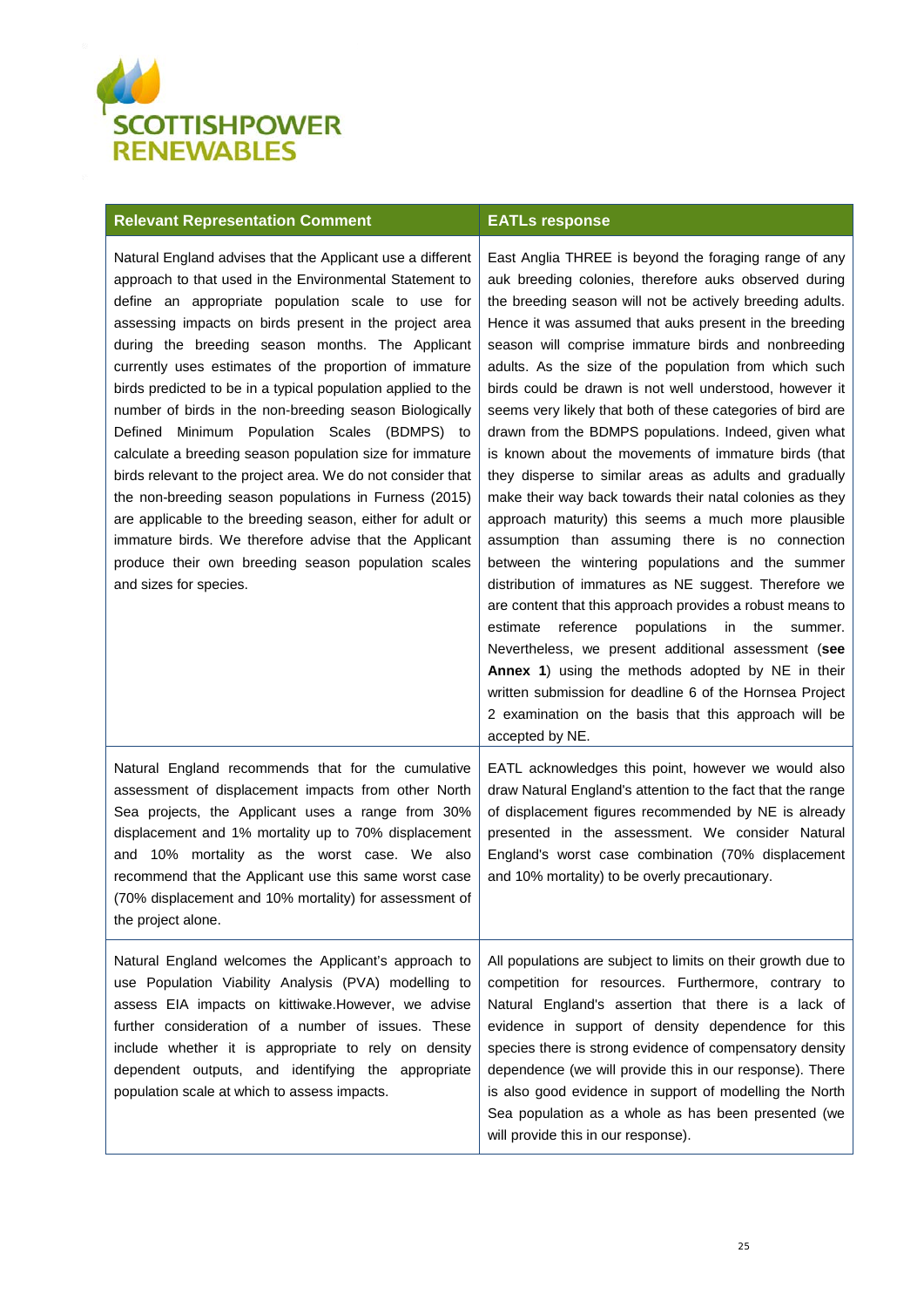

| <b>Relevant Representation Comment</b>                                                                                                                                                                                                                                                                                                                                                                                                                                                                                                                                                                                                                                                                                                                                                                                                             | <b>EATLs response</b>                                                                                                                                                                                                                                                                                                                                                                                                                                                                                                                                                                                                                                                                                                                                                                                                                                                                                                                                                                                                                                                                                                                            |
|----------------------------------------------------------------------------------------------------------------------------------------------------------------------------------------------------------------------------------------------------------------------------------------------------------------------------------------------------------------------------------------------------------------------------------------------------------------------------------------------------------------------------------------------------------------------------------------------------------------------------------------------------------------------------------------------------------------------------------------------------------------------------------------------------------------------------------------------------|--------------------------------------------------------------------------------------------------------------------------------------------------------------------------------------------------------------------------------------------------------------------------------------------------------------------------------------------------------------------------------------------------------------------------------------------------------------------------------------------------------------------------------------------------------------------------------------------------------------------------------------------------------------------------------------------------------------------------------------------------------------------------------------------------------------------------------------------------------------------------------------------------------------------------------------------------------------------------------------------------------------------------------------------------------------------------------------------------------------------------------------------------|
| There appears to be little clear evidence to suggest<br>compensatory density dependence is operating on the<br>kittiwake population at a North Sea scale, therefore<br>Natural England advises that the assessment should<br>focus on outputs from the density independent models.                                                                                                                                                                                                                                                                                                                                                                                                                                                                                                                                                                 | See above.                                                                                                                                                                                                                                                                                                                                                                                                                                                                                                                                                                                                                                                                                                                                                                                                                                                                                                                                                                                                                                                                                                                                       |
| Natural England advises that the Applicant further<br>considers whether the kittiwake PVA model has been<br>constructed at the appropriate population scale for<br>assessing EIA impacts. We appreciate that the Applicant<br>has carried out at a North Sea BDMPS scale assessment<br>which is the scale that we initially accepted impacts<br>should<br>measured<br>against.<br>However,<br>be<br>further<br>consideration is required as to whether it is biologically<br>meaningful and therefore appropriate to construct a PVA<br>model at this scale. Using the North Sea BDMPS is<br>appropriate for HRA because impacts are apportioned<br>back to individual SPA colonies, but for EIA if the North<br>Sea BDMPS scale is used it does not consider a<br>biologically discrete population.                                               | See above.                                                                                                                                                                                                                                                                                                                                                                                                                                                                                                                                                                                                                                                                                                                                                                                                                                                                                                                                                                                                                                                                                                                                       |
| The total cumulative effects on great black-backed gulls<br>from collision mortality equates to 16.4% of baseline<br>mortality for the largest BDMPS (non-breeding in Furness<br>(2015)) and 6.38% of baseline mortality for the<br>biogeographic population. Therefore, Natural England<br>further consideration<br>advises<br>through<br>population<br>modelling. We note that the outputs of PBR modelling<br>from Rampion are presented. However, Natural England<br>advises the use of PVA modelling (see row 2 above).<br>Therefore, Natural England advises that the Applicant<br>undertakes PVA modelling to assess EIA impacts on<br>great black-backed gulls. We suggest using either a UK<br>North Sea colony scale or UK colony scale population<br>model and apportion the predicted project impacts back<br>to the respective scale. | We consider that the reduction in predicted collisions<br>(due to the increases in avoidance rate) from over 3,000<br>(up to and inc. Triton Knoll) to the current estimate of just<br>over 1,000, coupled with the previous acceptance of the<br>higher total in wind farm consent decisions (e.g.<br>Rampion) indicates that the cumulative impact on this<br>species remains below a threshold of concern. We also<br>note that in Natural England's written submission for<br>deadline 6 of the Hornsea Project 2 examination a<br>method for assessing EIA level collision risk impacts was<br>presented for great black-backed gull which concluded no<br>significant cumulative effects. EATL present an updated<br>assessment (see Annex 1) following this approach with<br>the inclusion of EA3 which further demonstrates that the<br>worst case predicted impacts on this species are within<br>acceptable limits. We therefore question Natural<br>England's advice with respect to the provision of PVA<br>modelling, since the impacts are sufficiently small that<br>they are very unlikely to give rise to a significant impact. |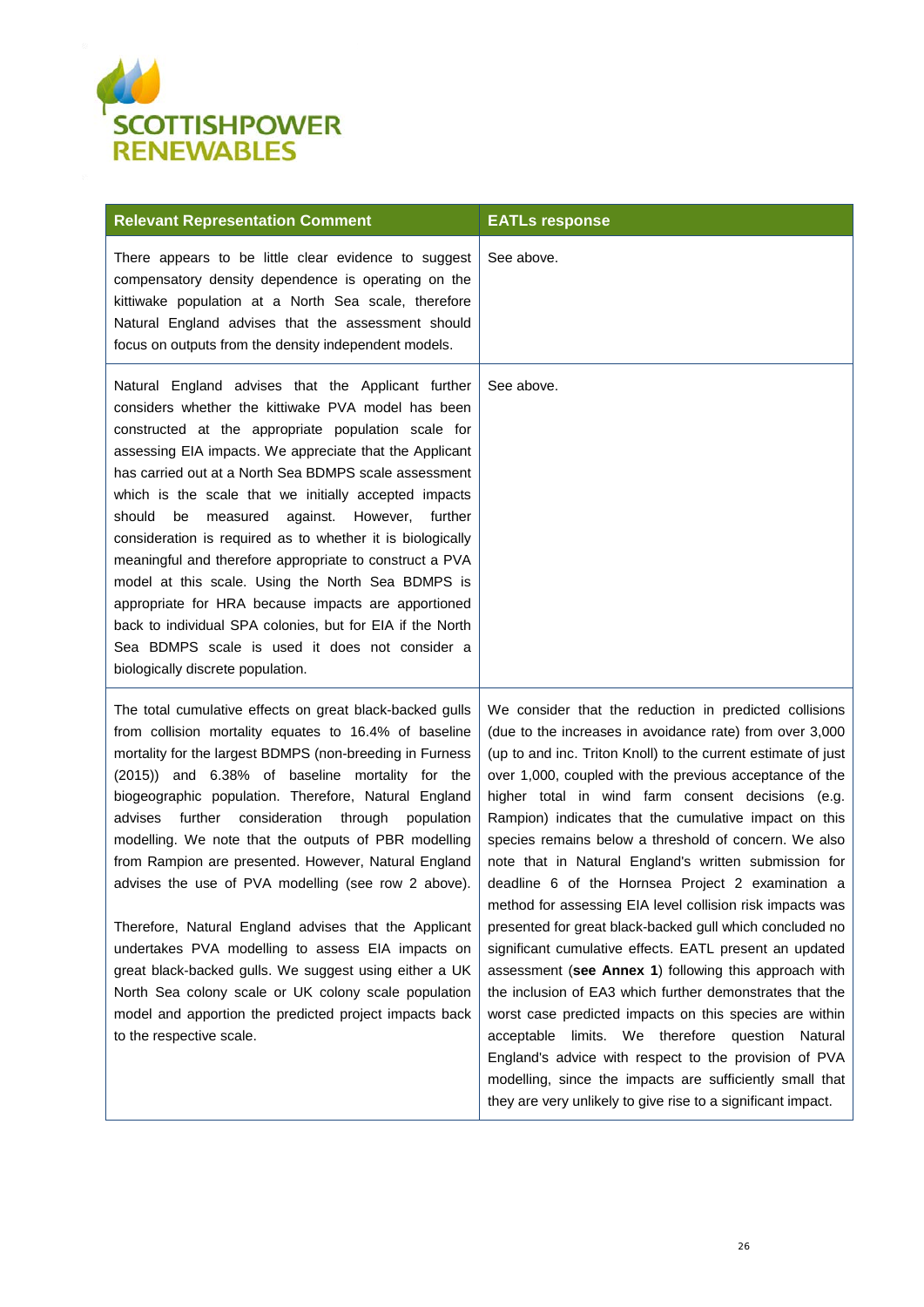

| <b>Relevant Representation Comment</b>                                                                                                                                                                                                                                                                                                                                                                                   | <b>EATLs response</b>                                                                                                                                                                                                                    |
|--------------------------------------------------------------------------------------------------------------------------------------------------------------------------------------------------------------------------------------------------------------------------------------------------------------------------------------------------------------------------------------------------------------------------|------------------------------------------------------------------------------------------------------------------------------------------------------------------------------------------------------------------------------------------|
| Natural England considers that the impacts from the<br>project alone will not have an adverse effect on the<br>integrity of Flamborough and Filey Coast pSPA.<br>Natural England considers that the level of in-combination<br>mortality, when considered with other plans and projects                                                                                                                                  | We welcome Natural England's conclusion on this issue<br>which is in agreement with that in the ES.                                                                                                                                      |
| is such that an adverse effect on integrity of the<br>Flamborough and Filey Coast pSPA kittiwake population<br>cannot be ruled out. However, the effect of the additional<br>predicted mortality from the project alone while not de<br>minimis, is so small as to not materially alter the<br>significance of the overall in-combination mortality figure<br>or the likelihood of an adverse effect on the integrity of |                                                                                                                                                                                                                                          |
| the pSPA arising from such an in-combination level of<br>mortality.                                                                                                                                                                                                                                                                                                                                                      |                                                                                                                                                                                                                                          |
| <b>SmartWind Relevant Representation on Ornithology</b>                                                                                                                                                                                                                                                                                                                                                                  |                                                                                                                                                                                                                                          |
| Smart Wind - have informed EATL that the numbers for<br>cumulative assessment for Hornsea 2 are now outdated.                                                                                                                                                                                                                                                                                                            | EATL note that at the time of submission the numbers<br>within our assessment were correct. Updated collision<br>tables are provided and incorporated into Annex 1                                                                       |
| <b>Marine mammals</b>                                                                                                                                                                                                                                                                                                                                                                                                    |                                                                                                                                                                                                                                          |
| Now that the consultation has begun, the pSACs become<br>a material consideration for projects such as East Anglia<br>THREE. Therefore further work is likely to be required by<br>the Applicant during the Examination process to assess<br>the impacts of the project on the sites, particularly the<br>harbour porpoise feature of the Southern North Sea<br>pSAC.                                                    | As agreed in the SoCG with Natural England, EATL will<br>further<br>complete<br>assessment<br>once<br>management<br>measures for the pSAC have been formally adopted.<br>Natural England will be consulted regarding this<br>assessment. |
| Natural England welcomes the commitment from the<br>Applicant to produce a marine mammal mitigation plan<br>(MMMP) and we look forward to working with the<br>Applicant to further develop the draft MMMP that was<br>submitted with this application.                                                                                                                                                                   | Work to complete the MMMP will begin once a<br>consenting decision has been made.                                                                                                                                                        |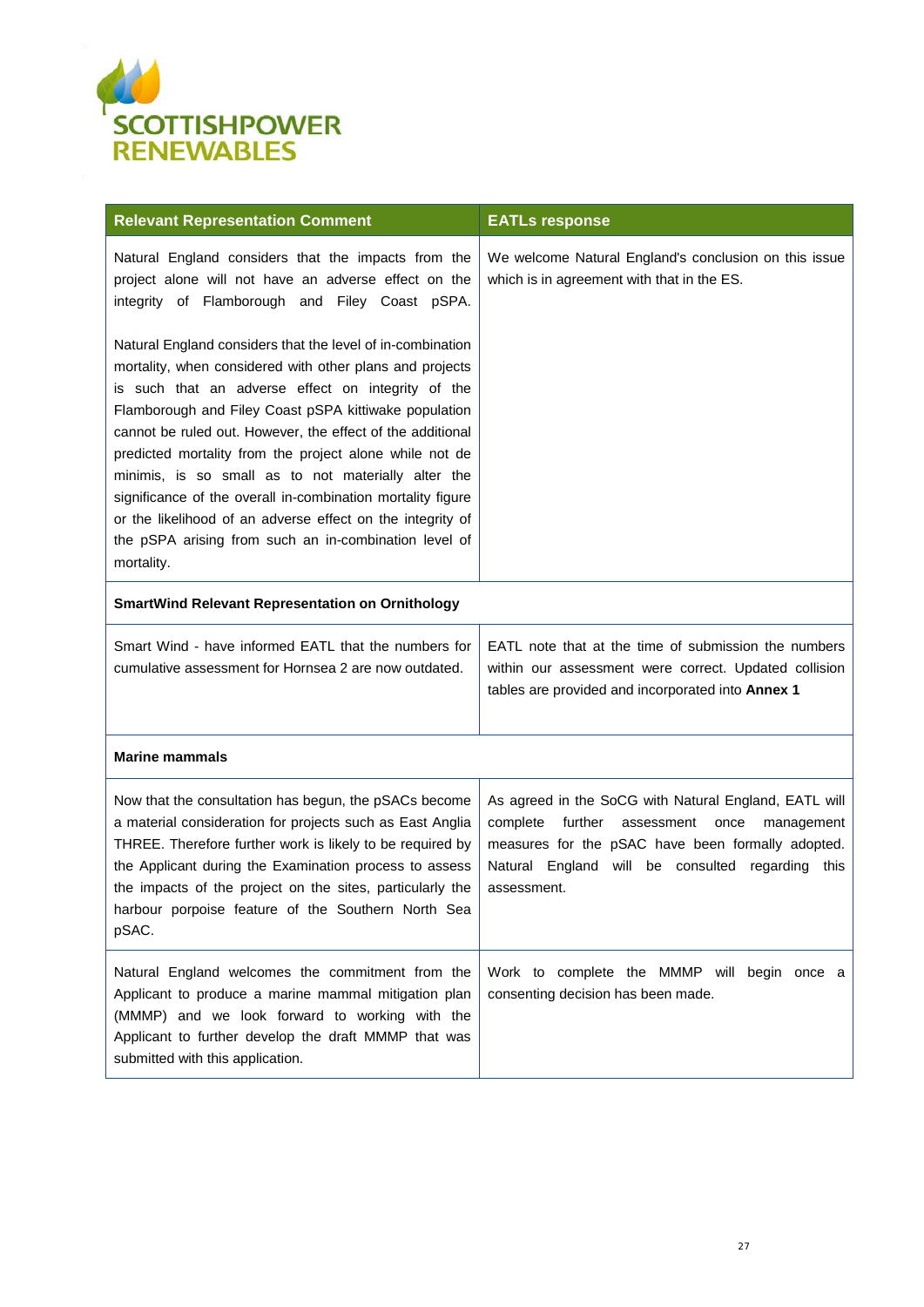

| <b>Relevant Representation Comment</b>                                                                                                                                                                                                                                                                                                                                                                                                                                                                                                                                                                                                                                                                                                                                                                                                                                                                                                                                                                                                                                                                                                                                                                                                                                                                                       | <b>EATLs response</b>                                                                                                                                   |
|------------------------------------------------------------------------------------------------------------------------------------------------------------------------------------------------------------------------------------------------------------------------------------------------------------------------------------------------------------------------------------------------------------------------------------------------------------------------------------------------------------------------------------------------------------------------------------------------------------------------------------------------------------------------------------------------------------------------------------------------------------------------------------------------------------------------------------------------------------------------------------------------------------------------------------------------------------------------------------------------------------------------------------------------------------------------------------------------------------------------------------------------------------------------------------------------------------------------------------------------------------------------------------------------------------------------------|---------------------------------------------------------------------------------------------------------------------------------------------------------|
| The PCoD project is due to complete at the start of April<br>2016 and should enable an assessment of whether<br>multiple pile driving operations in the English part of the<br>North Sea are likely to have a population level effect on<br>the harbour porpoise population in the wider North Sea.<br>Should a population level effect be a possibility, relevant<br>developers would need to review and assess their<br>construction methodology and mitigation options to<br>ensure there is a reduction in underwater noise.                                                                                                                                                                                                                                                                                                                                                                                                                                                                                                                                                                                                                                                                                                                                                                                             | It is noted that no further action is required at the current<br>time.                                                                                  |
| Noise reduction at source is the best mitigation to protect<br>marine mammals from injury and disturbance. Due to the<br>scale on which noise is measured, a small decrease in<br>sound pressure (6dB) is a halving of the sound level.<br>While Natural England agrees that certain methods (e.g.<br>bubble curtains) are currently not feasible for this project,<br>there may be other methods available that could be used.<br>New technology is being developed (e.g. hydro sound<br>dampeners) as a result of noise thresholds being<br>enforced in German waters. Such technology includes<br>alternative piling methods (e.g. vibro-piling) which can<br>reduce sound levels at source. Recognising the evolving<br>nature of this area Natural England is content that<br>consideration of noise reduction measures can take place<br>prior to construction, specifically within the Marine<br>Mammal Mitigation Protocol (MMMP) which is required by<br>Part 2, Condition 13(f) of the project's draft deemed<br>marine licences. In pre-application discussions the<br>Applicant has committed to exploring up to date noise<br>reduction techniques and other mitigation technologies<br>available at that time, including the reasons why it will, or<br>will not be used within the MMMP when it is submitted. | It is noted that no further action is required at the current<br>time.                                                                                  |
| The DEPONS (Disturbance Effects on the Harbour<br>Porpoise Population in the North Sea) project is also due<br>to report in the next few months and should provide<br>further evidence of whether multiple piling operations in<br>the North Sea are likely to have a population level effect<br>on harbour porpoise in the North Sea.                                                                                                                                                                                                                                                                                                                                                                                                                                                                                                                                                                                                                                                                                                                                                                                                                                                                                                                                                                                       | It is noted that no further action is required at the current<br>time.                                                                                  |
| Natural England will look to discuss any further<br>developments of the issue of Corkscrew injuries to seals<br>post consent, during future development of the MMMP as<br>required by Part 2, Condition 13(f) of the project's draft<br>deemed Marine Licences.                                                                                                                                                                                                                                                                                                                                                                                                                                                                                                                                                                                                                                                                                                                                                                                                                                                                                                                                                                                                                                                              | The latest information regarding the potential for any<br>corkscrew injuries will be reviewed and any further advice<br>taken into account in the MMMP. |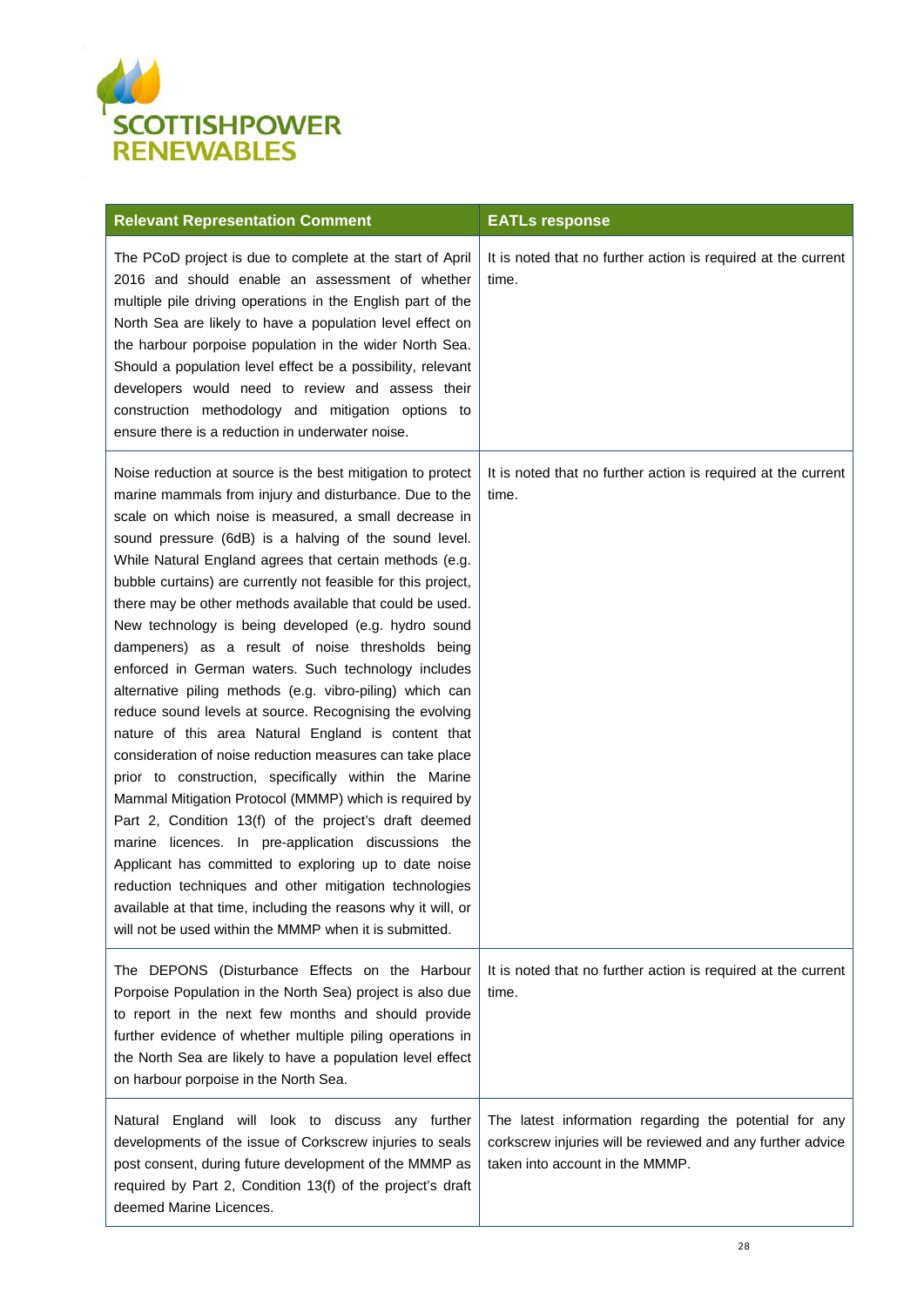

| <b>Relevant Representation Comment</b>                                                                                                                                                                                                                                                                                                                                                                                                                                                                                                 | <b>EATLs response</b>                                                                                                                                                                                                                                                                                                                                                                                                         |
|----------------------------------------------------------------------------------------------------------------------------------------------------------------------------------------------------------------------------------------------------------------------------------------------------------------------------------------------------------------------------------------------------------------------------------------------------------------------------------------------------------------------------------------|-------------------------------------------------------------------------------------------------------------------------------------------------------------------------------------------------------------------------------------------------------------------------------------------------------------------------------------------------------------------------------------------------------------------------------|
| <b>Onshore ornithology</b>                                                                                                                                                                                                                                                                                                                                                                                                                                                                                                             |                                                                                                                                                                                                                                                                                                                                                                                                                               |
| Natural England's main concern for onshore ornithology<br>involved wintering dark bellied Brent geese at the Deben<br>Estuary SPA. However, the Applicant's commitment to<br>seasonal construction restrictions has addressed our<br>concerns.                                                                                                                                                                                                                                                                                         | We welcome Natural England's conclusion on this issue<br>which is in agreement with that in the ES.                                                                                                                                                                                                                                                                                                                           |
| There are many areas along the cable route that support<br>breeding birds, including breeding marsh harrier and<br>Cetti's warbler. However, the mitigation proposed by the<br>including<br>siting<br>the<br>cable<br>Applicant,<br>to<br>avoid<br>environmentally sensitive areas, completing targeted<br>breeding bird surveys and targeted habitat management<br>measures for species likely to be affected should ensure<br>that none of the species listed suffer more than a minor<br>impact due to disturbance or habitat loss. | We welcome Natural England's conclusion on this issue<br>which is in agreement with that in the ES.                                                                                                                                                                                                                                                                                                                           |
| Physical processes, benthic ecology and sediment quality                                                                                                                                                                                                                                                                                                                                                                                                                                                                               |                                                                                                                                                                                                                                                                                                                                                                                                                               |
| The Applicant states that the export cable, where<br>possible, will be buried to a target depth of 0.5m to 5m.<br>Natural England advises burial depths of greater than 1m<br>wherever possible so as to avoid potential scour effects<br>and future exposure of the export cable                                                                                                                                                                                                                                                      | Noted                                                                                                                                                                                                                                                                                                                                                                                                                         |
| Natural England considers that, in the first instance, best<br>efforts should be made to use drop-down photography<br>because this is the best method to inform patchiness and<br>avoids damage to the reef. Mitigation could include<br>waiting for visibility to clear during periods of slack water<br>or, if available, use of a freshwater lens. However, it is<br>recognised that a single grab combined with the drop-<br>down video survey can help inform elevation and<br>abundance.                                         | The final survey methodology would be agreed with<br>Natural England at least 4 months prior to the survey<br>works which could be completed up to 18 months prior to<br>construction. The mitigation measures will be based on<br>the methods and technology available at the time of<br>survey and the mitigation suggested by Natural England<br>will be considered in the survey design.                                  |
| Gravity Based foundations: By committing to not placing<br>gravity based structures in areas where sandwaves are<br>greater than 5m, the applicant is reducing the potential for<br>habitat impact. Natural England would welcome further<br>discussion with the Applicant on how this commitment<br>can be included within the draft DCO.                                                                                                                                                                                             | EATL propose to amend the draft DCO to include the<br>following condition in the draft DML, which is the same<br>approach taken by EA1: "No gravity base foundations<br>may be installed in any area of the seabed with mobile<br>sand<br>waves of 5 metres or more, as identified by the swath-<br>bathymetry<br>carried<br>under<br>survey<br>out<br>condition 17(2)(b), unless otherwise agreed in writing by<br>the MMO." |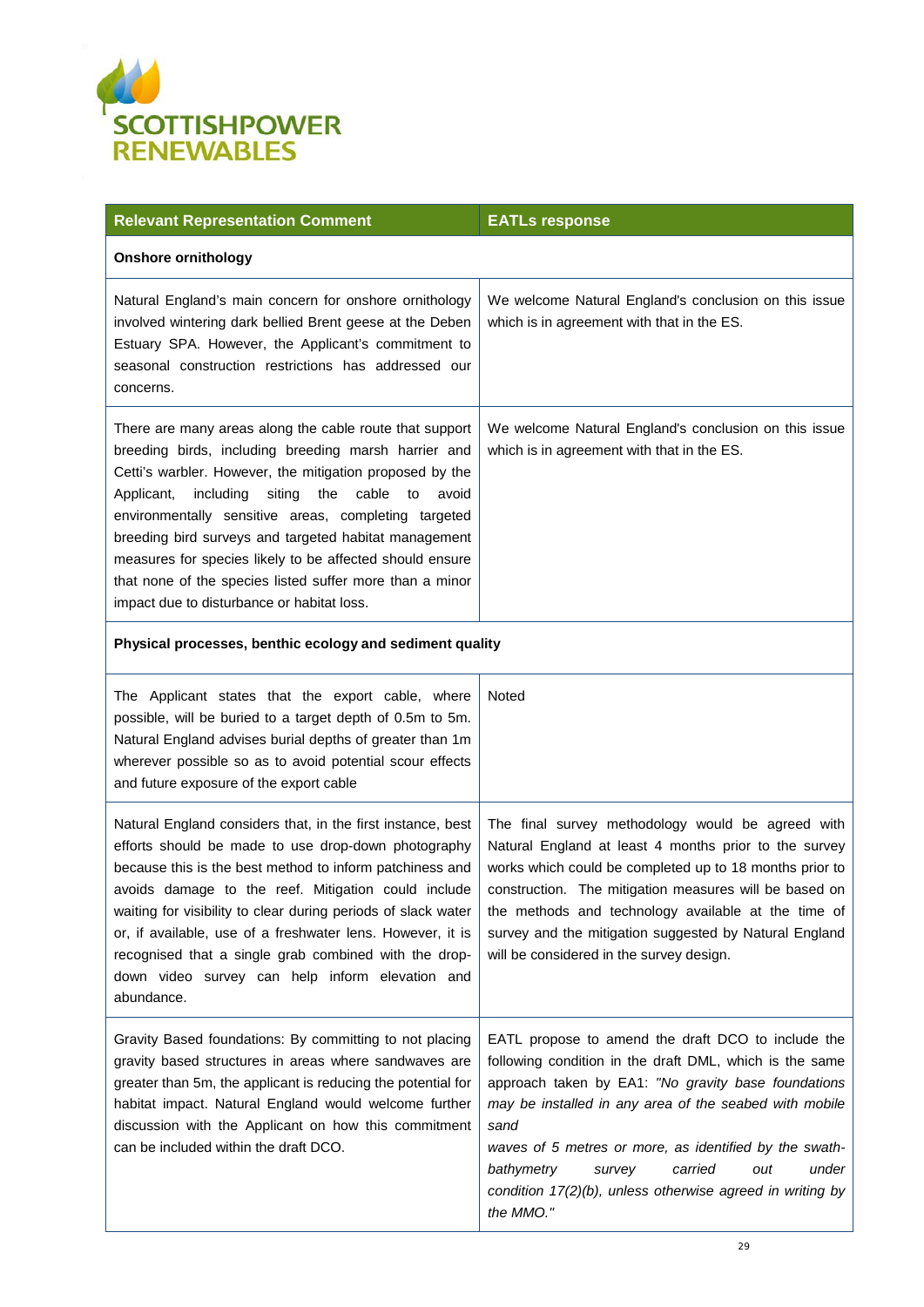

| <b>Relevant Representation Comment</b>                                                                                                                                                                                                                                                                                                                                                                                                                                                                                                                                                                                                                     | <b>EATLs response</b>                                                                                                                                                                                                                                                                                                                                                                                                                                                 |
|------------------------------------------------------------------------------------------------------------------------------------------------------------------------------------------------------------------------------------------------------------------------------------------------------------------------------------------------------------------------------------------------------------------------------------------------------------------------------------------------------------------------------------------------------------------------------------------------------------------------------------------------------------|-----------------------------------------------------------------------------------------------------------------------------------------------------------------------------------------------------------------------------------------------------------------------------------------------------------------------------------------------------------------------------------------------------------------------------------------------------------------------|
| Elevated levels of arsenic: Natural England notes that<br>elevated levels of arsenic were found to be present at<br>sample station 30, which is within the offshore cable<br>corridor. Should dredging be required in the vicinity of<br>station 30, arsenic levels should be monitored in order to<br>inform<br>disposal. Natural<br>England<br>welcomes<br>a<br>commitment by the applicant to undertake this monitoring<br>if required, but we consider that a proposed monitoring<br>method should be included in the In Principle Monitoring<br>Plan (IPMP). We would welcome further discussion with<br>the Applicant on this matter.                | If dredging is required at or around site 30, EATL has<br>committed to further survey work to determine the extent<br>of any contamination and inform the appropriate disposal<br>EATL will work with Natural England and the<br>method.<br>MMO, post consent, once detailed design information is<br>available. We do not believe that there is any requirement<br>for a monitoring programme rather a survey to determine<br>the nature of any contamination.       |
| Orford Inshore recommended Marine Conservation Zone<br>(rMCZ) overlaps with the proposed export cable route.<br>Recommended MCZs are a material consideration in the<br>marine licencing process, but, weight given to the<br>consideration is less than that given to proposed MCZs<br>(pMCZs) as pMCZs have been put out for consultation.<br>The site remains an rMCZ and it may be put forward for<br>consultation in the future. Orford Inshore rMCZ contains a<br>feature (subtidal mixed sediment) that may be affected by<br>cable installation, operation and decommissioning. There<br>are no pMCZs that are potentially affected by the project | EATL understand Natural England's position regarding<br>the Orford Inshore rMCZ and recognise that if this site is<br>designated a pMCZ prior to the construction of East<br>Anglia THREE then further work would be required by<br>EATL to assess potential impacts to the features and<br>provide mitigation if appropriate.                                                                                                                                        |
| The percentage of the East Anglia Zone affected by EA3<br>is stated in paragraph 291 of Chapter 10 of the<br>Environmental Statement Report as 0.34% which is<br>different to that stated in Table 10.2 (0.43%). Please can<br>the Applicant clarify the correct figure.                                                                                                                                                                                                                                                                                                                                                                                   | The correct figure is 0.43%. This was a typographic error<br>in the assessment section of the ES, however it does not<br>make a material difference to the significance of the<br>impact.                                                                                                                                                                                                                                                                             |
| made by the Applicant that habitats across the Southern<br>North Sea are ubiquitous and of low ecological sensitivity<br>should be evidenced/removed/clarified. While Natural<br>England agrees with the Applicant that cumulatively<br>impacts may be low, and the East Anglia Three zone<br>benthic habitats are homogenous this assumption cannot<br>be extended to the cumulative sensitivity of habitats<br>(many of which are Annex I features of N2K sites) across<br>the southern North Sea.                                                                                                                                                       | Homogeneity: Natural England advises that the assertion   EATL recognises that there are habitats of importance for<br>nature conservation across the North Sea, the intention<br>was to highlight that the habitats within the site and wider<br>Zone are relatively common across the North Sea and<br>that given the substrate type (e.g. subtidal mixed<br>sediment) are not particularly sensitive themselves,<br>notwithstanding any designation they may have. |
| The assessment of cumulative impacts varies in context<br>between the North Sea and the southern North Sea.<br>Natural England would welcome consistency, notably in<br>paragraph 361 of the Environmental Statement Report.                                                                                                                                                                                                                                                                                                                                                                                                                               | Noted it should be southern North Sea throughout                                                                                                                                                                                                                                                                                                                                                                                                                      |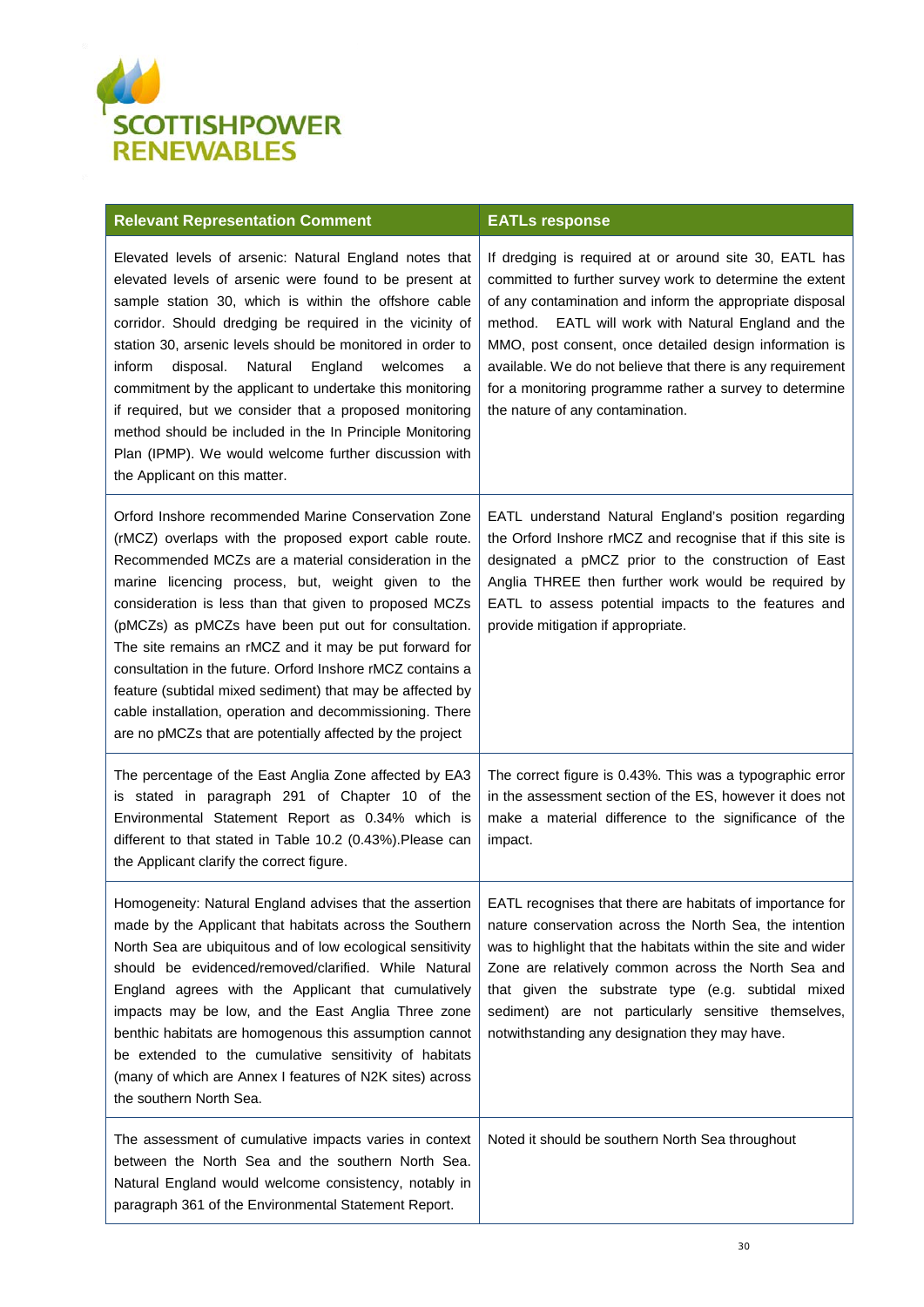

| <b>Relevant Representation Comment</b>                                                                                                                                     | <b>EATLs response</b> |
|----------------------------------------------------------------------------------------------------------------------------------------------------------------------------|-----------------------|
| Onshore ecology                                                                                                                                                            |                       |
| Bats may still suffer a small effect during construction due<br>to loss of commuting and foraging habitat, but this is not<br>likely to constitute more than a low impact. | Noted                 |

If you wish to discuss the above or any other issues in connection with the Project, please contact Keith Morrison, EA3 Senior Project Manager, ScottishPower Renewables, 4th Floor, Atlantic Quay, Glasgow G2 8JB or by email at **Eastangliathree@scottishpower.com** 

Yours faithfully



Keith Morrison Senior Project Manager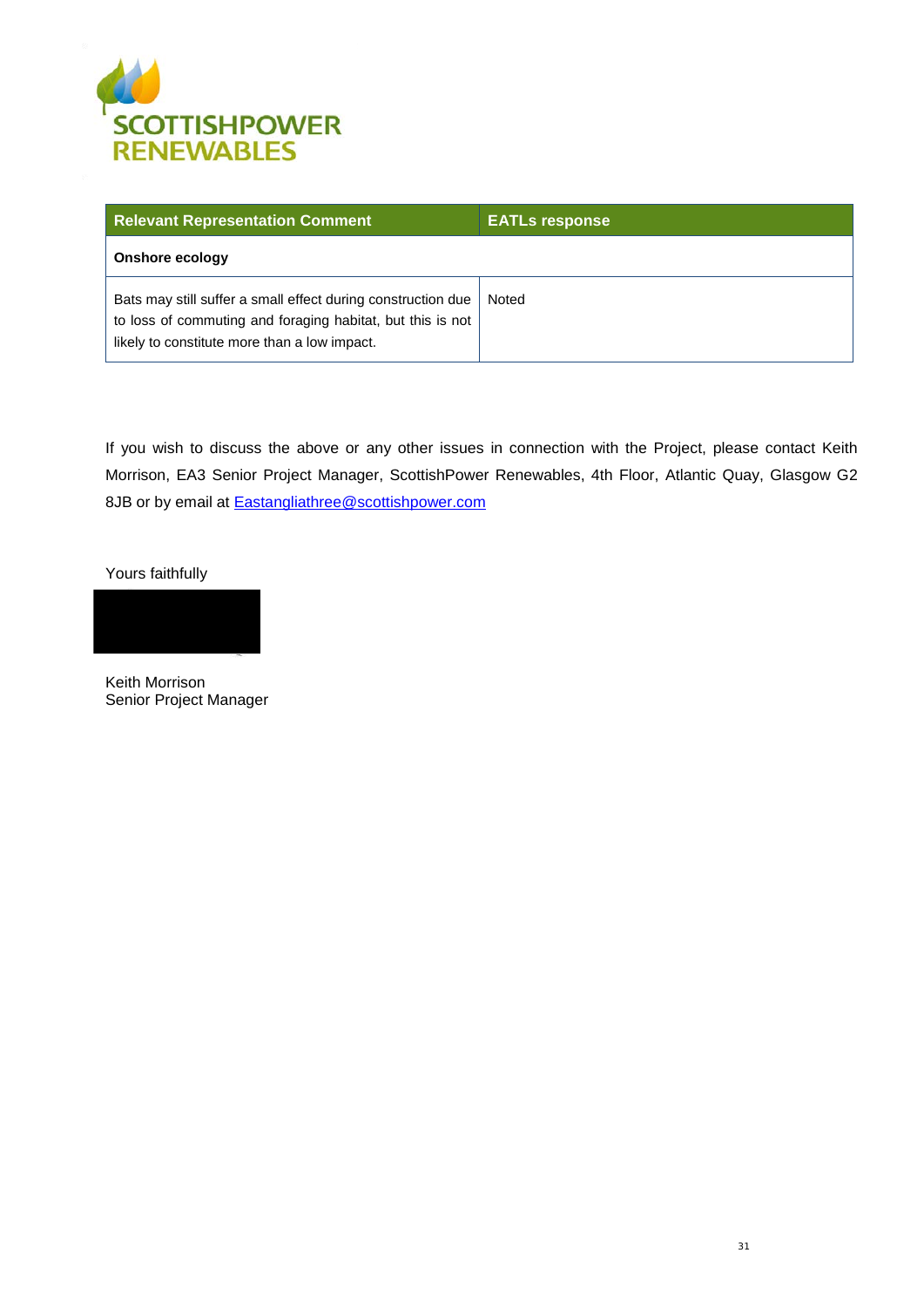East Anglia THREE Offshore Windfarm

### **East Anglia THREE**

# **Response to NE Section 56 Consultation Annex 1: Ornithology and Updated Cumulative Collision Risk Tables**

**Author – MacArthur Green East Anglia Offshore Wind Limited Date – May 2016 Revision History – Revision A**

RENEWARI ES

**www.scottishpowerrenewables.com**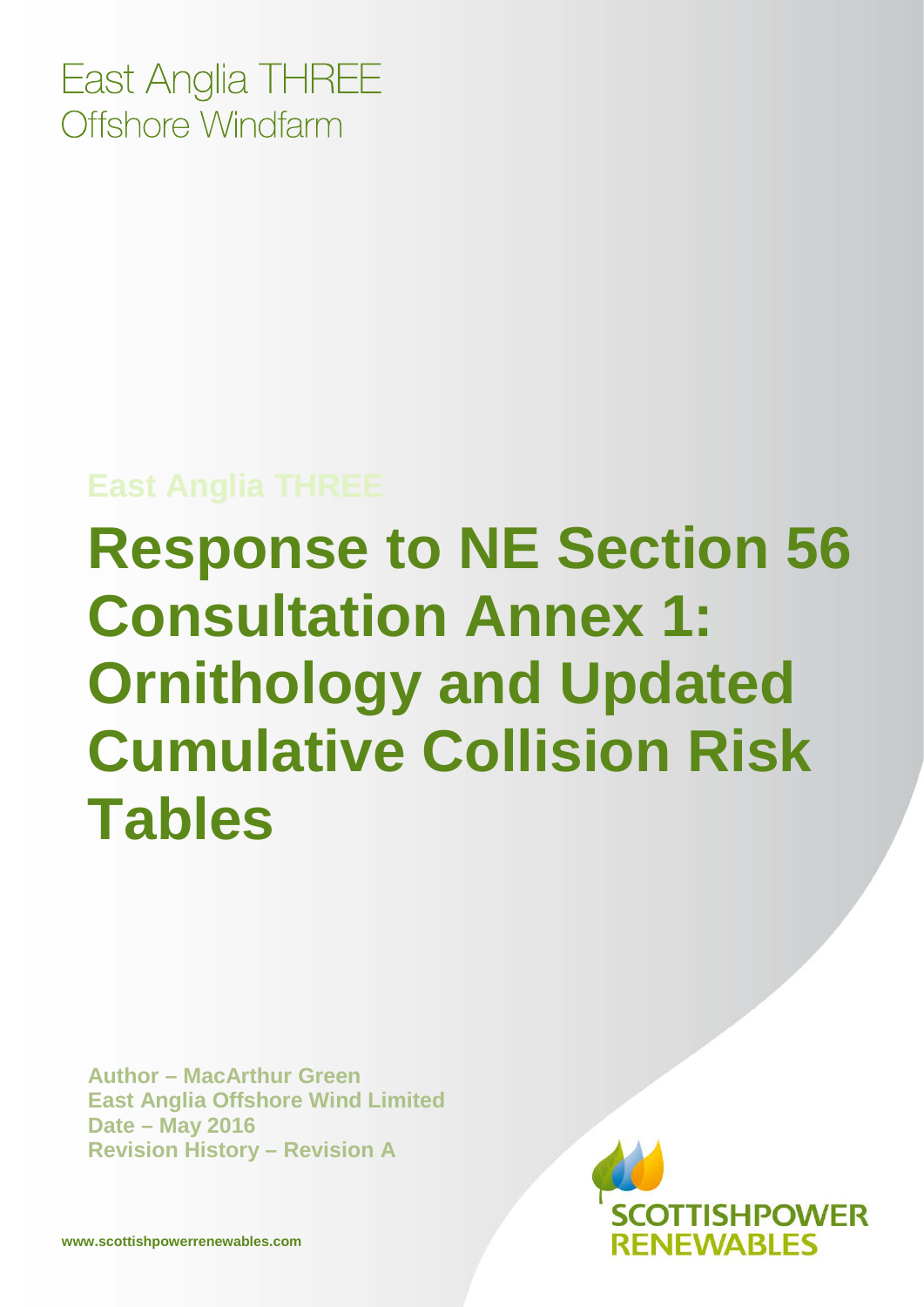| <b>Response to Natural England Section 56 Consultation</b> |  |
|------------------------------------------------------------|--|

## **Table of Contents**

| 1.1 | Introduction                                                          | 2              |
|-----|-----------------------------------------------------------------------|----------------|
| 1.2 | Use of Potential Biological Removal vs. Population Viability Analysis | $\overline{2}$ |
| 1.3 | EIA impacts on guillemot, razorbill and puffin;                       | 3              |
| 1.4 | EIA impacts on kittiwake and great black-backed gull                  | 6              |
| 1.5 | Combined collision risk table                                         | 11             |
| 1.6 | Gannet and kittiwake flight height data                               | 14             |
| 1.7 | Revised cumulative collision mortality                                | 15             |
| 1.8 | Conclusion                                                            | 23             |
| 1.9 | References                                                            | 24             |
|     |                                                                       |                |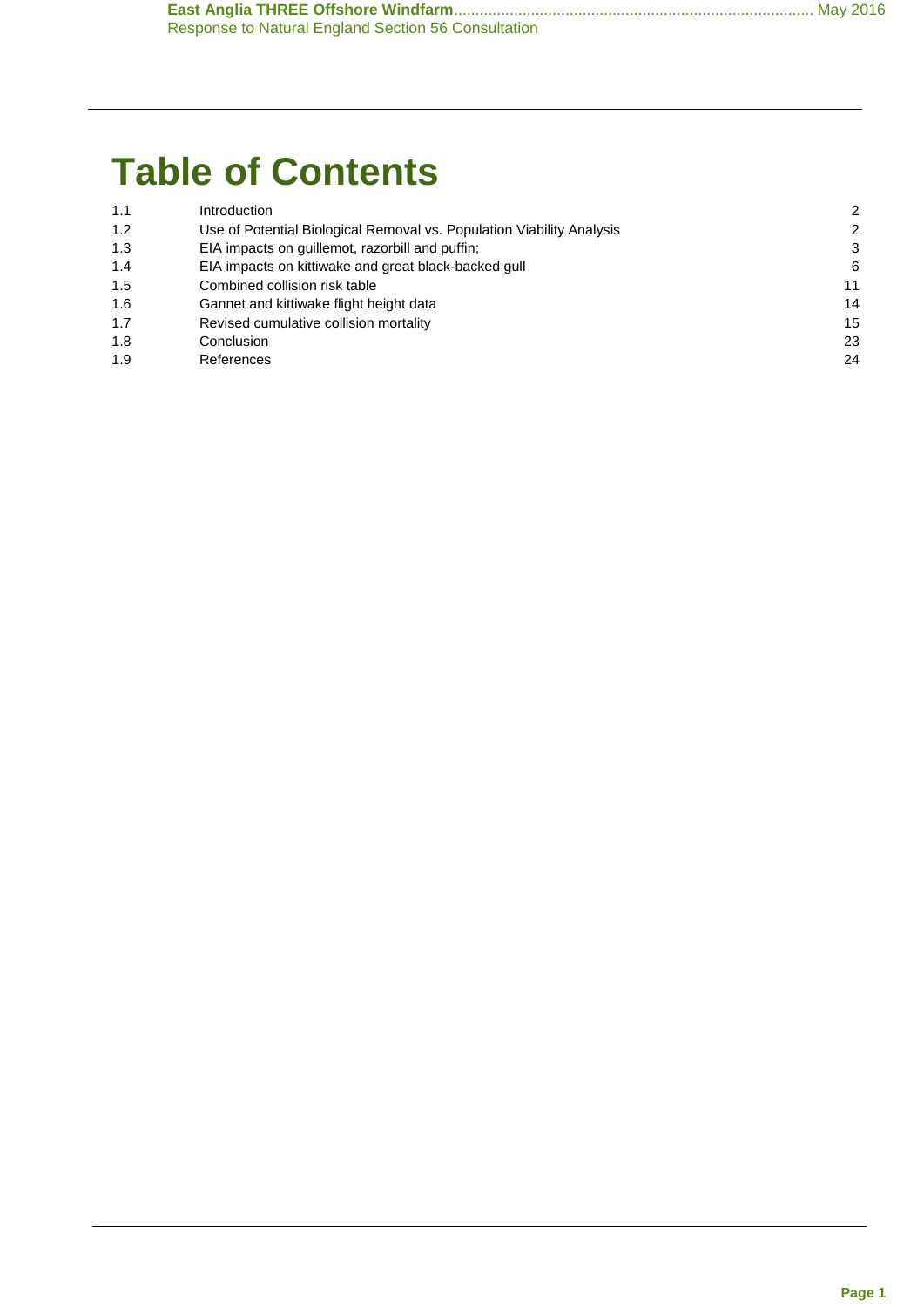| Response to Natural England Section 56 Consultation |  |
|-----------------------------------------------------|--|

#### <span id="page-75-0"></span>**1.1 Introduction**

- 1. In Natural England's Relevant Representation for the East Anglia THREE Windfarm application (Natural England 2016), further work or clarifications were requested by Natural England to enable a robust assessment in relation to offshore ornithology to be undertaken. The key concerns identified by Natural England were:
	- a. Use of Potential Biological Removal vs. Population Viability Analysis;
	- b. EIA impacts on guillemot, razorbill and puffin;
	- c. EIA impacts on kittiwake; and
	- d. EIA impacts on great black-backed gull.
- 2. In addition to the above main requests, several lower priority requests and comments which were made are addressed in this note:
	- a. Presentation of a combined table for two separate ones (Tables 13.31 and 13.34) presented in the ornithology chapter of the Environmental Statement to assist interpretation;
	- b. Provision of further details of recorded gannet flight heights; and
	- c. Assessment of additive impacts of displacement and collision risk.
- 3. This note provides responses from EATL with respect to the above topics. The remaining comments and questions made by Natural England in their Relevant Representation have been addressed by means of clarifications in a table of responses covering all topics, of which this note is an appendix.
- 4. Following submission of the ES for East Anglia THREE, modifications to the design of the Hornsea Project Two Wind Farm were submitted to the Planning Inspectorate (SmartWind 2015a). Updated cumulative collision tables have therefore been produced for East Anglia THREE and these have been included in this note.

#### <span id="page-75-1"></span>**1.2 Use of Potential Biological Removal vs. Population Viability Analysis**

5. Natural England (2016) stated that Population Viability Analysis (PVA) is their preferred method for assessing impacts on populations, rather than Potential Biological Removal (PBR), wherever the former is available. EATL is in agreement with this statement, however we also consider that PBR does have merit as it can provide a useful context for determining if additional assessment using a PVA approach is warranted. For example, if the results from PBR indicate that an impact will be very small relative to the population affected then there is little justification for population modelling.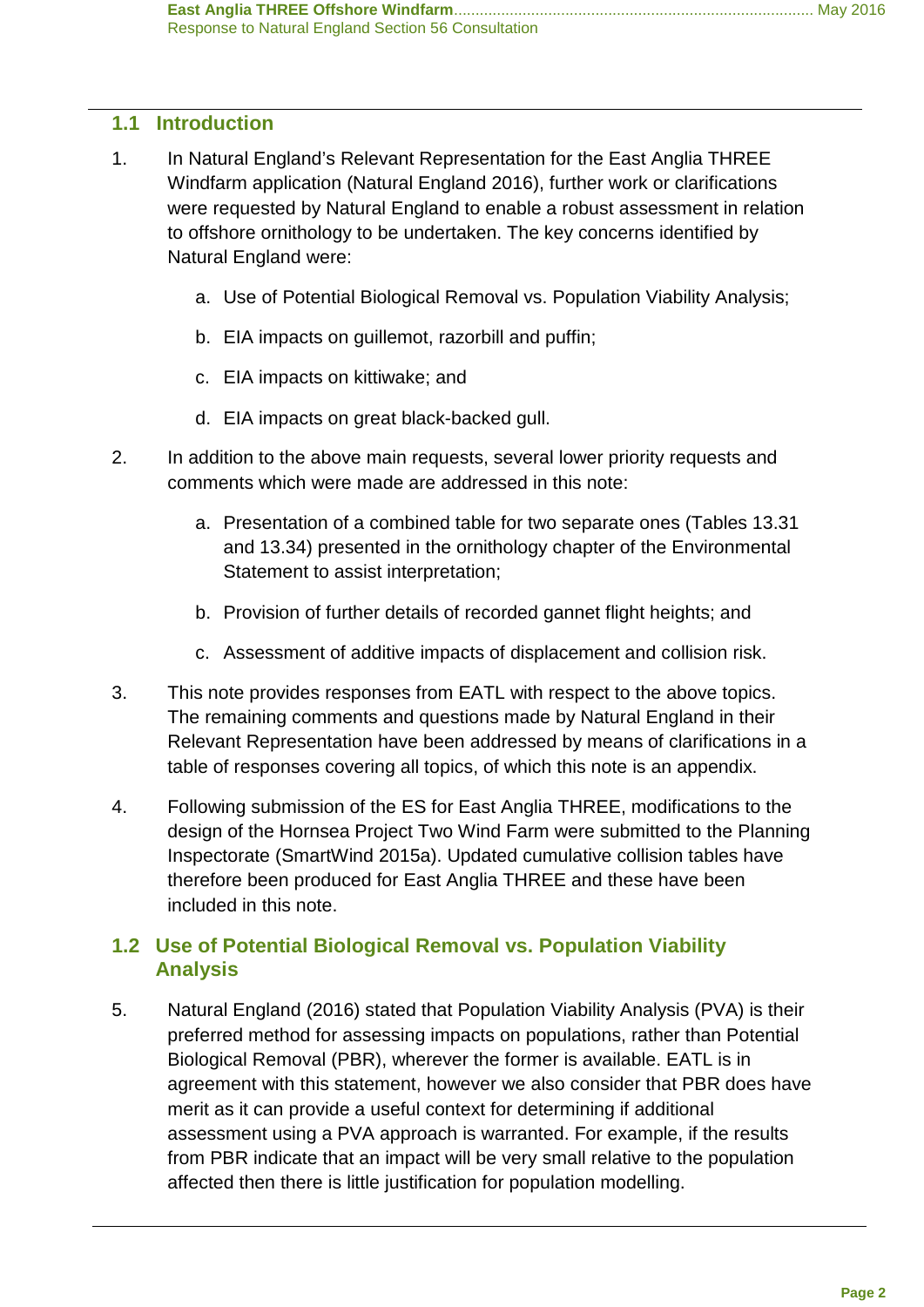| Response to Natural England Section 56 Consultation |  |
|-----------------------------------------------------|--|

- 6. In Natural England's written submission for deadline 6 of the Hornsea Project Two Examination (Natural England 2015a), it is stated that while Natural England prefer the use of PVA over PBR, the latter (i.e. PBR) may still be useful. Paragraph 2.21 of Natural England (2015a) states:
- 7. *'Natural England has based its assessment of impacts for the HRA species on PVA models produced by the Applicant for colonies at [Flamborough and Filey Coast] FFC pSPA. However, there are currently no suitable PVA models at an appropriate scale for the EIA species considered above, with the*  exception of gannet where there is a SOSS PVA model for the UK gannet *population which can be used to evaluate impacts for the smaller North Sea scale (WWT 2012). Due to the lack of available PVA models at an appropriate scale for kittiwake, [lesser black backed gull] LBBG and [great black backed gull] GBBG, Natural England has considered the results from PBR models in assessing the significance of EIA impacts for these species.'*
- 8. Based on this, therefore Natural England and EATL are in agreement that PBR may be useful, and indeed Natural England used the results of PBR to reach conclusions on certain impacts in relation to the Hornsea Project Two Wind Farm. We are not aware of any further evidence having been produced since November 2015 which would lead to a change in this position, and therefore consider it reasonable to present PBR results for the East Anglia THREE assessment, with the caveat that should these results indicate potentially significant impacts then further population modelling (e.g. PVA) may be necessary.

#### <span id="page-76-0"></span>**1.3 EIA impacts on guillemot, razorbill and puffin;**

- 9. Natural England does not agree with the methods used to estimate annual displacement impacts on guillemot, razorbill and puffin. This aspect was discussed at Evidence Plan meetings, however no agreement on the most appropriate method was reached. The key aspects of disagreement are:
	- a. Natural England advised that the impact in each biologically defined season should be summed to obtain an annual total. EATL consider that this is not appropriate for two reasons; a) it will incorporate an unknown (and potentially large) amount of double counting (i.e. individuals may be present in more than one season) and b) speciesspecific differences in the number of nonbreeding seasons means that impacts will be artificially inflated (guillemot have one non-breeding season, razorbill three, however there is no reason to expect impacts for these two species to differ by three times).
	- b. Natural England disagreed with the method used to estimate the reference population during the breeding season (with respect to the number of immature birds potentially present).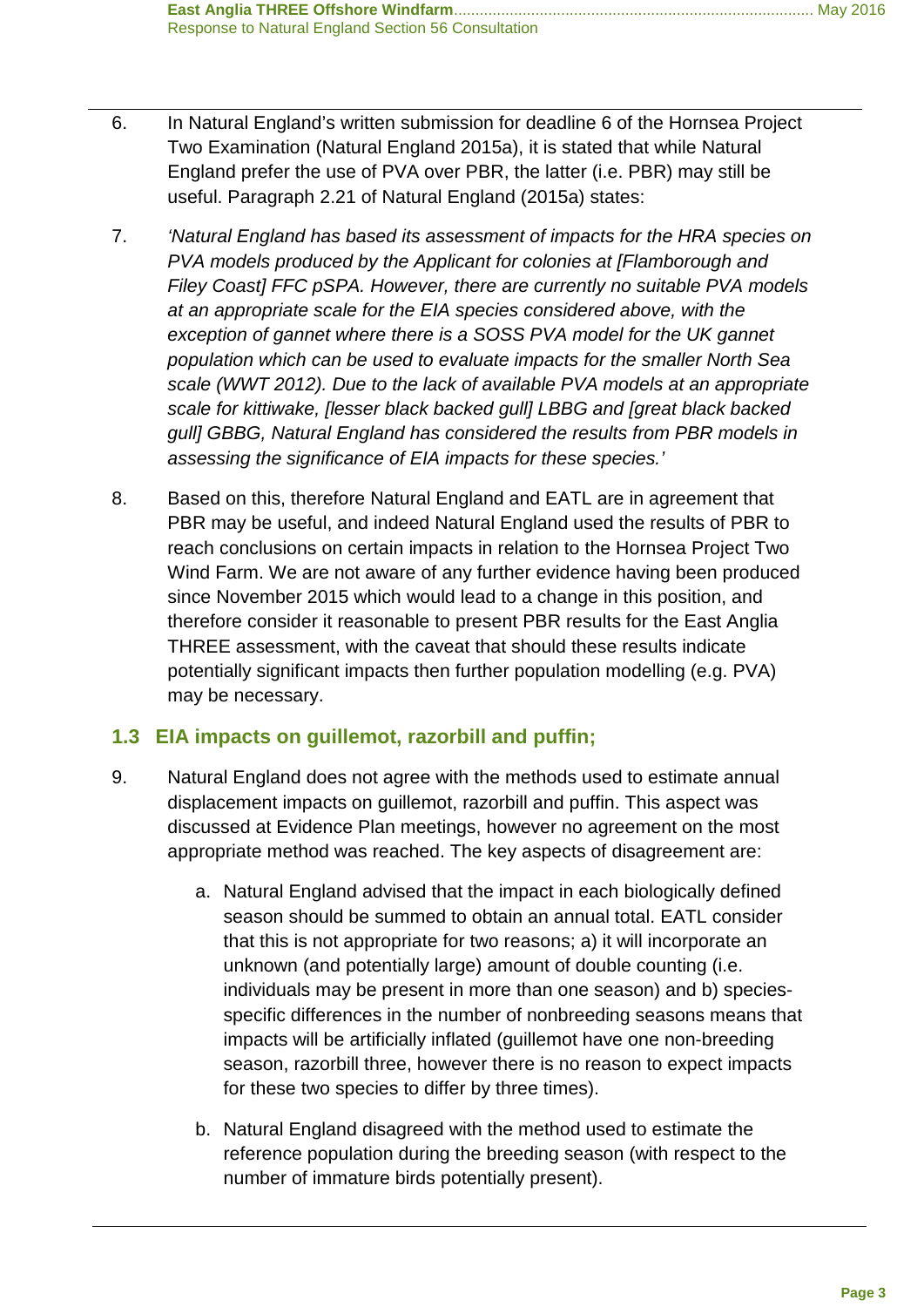| Response to Natural England Section 56 Consultation |  |
|-----------------------------------------------------|--|

- 10. Natural England therefore advised that further assessment of auk displacement was required.
- 11. Following a review of options which could provide Natural England with the requested additional assessment, work undertaken by Natural England (2015a) with respect to the Hornsea Project Two Offshore Wind Farm Application was identified as providing a suitably robust approach. This conclusion was reached on the basis that Natural England applied this assessment in relation to the Hornsea Project Two Wind Farm (in a submission dated 25<sup>th</sup> November 2015) and therefore as East Anglia THREE is the next offshore wind farm to reach examination, its application remains appropriate for assessing the same impacts at this site.
- 12. Natural England (2015a) used PBR to assess the cumulative impact of displacement on auks. The relevant sections from Tables 6 and 7 in Natural England (2015a) for guillemot, razorbill and puffin, have been reproduced in Table 1, together with the modelling parameters required to calculate the PBR recovery factor (*Fr*) value. The displacement mortality for the East Anglia THREE project has been added to the Hornsea Project Two cumulative total to permit recalculation of the *Fr* for all sites up to and including East Anglia THREE. Note that to obtain an annual figure for East Anglia THREE the seasonal displacement values have been summed (i.e. using the method advocated by Natural England). While EATL do not agree that this is the most appropriate method for estimating annual impacts due to reasons set out in the ES (and summarised above), using this method ensures that the worst case impact (as Natural England would estimate it) has been presented.

Table 1. Data presented in Tables 6 and 7 of Natural England (2015a) with PBR parameters used to calculate *Fr*. Shaded cells indicate values taken from Natural England (2015a), unfilled cells provide an update of the calculations with the inclusion of estimated annual displacement mortality due to the East Anglia THREE project. Note that where a range of values is shown these bracket the impact range from 30% displacement and 1% mortality to 70% displacement and 10% mortality (guillemot and razorbill) and from 10% displacement and 1% mortality to 70% displacement and 10% mortality (puffin) as per Natural England (2015a). The impact range is reflected in the *Fr* ranges in the final column.

| <b>Species</b> | <b>Cumulative</b><br>total up to population<br>project: | <b>NE</b><br>scale                | Project<br>impact<br>considered by<br>(annual<br>NE.<br>total) | <b>Nmin</b> | <b>Adult</b><br>survival | Age<br>breeding | first Lambda<br>max. | <b>Rmax</b>     | – Fr               |                 |
|----------------|---------------------------------------------------------|-----------------------------------|----------------------------------------------------------------|-------------|--------------------------|-----------------|----------------------|-----------------|--------------------|-----------------|
| Guillemot      | HP <sub>2</sub>                                         | 515-12032<br>2045078<br>529-12349 | 1879933                                                        | 0.939       | 6                        | 1.079           | 0.079                | $0.007 - 0.163$ |                    |                 |
|                | EA3                                                     |                                   |                                                                |             |                          |                 |                      |                 |                    | $0.007 - 0.167$ |
| Razorbill      | HP <sub>2</sub>                                         | 591874                            | 235-5473                                                       | 544079      | 0.895                    | 5               | 1.109                | 0.109           | $0.008 - 0.185$    |                 |
|                | EA3                                                     |                                   | 252-5890                                                       |             |                          |                 |                      |                 | $0.009 - 0.199$    |                 |
| Puffin         | HP <sub>2</sub>                                         | 868689                            | 39-2737                                                        | 798540      | 0.906                    | 5               | 1.105                | 0.105           | $ 0.001 - 0.0656 $ |                 |
|                | EA3                                                     |                                   | 39-2771                                                        |             |                          |                 |                      |                 |                    |                 |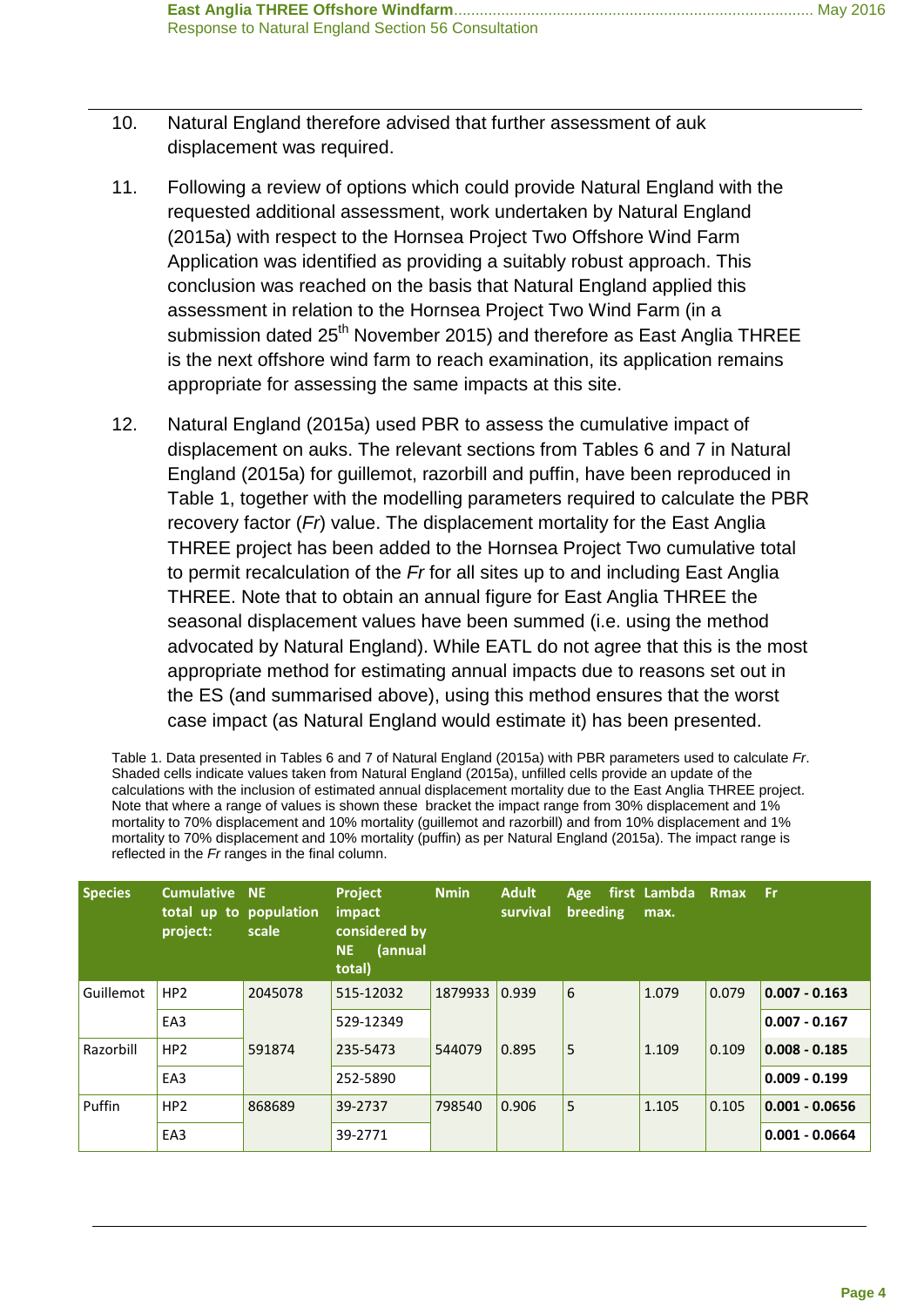| Response to Natural England Section 56 Consultation |  |
|-----------------------------------------------------|--|

- 13. The estimated range of *Fr* values for guillemot presented in Natural England (2015a) was from <0.01 to 0.163 (from 30% displacement and 1% mortality to 70% displacement and 10% mortality). Since the highest value (0.163) was obtained under the most precautionary assumptions (70% displaced and 10% mortality) and was below an *Fr* threshold of 0.2, Natural England concluded that '*predicted mortality levels are sustainable under all scenarios'*. Including the East Anglia THREE project displacement increases the highest *Fr* value (under the assumption of 70% displacement and 10% mortality) to 0.167 (Table 1).
- 14. The estimated range of *Fr* values for razorbill presented in Natural England (2015a) was from <0.01 to 0.185 (from 30% displacement and 1% mortality to 70% displacement and 10% mortality). Since the highest value (0.185) was obtained under the most precautionary assumptions (70% displaced and 10% mortality) and was below an *Fr* threshold of 0.2, Natural England concluded that '*predicted mortality levels are sustainable under all scenarios'*. Including the East Anglia THREE project displacement increases the highest *Fr* value (under the assumption of 70% displacement and 10% mortality) to 0.199 (Table 1).
- 15. The estimated range of *Fr* values for puffin presented in Natural England (2015a) was from <0.01 to 0.065 (from 30% displacement and 1% mortality to 70% displacement and 10% mortality). Since the highest value (0.065) was obtained under the most precautionary assumptions (70% displaced and 10% mortality) and was below an *Fr* threshold of 0.1, Natural England concluded that '*the predicted mortality level from projects cumulatively in UK North Sea waters are sustainable*'. The inclusion of displacement from the East Anglia THREE project increases the highest Fr value to 0.066 (Table 1).
- 16. Following this assessment, in paragraph 2.43 of Natural England (2015a) it was stated that:
- 17. *'Therefore at a North Sea EIA scale Natural England are able to conclude no significant effect for guillemot, razorbill and puffin from the project alone and cumulatively with other projects in North Sea UK waters.'*
- 18. As can be seen, updating this assessment to include worst case displacement mortality from the East Anglia THREE project the *Fr* values for each species remain below the sustainable thresholds considered appropriate by Natural England. Therefore, the above conclusion (no significant effects), with respect to the cumulative impact on these species, is considered to remain valid for the East Anglia THREE project.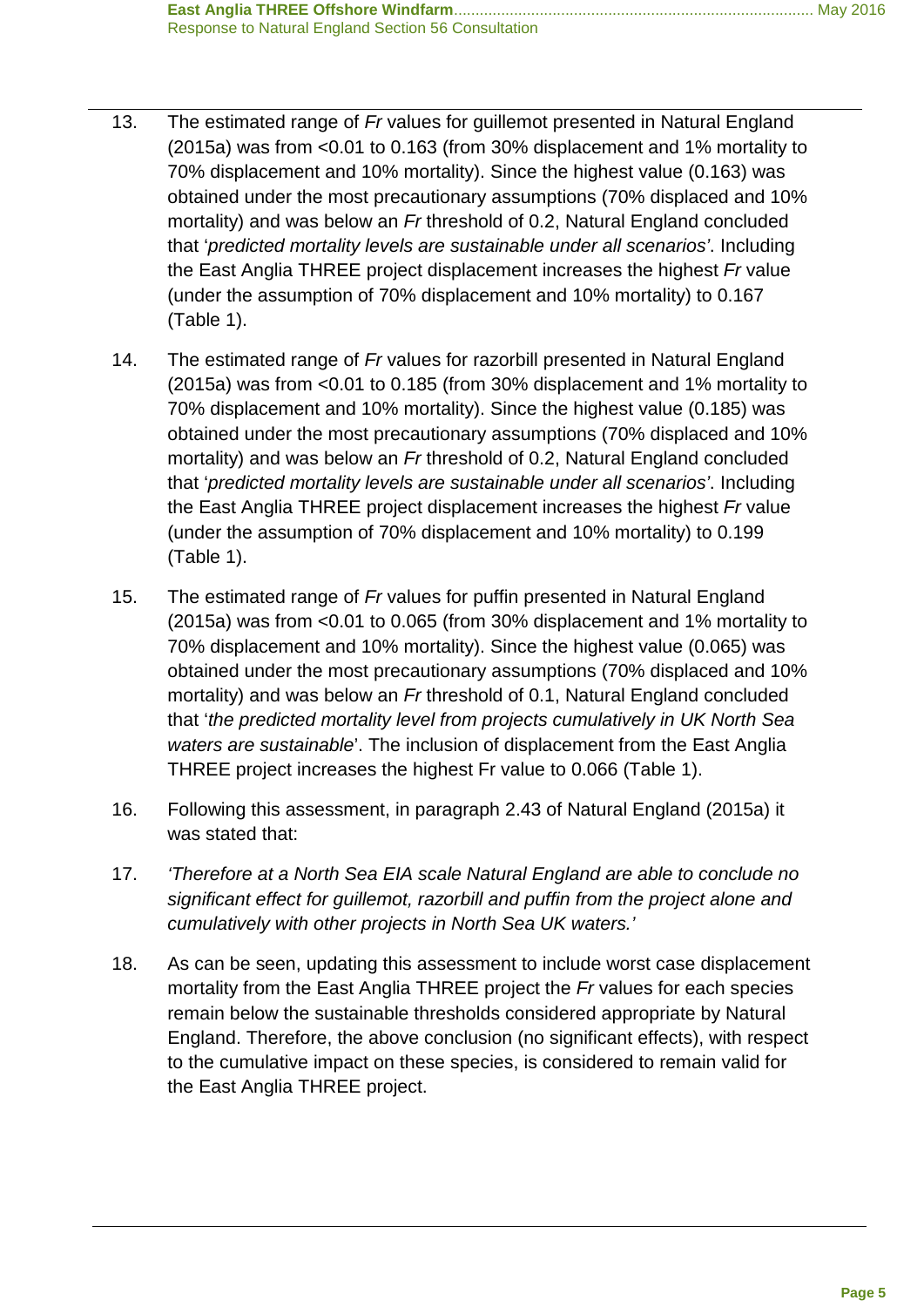| Response to Natural England Section 56 Consultation |  |
|-----------------------------------------------------|--|

#### <span id="page-79-0"></span>**1.4 EIA impacts on kittiwake and great black-backed gull**

- 19. Following discussions with Natural England during Evidence Plan meetings a PVA model for kittiwake was developed and presented for the assessment of kittiwake impacts at the wider North Sea scale. Following review of the ES Natural England advised that further consideration of two key aspects was required: the role of density dependent regulation and the appropriate reference population to use.
- 20. With respect to density dependence, Natural England (2016) stated:
- 21. *'There appears to be little clear evidence to suggest compensatory density dependence is operating on the kittiwake population at a North Sea scale, therefore Natural England advises that the assessment should focus on outputs from the density independent models.'*
- 22. Most demographic parameters of seabirds are likely to show some densitydependent variation (Newton 1998). Cairns (1987) pointed out that life history theory predicts that seabird breeding success will show a compensatory density-dependent response at an earlier stage of reduced food abundance and adult survival is likely to show less response until food abundance is drastically reduced. Age at first breeding may vary in a compensatory densitydependent way at an intermediate level. Empirical evidence provides some support for Cairns' predictions (Cury et al. 2011; Furness 2015). There are extensive data on breeding success of kittiwakes, showing that breeding success declines with reduction in food supply which is consistent with but does not prove compensatory density-dependent limitation by food supply (Frederiksen et al. 2005; Furness 2007).
- 23. Furness and Birkhead (1984) showed that the spatial distribution of kittiwake colonies indicated compensatory density-dependent competition for resources in the marine areas around colonies; numbers breeding at neighbouring colonies were influenced by the neighbouring kittiwake colony size.
- 24. Mean age of first breeding of male kittiwakes decreased from 4.59 years in 1961-70 to 3.69 in 1981-90 (Coulson 2011). The lower age of first breeding in the 1980s coincided with a much increased adult mortality, and Coulson (2011) interpreted that as evidence that competition for nest sites at the colony influenced age of first breeding so acted in a compensatory densitydependent manner.
- 25. Coulson (2011) showed that the annual rate of increase in size of 46 kittiwake colonies in the UK between 1959 and 1969 was inversely related to colony size. Colonies of 1-10 pairs in 1959 increased on average by 70% up to 1969. Colonies of 10-100 pairs in 1959 increased on average by 20% up to 1969. Colonies of 100-1000 pairs in 1959 increased on average by 5%. Colonies of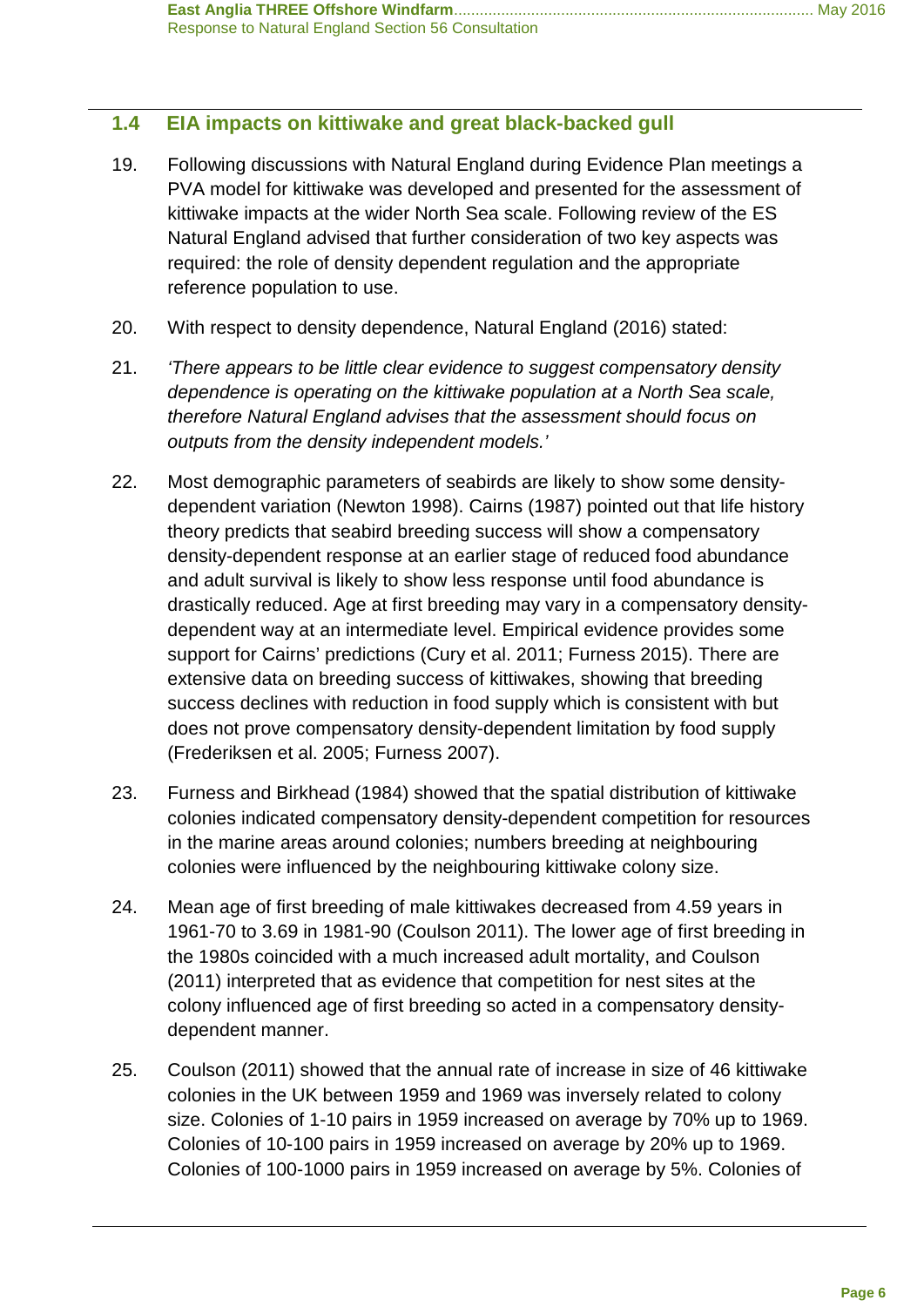| Response to Natural England Section 56 Consultation |  |
|-----------------------------------------------------|--|

1000-10,000 pairs in 1959 increased on average by 3%. This implies very strong compensatory density-dependence. It is unclear just from these changes in numbers which particular demographic parameters were affected, but Coulson (2011) inferred that the most likely candidate is the rate of net immigration into each colony. Coulson (2011) inferred from his detailed observational studies, and from population modelling, that the main reason for the progressive differences in growth of an individual colony is the balance between immigration and emigration of immature birds. Frederiksen et al. (2005) found that for the period 1986-2000, there was no relationship between colony size and colony growth rate, and suggested that compensatory density-dependence occurred during the expansion phase but not necessarily at all stages of population change.

- 26. A compensatory density-dependent reduction in colony growth rate is also clearly evident from data on colony size over a period of decades for colonies studied in detail. Numbers at Marsden (Tyne & Wear) showed a rate of increase that progressively decreased as numbers grew (Coulson 2011, Figure 11.5). Numbers at nearby Coquet Island (Coulson 2011, Figure 11.6) show exactly the same trend with colony size. However, numbers grew rapidly at Coquet at the same time that growth had virtually ceased at Marsden (in the 1990s). This shows clearly that the rate of growth was a colony-specific feature related to local competition, and was not a consequence of regionwide variations in conditions. According to Coulson (2011) '*examination of the rates of increase of kittiwake colonies with time almost always showed the same pattern*' as described above. This pattern implies compensatory densitydependence at individual colonies according to local conditions.
- 27. Most kittiwake colonies in the UK North Sea have declined in breeding numbers in the last few years, most strongly in the north. Decreases in numbers appear to have been greater in large colonies than in small ones, suggesting a density-dependent effect with competition increasing most in the largest colonies as resources have declined.
- 28. Jovani et al. (2015) found empirical evidence from the data on the distribution of colony sizes of seabirds (including kittiwakes) in relation to breeding season foraging range for density-dependence through competition for resources around breeding colonies.
- 29. In conclusion, there is strong evidence, summarised above, for compensatory density dependence acting on the kittiwake population of the UK, although exact mechanisms remain to be determined and there is some evidence to suggest that the strength of density-dependence may vary in relation to environmental conditions.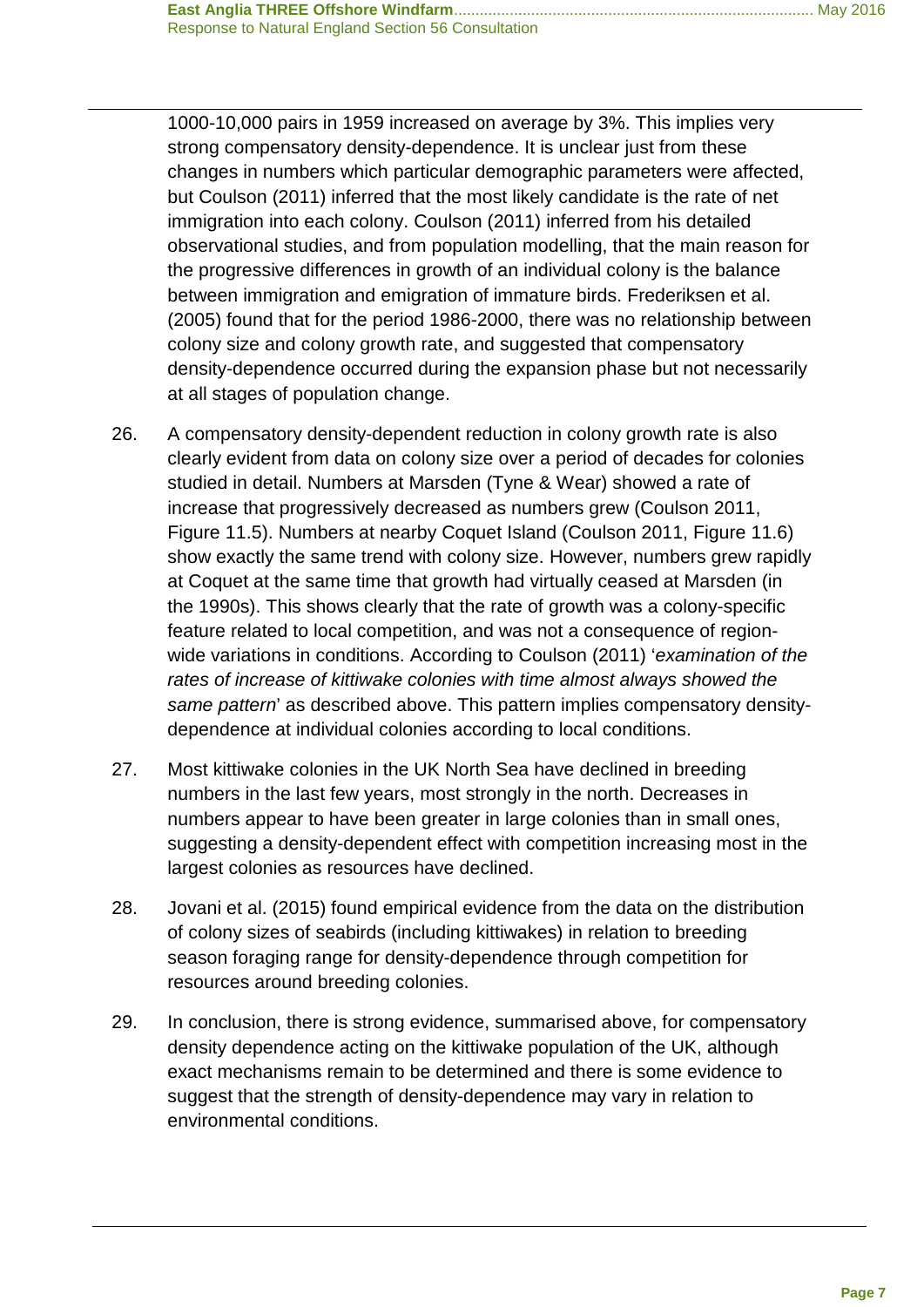| Response to Natural England Section 56 Consultation |  |
|-----------------------------------------------------|--|

- 30. On this basis the density dependent version of the PVA model is considered the more robust one on which to base assessment.
- 31. With respect to the appropriate reference population size, Natural England (2016) stated:
- 32. *'Natural England advises that the Applicant further considers whether the kittiwake PVA model has been constructed at the appropriate population scale for assessing EIA impacts. We appreciate that the Applicant has carried out at a North Sea BDMPS scale assessment which is the scale that we initially accepted impacts should be measured against. However, further consideration is required as to whether it is biologically meaningful and therefore appropriate to construct a PVA model at this scale. Using the North Sea BDMPS is appropriate for HRA because impacts are apportioned back to individual SPA colonies, but for EIA if the North Sea BDMPS scale is used it does not consider a biologically discrete population.'*
- 33. The appropriate spatial scale at which to model impacts should be informed by evidence on the extent to which individual colonies either represent closed populations or are part of a much larger meta-population. If colonies form a meta-population then we need to consider the spatial scale over which colony dynamics is influenced by immigration-emigration processes between colonies.
- 34. Coulson (2011) inferred from his detailed observational studies, and from population modelling, that the main reason for the progressive differences in growth of an individual colony is the balance between immigration and emigration of immature birds. At newly formed colonies at North Shields and Coquet Island, it took 9 and 7 years respectively before the first locally-reared bird bred in these colonies (Coulson 2011). Coulson (2011) inferred that almost all kittiwakes recruiting into small and newly formed colonies are immigrants. Furthermore, he inferred from ringing evidence that numbers of immigrants exceed numbers of locally born kittiwakes recruiting into a colony even when the colony has grown to a substantial size. Therefore, kittiwake colonies form a larger meta-population.
- 35. At North Shields over a long-term study period, 91% of female recruits were immigrants, as were 63.5% of male recruits (Coulson 2011). Birds moved up to 1,600 km from their place of birth to breed, with a bi-modal distribution of distances, one peak being within 100 km of the natal colony and the second being between 400 and 1000 km from the natal colony. Therefore, the spatial scale over which colonies interact is at least 1000 km.
- 36. These detailed data on emigration of juveniles contrast with the observation that once a kittiwake has established a nest site, it normally returns to the same nest site each year. Emigration of established breeding adults is very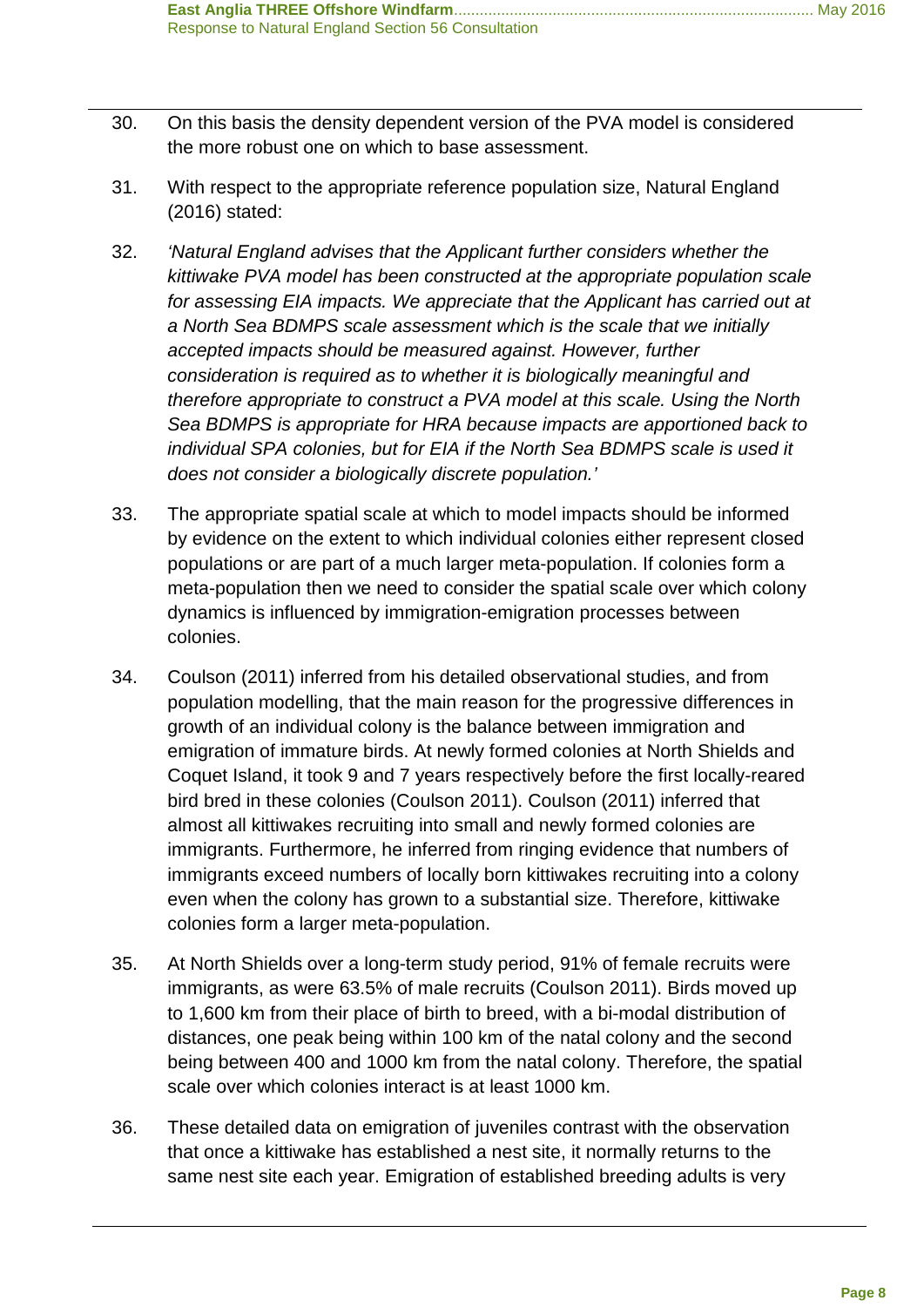| Response to Natural England Section 56 Consultation |  |
|-----------------------------------------------------|--|

unusual, but can occur in extreme cases when large areas of colonies are physically destroyed, or are severely affected by predators or by long-term severe food shortage causing extreme breeding failure (Danchin and Monnat 1992; Coulson 2011; Ponchon et al. 2015).

- 37. High rates of emigration of juvenile birds imply a meta-population structure that makes modelling of colonies assuming those are closed populations inappropriate. The meta-population of kittiwakes is over a large spatial scale. Because a significant proportion of emigrants recruit into colonies 400 to 1000 km away from their place of birth, the dynamics of kittiwake colonies will be influenced by factors affecting colonies over at least a range of 400 to 1000 km. This suggests that the entire North Sea kittiwake population should be treated as one meta-population rather than as numerous closed individual colony populations, and there would be a case for modelling the population at an even larger spatial scale than just the North Sea, although increasing the spatial scale further makes the modelling increasingly complex because it is unlikely that demographic parameters appropriate for the North Sea colonies would necessarily be appropriate for colonies in other oceanographic systems.
- 38. On this basis use of the BDMPS population sizes as the reference population in the kittiwake PVA model is considered robust for assessment.
- 39. Natural England (2016) advised that further consideration of great blackbacked gull collision impacts should be conducted, including a proposal that a PVA model should be developed to provide further assessment.
- 40. As discussed above, EATL and Natural England are essentially in agreement that PVA provides greater insights for assessments than PBR. However, EATL maintain a position that PBR is a useful tool which can be used as a filter to distinguish between instances when PVA is unnecessary (i.e. impacts are very small) and those when it is warranted.
- 41. This rationale was applied by Natural England in the use of PBR for considering cumulative impacts up to and including the Hornsea Project Two Offshore Wind Farm (Natural England 2015a). Since East Anglia THREE is the next offshore wind farm to reach examination, updating this assessment is considered to provide a robust approach for assessing the same impacts, with the caveat that if this indicates potentially significant impacts then PVA will be justified.
- 42. The following sections of this note present an update of the cumulative assessment conducted by Natural England (2015a) for the Hornsea Project Two Wind Farm, with the addition of the annual collision impacts for kittiwake and great black-backed gull estimated for the East Anglia THREE project (EATL 2015). East Anglia THREE is the only additional wind farm in the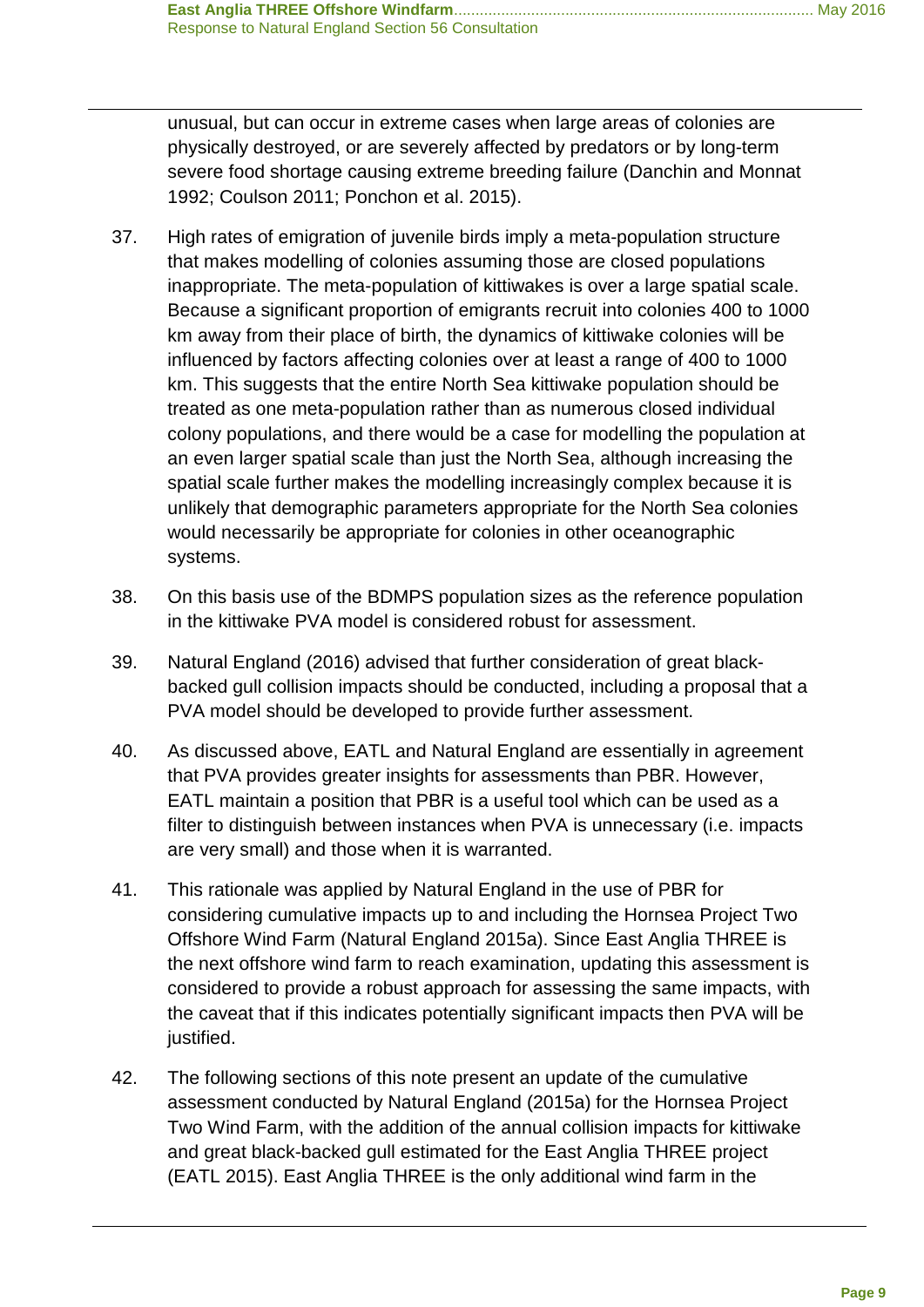| Response to Natural England Section 56 Consultation |  |
|-----------------------------------------------------|--|

English North Sea which has submitted an application since the assessment was conducted by Natural England (2015a). Therefore, no other projects need to be considered in order to bring Natural England's cumulative assessments up to date.

- 43. The relevant sections from Tables 4 and 5 in Natural England (2015a) have been reproduced below (Table 2), together with the modelling parameters required to calculate the PBR recovery factor (*Fr*) presented in Natural England (2015). The cumulative mortality estimated for the East Anglia THREE project has then been added for each species to permit recalculation of the *Fr* using the same method but including all the wind farms listed in the EATL (2015) cumulative assessment.
- 44. For each species, two cumulative totals have been presented for the East Anglia THREE project. The first are the values presented in the ES (EATL 2015), while the second are revised cumulative totals which include the revised estimates for the Hornsea Project Two assessment (Smart Wind 2015a) which were made after the East Anglia THREE ES was submitted. The updated cumulative collision mortality tables for gannet, kittiwake, lesser black-backed gull and great black-backed gull are presented in Tables 4 to 7 of this note.
- 45. It should also be noted that the difference in the cumulative collision values between those presented for projects up to and including Hornsea Project Two and those up to and including East Anglia THREE is partially accounted for by the inclusion of the estimated East Anglia THREE mortality but also reflects the inclusion of a larger number of wind farms in the East Anglia THREE cumulative assessment. This further highlights the precautionary nature of the current assessment.

Table 2. Data presented in Tables 4 and 5 of Natural England (2015) with parameters used to calculate *Fr*. Rows labelled 'EA3' update the calculations to include collisions at East Anglia THREE. Shaded cells indicate values taken from Natural England (2015).

| <b>Species</b>  | <b>Final</b><br>project<br>included in<br>cumulative<br>assessment | <b>Population</b><br>scale | <b>Project</b><br>impact<br>considered<br>by NE | <b>Nmin</b> | <b>Adult</b><br>survival | Age first<br>breeding | Lambda<br>max. | <b>Rmax</b> | <b>Fr</b> |
|-----------------|--------------------------------------------------------------------|----------------------------|-------------------------------------------------|-------------|--------------------------|-----------------------|----------------|-------------|-----------|
|                 | HP <sub>2</sub>                                                    |                            | 3616                                            |             |                          |                       |                |             | 0.065     |
| Kittiwake       | $E A3$ (ES)                                                        | 839456                     | 4003                                            | 771668      | 0.854                    | $\overline{4}$        | 1.144          | 0.144       | 0.072     |
|                 | EA <sub>3</sub><br>(revised)                                       |                            | 3654                                            |             |                          |                       |                |             | 0.066     |
| Great<br>black- | HP <sub>2</sub>                                                    | 91399                      | 679                                             | 84018       | 0.93                     | 5                     | 1.094          | 0.094       | 0.173     |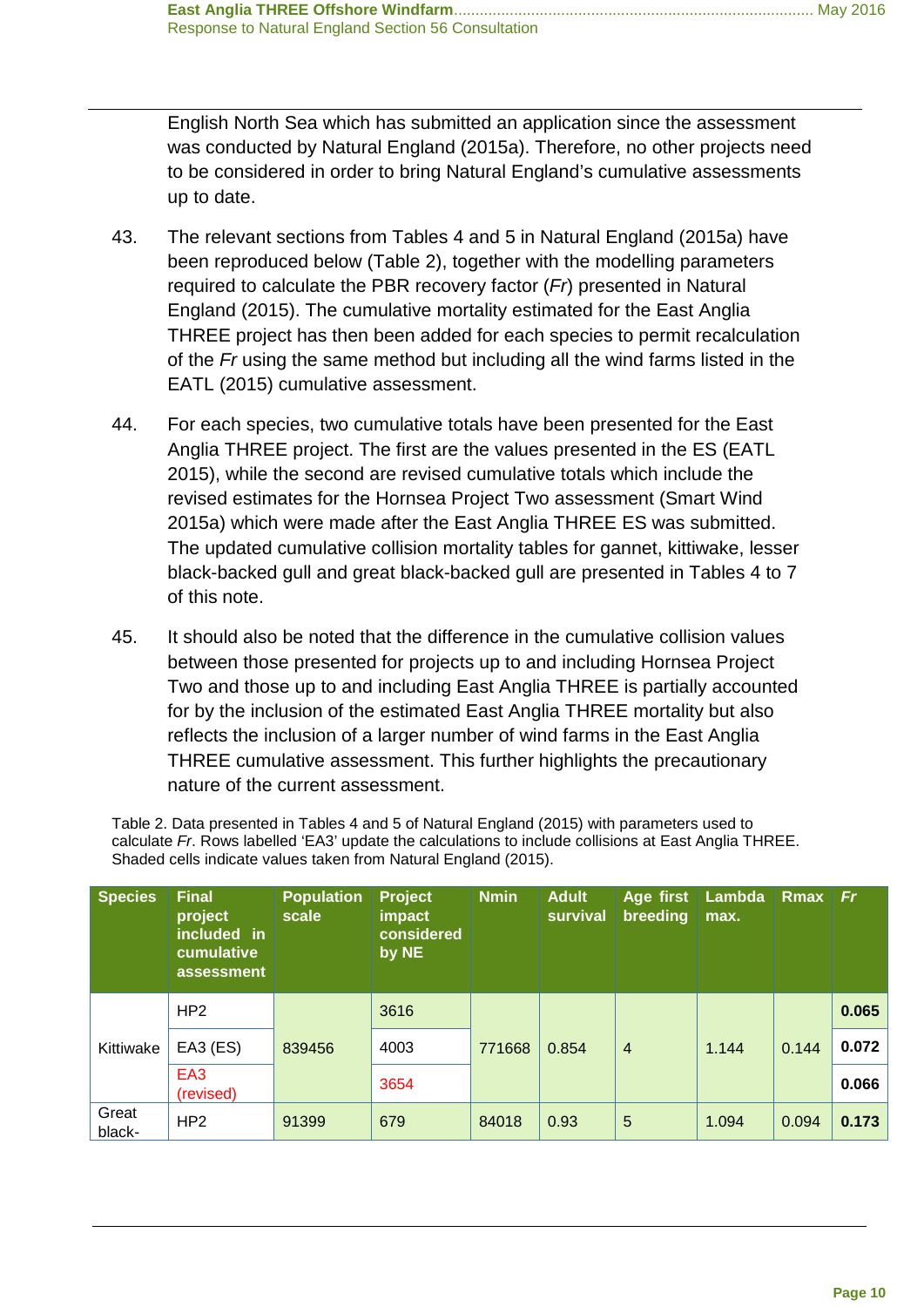| Response to Natural England Section 56 Consultation |  |
|-----------------------------------------------------|--|

| <b>Species</b> | <b>Final</b><br>project<br>included in<br>cumulative<br>assessment | <b>Population</b><br>scale | <b>Project</b><br>impact<br>considered<br>by NE | <b>Nmin</b> | <b>Adult</b><br>survival | Age first<br>breeding | $ $ Lambda $ $<br>$\parallel$ max. | <b>Rmax</b> $\vert$ Fr |       |
|----------------|--------------------------------------------------------------------|----------------------------|-------------------------------------------------|-------------|--------------------------|-----------------------|------------------------------------|------------------------|-------|
|                | EA3(ES)                                                            |                            | 1048                                            |             |                          |                       |                                    |                        | 0.267 |
|                | EA <sub>3</sub><br>(revised)                                       |                            | 882                                             |             |                          |                       |                                    |                        | 0.224 |

- 46. The estimated *Fr* value for the North Sea kittiwake population presented in Natural England (2015a) was 0.065. This value was considered in relation to a sustainable threshold defined as '*less than 0.5'*. Following the update to the cumulative total including the East Anglia THREE collision estimates (from the ES and the revised one) the *Fr* value increases to between 0.066 and 0.072.
- 47. The estimated PBR *Fr* value for great black-backed gull presented in Natural England (2015a) was 0.173, which was considered in relation to a sustainable threshold defined as '*0.5'*. Following the update to the cumulative total including the East Anglia THREE collision estimates (from the ES and the revised one) the *Fr* value increases to between 0.224 and 0.267.
- 48. On the basis of the *Fr* values it was concluded in Natural England (2015a) that:
- 49. *'…the impacts to kittiwake and great black-backed gull under EIA at the North Sea population scale when considered cumulatively with other wind farms in the North Sea can be considered unlikely to give rise to a significant effect.'*
- 50. Following the update to this cumulative assessment using the East Anglia THREE cumulative collision mortality values in place of those presented by Natural England (2015a), the *Fr* values increase by small amounts and remain well below the sustainable thresholds considered appropriate by Natural England. Therefore, the above conclusion, with respect to the cumulative impact on these species, is considered to remain valid for the East Anglia THREE project.
- 51. Following this assessment EATL consider that undertaking additional assessment and modelling for kittiwake and great black-backed gull is unnecessary in order to establish that there will be no significant impacts on these species as a result of mortality at the East Anglia THREE site acting either alone or cumulatively.

#### <span id="page-84-0"></span>**1.5 Combined collision risk table**

Natural England (2016) requested that the seasonal collision estimates for East Anglia THREE (Table 13.31) should be included in the table of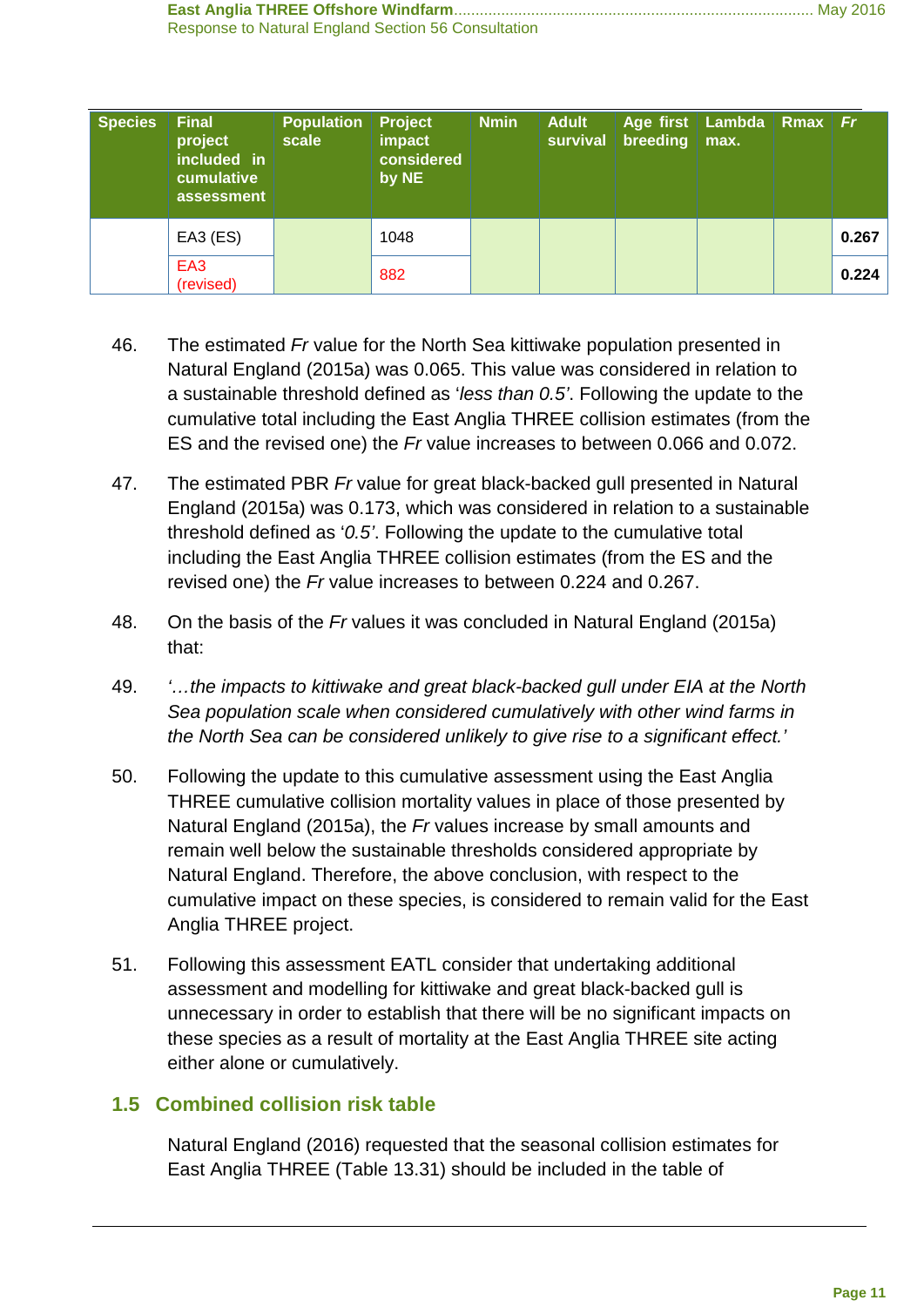| Response to Natural England Section 56 Consultation |  |
|-----------------------------------------------------|--|

percentage increases in mortality (Table 13.34) to assist reviewing. Table 3 provides this combined table.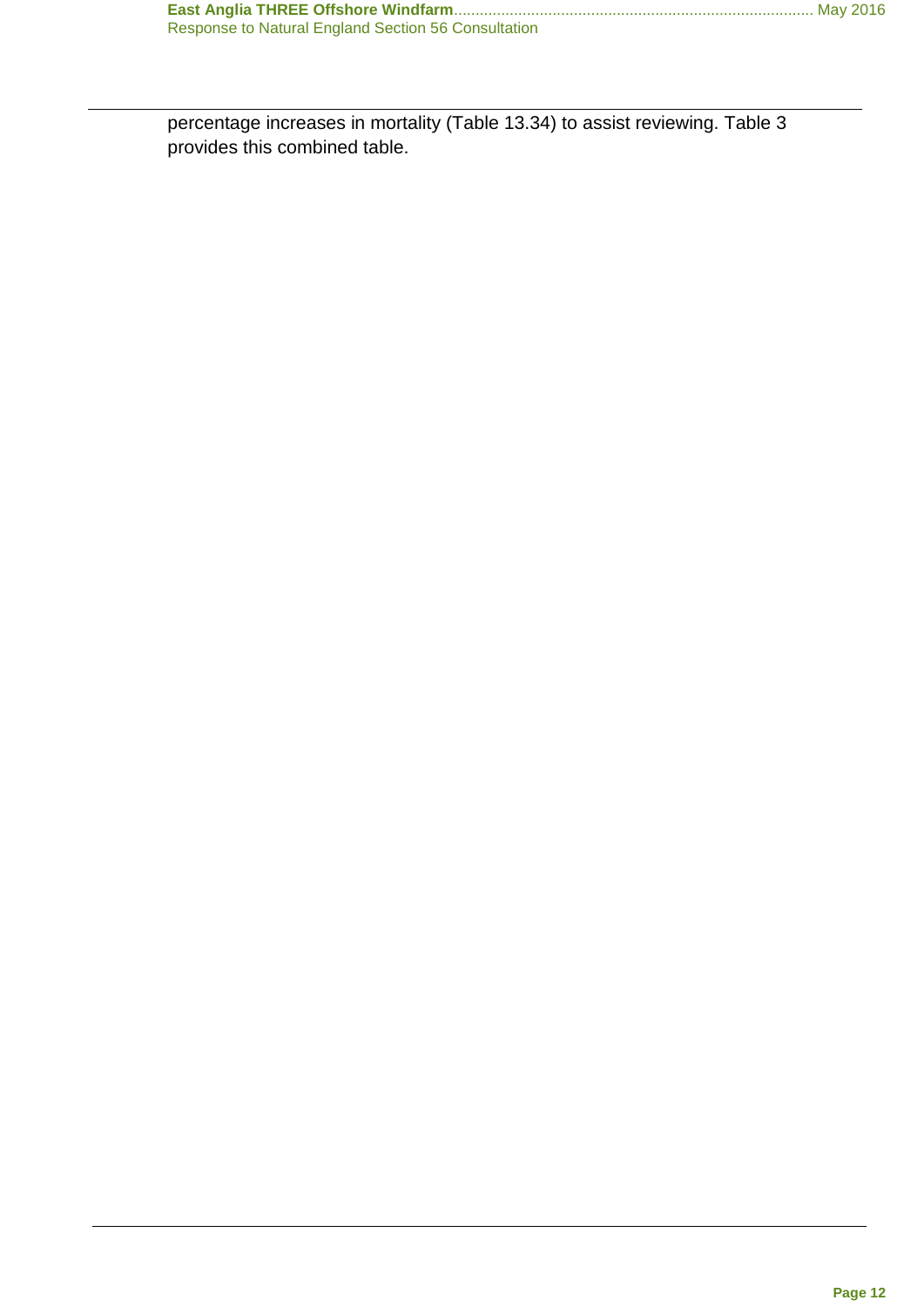Table 3 Percentage increase in seasonal BDMPS and annual biogeographic mortality due to collisions at the East Anglia THREE site, including seasonal and annual collision mortality (this table combines the seasonal collision values from Table 13.31 and the increases in mortality from table 13.34 in the ES).

| <b>Species</b>   | <b>Baseline</b>      | <b>Band</b>    |                         |              |                                               |                |                                                               | Reference population and percentage increase in mortality |            |              |                                            |            |                                    |                                                         |  |  |
|------------------|----------------------|----------------|-------------------------|--------------|-----------------------------------------------|----------------|---------------------------------------------------------------|-----------------------------------------------------------|------------|--------------|--------------------------------------------|------------|------------------------------------|---------------------------------------------------------|--|--|
|                  | average<br>mortality | model          | <b>Spring Migration</b> |              |                                               |                | Wintering<br><b>Autumn Migration</b>                          |                                                           |            |              |                                            |            | <b>Annual</b>                      |                                                         |  |  |
|                  |                      |                | <b>CRM</b>              | <b>BDMPS</b> | <b>Increase</b><br>in.<br>mortality<br>$(\%)$ | <b>CRM</b>     | <b>Increase</b><br>in.<br><b>BDMPS</b><br>mortality<br>$(\%)$ |                                                           | <b>CRM</b> | <b>BDMPS</b> | <b>Increase</b><br>in.<br>mortality<br>(%) | <b>CRM</b> | <b>Biogeographic</b><br>population | <b>Increase</b><br>$\mathsf{in}$<br>mortality<br>$(\%)$ |  |  |
| Gannet           | 0.191                | $\mathbf{1}$   | 11                      | 248385       | 0.027                                         |                | n/a                                                           |                                                           | 38         | 456298       | 0.041                                      | 56         | 1,180,000                          | 0.025                                                   |  |  |
| Kittiwake        | 0.156                | $\mathbf{1}$   | 49                      | 627816       | 0.050                                         |                | n/a                                                           |                                                           | 90         | 829937       | 0.069                                      | 147        | 5,100,000                          | 0.018                                                   |  |  |
| Lesser<br>black- | 0.126                | $\overline{2}$ | 1                       | 197483       | 0.004                                         | $\overline{2}$ | 39314                                                         | 0.040                                                     | 6          | 209007       | 0.023                                      | 11         | 864,000                            | 0.010                                                   |  |  |
| backed<br>gull   |                      | 3              |                         |              | 0.004                                         | $\overline{2}$ |                                                               | 0.040                                                     | 6          |              | 0.023                                      | 11         |                                    | 0.010                                                   |  |  |
| Herring          | 0.172                | $\overline{2}$ |                         | n/a          |                                               | 25             | 466511                                                        | 0.031                                                     | n/a        |              |                                            | 25         | 1,098,000                          | 0.013                                                   |  |  |
| gull             |                      | 3              |                         |              |                                               | 25             |                                                               | 0.031                                                     |            |              |                                            | 25         |                                    | 0.013                                                   |  |  |
| Great<br>black-  | 0.07                 | $\overline{2}$ |                         | n/a          |                                               | 37             | 91399                                                         | 0.575                                                     |            | n/a          |                                            | 42         | 235,000                            | 0.255                                                   |  |  |
| backed<br>gull   |                      | 3              |                         |              |                                               | 40             |                                                               | 0.621                                                     |            |              |                                            | 45         |                                    | 0.273                                                   |  |  |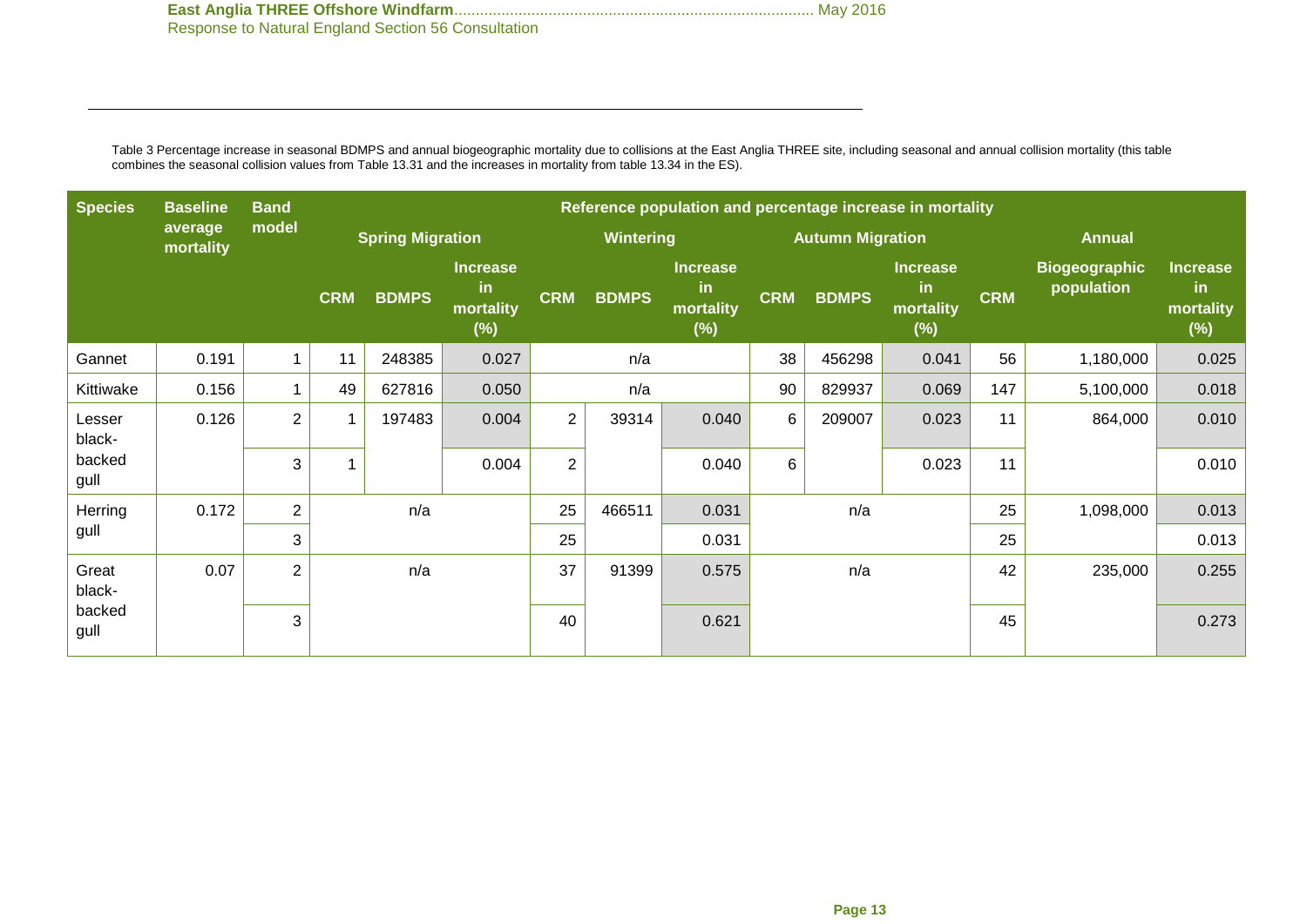| <b>Response to Natural England Section 56 Consultation</b> |  |
|------------------------------------------------------------|--|

#### <span id="page-87-0"></span>**1.6 Gannet and kittiwake flight height data**

52. Natural England agreed that site specific flight heights should be used in collision risk modelling if sufficient data are available. However, they also consider it appropriate to present a range of flight heights. Collision modelling in the ES used site specific flight heights for gannet and kittiwake as these were the only species for which sufficient data were collected (n=251 and n=208 respectively). Histograms of these data are provided below (Figures 1 and 2).



Figure 1. Gannet flight height observations at the East Anglia THREE site.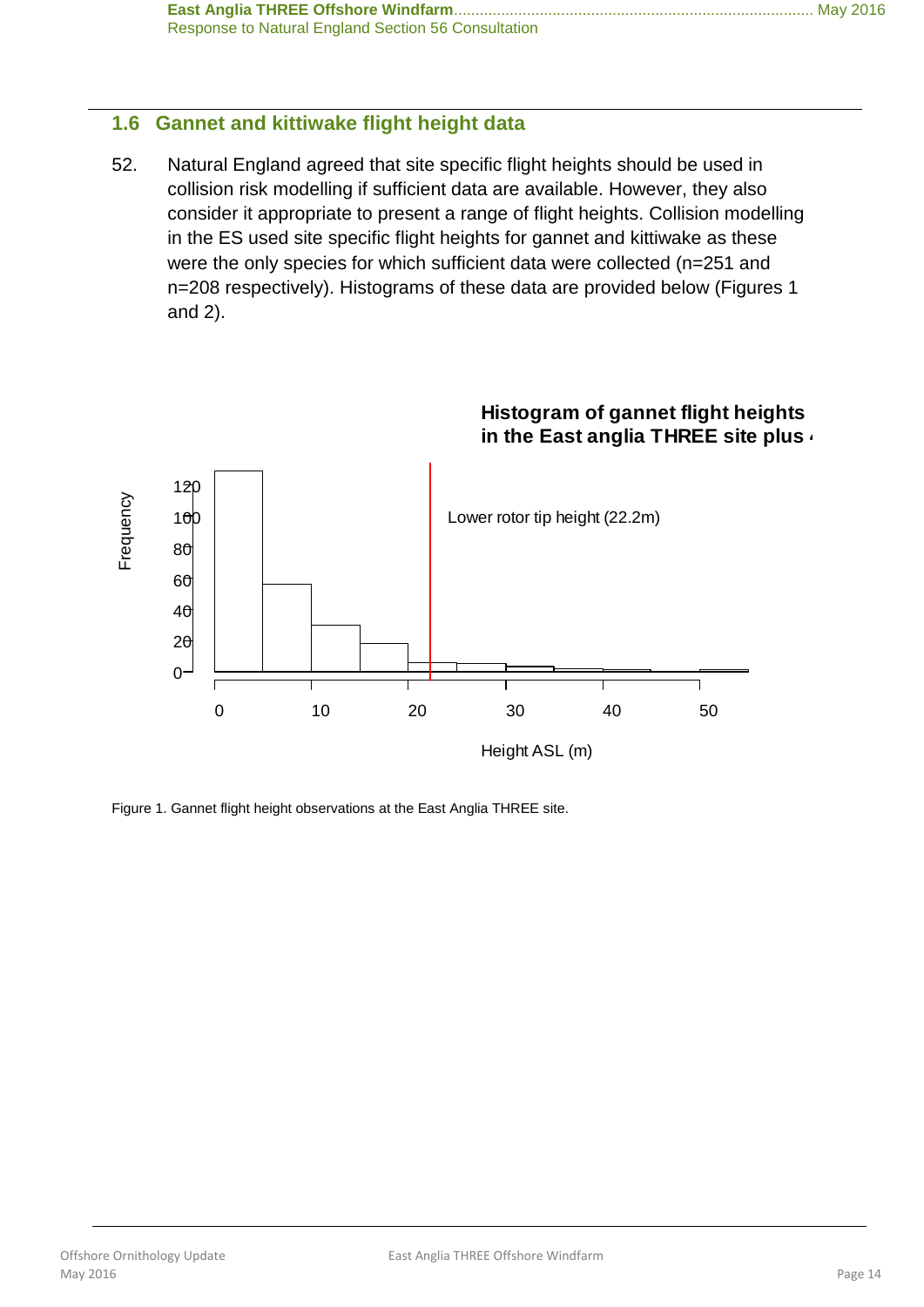| <b>Response to Natural England Section 56 Consultation</b> |  |
|------------------------------------------------------------|--|



Figure 2. Kittiwake flight height observations at the East Anglia THREE site.

#### <span id="page-88-0"></span>**1.7 Revised cumulative collision mortality**

- 53. Tables 4 to 7 presented below provide updated cumulative and incombination collision mortalities for gannet, kittiwake, lesser black-backed gull and great black-backed gull and replace the following ones in Chapter 13 Offshore Ornithology (EATL 2015a):
	- Table 4 replaces 'Table 13.45 Cumulative Collision Risk Assessment for Gannet'.
	- Table 5 replaces 'Table 13.46 Cumulative Collision Risk Assessment for Kittiwake'.
	- Table 6 replaces 'Table 13.47 Cumulative Collision Risk Assessment for Lesser blackbacked gull.'
	- Table 7 replaces 'Table 13.49 Cumulative Collision Risk Assessment for Great blackbacked gull.'
- 54. These updates reflect revisions to the collision estimates for the Hornsea Project Two Wind Farm (SmartWind 2015a, Natural England 2015b) which occurred following submission of the East Anglia THREE application (EATL 2015a,b) during the examination for Hornsea Project Two.
- 55. Tables 4 to 7 also replace the following ones from The Information for the Habitats Regulations Assessment (EATL 2015b):
	- Table 4 replaces 'Table 3.6 Gannet collision mortality for all wind farms with potential connectivity to the Flamborough and Filey Coast pSPA.'
	- Table 5 replaces 'Table 3.7 Kittiwake collision mortality for all wind farms with potential connectivity to the Flamborough and Filey Coast pSPA.'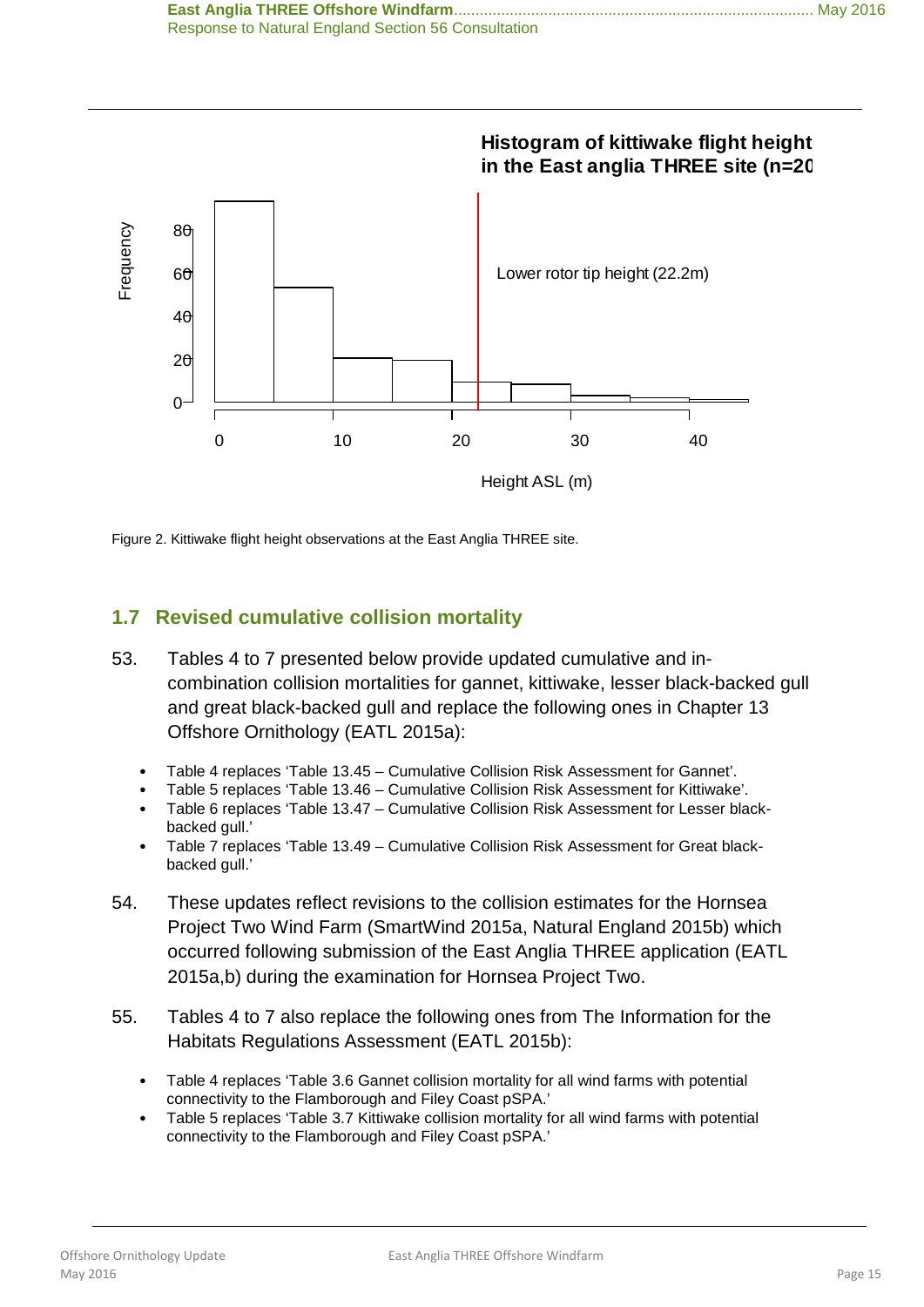| Response to Natural England Section 56 Consultation |  |
|-----------------------------------------------------|--|

- Table 6 replaces 'Table 3.5 Lesser black-backed gull collision mortality for all wind farms (nonbreeding) and those with potential connectivity during the breeding season with the Alde-Ore SPA.'
- 56. It should be noted that the list of wind farms included in the cumulative and incombination assessments for EATL (2015a,b) and updated in this note is longer than that assessed for Hornsea Project Two (see Table 10 of Natural England 2015b for the full list included for Hornsea Project Two). Consequently, the cumulative totals presented in this note differ slightly from those presented in SmartWind (2015a) and Natural England (2015b).
- 57. It should also be noted that the collision estimates for herring gull at the Hornsea Project Two wind farm which were presented in EATL (2015a) were erroneously attributed to the Hornsea Project Two application (SmartWind 2015b). This document did not contain a herring gull collision assessment. These collision estimates should have been attributed to the supporting technical annex for the Hornsea Project One assessment (SmartWind 2013).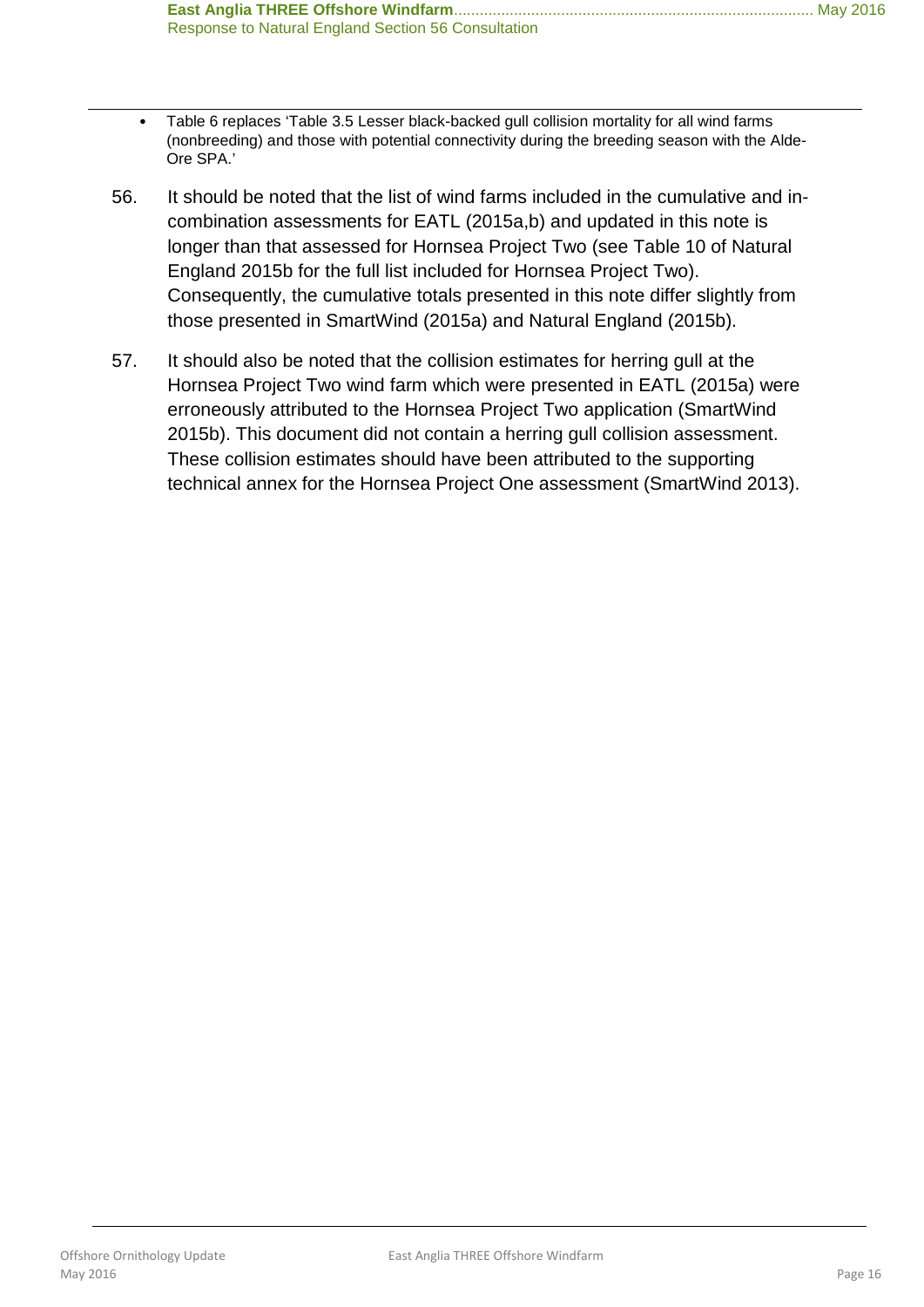#### **East Anglia THREE Offshore Windfarm**.................................................................................... May 2016 Response to Natural England Section 56 Consultation

Table 4. Updated gannet collision risk. This table includes revised estimates for Hornsea Project Two. Collisions have been apportioned to the Flamborough and Filey Coast pSPA in each season and summed for the year. The percentage apportioned in the breeding season has been calculated using the percentages presented in EATL (2015). This table replaces Table 13.45 in EATL (2015a) and Table 3.6 in EATL (2015b).

| <b>Tier</b> | <b>Project</b>                           |              | <b>Breeding season</b> |                    |              | <b>Post-breeding</b> |                           | <b>Pre-breeding</b> |               |                    | <b>Annual</b> | Ref.*                     |                         |
|-------------|------------------------------------------|--------------|------------------------|--------------------|--------------|----------------------|---------------------------|---------------------|---------------|--------------------|---------------|---------------------------|-------------------------|
|             |                                          | <b>Total</b> | % FFC<br><b>pSPA</b>   | <b>FFC</b><br>pSPA | <b>Total</b> | $%$ FFC<br>pSPA      | <b>FFC</b><br><b>pSPA</b> | <b>Total</b>        | % FFC<br>pSPA | <b>FFC</b><br>pSPA | <b>Total</b>  | <b>FFC</b><br><b>pSPA</b> |                         |
|             | <b>Beatrice Demonstrator</b>             | 0.6          | $\mathbf 0$            | 0.0                | 0.9          | 1.9                  | 0.02                      | 0.7                 | 3.3           | 0.02               | 2.2           | 0.0                       | $\mathbf{1}$            |
|             | <b>Greater Gabbard</b>                   | 14.0         | $\overline{0}$         | 0.0                | 8.8          | 4.2                  | 0.37                      | 4.8                 | 5.6           | 0.27               | 27.5          | 0.6                       | $\overline{2}$          |
|             | <b>Gunfleet Sands</b>                    | 0.0          | $\pmb{0}$              | 0.0                | 0.0          | 4.2                  | 0.00                      | 0.0                 | 5.6           | 0.00               | 0.0           | 0.0                       | $\mathbf{1}$            |
|             | <b>Kentish Flats</b>                     | 1.4          | $\mathbf 0$            | 0.0                | 0.8          | 4.2                  | 0.03                      | 1.1                 | 5.6           | 0.06               | 3.3           | 0.1                       | $\mathbf{1}$            |
|             | Lincs                                    | 2.1          | 100                    | 2.1                | 1.3          | 4.2                  | 0.05                      | 1.7                 | 5.6           | 0.09               | 5.0           | 2.2                       | $\overline{2}$          |
|             | London Array                             | 2.3          | $\Omega$               | 0.0                | 1.4          | 4.2                  | 0.06                      | 1.8                 | 5.6           | 0.10               | 5.5           | 0.2                       | $\overline{2}$          |
|             | Lynn and Inner Dowsing                   | 0.2          | 100                    | 0.2                | 0.1          | 4.2                  | 0.01                      | 0.2                 | 5.6           | 0.01               | 0.5           | 0.2                       | $\mathbf{1}$            |
|             | Scroby Sands                             | 0.0          | 100                    | 0.0                | 0.0          | 4.2                  | 0.00                      | 0.0                 | 3.3           | 0.00               | 0.0           | 0.0                       | $\mathbf{1}$            |
|             | Sheringham Shoal                         | 14.1         | 100                    | 14.1               | 3.5          | 4.2                  | 0.15                      | 0.0                 | 3.3           | 0.00               | 17.6          | 14.2                      | $\overline{2}$          |
|             | Teesside                                 | 4.9          | 50                     | 2.4                | 1.7          | 1.5                  | 0.03                      | 0.0                 | 5.6           | 0.00               | 6.7           | 2.5                       | $\overline{2}$          |
| 1           | Thanet                                   | 1.1          | $\mathbf 0$            | 0.0                | 0.0          | 4.2                  | 0.00                      | 0.0                 | 5.6           | 0.00               | 1.1           | 0.0                       | $\overline{2}$          |
|             | <b>Humber Gateway</b>                    | 1.9          | 100                    | 1.9                | 1.1          | 4.2                  | 0.05                      | 1.5                 | 5.6           | 0.08               | 4.5           | 2.0                       | $\overline{2}$          |
| 1           | Westermost Rough                         | 0.2          | 100                    | 0.2                | 0.1          | 1.5                  | 0.00                      | 0.2                 | 5.6           | 0.01               | 0.5           | 0.2                       | $\overline{2}$          |
| 3           | <b>Beatrice</b>                          | 37.4         | $\mathbf 0$            | 0.0                | 48.8         | 1.9                  | 0.93                      | 9.5                 | 3.3           | 0.31               | 95.7          | 1.2                       | 3                       |
| 3           | <b>Blyth Demonstration Project</b>       | 3.5          | $\mathbf 0$            | 0.0                | 2.1          | 1.5                  | 0.03                      | 2.8                 | 5.6           | 0.16               | 8.4           | 0.2                       | $\overline{2}$          |
| 3           | Dogger Bank Creyke Beck Projects A and B | 5.6          | 50                     | 2.8                | 6.6          | 1.5                  | 0.10                      | 4.3                 | 5.6           | 0.24               | 16.5          | 3.1                       | $\overline{\mathbf{4}}$ |
| 3           | Dudgeon                                  | 22.3         | 100                    | 22.3               | 38.9         | 4.2                  | 1.64                      | 19.1                | 5.6           | 1.07               | 80.3          | 25.0                      | $\mathbf{1}$            |
| 3           | East Anglia ONE                          | 5.0          | 100                    | 5.0                | 198.0        | 4.2                  | 8.32                      | 10.0                | 5.6           | 0.56               | 213.0         | 13.9                      | 5                       |
| 3           | EOWDC                                    | 4.2          | $\mathbf{0}$           | 0.0                | 5.1          | 1.8                  | 0.09                      | 0.1                 | 3.4           | 0.00               | 9.3           | 0.1                       | $\overline{2}$          |
| 3           | Firth of Forth Alpha and Bravo           | 800.8        | $\mathbf 0$            | 0.0                | 49.3         | 1.8                  | 0.89                      | 65.8                | 3.4           | 2.24               | 915.9         | 3.1                       | $\overline{1}$          |
| 3           | Galloper                                 | 18.1         | $\overline{0}$         | 0.0                | 30.9         | 4.2                  | 1.30                      | 12.6                | 5.6           | 0.71               | 61.6          | 2.0                       | $\overline{2}$          |
| 3           | Hornsea Project One                      | 11.5         | 100                    | 11.5               | 32.0         | 4.2                  | 1.34                      | 22.5                | 5.6           | 1.26               | 66.0          | 14.1                      | $\overline{4}$          |
| 3           | Inch Cape                                | 336.9        | $\mathbf 0$            | 0.0                | 29.2         | 1.8                  | 0.53                      | 5.2                 | 3.4           | 0.18               | 371.3         | 0.7                       | $\overline{2}$          |
| 3           | Moray Firth (EDA)                        | 80.6         | $\mathbf 0$            | 0.0                | 35.4         | 1.9                  | 0.67                      | 8.9                 | 3.3           | 0.29               | 124.9         | 1.0                       | $\mathbf{1}$            |
| 3           | Neart na Gaoithe                         | 509.3        | $\Omega$               | 0.0                | 26.1         | 1.8                  | 0.47                      | 34.8                | 3.4           | 1.18               | 570.1         | 1.7                       | $\overline{2}$          |
| 3           | Race Bank                                | 33.7         | 100                    | 33.7               | 11.7         | 4.2                  | 0.49                      | 4.1                 | 5.6           | 0.23               | 49.5          | 34.4                      | $\overline{2}$          |
| 3           | Rampion                                  | 36.2         | $\mathbf{0}$           | 0.0                | 63.5         | 4.2                  | 2.67                      | 2.1                 | 5.6           | 0.12               | 101.8         | 2.8                       | $\mathbf{1}$            |
| 3           | Dogger Bank Teesside Projects A and B    | 14.8         | 50                     | 7.4                | 10.1         | 1.5                  | 0.15                      | 10.8                | 5.6           | 0.61               | 35.7          | 8.1                       | $\overline{4}$          |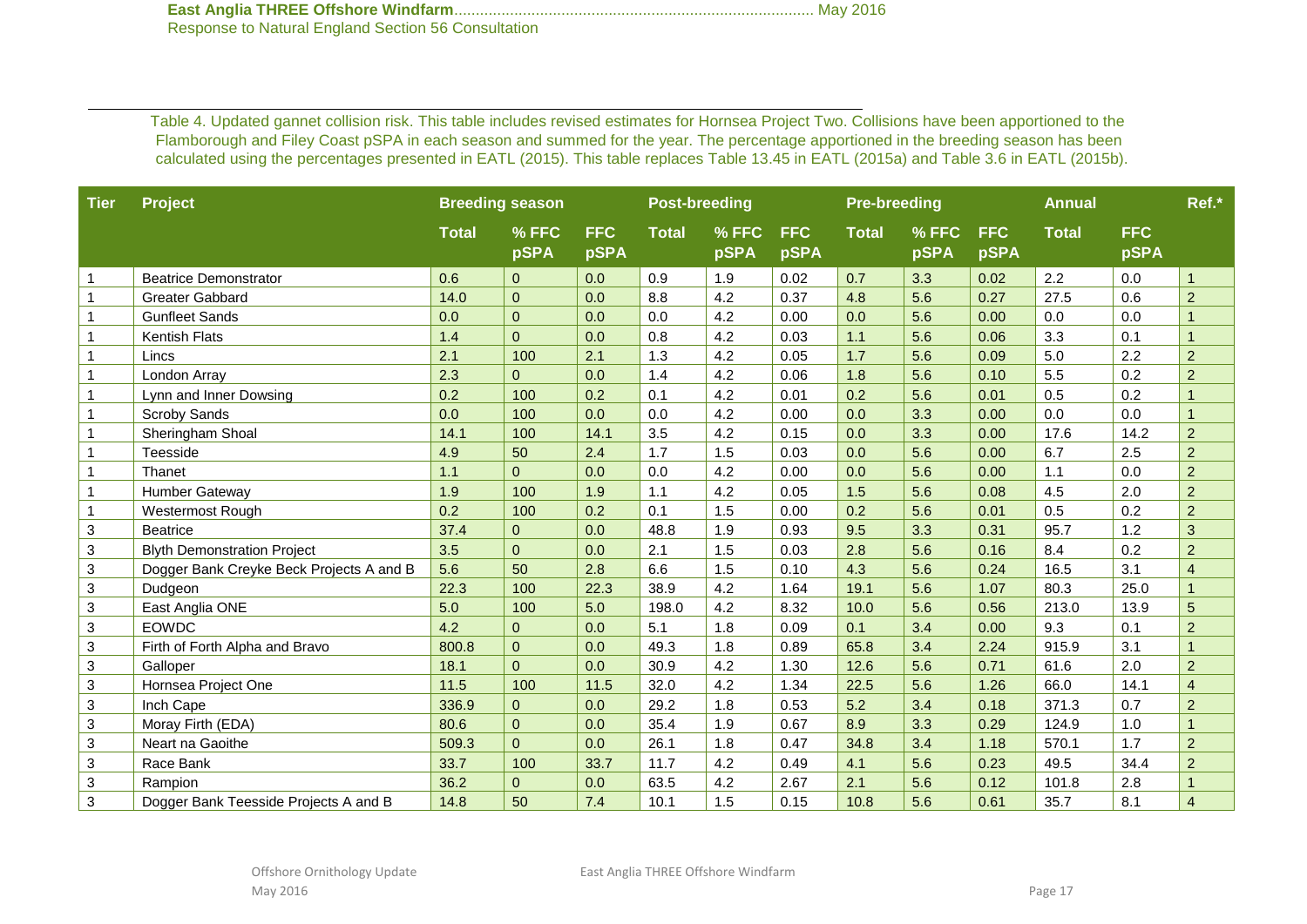#### **East Anglia THREE Offshore Windfarm**.................................................................................... May 2016

Response to Natural England Section 56 Consultation

| <b>Tier</b> | <b>Project</b>      | <b>Breeding season</b> |                        |                    | <b>Post-breeding</b> |                            |                    | <b>Pre-breeding</b> |                              |                    | <b>Annual</b> | Ref.*              |                 |
|-------------|---------------------|------------------------|------------------------|--------------------|----------------------|----------------------------|--------------------|---------------------|------------------------------|--------------------|---------------|--------------------|-----------------|
|             |                     | Total                  | $%$ FFC<br><b>pSPA</b> | <b>FFC</b><br>pSPA | <b>Total</b>         | $%$ FFC $+$<br><b>pSPA</b> | <b>FFC</b><br>pSPA | <b>Total</b>        | $\%$ FFC $\%$<br><b>pSPA</b> | <b>FFC</b><br>pSPA | Total         | <b>FFC</b><br>pSPA |                 |
|             | <b>Triton Knoll</b> | 26.8                   | 100                    | 26.8               | 64.1                 | 4.2                        | 2.69               | 30.1                | 5.6                          | 1.69               | 121.0         | 31.1               | $\overline{2}$  |
|             | Hornsea Project Two | 7.0                    | 100                    | 7.0                | 14.0                 | 4.2                        | 0.59               | 6.0                 | 5.6                          | 0.34               | 27.0          | 7.9                | $6\overline{6}$ |
|             | East Anglia THREE   | 7.0                    | 100                    | 7.0                | 38.0                 | 4.2                        | 1.60               | 11.0                | 5.6                          | 0.62               | 56.0          | 9.2                |                 |
|             | <b>TOTAL</b>        | 2003.2                 |                        | 144.3              | 723.7                |                            | 25.2               | 271.6               |                              | 12.4               | 2998.5        | 182.0              |                 |

\*Data sources:

1. Natural England (2014)

2. SmartWind (2015c)

3. Beatrice Offshore Windfarm Ltd. (2013)

4. Forewind (2014)

5. East Anglia THREE Ltd. (2015c)

6. SmartWind (2015a)

7. East Anglia THREE Ltd. (2015a)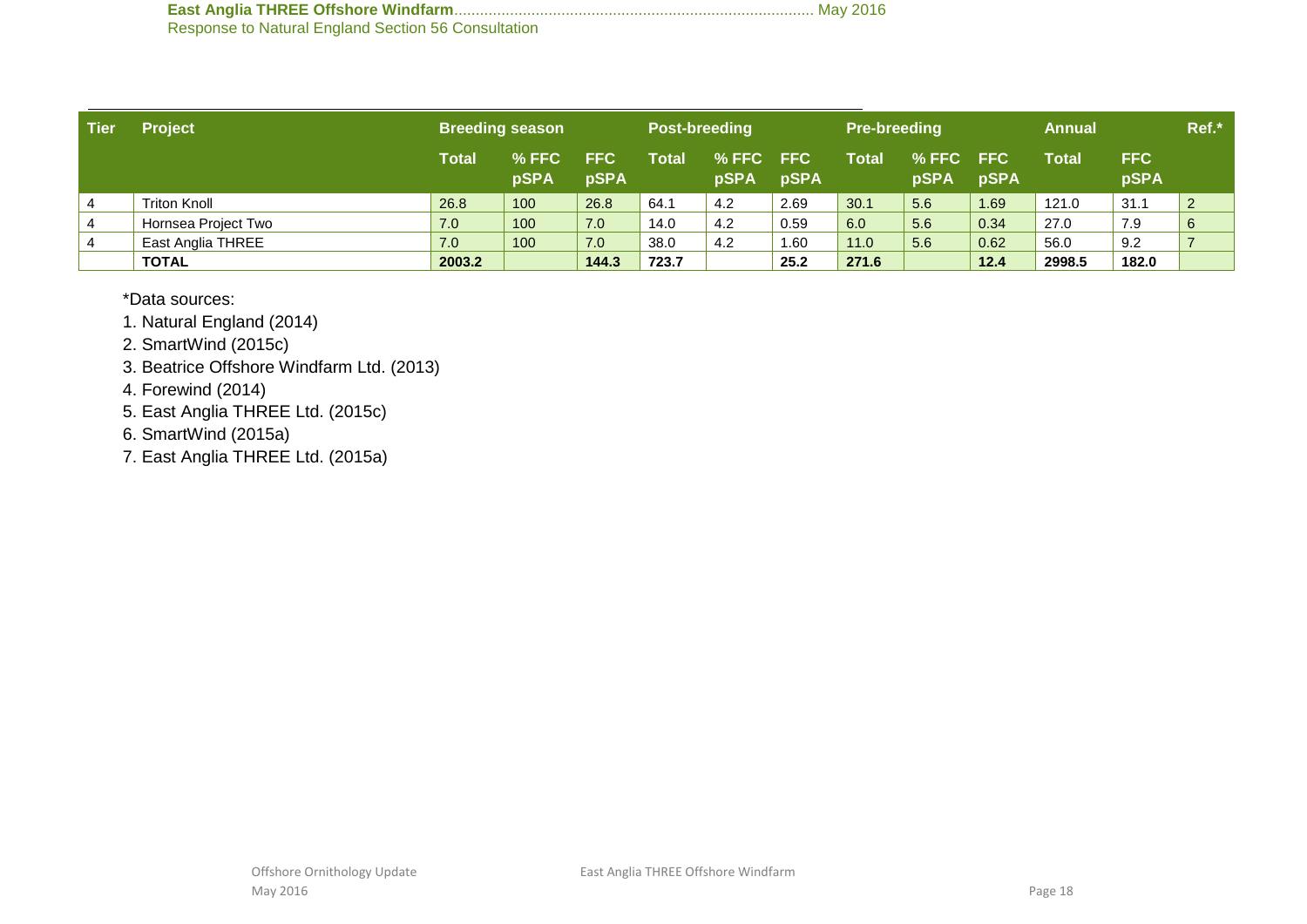Table 5. Updated kittiwake collision risk. This table includes revised estimates for Hornsea Project Two. Collisions have been apportioned to the Flamborough and Filey Coast pSPA in each season and summed for the year. The percentage apportioned in the breeding season has been calculated using the percentages presented in EAOL (2015; EA3 method) and also using the method presented in NE (2015; NE method) to assist comparison with the previous assessment for both wind farms. The annual total for FFC includes the breeding season estimates calculated using the EA3 method. This table replaces Table 13.46 in EATL (2015a) and Table 3.7 in EATL (2015b).

| <b>Tier</b>  | <b>Project</b>                              | <b>EA3</b> method | <b>Breeding season -</b> |                    | method       | Breeding season - NE   |                    | <b>Post-breeding</b> |                 |                    | <b>Pre-breeding</b> |                     |                           | <b>Annual</b>  | Ref.*                     |                  |
|--------------|---------------------------------------------|-------------------|--------------------------|--------------------|--------------|------------------------|--------------------|----------------------|-----------------|--------------------|---------------------|---------------------|---------------------------|----------------|---------------------------|------------------|
|              |                                             | <b>Total</b>      | % FFC<br><b>pSPA</b>     | <b>FFC</b><br>pSPA | <b>Total</b> | $%$ FFC<br><b>pSPA</b> | <b>FFC</b><br>pSPA | <b>Total</b>         | $%$ FFC<br>pSPA | <b>FFC</b><br>pSPA | <b>Total</b>        | %FFC<br><b>pSPA</b> | <b>FFC</b><br><b>pSPA</b> | <b>Total</b>   | <b>FFC</b><br><b>pSPA</b> |                  |
|              | <b>Beatrice Demonstrator</b>                | $\overline{0}$    | 16.8                     | 0.0                |              |                        | 0.0                | 2.1                  | 5.4             | 0.11               | 1.7                 | 7.2                 | 0.12                      | 4.95           | 0.2                       | $\mathbf{1}$     |
|              | <b>Greater Gabbard</b>                      | 1.1               | 16.8                     | 0.2                |              |                        | 0.0                | 15                   | 5.4             | 0.81               | 11.4                | 7.2                 | 0.82                      | 27.5           | 1.8                       |                  |
|              | <b>Gunfleet Sands</b>                       | $\overline{0}$    | 16.8                     | 0.0                |              |                        | 0.0                | $\Omega$             | 5.4             | 0.00               | $\mathbf 0$         | 7.2                 | 0.00                      | $\overline{0}$ | 0.0                       | $\overline{2}$   |
|              | <b>Kentish Flats</b>                        | $\Omega$          | 16.8                     | 0.0                |              |                        | 0.0                | 0.9                  | 5.4             | 0.05               | 0.7                 | 7.2                 | 0.05                      | 2.2            | 0.1                       | $\mathbf 1$      |
|              | Lincs                                       | 0.70              | 16.8                     | 0.1                | 0.92         | 100                    | 0.9                | 1.16                 | 5.4             | 0.06               | 0.69                | 7.2                 | 0.05                      | 2.75           | 0.2                       | 1                |
|              | London Array                                | 1.4               | 16.8                     | 0.2                |              |                        | 0.0                | 2.3                  | 5.4             | 0.12               | 1.8                 | 7.2                 | 0.13                      | 5.5            | 0.5                       | $\mathbf 1$      |
|              | Lynn and Inner<br>Dowsing                   | $\Omega$          | 16.8                     | 0.0                |              |                        | 0.0                | $\Omega$             | 5.4             | 0.00               | $\Omega$            | 7.2                 | 0.00                      | $\Omega$       | 0.0                       | $\boldsymbol{2}$ |
|              | <b>Scroby Sands</b>                         | $\Omega$          | 16.8                     | 0.0                |              |                        | 0.0                | $\overline{0}$       | 5.4             | 0.00               | $\mathbf 0$         | 7.2                 | 0.00                      | $\overline{0}$ | 0.0                       | $\overline{a}$   |
|              | Sheringham Shoal                            | $\overline{0}$    | 16.8                     | 0.0                |              |                        | 0.0                | $\overline{0}$       | 5.4             | 0.00               | $\mathbf 0$         | 7.2                 | 0.00                      | $\overline{0}$ | 0.0                       | $\overline{2}$   |
|              | Teesside                                    | 38.4              | 16.8                     | 6.5                |              |                        | 0.0                | 24                   | 5.4             | 1.30               | 2.5                 | 7.2                 | 0.18                      | 77.08          | 7.9                       | $\mathbf 1$      |
|              | Thanet                                      | 0.3               | 16.8                     | 0.1                |              |                        | 0.0                | 0.5                  | 5.4             | 0.03               | 0.4                 | 7.2                 | 0.03                      | 1.1            | 0.1                       | $\mathbf 1$      |
|              | Humber Gateway                              | 1.9               | 100                      | 1.9                | 2.55         | 100                    | 2.6                | 3.19                 | 5.4             | 0.17               | 1.9                 | 7.2                 | 0.14                      | 7.7            | 2.2                       | $\mathbf 1$      |
|              | Westermost Rough                            | 0.10              | 100                      | 0.1                | 0.18         | 100                    | 0.2                | 0.22                 | 5.4             | 0.01               | 0.132               | 7.2                 | 0.01                      | 0.55           | 0.1                       | $\mathbf 1$      |
| 3            | <b>Beatrice</b>                             | 94.7              | 16.8                     | 15.9               |              |                        | 0.0                | 10.7                 | 5.4             | 0.58               | 39.8                | 7.2                 | 2.87                      | 145.2          | 19.4                      | 3                |
| 3            | <b>Blyth Demonstration</b><br>Project       | 1.4               | 16.8                     | 0.2                |              |                        | 0.0                | 2.3                  | 5.4             | 0.12               | 1.4                 | 7.2                 | 0.10                      | 5.39           | 0.5                       | $\mathbf{1}$     |
| $\mathbf{3}$ | Dogger Bank Creyke<br>Beck Projects A and B | 288.0             | 16.8                     | 48.4               | 288          | 19.3                   | 55.6               | 135                  | 5.4             | 7.29               | 295                 | 7.2                 | 21.24                     | 718.85         | 76.9                      | 1                |
| 3            | Dudgeon                                     | 0.0               | 16.8                     | 0.0                | $\Omega$     | 100                    | 0.0                | $\Omega$             | 5.4             | 0.00               | $\Omega$            | 7.2                 | 0.00                      | $\Omega$       | 0.0                       | $\mathbf{1}$     |
| $\mathbf 3$  | East Anglia ONE                             | 2.0               | 16.8                     | 0.3                |              |                        | 0.0                | 242                  | 5.4             | 13.07              | 71                  | 7.2                 | 5.11                      | 314            | 18.5                      | 4                |
| $3^*$        | EOWDC                                       | 11.8              | 16.8                     | 2.0                |              |                        | 0.0                | 5.8                  | 5.4             | 0.31               | 1.1                 | 7.2                 | 0.08                      | 18.7           | 2.4                       | $\mathbf 1$      |
| 3            | Firth of Forth Alpha and<br>Bravo           | 153.1             | 16.8                     | 25.7               |              |                        | 0.0                | 313.1                | 5.4             | 16.91              | 247.6               | 7.2                 | 17.83                     | 715            | 60.5                      | $\mathbf{1}$     |
| 3            | Galloper                                    | 6.3               | 16.8                     | 1.1                |              |                        | 0.0                | 27.8                 | 5.4             | 1.50               | 31.8                | 7.2                 | 2.29                      | 65.89          | 4.8                       | 1                |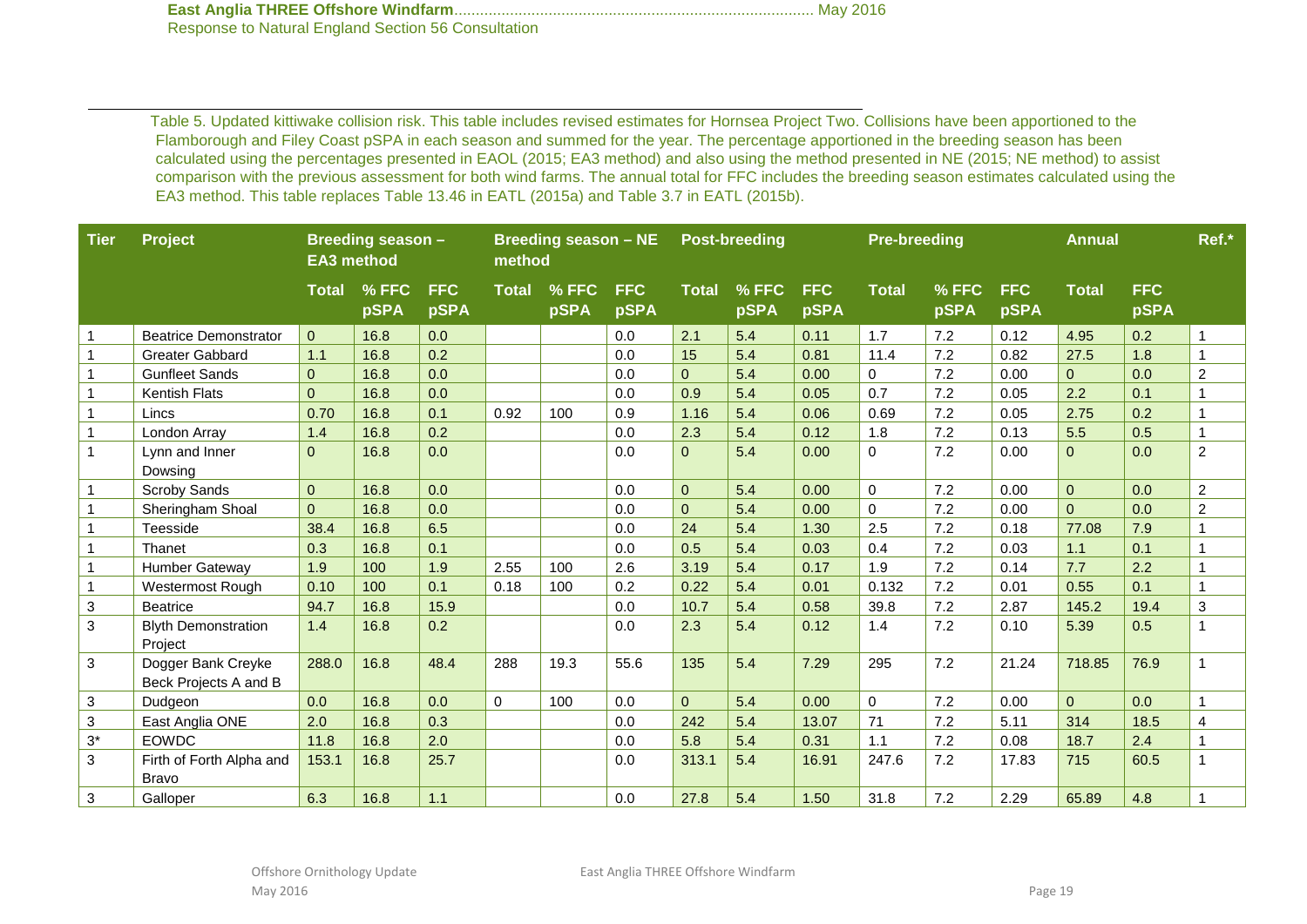#### **East Anglia THREE Offshore Windfarm**.................................................................................... May 2016

Response to Natural England Section 56 Consultation

| <b>Tier</b> | <b>Project</b>           |       | <b>Breeding season -</b><br><b>EA3</b> method |                    | method | <b>Breeding season - NE</b>   |                    | <b>Post-breeding</b> |                 | <b>Pre-breeding</b> |              | Annual                 |                           | Ref.*        |                           |   |
|-------------|--------------------------|-------|-----------------------------------------------|--------------------|--------|-------------------------------|--------------------|----------------------|-----------------|---------------------|--------------|------------------------|---------------------------|--------------|---------------------------|---|
|             |                          | Total | $%$ FFC $\overline{\phantom{a}}$<br>pSPA      | <b>FFC</b><br>pSPA | Total  | $\sqrt{2}$ FFC<br><b>pSPA</b> | <b>FFC</b><br>pSPA | Total                | $%$ FFC<br>pSPA | <b>FFC</b><br>pSPA  | <b>Total</b> | $%$ FFC<br><b>pSPA</b> | <b>FFC</b><br><b>pSPA</b> | <b>Total</b> | <b>FFC</b><br><b>pSPA</b> |   |
| 3           | Hornsea Project One      | 44.0  | 16.8                                          | 7.4                | 47.9   | 66.6                          | 31.9               | 55.9                 | 5.4             | 3.02                | 20.9         | 7.2                    | 1.50                      | 122          | 11.9                      |   |
| 3           | Inch Cape                | 13.1  | 16.8                                          | 2.2                |        |                               | 0.0                | 224.8                | 5.4             | 12.14               | 63.5         | 7.2                    | 4.57                      | 301.42       | 18.9                      |   |
| 3           | Moray Firth (EDA)        | 43.6  | 16.8                                          | 7.3                |        |                               | 0.0                | $\overline{2}$       | 5.4             | 0.11                | 19.3         | 7.2                    | 1.39                      | 45.4         | 8.8                       |   |
| 3           | Neart na Gaoithe         | 32.9  | 16.8                                          | 5.5                |        |                               | 0.0                | 56.1                 | 5.4             | 3.03                | 4.4          | 7.2                    | 0.32                      | 93.39        | 8.9                       |   |
| 3           | Race Bank                | 1.90  | 16.8                                          | 0.3                | 1.86   | 100                           | 1.9                | 23.9                 | 5.4             | 1.29                | 5.59         | 7.2                    | 0.40                      | 31.35        | 2.0                       |   |
| 3           | Rampion                  | 54.40 | 16.8                                          | 9.1                |        |                               | 0.0                | 37.4                 | 5.4             | 2.02                | 29.7         | 7.2                    | 2.14                      | 121          | 13.3                      |   |
| 3           | Dogger Bank Teesside     | 136.9 | 16.8                                          | 23.0               | 136.9  | 19.3                          | 26.4               | 90.7                 | 5.4             | 4.90                | 216.9        | 7.2                    | 15.62                     | 444.4        | 43.5                      |   |
|             | Projects A and B         |       |                                               |                    |        |                               |                    |                      |                 |                     |              |                        |                           |              |                           |   |
| 4           | <b>Triton Knoll</b>      | 24.60 | 16.8                                          | 4.1                | 24.6   | 100                           | 24.6               | 139                  | 5.4             | 7.51                | 45.4         | 7.2                    | 3.27                      | 209          | 14.9                      |   |
|             | Hornsea Project Two      | 16.0  | 16.8                                          | 2.7                | 16     | 83                            | 13.3               | 9                    | 5.4             | 0.49                | 3            | 7.2                    | 0.22                      | 27           | 3.4                       | 5 |
|             | <b>East Anglia THREE</b> | 8.00  | 16.8                                          | 1.3                |        |                               | 0.0                | 90                   | 5.4             | 4.86                | 49           | 8.2                    | 4.02                      | 146.3        | 10.2                      | 6 |
|             | <b>TOTAL</b>             |       |                                               | 165.7              |        |                               | 157.3              |                      |                 | 81.8                |              |                        | 84.5                      | 3653.6       | 332.0                     |   |

\*Data sources:

1. Natural England (2015b)

2. Natural England (2014)

3. Beatrice Offshore Windfarm Ltd. (2013)

4. East Anglia THREE Ltd. (2015c)

5. SmartWind (2015a)

6. East Anglia THREE Ltd. (2015a)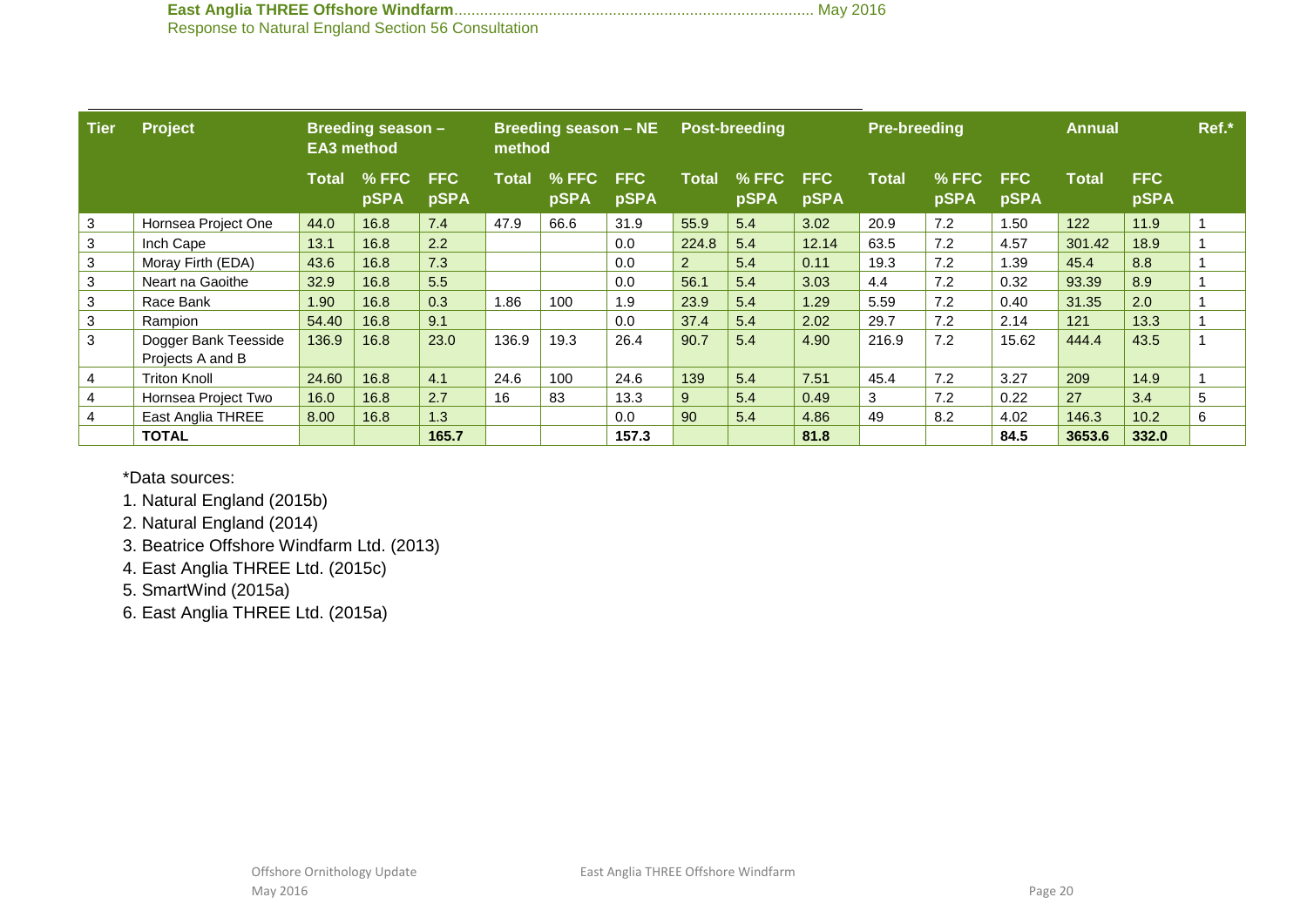| Response to Natural England Section 56 Consultation |  |
|-----------------------------------------------------|--|

Table 6. Updated lesser black-backed gull collision risk. This table includes revised estimates for Hornsea Project Two. All collisions during the breeding season at wind farms located within 141 km of the Alde-Ore SPA have been apportioned to that population. This table replaces Table 13.47 in EATL (2015a) and Table 3.5 in EATL (2015b).

| <b>Tier</b>               | <b>Project</b>                           |              | <b>Breeding season</b>                    |                            | <b>Nonbreeding</b><br>season | <b>Annual</b> | Ref.*          |
|---------------------------|------------------------------------------|--------------|-------------------------------------------|----------------------------|------------------------------|---------------|----------------|
|                           |                                          | <b>Total</b> | $\%$<br>Alde-<br><b>Ore</b><br><b>SPA</b> | Alde-<br>Ore<br><b>SPA</b> | <b>Total</b>                 | <b>Total</b>  |                |
| $\mathbf{1}$              | <b>Beatrice Demonstrator</b>             | 0.0          |                                           |                            | 0.0                          | 0.0           | $\mathbf{1}$   |
| $\mathbf{1}$              | <b>Greater Gabbard</b>                   | 12.4         | 100                                       | 12.4                       | 49.6                         | 62.0          | $\overline{2}$ |
| $\overline{1}$            | <b>Gunfleet Sands</b>                    | 1.0          |                                           |                            | 0.0                          | 1.0           | 1              |
| $\mathbf 1$               | Kentish Flats                            | 0.3          | 100                                       | 0.3                        | 1.3                          | 1.6           | $\mathbf{3}$   |
| $\mathbf 1$               | Lincs                                    | 1.7          |                                           |                            | 6.8                          | 8.5           | $\overline{c}$ |
| 1                         | London Array                             | 0.0          |                                           |                            | 0.0                          | 0.0           | <b>NA</b>      |
| $\mathbf 1$               | Lynn and Inner Dowsing                   | 0.0          |                                           |                            | 0.0                          | 0.0           | 1              |
| $\mathbf{1}$              | Scroby Sands                             | 0.0          |                                           |                            | 0.0                          | 0.0           | 1              |
| 1                         | Sheringham Shoal                         | 1.7          | 100                                       | 1.7                        | 6.6                          | 8.3           | $\overline{2}$ |
| $\mathbf 1$               | Teesside                                 | 0.0          |                                           |                            | 0.0                          | 0.0           | <b>NA</b>      |
| $\mathbf{1}$              | Thanet                                   | 3.2          | 100                                       | 3.2                        | 12.8                         | 16.0          | $\overline{2}$ |
| $\overline{1}$            | Humber Gateway                           | 0.3          |                                           |                            | $1.1$                        | 1.3           | $\overline{2}$ |
| $\mathbf{1}$              | Westermost Rough                         | 0.1          |                                           |                            | 0.3                          | 0.3           | $\overline{2}$ |
| 3                         | <b>Beatrice</b>                          | 0.0          |                                           |                            | 0.0                          | 0.0           | <b>NA</b>      |
| 3                         | <b>Blyth Demonstration Project</b>       | 0.0          |                                           |                            | 0.0                          | 0.0           | <b>NA</b>      |
| $\mathfrak{S}$            | Dogger Bank Creyke Beck Projects A and B | 2.6          |                                           |                            | 10.4                         | 13.0          | $\overline{2}$ |
| $\mathfrak{S}$            | Dudgeon                                  | 7.7          | 100                                       | 7.7                        | 30.6                         | 38.3          | $\mathbf{1}$   |
| $\mathbf{3}$              | East Anglia ONE                          | 8.0          | 100                                       | 8.0                        | 53.0                         | 61.0          | $\overline{4}$ |
| $\mathfrak{S}$            | EOWDC                                    | 0.0          |                                           |                            | 0.0                          | 0.0           | <b>NA</b>      |
| $\mathfrak{S}$            | Firth of Forth Alpha and Bravo           | 2.1          |                                           |                            | 8.4                          | 10.5          | $\overline{c}$ |
| $\mathfrak{S}$            | Galloper                                 | 27.8         | 100                                       | 27.8                       | 111.0                        | 138.8         | 5              |
| $\mathfrak{S}$            | Hornsea Project One                      | 4.4          |                                           |                            | 17.4                         | 21.8          | $\overline{2}$ |
| 3                         | Inch Cape                                | 0.0          |                                           |                            | 0.0                          | 0.0           | <b>NA</b>      |
| 3                         | Moray Firth (EDA)                        | 0.0          |                                           |                            | 0.0                          | 0.0           | <b>NA</b>      |
| $\mathbf{3}$              | Neart na Gaoithe                         | 0.3          |                                           |                            | 1.2                          | 1.5           | $\mathbf{1}$   |
| $\mathbf 3$               | Race Bank                                | 43.2         |                                           |                            | 10.8                         | 54.0          | $\sqrt{2}$     |
| $\ensuremath{\mathsf{3}}$ | Rampion                                  | 1.6          |                                           |                            | 6.3                          | 7.9           | $\mathbf{1}$   |
| 3                         | Dogger Bank Teesside Projects A and B    | 2.4          |                                           |                            | 9.6                          | 12.0          | $\overline{c}$ |
| $\overline{4}$            | <b>Triton Knoll</b>                      | 7.4          |                                           |                            | 29.6                         | 37.0          | 6              |
| $\overline{4}$            | Hornsea Project Two                      | 2.0          |                                           |                            | 2.0                          | 4.0           | $\overline{7}$ |
| 4                         | East Anglia THREE                        | 2.0          | 100                                       | 2.0                        | 9.0                          | 11.0          | 8              |
|                           | <b>TOTAL</b>                             | 131.9        |                                           | 63.0                       | 377.7                        | 509.6         |                |

\*Data sources:

- 1. E.ON (2013a)
- 2. SmartWind (2015b)
- 3. KFOWL (2011)
- 4. East Anglia THREE Ltd. (2015c)
- 5. RWE (2011)
- 6. TKOWL (2012)
- 7. SmartWind (2015a)
- 8. East Anglia THREE Ltd. (2015a)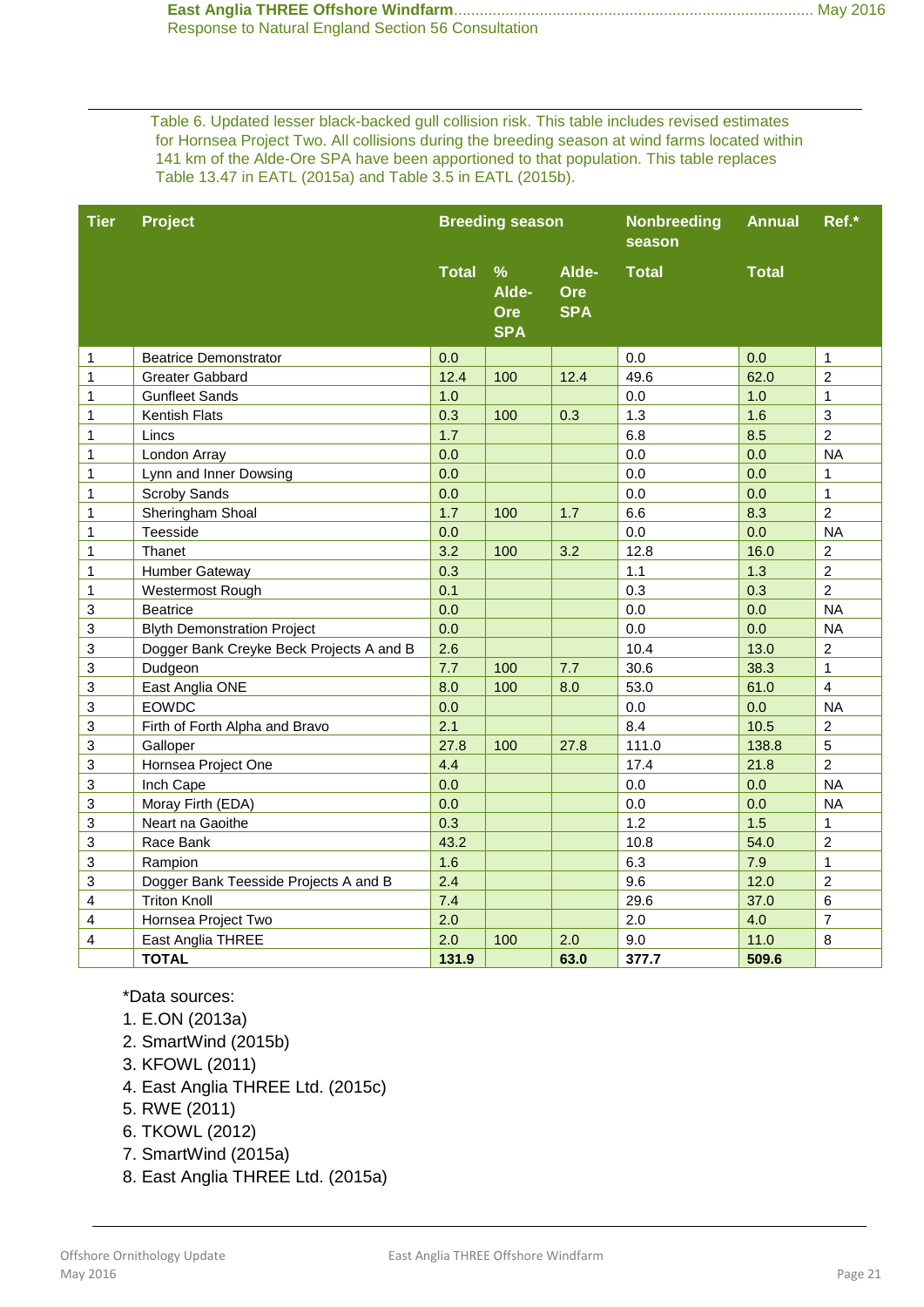| Response to Natural England Section 56 Consultation |  |
|-----------------------------------------------------|--|

Table 7. Updated great black-backed gull collision risk. This table includes revised estimates for Hornsea Project Two. All collisions during the breeding season at wind farms located within 141 km of the Alde-Ore SPA have been apportioned to that population. This table replaces Table 13.49 in EATL (2015a).

| <b>Tier</b>    | <b>Project</b>                           | <b>Breeding</b><br>season | <b>Nonbreeding</b><br>season | <b>Annual</b> | Ref.*          |
|----------------|------------------------------------------|---------------------------|------------------------------|---------------|----------------|
| 1              | <b>Beatrice Demonstrator</b>             | 0.0                       | 0.0                          | 0.0           | <b>NA</b>      |
| 1              | <b>Greater Gabbard</b>                   | 15.0                      | 60.0                         | 75.0          | 1              |
| 1              | <b>Gunfleet Sands</b>                    | 0.0                       | 0.0                          | 0.0           | $\overline{2}$ |
| 1              | <b>Kentish Flats</b>                     | 0.1                       | 0.2                          | 0.3           | $\overline{2}$ |
| 1              | Lincs                                    | 0.0                       | 0.0                          | 0.0           | $\overline{2}$ |
| 1              | London Array                             | 0.0                       | 0.0                          | 0.0           | $\overline{2}$ |
| 1              | Lynn and Inner Dowsing                   | 0.0                       | 0.0                          | 0.0           | <b>NA</b>      |
| $\mathbf{1}$   | <b>Scroby Sands</b>                      | 0.0                       | 0.0                          | 0.0           | <b>NA</b>      |
| 1              | Sheringham Shoal                         | 0.0                       | 0.0                          | 0.0           | <b>NA</b>      |
| 1              | Teesside                                 | 8.7                       | 34.8                         | 43.6          | $\mathbf{3}$   |
| 1              | Thanet                                   | 0.1                       | 0.4                          | 0.5           | 3              |
| 1              | Humber Gateway                           | 1.3                       | 5.1                          | 6.3           | $\overline{c}$ |
| 1              | Westermost Rough                         | 0.0                       | $0.0\,$                      | 0.1           | $\overline{2}$ |
| 3              | <b>Beatrice</b>                          | 30.2                      | 120.8                        | 151.0         | $\overline{4}$ |
| 3              | <b>Blyth Demonstration Project</b>       | 1.3                       | 5.1                          | 6.3           | 5              |
| 3              | Dogger Bank Creyke Beck Projects A and B | 5.8                       | 23.3                         | 29.1          | 3              |
| 3              | Dudgeon                                  | 0.0                       | 0.0                          | 0.0           | <b>NA</b>      |
| 3              | East Anglia ONE                          | 1.0                       | 70.0                         | 71.0          | 6              |
| 3              | EOWDC                                    | 0.6                       | 2.4                          | 3.0           | $\mathbf{3}$   |
| 3              | Firth of Forth Alpha and Bravo           | 13.4                      | 53.4                         | 66.8          | 3              |
| 3              | Galloper                                 | 4.5                       | 18.0                         | 22.5          | $\overline{7}$ |
| 3              | Hornsea Project One                      | 17.2                      | 68.6                         | 85.8          | $\overline{2}$ |
| 3              | Inch Cape                                | 0.0                       | 36.8                         | 36.8          | $\overline{a}$ |
| 3              | Moray Firth (EDA)                        | 9.5                       | 25.5                         | 35.0          | $\overline{2}$ |
| 3              | Neart na Gaoithe                         | 0.9                       | 3.6                          | 4.5           | $\overline{2}$ |
| 3              | Race Bank                                | 0.0                       | 0.0                          | 0.0           | <b>NA</b>      |
| 3              | Rampion                                  | 5.2                       | 20.8                         | 26.0          | 8              |
| 3              | Dogger Bank Teesside Projects A and B    | 6.4                       | 25.5                         | 31.9          | 3              |
| $\overline{4}$ | <b>Triton Knoll</b>                      | 24.4                      | 97.6                         | 122.0         | $\overline{2}$ |
| 4              | Hornsea Project Two                      | 3.0                       | 20.0                         | 23.0          | 9              |
| $\overline{4}$ | East Anglia THREE                        | 5.0                       | 37.0                         | 42.0          | 10             |
|                | <b>TOTAL</b>                             | 153.4                     | 728.9                        | 882.4         |                |

\*Data sources:

- 1. Banks et al. (2006)
- 2. SmartWind (2014)
- 3. SmartWind (2015b)
- 4. Beatrice Offshore Windfarm Ltd. (2013)
- 5. Engena (2007)
- 6. East Anglia THREE Ltd. (2015c)
- 7. RWE (2011)
- 8. E.ON (2013b)
- 9. SmartWind (2015a)
- 10. East Anglia THREE Ltd. (2015a)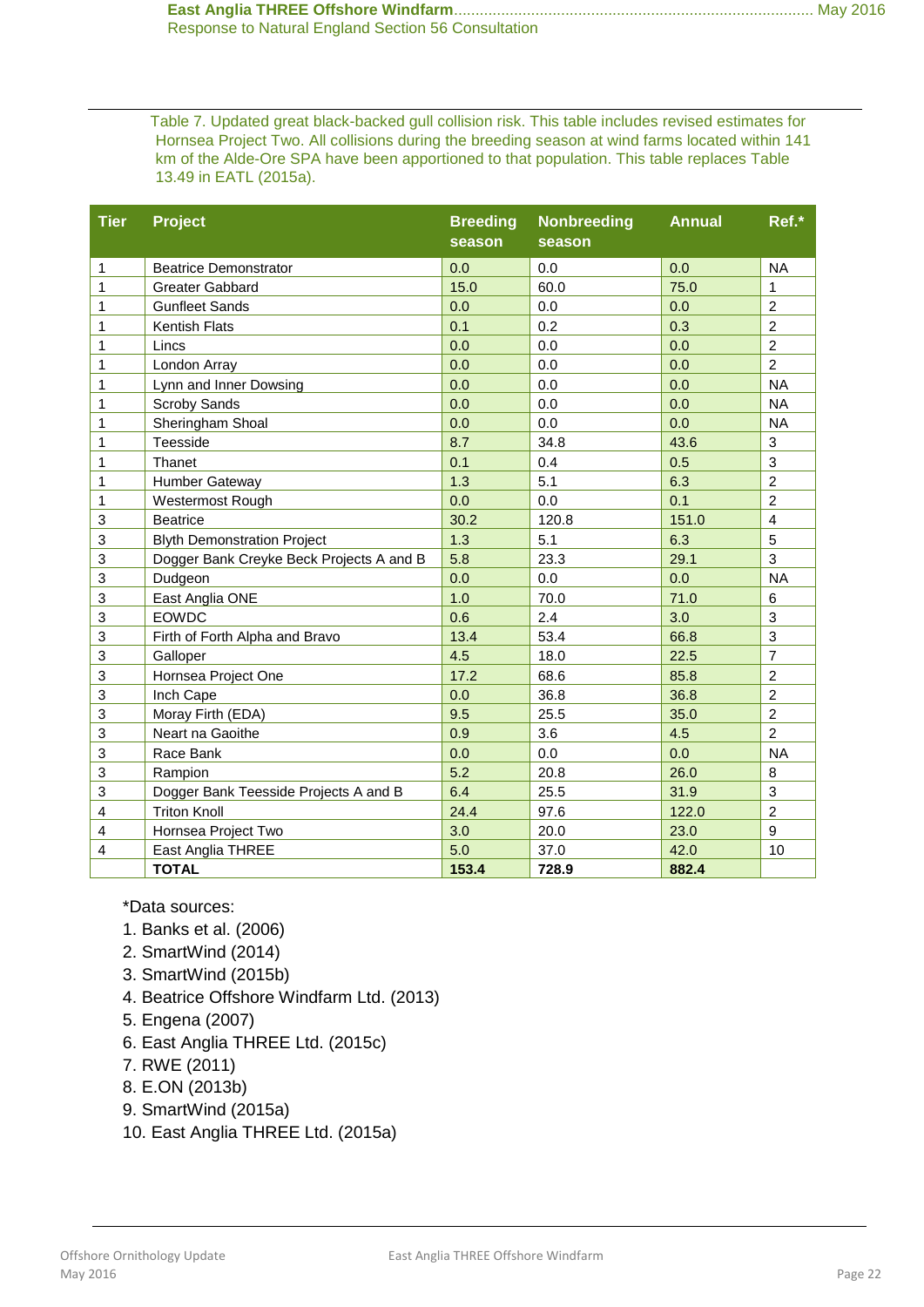| <b>Response to Natural England Section 56 Consultation</b> |  |
|------------------------------------------------------------|--|

#### <span id="page-96-0"></span>**1.8 Conclusion**

- 58. Natural England's Relevant Representation for the East Anglia THREE offshore wind farm (Natural England 2016) raised concerns regarding EIA level effects of displacement on auks and collision risk to kittiwake and great black-backed gull.
- 59. This note provides further discussion on topics identified by Natural England (e.g. density dependent population regulation) and application of methods used by Natural England (2015b) in relation to the Hornsea Project Two Wind Farm, updated to include the one additional project (East Anglia THREE) which has been submitted since the original work was conducted.
- 60. Natural England (2015b) reached conclusions of no significant effects on the sensitive receptors at the EIA level, due to the Hornsea Project Two Wind Farm acting cumulatively with other North Sea wind farms. As demonstrated in this note, inclusion of the East Anglia THREE project does not alter these conclusions and there will therefore be no significant effects on the species discussed here (guillemot, razorbill, puffin, kittiwake and great black-backed gull) as a result of the East Anglia THREE project acting either alone or cumulatively with other wind farms in the North Sea UK waters.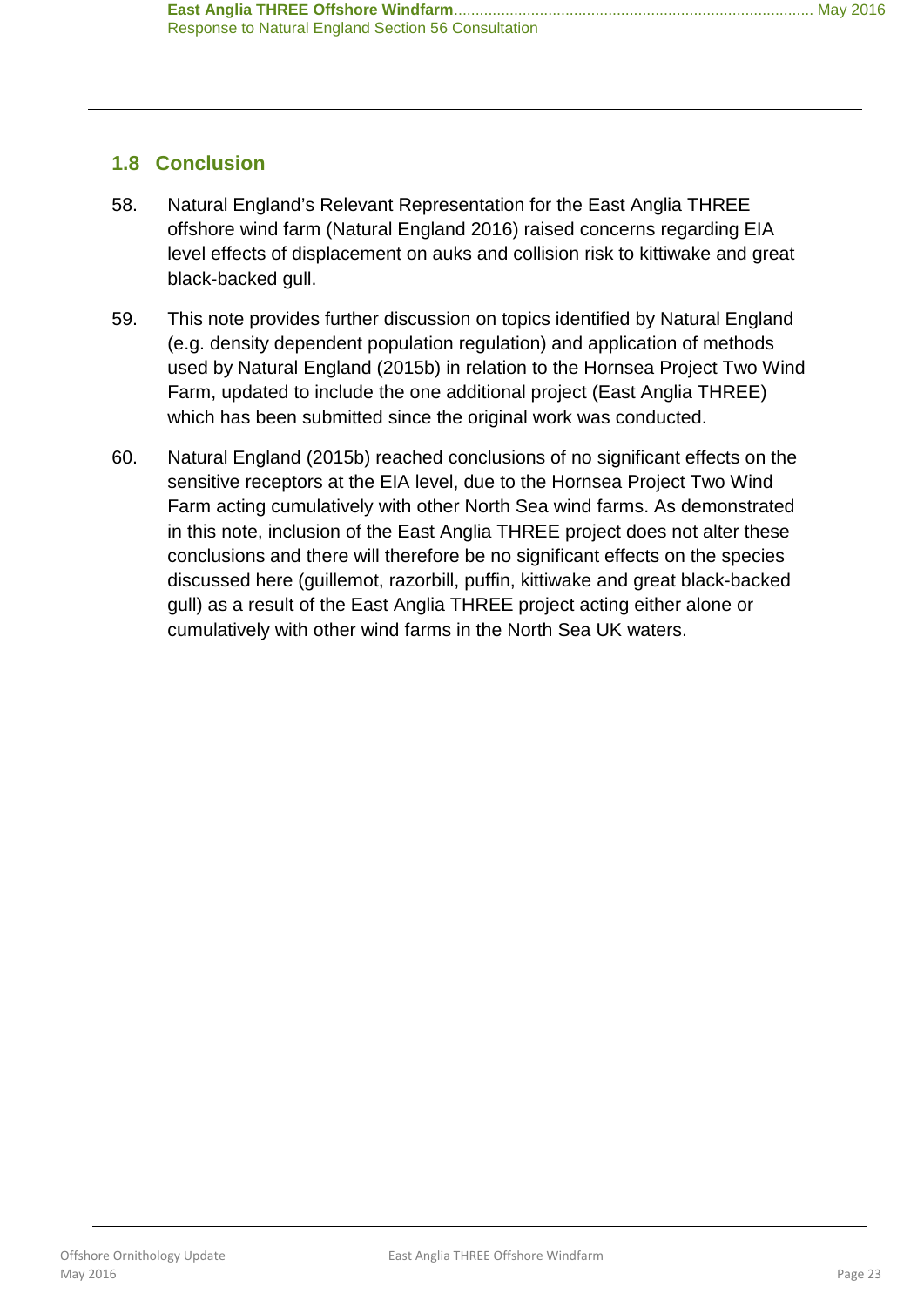| Response to Natural England Section 56 Consultation |  |
|-----------------------------------------------------|--|

#### <span id="page-97-0"></span>**1.9 References**

Banks et al. (2006) *The Potential Effects on Birds of the Greater Gabbard Offshore Wind Farm Report for February 2004 to April 2006. BTO Research Report No. 440*.

Beatrice Offshore Windfarm Ltd. (2013) *Environmental Statement Addendum*.

Cairns, D.K. (1987). Seabirds as indicators of marine food supplies. *Biological Oceanography*, 5, 261–271.

Coulson, J.C. (2011). *The Kittiwake*. T. & A.D. Poyser, London.

Cury, P.M., Boyd, I.L., Bonhommeau, S., Anker-Nilssen, T., Crawford, R.J.M., Furness, R.W., Mills, J.A., Murphy, E.J., österblom, H., Paleczny, M., Piatt, J.F., Roux, J-P., Shannon, L. and Sydeman, W.J. (2011). Global seabird response to forage fish depletion – one-third for the birds. *Science*, 334, 1703-1706.

Danchin, E. and Monnat, J.Y. (1992). Population dynamics modelling of two neighbouring kittiwake *Rissa tridactyla* colonies. *Ardea*, 80, 171-180.

East Anglia THREE Limited (2015a) *Offshore Ornithology Chapter 13 Environmental Statement Vol. 1, Doc. Ref 6.1.13*.

East Anglia THREE Limited (2015b) *Information for the Habitats Regulations Assessment, Reference: 5.4*.

East Anglia THREE Limited (2015c) A*ppendix 13.1, Offshore Ornithology Evidence Plan, Reference: 6.3.13 (1)*

Engena (2007) *Wansbeck Blyth Harbour Wind Farm Environmental Statement Volume 2*

E.ON (2013a) *Rampion Offshore Wind Farm: Additional Clarification on Ornithology in Relation to the Rampion Project. Dated 10 December 2013*

E.ON (2013b) *Rampion Offshore Wind Farm: ES Section 11 – Marine Ornithology. December 2012*

Forewind (2014). *Dogger Bank Teesside A & B Deadline VI Final HRA ornithology in-combination tables. Reference F-EXL-DVI-012*

Frederiksen, M., Wright, P.J., Harris, M.P., Mavor, R.A., Heubeck, M. & Wanless, S. (2005). Regional patterns of kittiwake *Rissa tridactyla* breeding success are related to variability in sandeel recruitment. *Marine Ecology Progress Series*, 300, 201-211.

Furness, R.W. (2007). Responses of seabirds to depletion of food fish stocks. *Journal of Ornithology* 148, S247-252.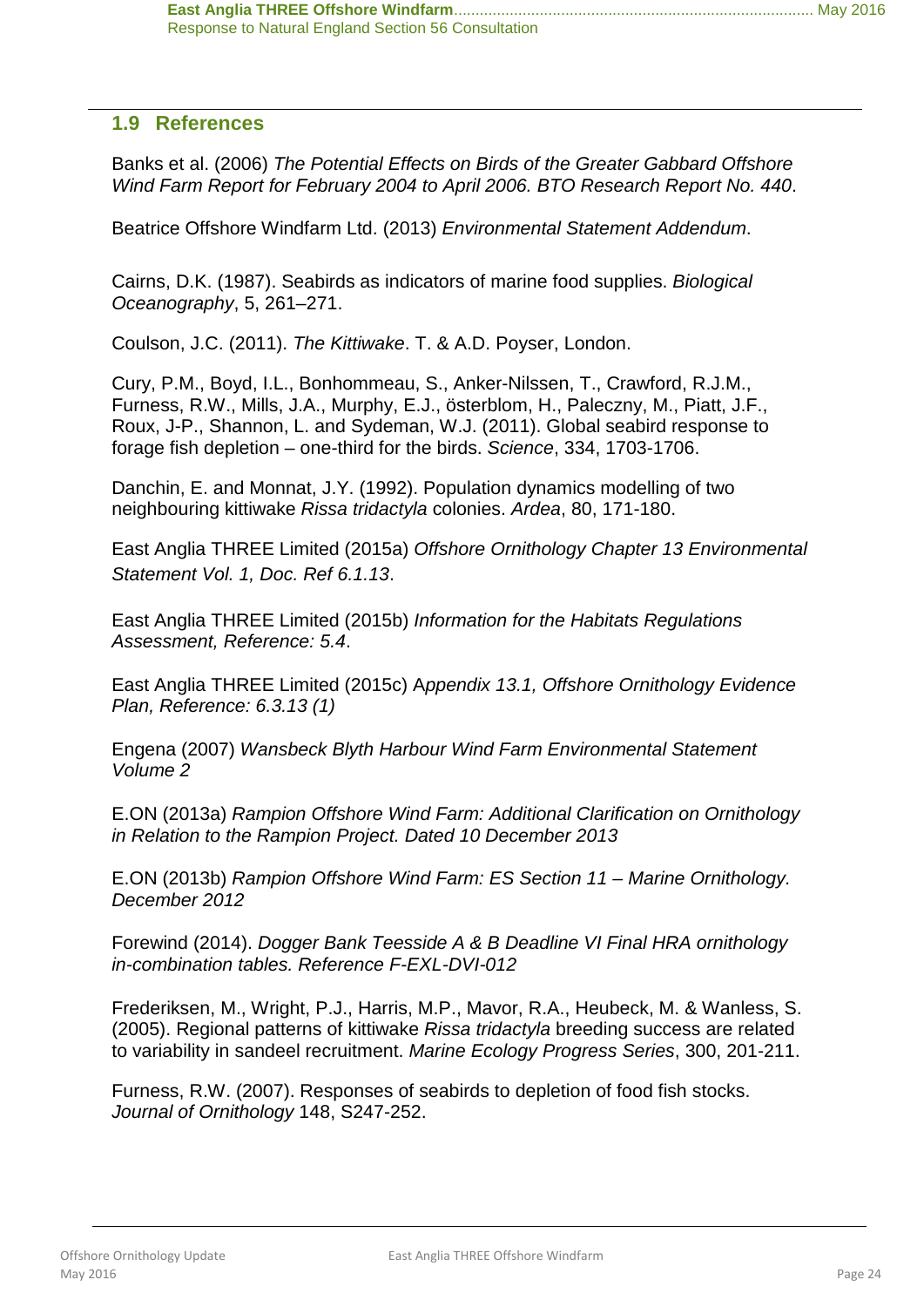Furness, R.W. (2015). *Non-breeding season populations of seabirds in UK waters: Population sizes for Biologically Defined Minimum Population Scales (BDMPS).* Natural England Commissioned Reports, Number 164.

Furness, R.W. and Birkhead, T.R. 1984. Seabird colony distributions suggest competition for food supplies during the breeding season. *Nature*, 311, 655-656.

Jovani, R., Lascelles, B., Garamszegi, L., Mavor, R., Thaxter, C. and Oro, D. (2015). Colony size and foraging range in seabirds. *Oikos*, DOI: 10.1111/oik.02781

Kentish Flats Offshore Wind Farm Extension (2011) *Environmental Statement Section 9: Offshore Ornithology IPC Document Ref 4.2.9*

Natural England (2014) *Rampion Offshore Wind Farm. Natural England's comments Deadline 18th January 2014, Annex B.*

Natural England (2015a) *Hornsea Offshore Wind Farm - Project Two Application, Written Submission for Deadline 5. Dated 12th November 2015*

Natural England (2015b) *Written Submission for Deadline 6 - Hornsea Offshore Wind Farm Project Two Application* [\(http://infrastructure.planninginspectorate.gov.uk/wp](http://infrastructure.planninginspectorate.gov.uk/wp-content/ipc/uploads/projects/EN010053/Events/Deadline%206%20-%2026-11-2015/Natural%20England.pdf)[content/ipc/uploads/projects/EN010053/Events/Deadline%206%20-%2026-11-](http://infrastructure.planninginspectorate.gov.uk/wp-content/ipc/uploads/projects/EN010053/Events/Deadline%206%20-%2026-11-2015/Natural%20England.pdf) [2015/Natural%20England.pdf\)](http://infrastructure.planninginspectorate.gov.uk/wp-content/ipc/uploads/projects/EN010053/Events/Deadline%206%20-%2026-11-2015/Natural%20England.pdf)

Natural England (2016) *Relevant Representations of Natural England for the East Anglia THREE Wind Farm*

Newton, I. (1998). *Population Limitation in Birds*. Academic Press, London.

Ponchon, A., Chambert, T., Lobato, E., Tveraa, T., Gremillet, D. and Boulinier, T. (2015). Breeding failure induces large scale prospecting movements in the blacklegged kittiwake. *Journal of Experimental Marine Biology and Ecology*, 473, 138-145.

RWE (2011) *Galloper Wind Farm Project Environmental Statement - Chapter 11: Offshore Ornithology October 2011 Document Reference – 5.2.11*

SmartWind (2013) *Hornsea Offshore Wind Farm Project One ES Vol 5 – Offshore Annexes Chapter 5.5.1 Ornithology Technical Report* PINS Doc Ref 7.5.5.1

SmartWind (2014) *Hornsea Offshore Wind Farm Project One: The Applicant's Response to Qu 2 of the Rule 17 Letter – updated clarification note relating to the cumulative and in-combination collision assessment. 21 May 2014*

SmartWind (2015a) *Hornsea Offshore Wind Farm Project Two, Collision Risk Modelling Note Appendix B to the Submission of 4 December 2015*.

SmartWind (2015b) *Hornsea Offshore Wind Farm Project Two ES Vol 2 – Offshore Chapter 5 Ornithology* PINS Doc Ref 7.2.5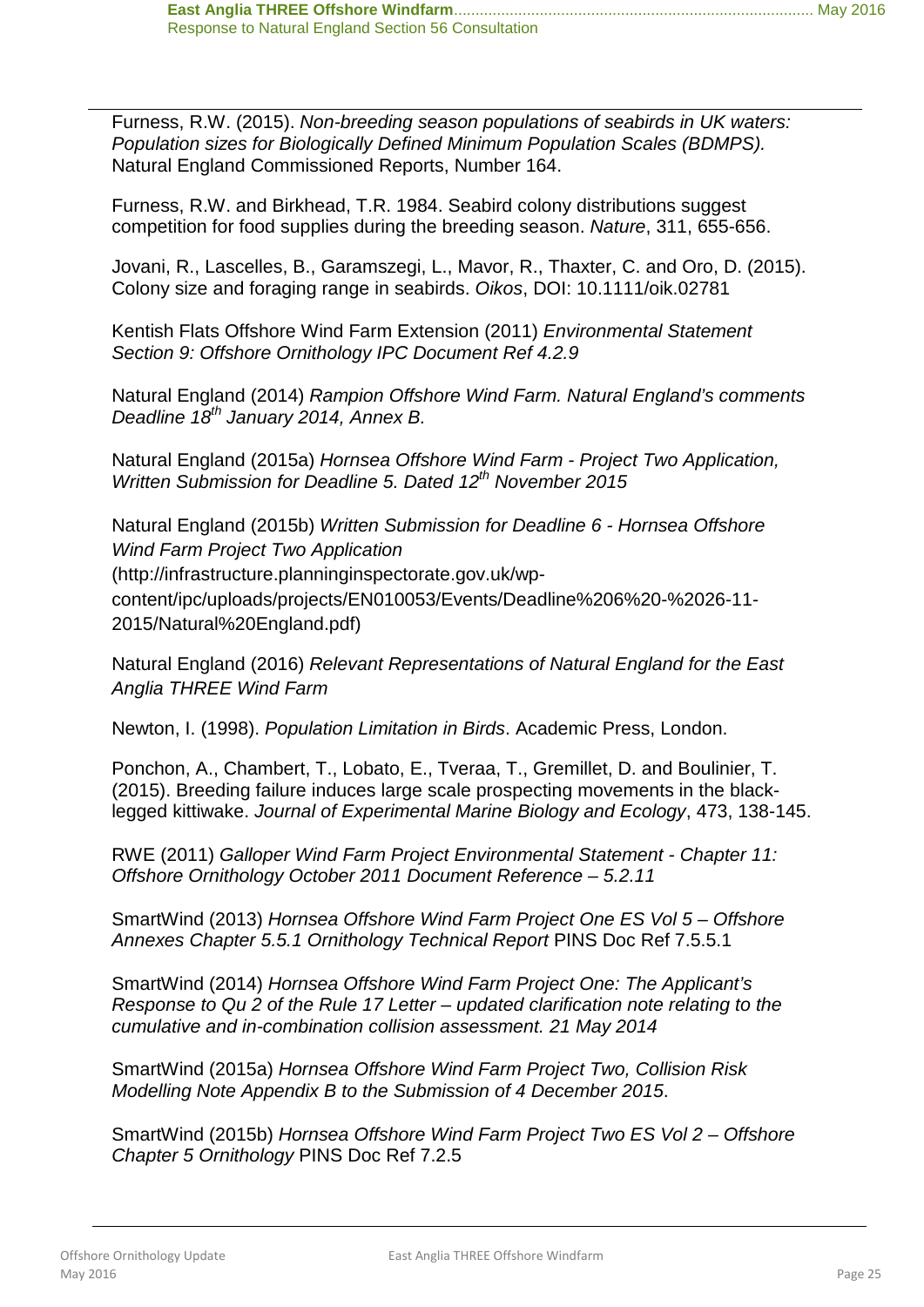| Response to Natural England Section 56 Consultation |  |
|-----------------------------------------------------|--|

SmartWind (2015c) *Hornsea Offshore Wind Farm Project Two, Clarification Note – Apportioning of predicted gannet mortality to the Flamborough and Filey Coast pSPA population.* 

Triton Knoll Offshore Wind Farm Limited (2012) *Environmental Statement Volume 2: Chapter 6 – Ornithology January 2012 Revision A. Doc. Ref: 05/01/02/06*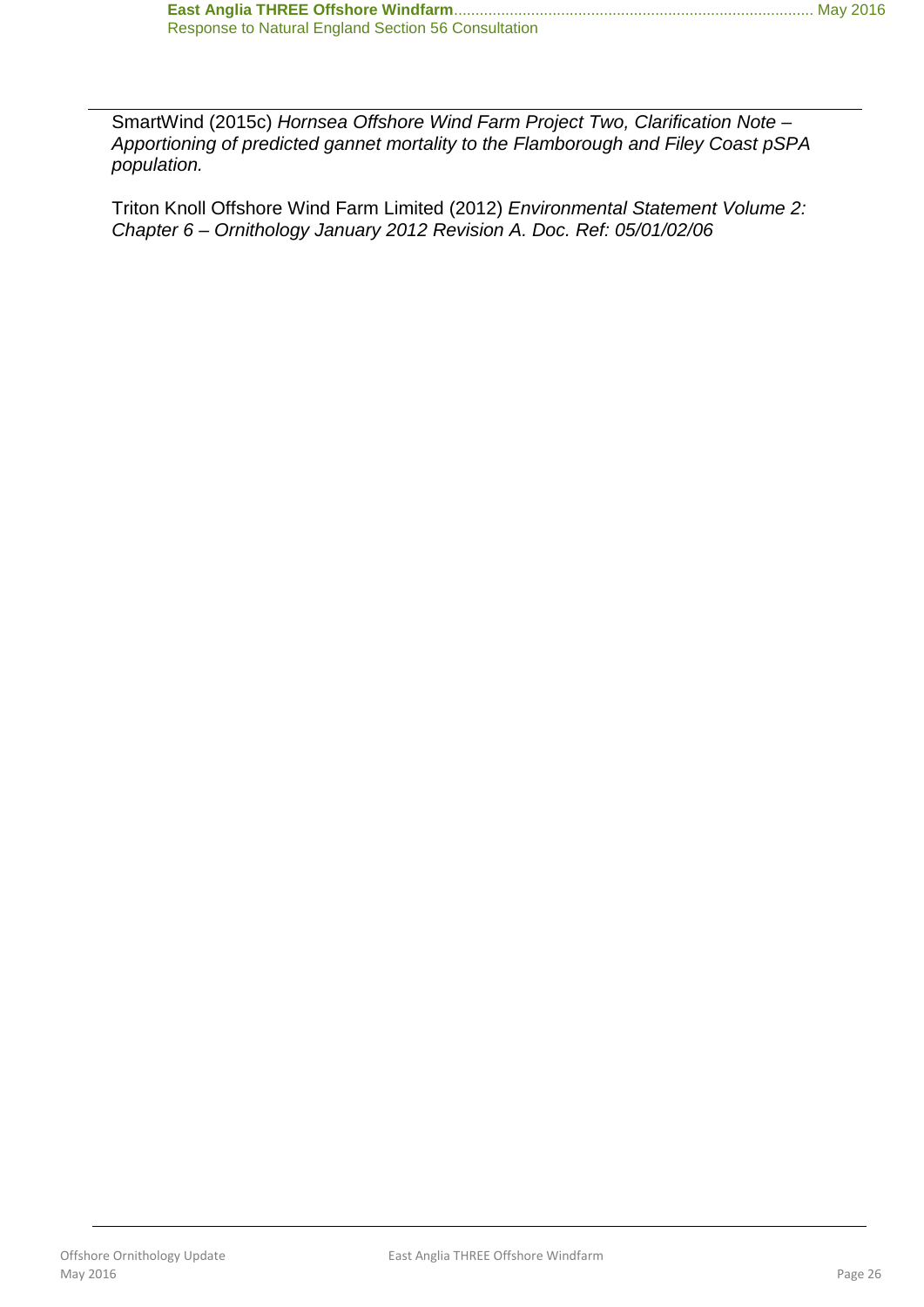### **Appendix 3 March 2016 Meeting Minutes**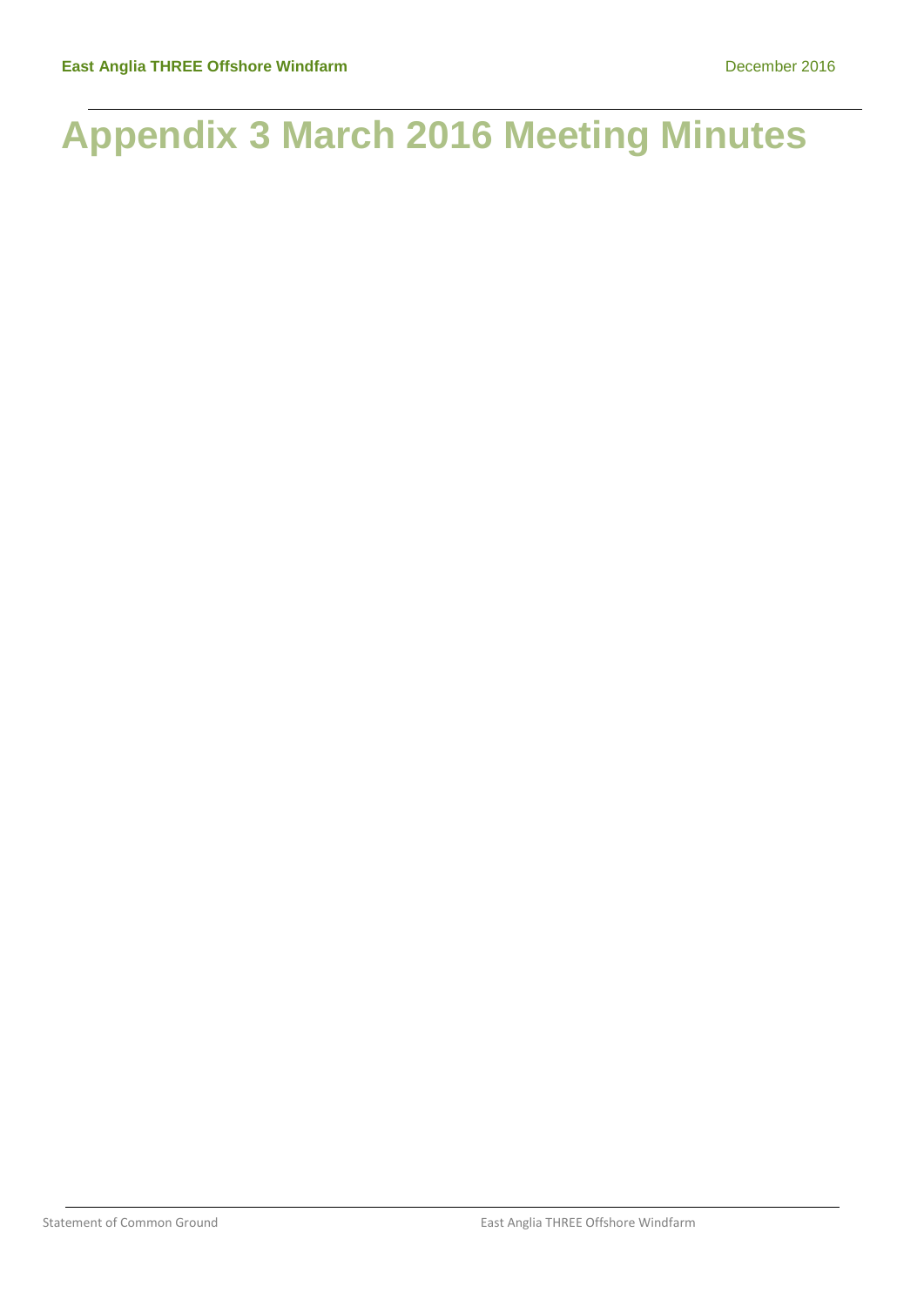East Anglia THREE Offshore Windfarm

## **East Anglia THREE Ornithology Meeting 24/3/16**

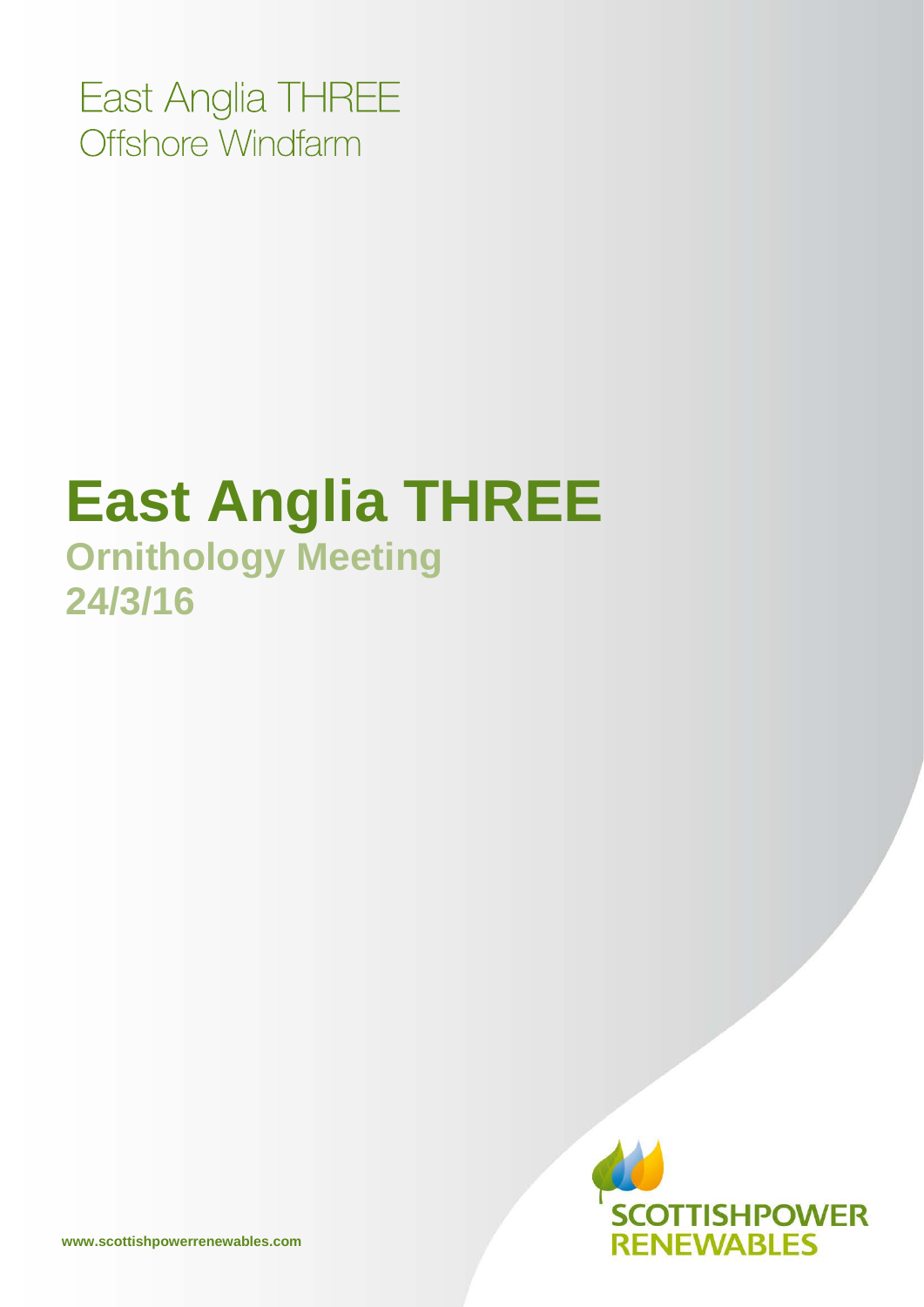| <b>East Anglia THREE Ornithology Meeting</b> |                             |                                |        |                 |              |                 |  |
|----------------------------------------------|-----------------------------|--------------------------------|--------|-----------------|--------------|-----------------|--|
| Date of meeting:                             |                             | 24/03/16                       | Venue: | <b>Tudor St</b> |              |                 |  |
| <b>Attendees:</b>                            |                             |                                |        |                 |              |                 |  |
| <b>Name</b>                                  | <b>Position</b>             |                                |        |                 | Org          | <b>Initials</b> |  |
| <b>Keith Morrison</b>                        |                             | Senior Project Management      |        |                 | <b>SPR</b>   | KM              |  |
| <b>Rachel Furlong</b>                        |                             | <b>Offshore Policy Manager</b> |        |                 | <b>SPR</b>   | <b>RF</b>       |  |
| <b>Marcus Cross</b>                          |                             | <b>Environment Manager</b>     |        |                 | <b>SPR</b>   | <b>MC</b>       |  |
| Kathleen                                     | <b>Case Officer</b>         |                                |        |                 | <b>MMO</b>   | <b>KMo</b>      |  |
| Mongan                                       |                             |                                |        |                 |              |                 |  |
| Lou Burton                                   |                             | <b>Marine Senior Advisor</b>   |        |                 | <b>NE</b>    | <b>LB</b>       |  |
| Alex Thompson                                | <b>Marine Lead Advisor</b>  |                                |        |                 | <b>NE</b>    | AT              |  |
| <b>Chris Gibson</b>                          | <b>Principal Advisor</b>    |                                |        |                 | <b>NE</b>    | CG              |  |
| <b>Tim Frayling</b>                          | Ornithologist               |                                |        |                 | <b>NE</b>    | <b>TF</b>       |  |
| Jacqui Miller                                | <b>Conservation Officer</b> |                                |        |                 | <b>RSPB</b>  | JM              |  |
| Sarah Lee                                    | <b>Casework Officer</b>     |                                |        |                 | <b>RSPB</b>  | <b>SL</b>       |  |
| Paolo Pizzolla                               | <b>Lead EIA Coordinator</b> |                                |        |                 | <b>RHDHV</b> | <b>PP</b>       |  |
| <b>Mark Trinder</b>                          | Ornithologist               |                                |        |                 | <b>McG</b>   | <b>MT</b>       |  |
|                                              |                             |                                |        |                 |              |                 |  |
| <b>Apologies:</b>                            |                             |                                |        |                 |              |                 |  |

| <b>Discussion</b>                                                                                                                                                                                                                          | <b>Action</b> |
|--------------------------------------------------------------------------------------------------------------------------------------------------------------------------------------------------------------------------------------------|---------------|
| 1 Introductions & Health and Safety                                                                                                                                                                                                        | n/a           |
| 2 Project update                                                                                                                                                                                                                           |               |
| SPR and Vattenfall have formally concluded joint venture<br>activities within the East Anglia Zone. SPR will now take<br>forward the development of projects in the south of the zone<br>and Vattenfall will develop projects in the north |               |
| Vattenfall has identified two project areas part of which<br>includes the former East Anglia FOUR site. In addition to East<br>Anglia ONE and East Anglia THREE, SPR is progressing the<br>development stage of a further 2 projects       |               |
| Both companies will continue to communicate regarding their<br>respective plans and proposals                                                                                                                                              |               |
| Project timeline<br>DCO submission November 2015<br>S56 consultation closes 22 April 2016<br>$\bullet$<br><b>Expected Decision in Summer 2017</b><br>$\bullet$<br>If consented construction would commence in 2020 at<br>the earliest      |               |
| 3 Overview of the ornithology assessment in the<br>application                                                                                                                                                                             |               |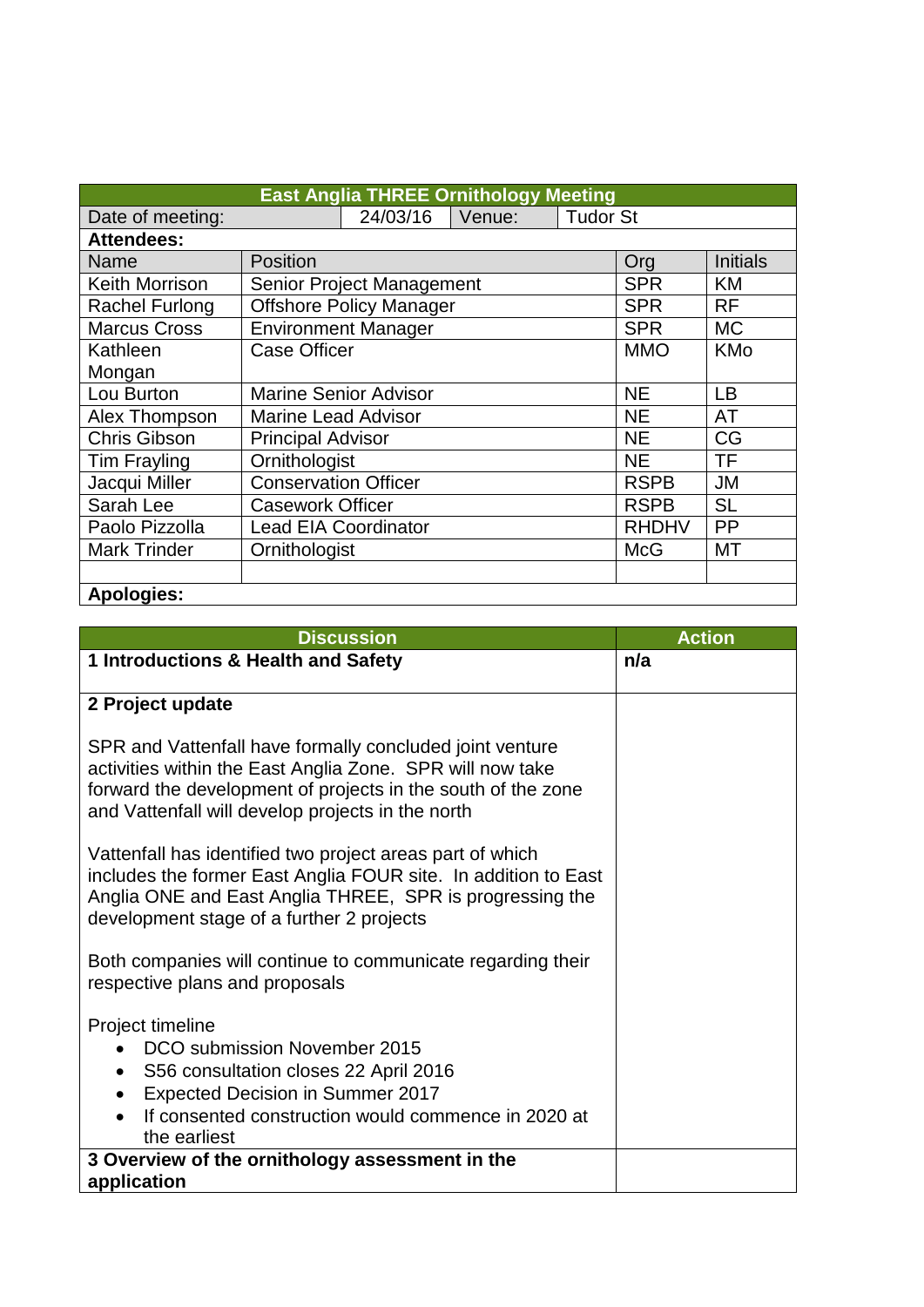| MT – Overview of the onshore assessment (slide 7)                                                                                                                                                                                                                                                                                  |                                                                                                                                                                                                                                                                                                                                                                                                                                                                                                                       |
|------------------------------------------------------------------------------------------------------------------------------------------------------------------------------------------------------------------------------------------------------------------------------------------------------------------------------------|-----------------------------------------------------------------------------------------------------------------------------------------------------------------------------------------------------------------------------------------------------------------------------------------------------------------------------------------------------------------------------------------------------------------------------------------------------------------------------------------------------------------------|
| Assessment focus:<br>Breeding - Cetti's warbler, marsh harrier, bird<br>$\bullet$<br>assemblage<br>Nonbreeding – brent goose, avocet, other waterbirds                                                                                                                                                                             |                                                                                                                                                                                                                                                                                                                                                                                                                                                                                                                       |
| Embedded mitigation to minimise impacts at the Deben<br>(restriction on disturbing construction activities which could<br>affect brent geese between $1st$ Nov. $-28th$ Feb)<br>EIA: No impacts assessed as > minor significance<br>HRA (brent geese): no adverse effect on integrity alone or in-<br>combination                  |                                                                                                                                                                                                                                                                                                                                                                                                                                                                                                                       |
| TF / JM – confirmed NE & RSPB content with the assessment<br>and the proposed mitigation for onshore matters                                                                                                                                                                                                                       |                                                                                                                                                                                                                                                                                                                                                                                                                                                                                                                       |
| MT – provided an overview of the outstanding points on the<br>offshore assessment (slides $8 - 22$ )                                                                                                                                                                                                                               |                                                                                                                                                                                                                                                                                                                                                                                                                                                                                                                       |
| <b>Assessment focus:</b><br>Displacement – red-throated diver, gannet, auks<br>Collision – gannet, kittiwake, large gulls<br>$\bullet$<br>CIA wind farm list agreed during evidence plan<br>$\bullet$                                                                                                                              |                                                                                                                                                                                                                                                                                                                                                                                                                                                                                                                       |
| Red-throated diver (RTD) cable laying<br>TF - NE have some concerns around the approach to the<br>return of birds after displacement, however they accept that<br>this will not change the significance of impact assessed (slide<br>14)<br>TF - RTD not raised in the section 56 response<br>SL – RSPB happy with position on RTD | $MT - check$ on the<br>displacement<br>figures for RTD<br>>2km<br>In the most recent<br>reporting (Percival<br>2014) the percentage<br>declines have fallen<br>compared with<br>Percival (2010) used<br>in the ES (2014 value<br>cf 2010 value):<br>Wind farm (-82 cf -94),<br>0-0.5km (-47 cf -83),<br>0.5-1km (-10 cf -77), 1-<br>2km (+19 cf -59), 2-<br>3km (+33 cf 0). Since<br>these values are<br>smaller than those in<br>Percival 2010 (as<br>used in the ES) the<br>current assessment is<br>precautionary. |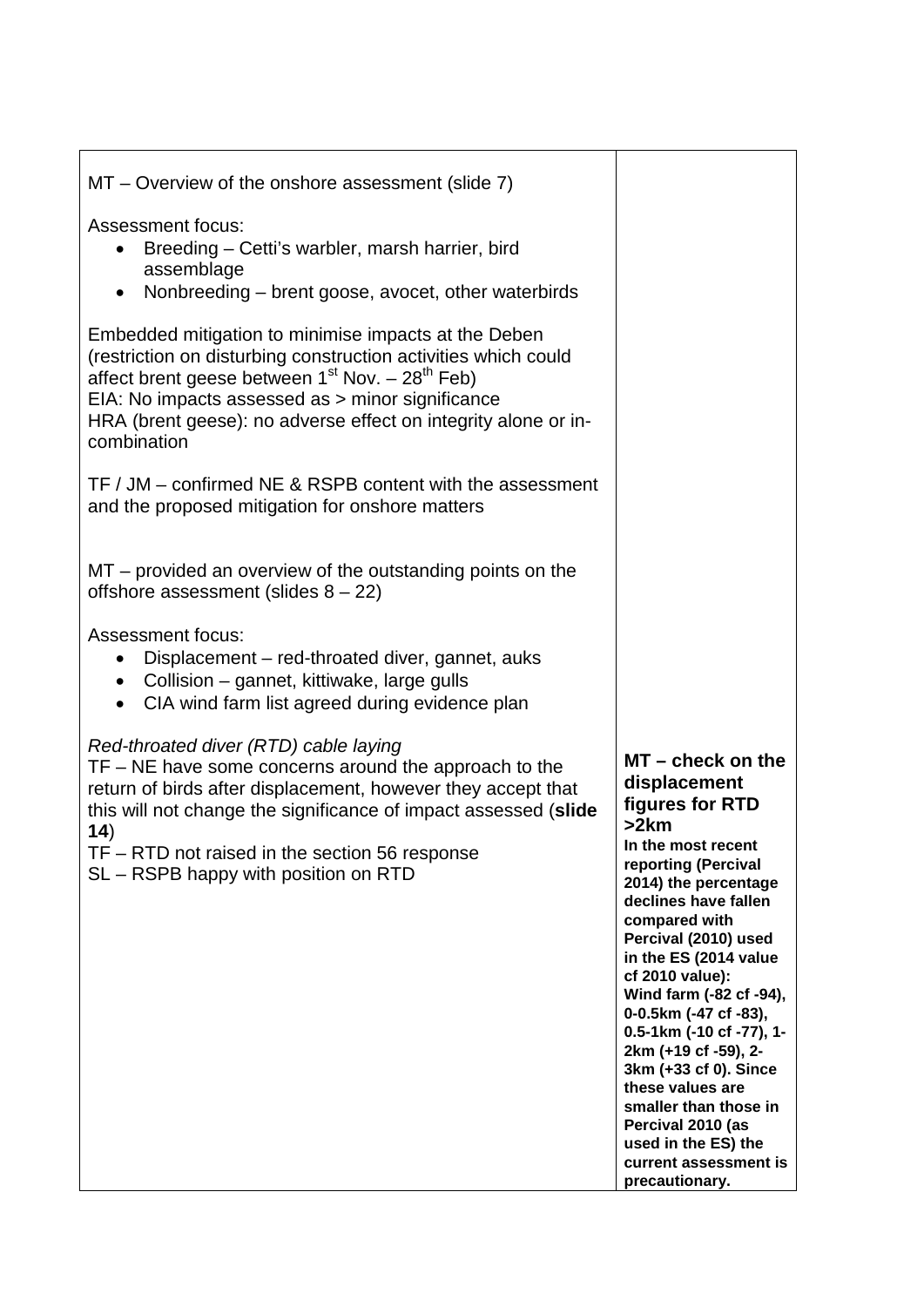| $MT - need to look$<br>at this again with<br>reference to s56<br>comments |
|---------------------------------------------------------------------------|
|                                                                           |
|                                                                           |
|                                                                           |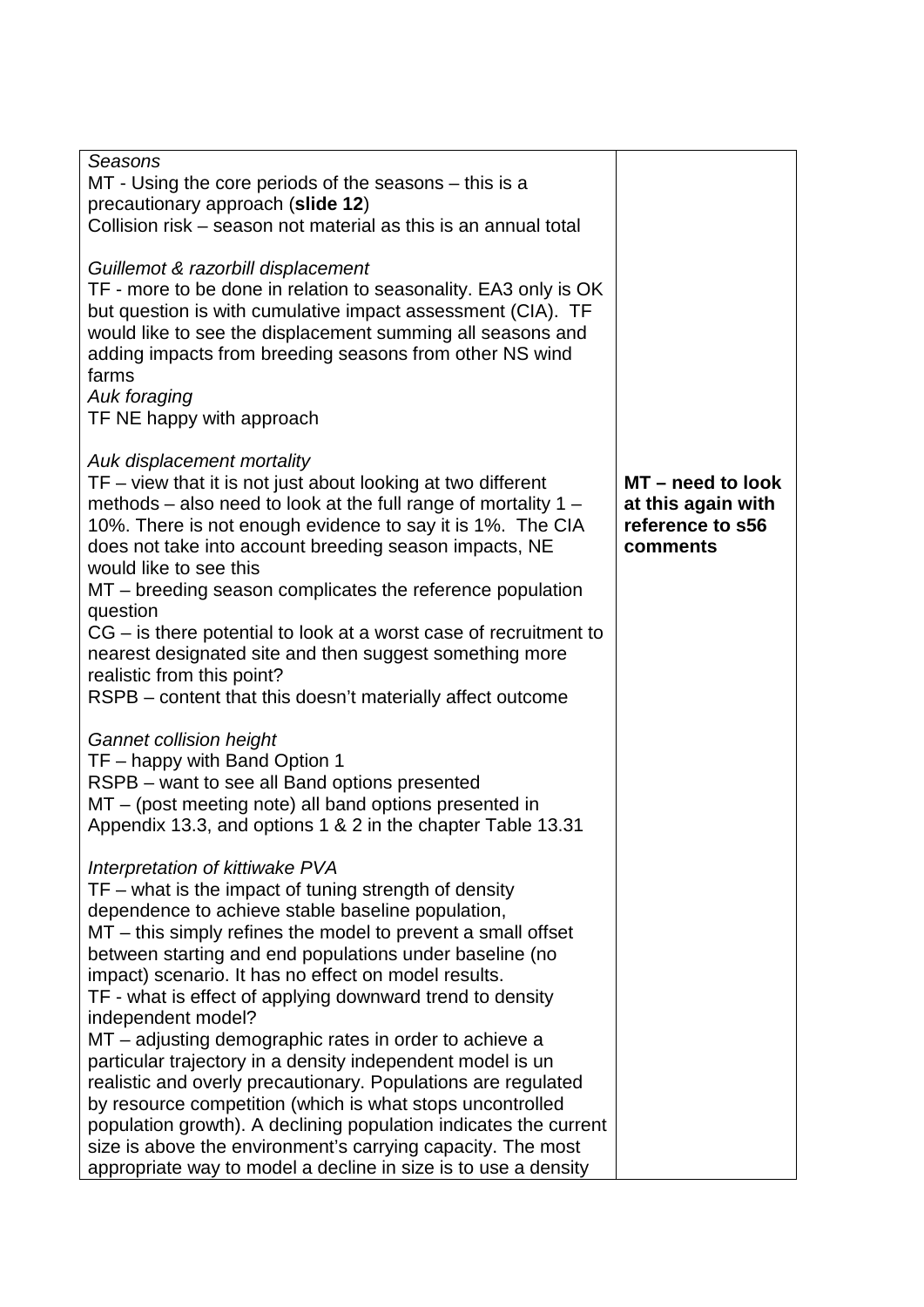| dependent model adjusted to achieve a specific future size.                                                                        |                                         |
|------------------------------------------------------------------------------------------------------------------------------------|-----------------------------------------|
| MT – need to bring it back to key point that OWF impacts in<br>context of wider patterns $-4\% = 0.16\%$ over 25 years (slide      |                                         |
| 21)                                                                                                                                |                                         |
| $TF$ – want to see the rationale for the BDMPS population use,<br>this isn't appropriate to the scale. NE would not advocate using |                                         |
| BDMPS population for PVA in EIA - SPR should consider                                                                              |                                         |
| using UK colony scale<br>MT – do not agree that UK colony population is relevant to the                                            |                                         |
| assessment; any decrease would in any case be proportional.                                                                        |                                         |
| RSPB – agree with NE that need to see density independent<br>modelling for PVA, but agree with SPR that impacts are not            |                                         |
| significant                                                                                                                        |                                         |
| Netherlands comments                                                                                                               |                                         |
| $MT - a$ point to note that some sites that that the<br>Rijkswaterstaat wished to be included were not explicitly                  |                                         |
| covered in the HRA screening, these will be included in a                                                                          |                                         |
| cover note<br>$LB$ – confirmed that NE would not be commenting on                                                                  |                                         |
| transboundary issues                                                                                                               |                                         |
| <b>SPA</b> extensions                                                                                                              |                                         |
| MT – EATL included high-level assessment in the HRA<br>LB – minor concern on HRA for Outer Thames Estuary or                       | $LB - to provide$<br>best practice      |
| Greater Wash SPA dependent on where the operational port is                                                                        | guidance                                |
| and what the routes are. NE will share a best practice note<br>covering operational disturbance                                    |                                         |
| $LB - NE$ best practice                                                                                                            |                                         |
| MC - Need to add clarification on Hamford Water                                                                                    |                                         |
| $LB$ – any issues such as this can be dealt with through the<br>written representations or SoCG                                    |                                         |
|                                                                                                                                    | $KM - will$ discuss                     |
| <b>Gannet collision impacts</b><br>JM – key issue for RSPB gannet collisions. RSPB suggest                                         | internally if there<br>is potential for |
| raising turbine air draft height would mitigate                                                                                    | increasing                              |
| KM – there is potential for this as mitigation, but there are large<br>implications for cost and MoD radar interference            | clearance<br>$JM - to provide$          |
| RSPB - have done some work on raising height which they                                                                            | <b>RSPB working on</b>                  |
| can share                                                                                                                          | this                                    |
| Great Black-backed Gull - EIA                                                                                                      | <b>EATL to discuss</b>                  |
| TF – cumulative collision at 99.5% is 16% above baseline<br>mortality – NE would like to see population modelling. NE              | options for GBB                         |
| acknowledge that the Rampion PBR used in the assessment                                                                            | gull PVA.                               |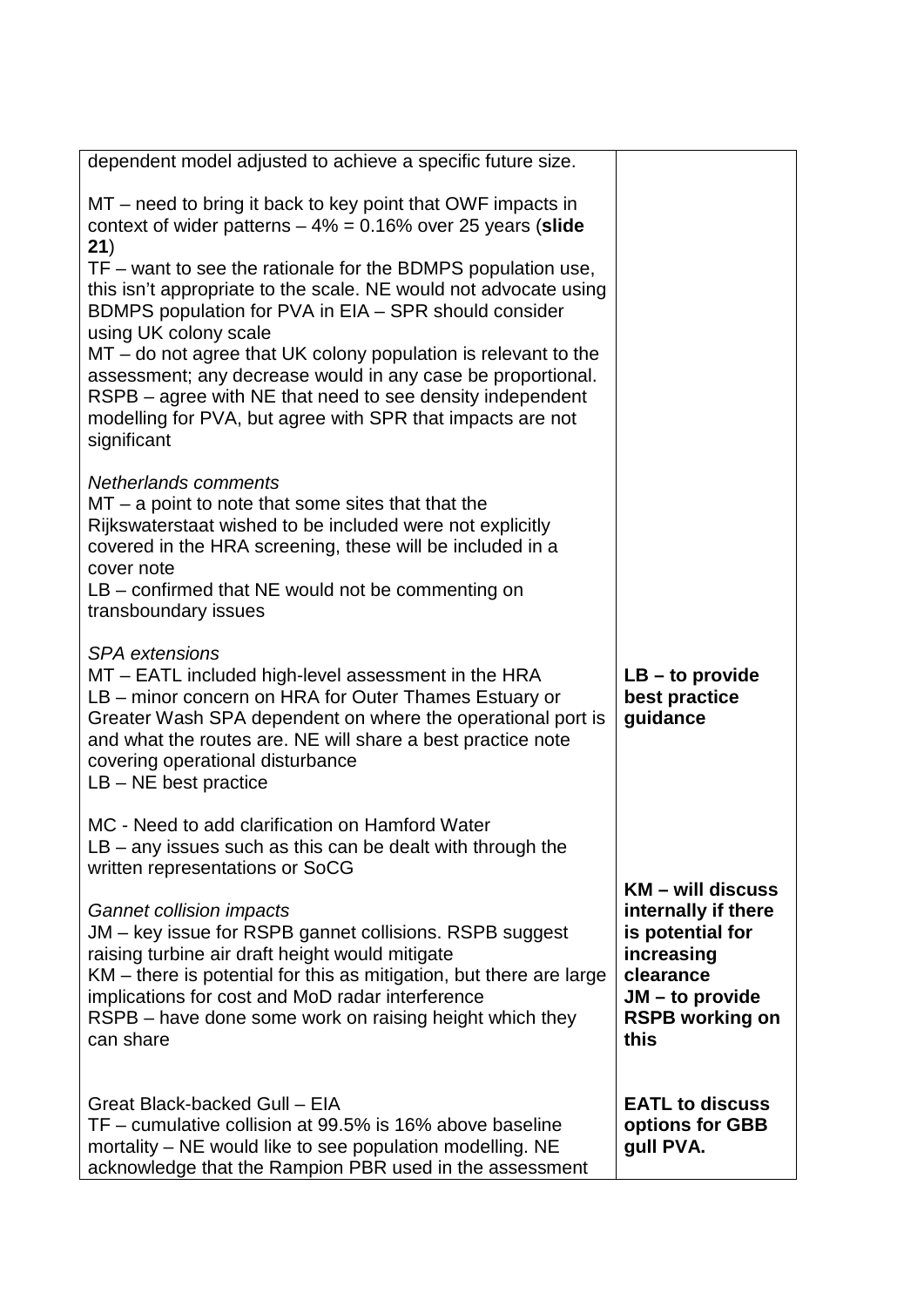| but as PBR not accepted now, NE would like to see PVA<br>undertaken<br>$MT - using new avoidance rates we are at a 1/3 of mortality$<br>based on previously consented projects. Therefore we are well<br>within previously accepted levels of cumulative mortality,<br>therefore do we need to undertake further work<br>TF - NE see that a PVA would remove any uncertainty around<br>this impact |  |
|----------------------------------------------------------------------------------------------------------------------------------------------------------------------------------------------------------------------------------------------------------------------------------------------------------------------------------------------------------------------------------------------------|--|
| In-Principle Monitoring Plan (IPMP)<br>MC - broadly aligned with EA1 plans<br>TF - will wait for certainty of auks and GBBG before detailed<br>comment on IPMP. Would prefer that any proposed survey<br>work was aligned with the BDMPS dates<br>$LB - add IPMP$ to the SoCG                                                                                                                      |  |
| Next steps                                                                                                                                                                                                                                                                                                                                                                                         |  |
| SPR to reply to NE s56 response in next 3-4 weeks                                                                                                                                                                                                                                                                                                                                                  |  |
| RSPB will provide a response to S56 and if SPR provide info<br>on raising the air draft height then this will be included in the<br>response - i.e. RSPB unlikely to raise any issues. If SPR not<br>able to raise the height, then RSPB will consider whether their<br>position and may attend the hearing, in which case a SOCG<br>will be required.                                             |  |
| Wrap up SoCG in same timeframe                                                                                                                                                                                                                                                                                                                                                                     |  |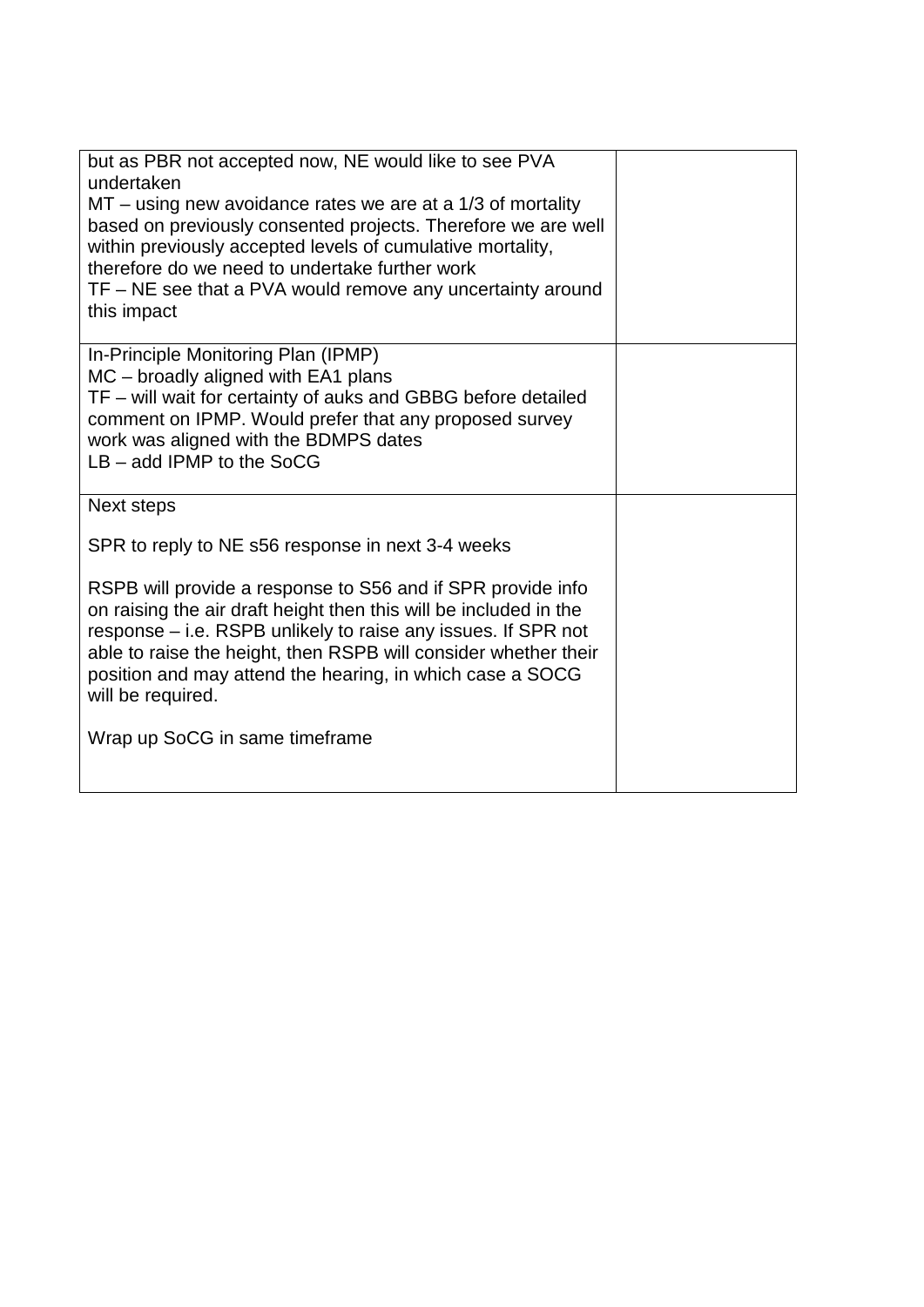East Anglia THREE Offshore Windfarm

## **East Anglia THREE Marine Mammals Meeting 24/3/16**

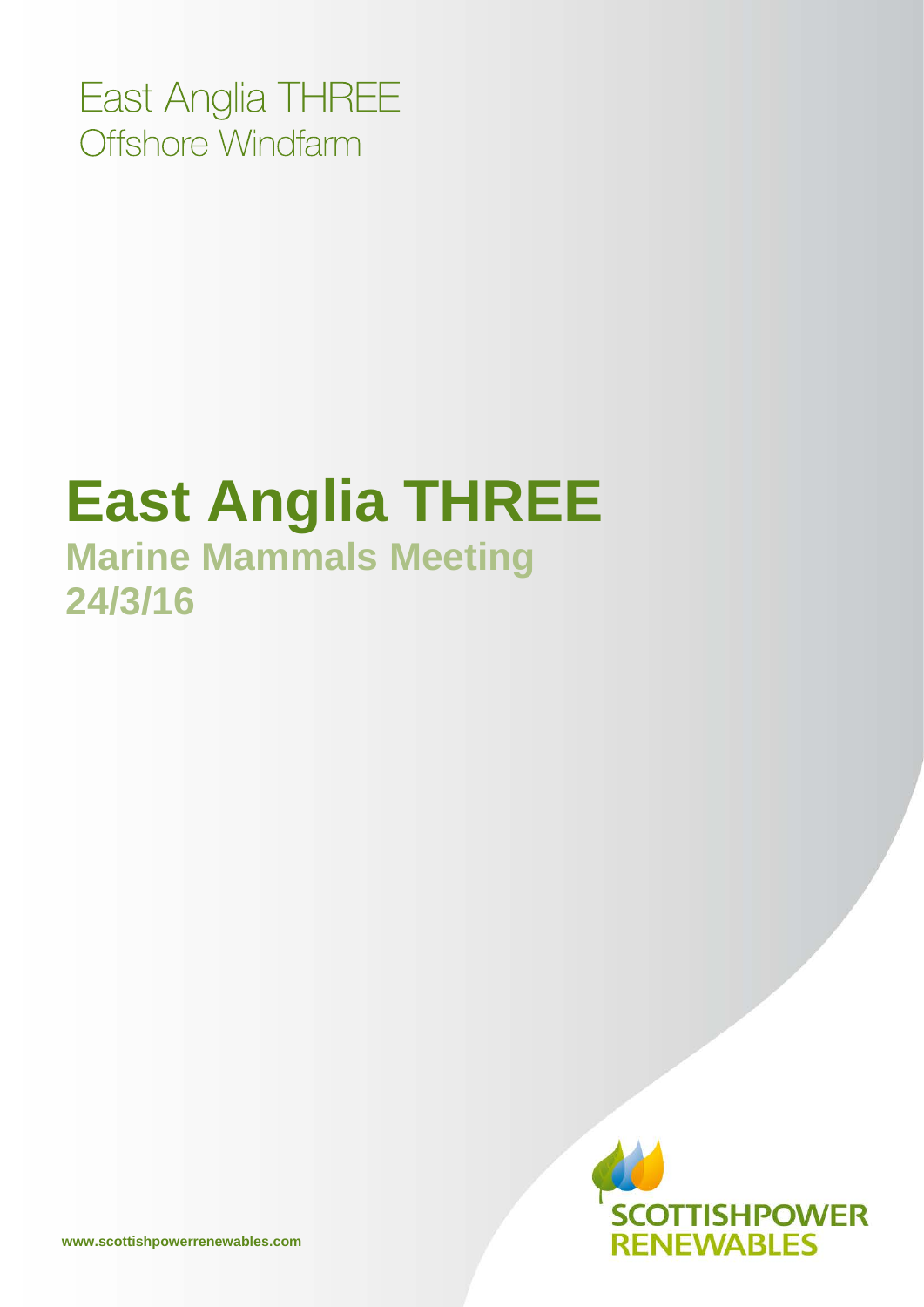| <b>East Anglia THREE Marine Mammals Meeting</b> |                                |                                    |            |            |                     |                 |
|-------------------------------------------------|--------------------------------|------------------------------------|------------|------------|---------------------|-----------------|
| Date of meeting:                                |                                | 24/03/16                           | Venue:     |            | <b>Tudor Street</b> |                 |
| <b>Attendees:</b>                               |                                |                                    |            |            |                     |                 |
| Name                                            | Position                       |                                    |            |            | Org                 | <b>Initials</b> |
| <b>Keith Morrison</b>                           |                                | Senior Project Management          |            |            | <b>SPR</b>          | KM              |
| <b>Rachel Furlong</b>                           | <b>Offshore Policy Manager</b> |                                    |            | <b>SPR</b> | <b>RF</b>           |                 |
| <b>Marcus Cross</b>                             |                                | <b>Environment Manager</b>         |            |            | <b>SPR</b>          | <b>MC</b>       |
| Kathleen                                        | <b>Case Officer</b>            |                                    | <b>MMO</b> | KMo        |                     |                 |
| Mongan                                          |                                |                                    |            |            |                     |                 |
| Lou Burton                                      |                                | <b>Marine Senior Advisor</b>       |            |            | <b>NE</b>           | <b>LB</b>       |
| Alex Thompson                                   | <b>Marine Lead Advisor</b>     |                                    |            |            | <b>NE</b>           | AT              |
| <b>Victoria Copley</b>                          | <b>Senior Specialist</b>       |                                    | <b>NE</b>  | <b>VC</b>  |                     |                 |
| (phone)                                         |                                |                                    |            |            |                     |                 |
| Paolo Pizzolla                                  | <b>Lead EIA Coordinator</b>    |                                    |            |            | <b>RHDHV</b>        | <b>PP</b>       |
| Jen Learmonth                                   |                                | Senior Consultant (Marine Mammals) |            |            | <b>RHDHV</b>        | JL              |
| (phone)                                         |                                |                                    |            |            |                     |                 |
|                                                 |                                |                                    |            |            |                     |                 |
| <b>Apologies: None</b>                          |                                |                                    |            |            |                     |                 |

| <b>Discussion</b>                                                                                                                                                                                                                                                                                                                                                                                                                     | <b>Action</b> |
|---------------------------------------------------------------------------------------------------------------------------------------------------------------------------------------------------------------------------------------------------------------------------------------------------------------------------------------------------------------------------------------------------------------------------------------|---------------|
| 1 Introductions & Health and Safety                                                                                                                                                                                                                                                                                                                                                                                                   | n/a           |
| Dutch jack-up capsize, industry working to learn any lessons                                                                                                                                                                                                                                                                                                                                                                          |               |
| 2 Project update (slides 3 - 6)                                                                                                                                                                                                                                                                                                                                                                                                       | n/a           |
| SPR and Vattenfall have formally concluded joint venture<br>activities within the East Anglia Zone. SPR will now take<br>forward the development of projects in the south of the zone<br>and Vattenfall will develop projects in the north<br>Vattenfall has identified two project areas part of which<br>includes the former East Anglia FOUR site. In addition to East<br>Anglia ONE and East Anglia THREE, SPR is progressing the |               |
| development stage of a further 2 projects                                                                                                                                                                                                                                                                                                                                                                                             |               |
| Both companies will continue to communicate regarding their<br>respective plans and proposals                                                                                                                                                                                                                                                                                                                                         |               |
| Project timeline<br>DCO submission November 2015<br>S56 consultation closes 22 April 2016<br>$\bullet$<br><b>Expected Decision in Summer 2017</b><br>$\bullet$<br>If consented construction would commence in 2020 at<br>the earliest                                                                                                                                                                                                 |               |
| 3 Overview of the Marine Mammal assessment in the<br>application (slides $7 - 22$ )                                                                                                                                                                                                                                                                                                                                                   |               |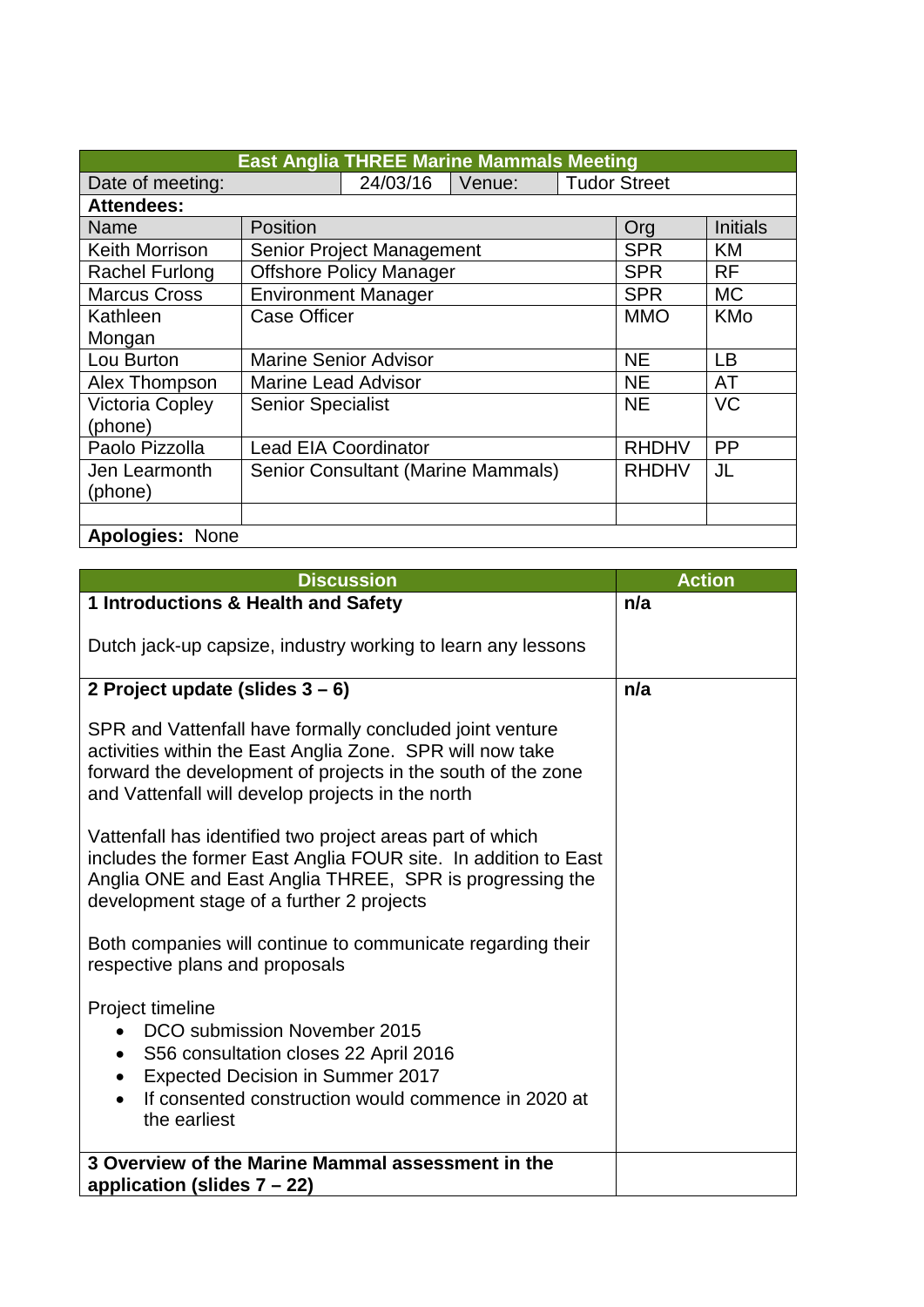| JL – summarised the baseline, methodology and assessment                                                                                                                                                                                                                                                                                                                                                     |                                                         |  |
|--------------------------------------------------------------------------------------------------------------------------------------------------------------------------------------------------------------------------------------------------------------------------------------------------------------------------------------------------------------------------------------------------------------|---------------------------------------------------------|--|
| MC – asked if there were any comments on the cumulative<br>impact assessment (CIA) scenarios (WCS & realistic)?<br>AT – NE have no concerns around CIA, Claire Ludgate happy<br>working through the evidence plan that she understood the<br>rationale for the approach and scenarios<br>LB - NE happy to see a range of impacts presented in the CIA<br>VC – asked about the number of overlapping projects | <b>PP</b> - Send the<br>cumulative<br>section of the ES |  |
| RF – SAC workshop, DECC advised of deployment approx,<br>1GW p/a based on current estimate to JNCC                                                                                                                                                                                                                                                                                                           | chapter to VC                                           |  |
| $VC/LB - in NE$ response to s56 there is a caveat on the<br>corkscrew injuries, this is not thought to be a major issue - but<br>note that further work may come forward which may need to<br>be taken into account                                                                                                                                                                                          |                                                         |  |
| MC - Interim PCoD - sought clarification on how much weight<br>will NE put on PCoD for future responses?<br>VC - Latest date given for PCoD is April. PCoD likely to be<br>used as context for NE considerations and used to inform<br>discussions with regulators with regard to management                                                                                                                 |                                                         |  |
| 4 - Feedback from attendees on impact assessment                                                                                                                                                                                                                                                                                                                                                             |                                                         |  |
| LB/AT – confirmed that matters closed on EIA, NE are happy<br>with the assessment                                                                                                                                                                                                                                                                                                                            |                                                         |  |
| LB – stated that it is likely that CIA will be issue for ExA,<br>therefore any Statement of Common Ground (SoCG) should<br>highlight the uncertainty within this part of the assessment                                                                                                                                                                                                                      | PP - Add in<br>statement on CIA                         |  |
|                                                                                                                                                                                                                                                                                                                                                                                                              | uncertainty in<br><b>SoCG</b>                           |  |
| PP – NGOs have raised concern that they have no opportunity<br>to comment on MMMP proposals as this is post-consent. Do<br>NE or MMO have any objections to them being consulted?<br>$LB - NE$ are open to consultation<br>KMo – MMO prefer not to have specific parties named to keep<br>flexibility/future proof the Marine Licence<br>$LB - IPMP - HP$ pSAC assessment may need validating $-$            |                                                         |  |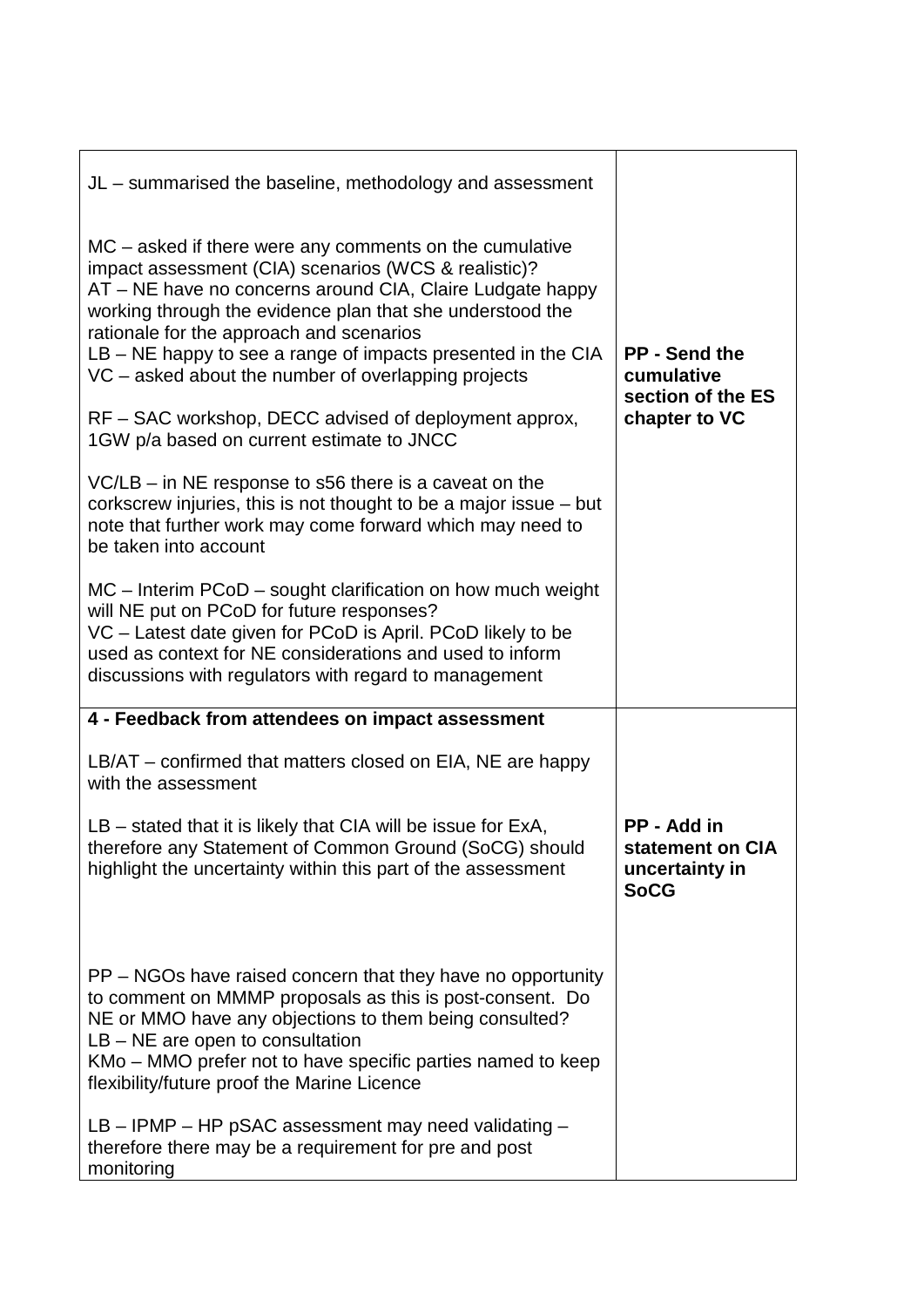| MC – SPR have proposed either strategic or site-specific in<br><b>IPMP</b>                                                       |                                 |
|----------------------------------------------------------------------------------------------------------------------------------|---------------------------------|
| KMo – MMO will aim to draft licence conditions to maintain                                                                       |                                 |
| flexibility<br>LB/KMo – happy with IPMP as it stands, this is useful to                                                          |                                 |
| provide guidance post-consent on thoughts during application                                                                     |                                 |
| period                                                                                                                           |                                 |
| VC – Note that a subgroup of the Renewable UK Consents<br>and Licencing Group and NE are currently discussing post-              |                                 |
| consent monitoring- the focus is on ornithology, mammals                                                                         |                                 |
| parked while pSAC discussions are on-going                                                                                       |                                 |
| 5 - Future conservation designations                                                                                             |                                 |
|                                                                                                                                  |                                 |
| MC –as it stands there is no assessment of the pSAC within<br>the application as there is a lack of information to enable a      |                                 |
| thorough assessment. SPR acknowledge that the consultation                                                                       |                                 |
| on the proposed site boundaries and evidence base is open                                                                        |                                 |
| but as there is still uncertainty over management measures<br>would see any assessment done now to be potentially abortive       |                                 |
|                                                                                                                                  |                                 |
| $LB - Suggested$ that the assessment should be left as long as                                                                   |                                 |
| possible to allow full sight of the information, but SPR should<br>provide comfort to Examiner that a submission will be made by |                                 |
| the last deadline of the examination. NE happy to work with                                                                      |                                 |
| SPR on this assessment.                                                                                                          |                                 |
| $PP - a$ clear statement of intent will be included in the SoCG.                                                                 | PP - will add clear             |
| It is important that in the examination it is clear that the pSAC                                                                | statement in the                |
| designation process does not affect consideration of the                                                                         | <b>SoCG reflecting</b>          |
| application; SPR will undertake assessment when there are<br>clear guidelines.                                                   | <b>HRA and</b><br>commitment to |
|                                                                                                                                  | assessment                      |
| RF – discussions underway within the industry on potential                                                                       |                                 |
| ways to undertake the assessment based on initial                                                                                |                                 |
| suggestions from JNCC.<br>VC – suggested that it may be useful to have a joint NE /                                              | VC - will discuss               |
| industry (or project) statement on the current status of                                                                         | with JNCC if they               |
| assessment work for submission to the ExA until such time                                                                        | are keen on joint               |
| that the full assessment is available.                                                                                           | statement                       |
| RF – SPR would welcome discussions on joint statement<br>either at a project or RUK level.                                       |                                 |
|                                                                                                                                  |                                 |
| MC – EA3 have concerns over the proposed identification of                                                                       |                                 |
| seasonal areas of importance of the pSAC                                                                                         |                                 |
| VC – There is no requirement to reflect seasonal aspect in the                                                                   |                                 |
| site boundary, NE expect feedback on the seasonal proposal<br>in consultation responses.                                         |                                 |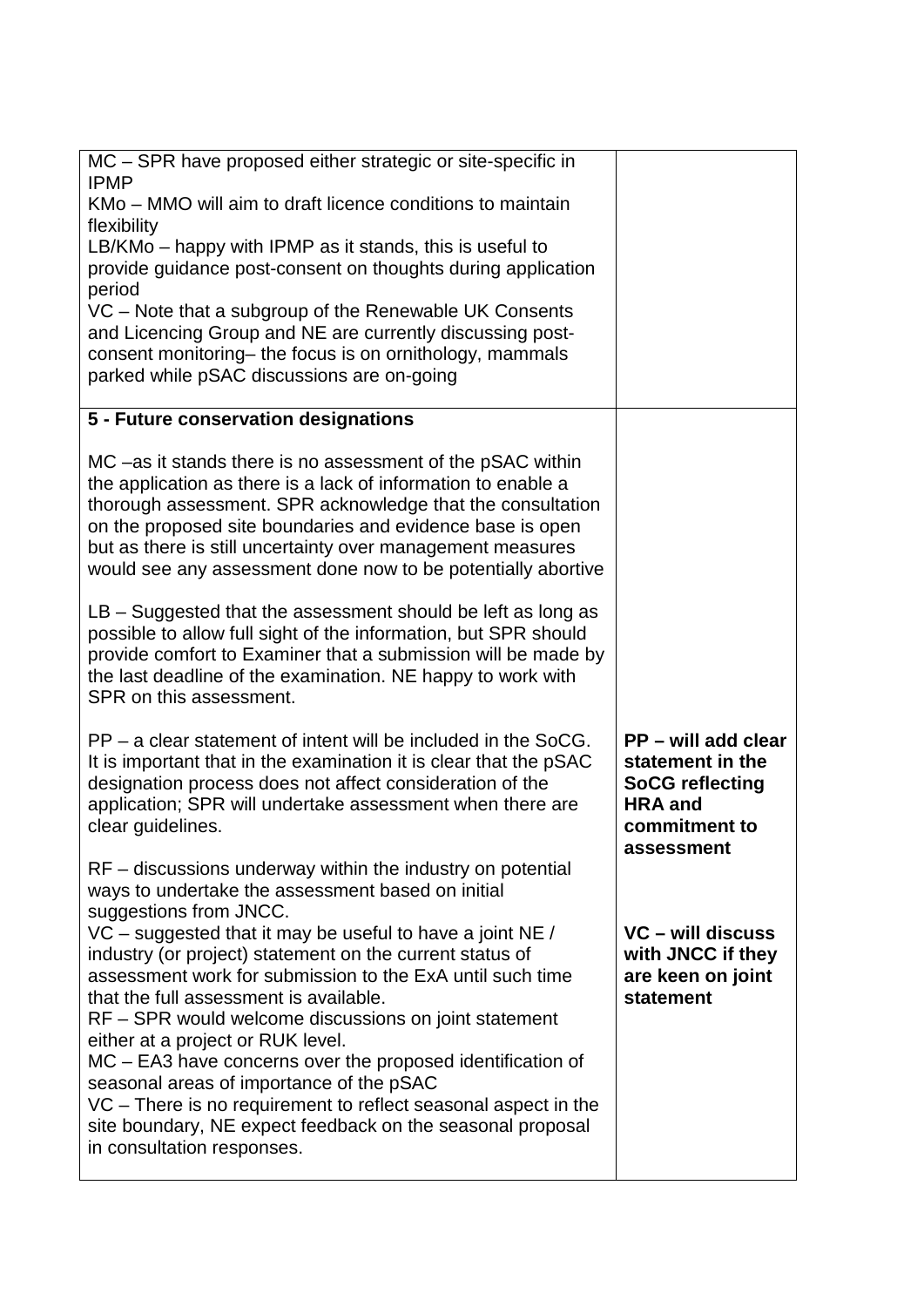| 6 - Next steps                                                                                                                                                                             |                                                 |
|--------------------------------------------------------------------------------------------------------------------------------------------------------------------------------------------|-------------------------------------------------|
| $KMo$ – MMO have internal $5th$ April meeting to discuss s56<br>response, will send on once drafted / finalised                                                                            | KMo – provide<br>s56 response<br>when available |
| PP – will circulate a revised SoCG capturing issues discussed<br>at this meeting                                                                                                           | $PP$ – circulate<br>revised SoCG                |
| It was noted that all parties are satisfied with the evidence plan<br>for EA3, this has succeeded in front-loading discussions and<br>providing assessment that all parties are happy with |                                                 |
|                                                                                                                                                                                            |                                                 |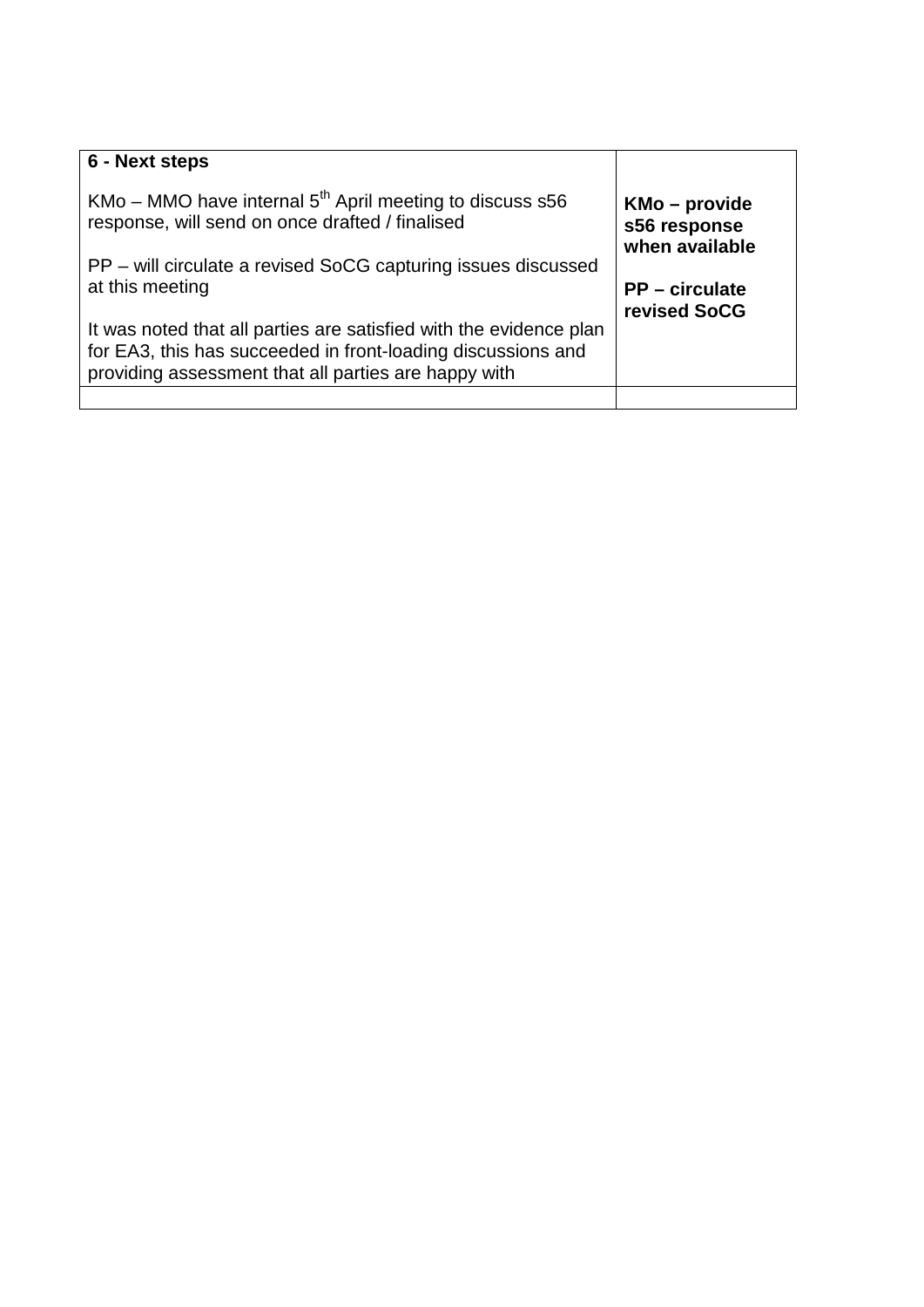## **Appendix 4 June 2016 Meeting Minutes and Auk Displacement Note**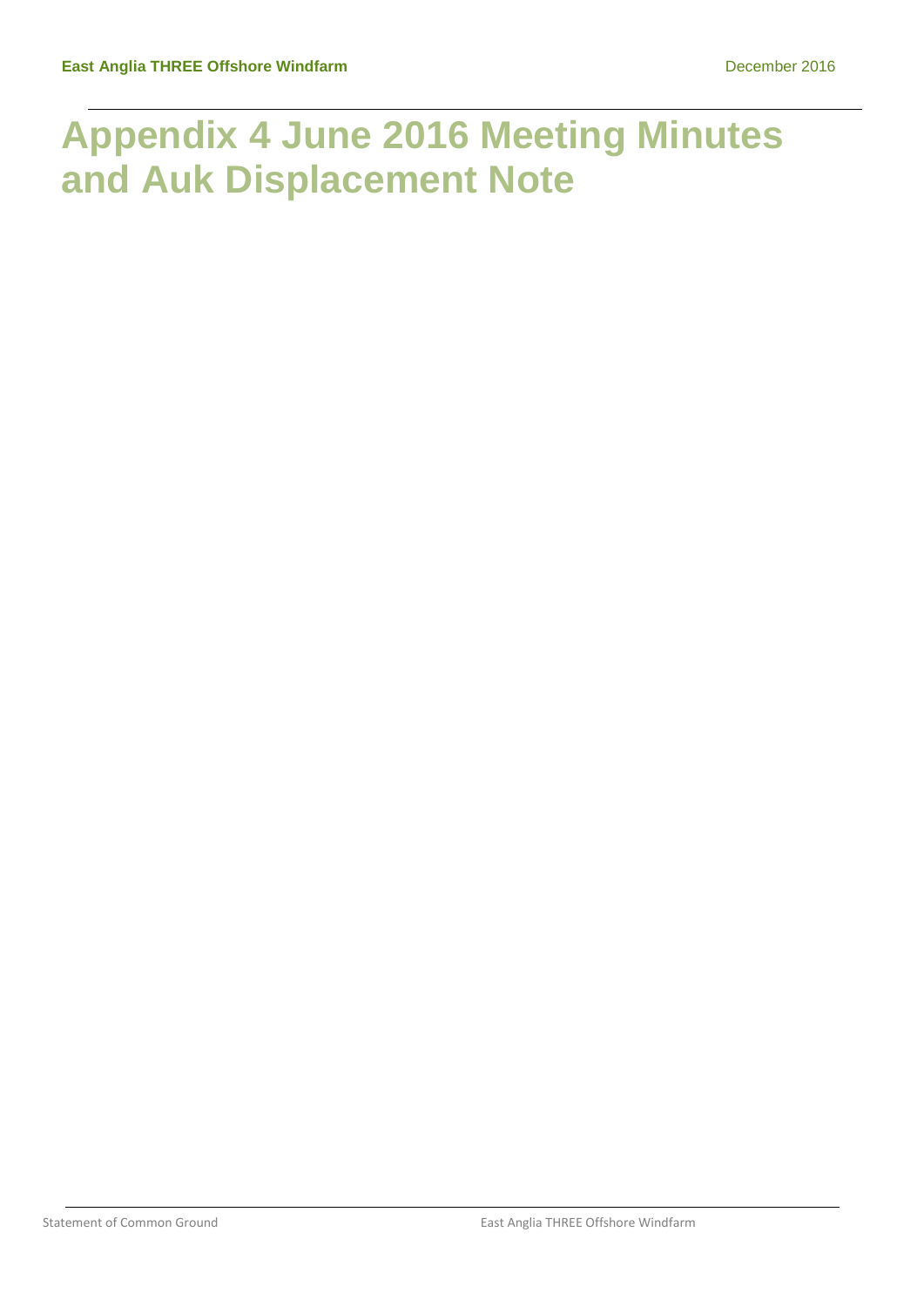East Anglia THREE Offshore Windfarm

## **East Anglia THREE Natural England Meeting Minutes 8th June 2016**

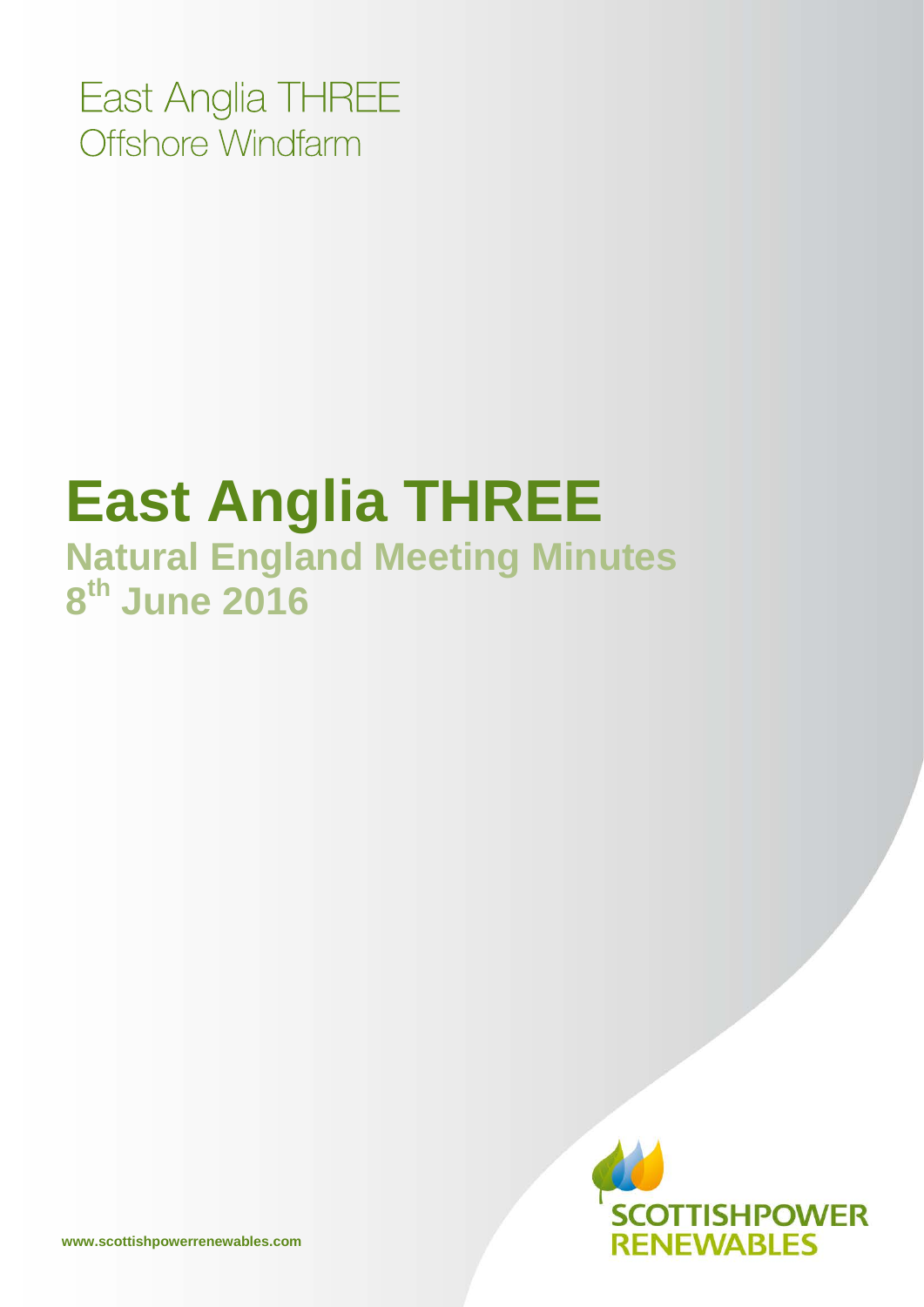| <b>East Anglia THREE Natural England Meeting</b> |            |                                |  |                     |                 |
|--------------------------------------------------|------------|--------------------------------|--|---------------------|-----------------|
| Date of meeting:                                 | $8th$ June | Venue:                         |  | <b>RHDHV London</b> |                 |
| <b>Attendees:</b>                                |            |                                |  |                     |                 |
| <b>Name</b>                                      | Position   |                                |  | Org                 | <b>Initials</b> |
| Keith Morrison                                   |            | Senior Project Manager         |  | <b>SPR</b>          | KM              |
| <b>Gillian Sutherland</b>                        |            | Senior Environmental           |  | <b>SPR</b>          | <b>GS</b>       |
|                                                  |            | Manager                        |  |                     |                 |
| <b>Rachel Furlong</b>                            |            | <b>Offshore Policy Manager</b> |  | <b>SPR</b>          | <b>RF</b>       |
| Lou Burton (telephone)                           |            | <b>Marine Senior Advisor</b>   |  | <b>NE</b>           | <b>LB</b>       |
| Alex Thompson                                    |            | <b>Marine Lead Advisor</b>     |  | <b>NE</b>           | <b>AT</b>       |
| <b>Tim Frayling</b>                              |            | Ornithologist                  |  | <b>NE</b>           | <b>TF</b>       |
| Helen Rowell (telephone)                         |            | Ornithologist                  |  | <b>NE</b>           | <b>HR</b>       |
| <b>Mark Trinder</b>                              |            | Ornithologist                  |  | <b>McG</b>          | MT              |
| <b>Bob Furness</b>                               |            | Ornithologist                  |  | <b>McG</b>          | <b>BF</b>       |
| Paolo Pizzolla                                   |            | <b>Lead EIA Coordinator</b>    |  | <b>RHDHV</b>        | <b>PP</b>       |
|                                                  |            |                                |  |                     |                 |
| Apologies: none                                  |            |                                |  |                     |                 |

| <b>Discussion</b>                                                                                                                                                                                                                                                                                                                                                         | <b>Action</b>                                                                                |
|---------------------------------------------------------------------------------------------------------------------------------------------------------------------------------------------------------------------------------------------------------------------------------------------------------------------------------------------------------------------------|----------------------------------------------------------------------------------------------|
| $1 - H & S - no$ issues                                                                                                                                                                                                                                                                                                                                                   |                                                                                              |
| $2 -$ Ornithology<br>The draft statement of common ground (SoCG) was<br>$\bullet$<br>used as the basis of the discussion, focusing on those<br>areas which had yet to be agreed. The references<br>below are to the lines within the draft SoCG                                                                                                                           |                                                                                              |
| 2i - Red-throated diver displacement. Both methods are<br>discussed in ES (see Table 13.17). NE to update the SoCG<br>comment to reflect fact that both methods are shown. Agree<br>that the method does not affect the significance.                                                                                                                                     | <b>Update SoCG (EATL &amp; NE)</b>                                                           |
| 2j - Annual displacement. TF would like to see full matrix to<br>look at EIA impacts (CIA). NE do not agree that PBR<br>appropriate tool for screening<br>MT - EATL have taken Hornsea P2 final figures and added on<br>EA3. This was done for simplicity to avoid presenting a<br>number of matrices/tables<br>TF - would like to see the matrices, using the Hornsea P2 |                                                                                              |
| figures, with a narrative to fully justify the requirement for no<br>further modelling<br>MT / BF – notwithstanding presenting this, EATL will provide<br>text on concerns with this approach and highlight areas of<br>precaution                                                                                                                                        | MT / TF to discuss format of<br>matrix prior to circulation<br>MT - produce matrix plus text |
| $3b$ – Construction displacement – there is no disagreement on<br>this point now                                                                                                                                                                                                                                                                                          | <b>Update SoCG (EATL &amp; NE)</b>                                                           |
| 3d – Operational displacement impacts - there is no<br>disagreement on this point now                                                                                                                                                                                                                                                                                     | <b>Update SoCG (EATL &amp; NE)</b>                                                           |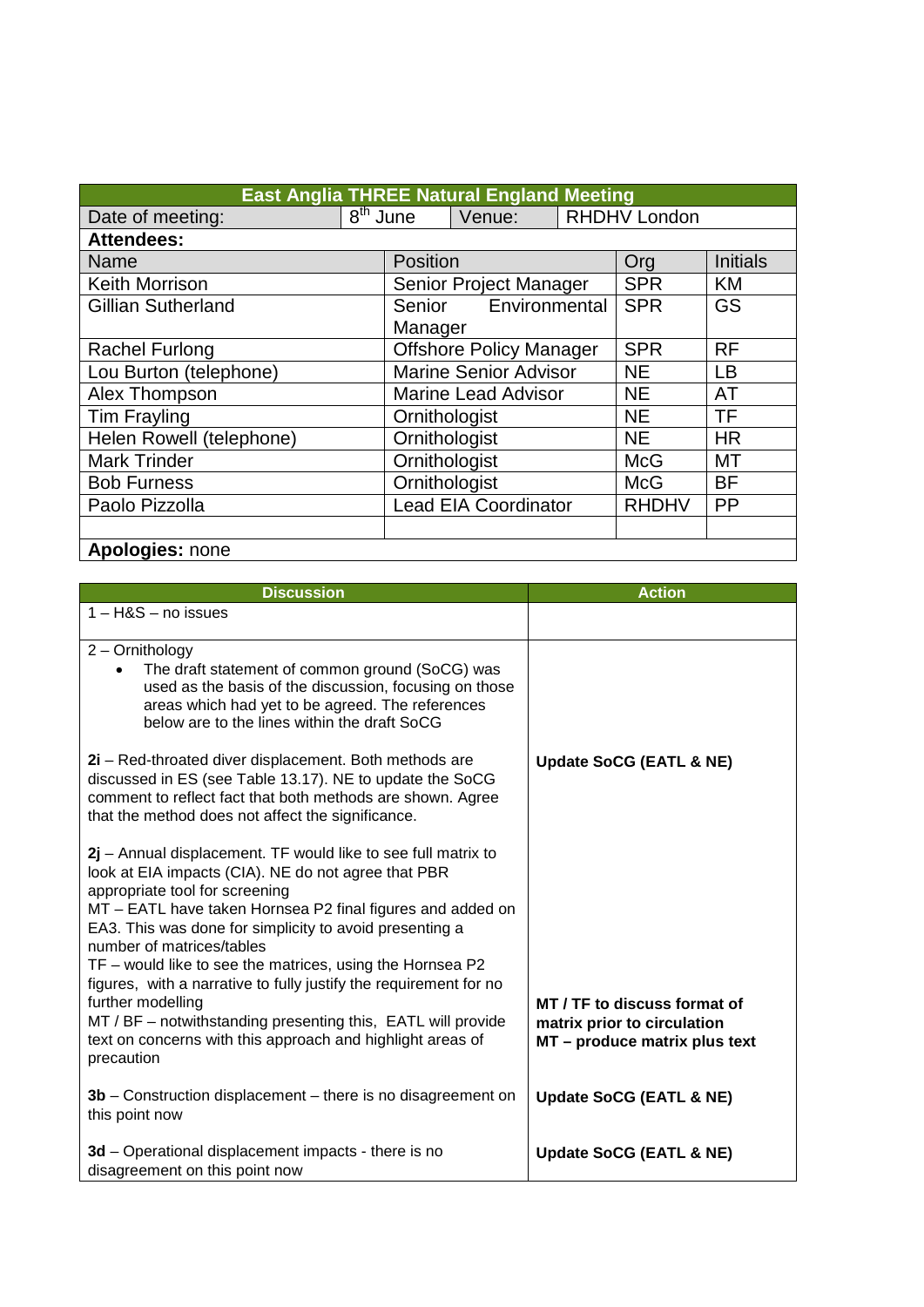| 3h - migrating great skua, Arctic skua, common tern and Artic<br>tern. No disagreement, need to update wording from 'no<br>impact' to 'negligible impact'                                                                                                                                                                                                                                                                                                                                                    | <b>Update SoCG (EATL)</b>                                                                                                |
|--------------------------------------------------------------------------------------------------------------------------------------------------------------------------------------------------------------------------------------------------------------------------------------------------------------------------------------------------------------------------------------------------------------------------------------------------------------------------------------------------------------|--------------------------------------------------------------------------------------------------------------------------|
| 4c – Cumulative displacement impacts - covered by<br>discussion above (see 2j)                                                                                                                                                                                                                                                                                                                                                                                                                               | See 2j                                                                                                                   |
| $4d -$<br>Separate out into the 3 species as each different                                                                                                                                                                                                                                                                                                                                                                                                                                                  | Update SoCG - separate out the 3<br>species                                                                              |
| Gannet<br>$MT - can$ we remove gannet<br>TF - would like to see updated PVA<br>MT / BF impacts are small and GB population is approaching<br>double size since previous PVA, there is little justification for a<br>new PVA.                                                                                                                                                                                                                                                                                 |                                                                                                                          |
| <b>CIA - kittiwake</b>                                                                                                                                                                                                                                                                                                                                                                                                                                                                                       |                                                                                                                          |
| There was a discussion on the differences between the<br>density dependent and independent models. It was accepted<br>there is a range between the independent & dependent results<br>where the actual number lies.                                                                                                                                                                                                                                                                                          | <b>EATL Provide clarification note</b><br>on the model used, include<br>discussion on dependent vs<br>independent models |
| Scale – north sea or UK? There was a discussion about the<br>appropriate population scale to be used for the assessment<br>$TF - it$ would be useful to have narrative around population<br>scale chosen and uncertainty, with text around the ratios of<br>impact                                                                                                                                                                                                                                           | <b>Update SoCG to accept</b><br>cumulative impact but small<br>effect from EA3                                           |
| MT - BDMPS/North Sea is correct scale to use, in any case as<br>the impacts would be apportioned if UK scale used the relative<br>impact would be scaled to the population and the result would<br>be the same                                                                                                                                                                                                                                                                                               |                                                                                                                          |
| ACTION - narrative can be added - SoCG maintains CIA<br>impact but small contribution from EA3<br>ACTION – MT to provide information on the density dependent<br>model for TF                                                                                                                                                                                                                                                                                                                                | <b>EATL to consider undertaking</b><br><b>PVA for GBBG &amp; gannet</b>                                                  |
| Great black backed gull (GBBG)<br>TF – NE did ask for PVA on Hornsea but this was not<br>produced during the examination. Maintain view that PVA<br>required<br>LB - NE believe PVA should be done. Position unchanged<br>from Hornsea that PVA should be done<br>MT – maintain that given the scale of impact, PVA will add little<br>value to the assessment<br>BF - demographic rates missing for GBBG therefore large<br>uncertainty with any model, would need to agree input and<br>accept uncertainty |                                                                                                                          |
| $3 -$ Mammals                                                                                                                                                                                                                                                                                                                                                                                                                                                                                                |                                                                                                                          |
| Update on pSAC (NE)<br>AT - no date for management advice<br>$RF - all help and steer gratefully received$<br>AT - waiting for JNCC, will share position as soon as they                                                                                                                                                                                                                                                                                                                                     |                                                                                                                          |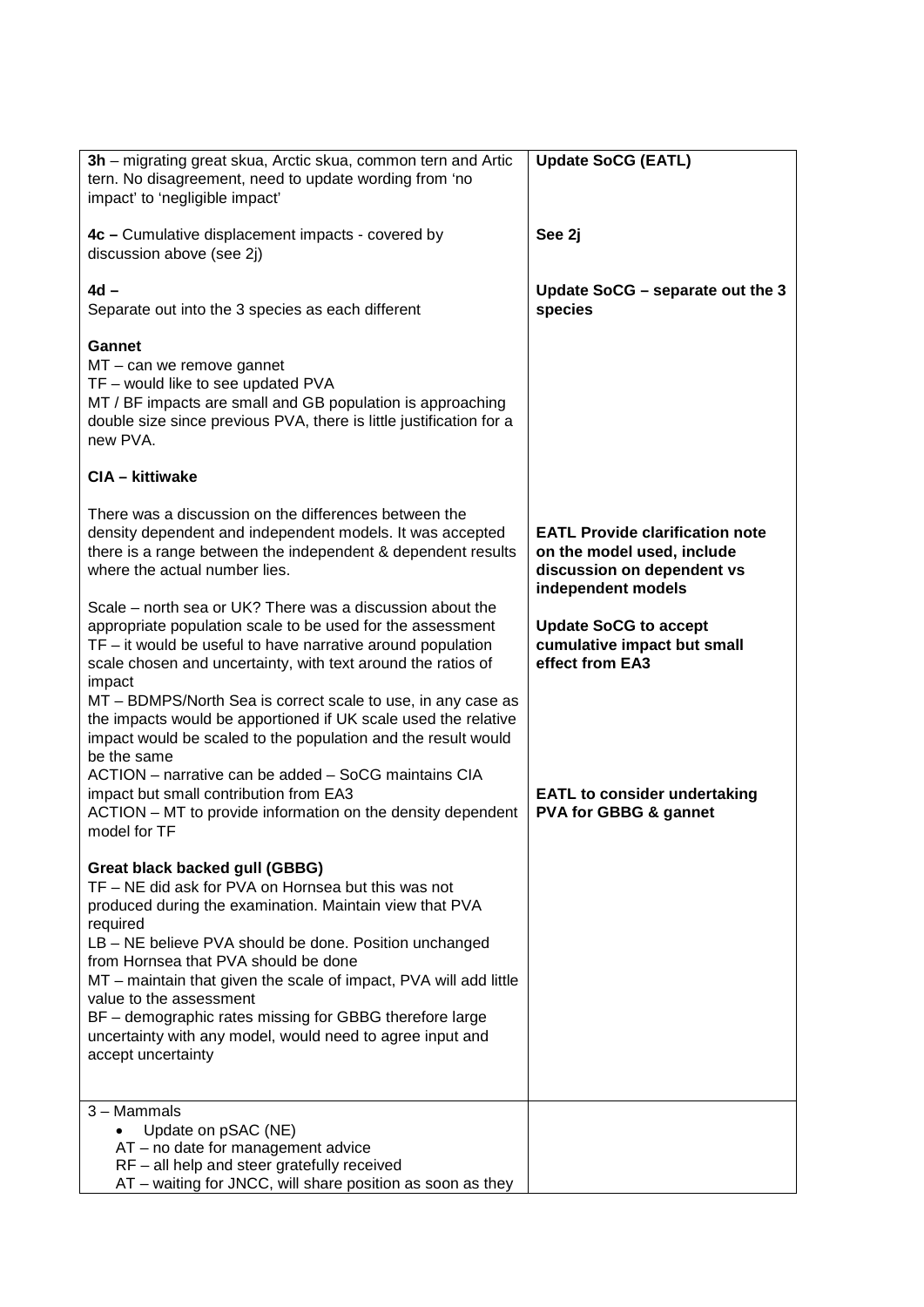| know<br>ACTION date in diary post HOW02 - 17th august<br>placeholder sent<br>Victoria suggest letter of comfort from NE?<br>$LB - wording$ in the written rep |  |
|---------------------------------------------------------------------------------------------------------------------------------------------------------------|--|
| $4 -$ Other topics<br>Orford MCZ<br>ACTION AT to get back - resolve whether<br>٠<br>assessment requested                                                      |  |
| 5 – Rule 6 letter (also attached), examination time table and<br>working                                                                                      |  |
| Reinstate the regular calls? KM & GS to discuss and come<br>back to AT                                                                                        |  |
| $6 - A0B$                                                                                                                                                     |  |